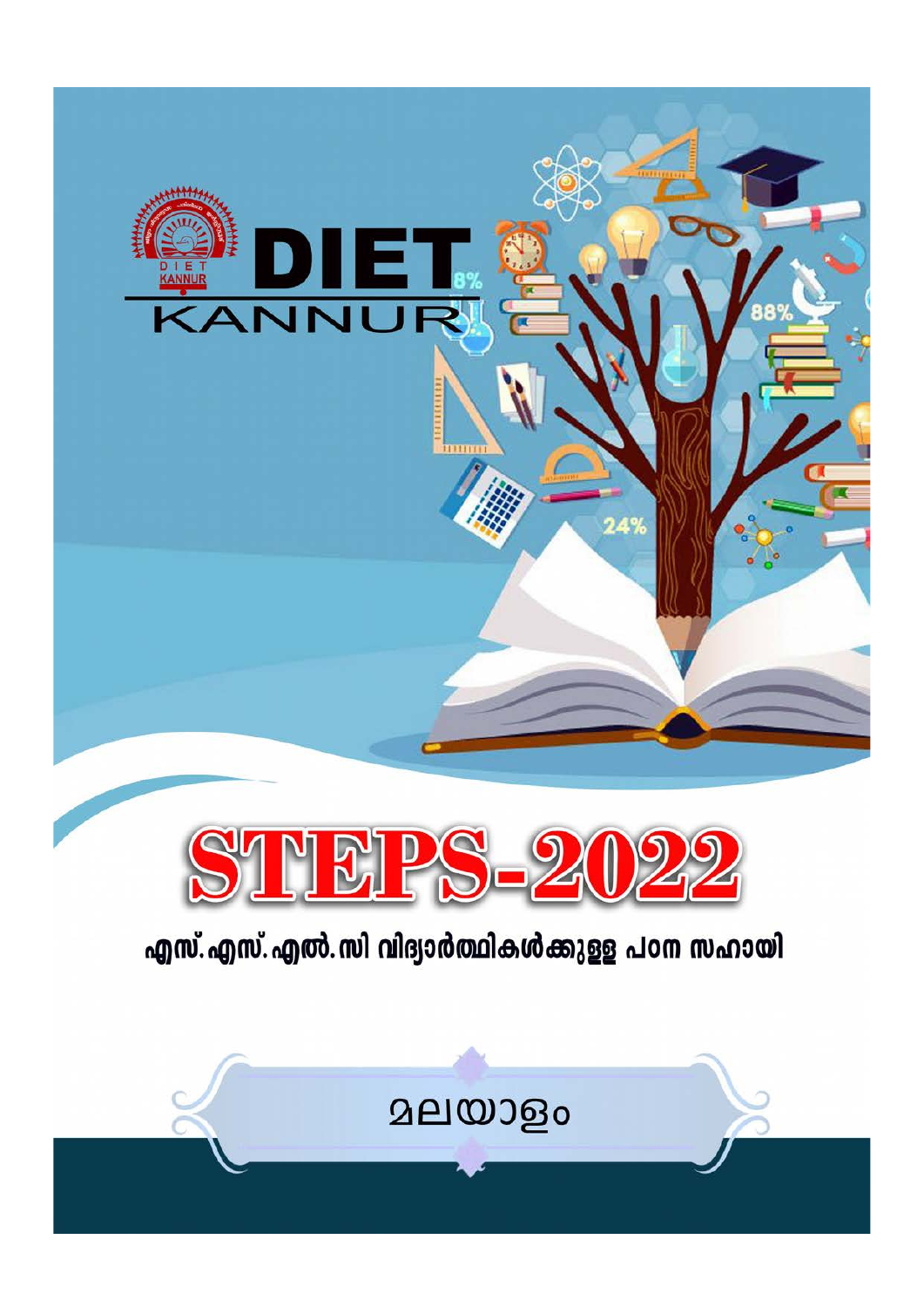#### ആമുഖം



കോവിഡ് പശ്ചാത്തലത്തിൽ ഓൺലൈനായിരുന്ന നമ്മുടെ പഠനം 2021 നവംബർ 1 ന് സ്കൂൾ തുറന്നതോടെ അധ്യാപകർക്കും, കുട്ടികൾക്കും, രക്ഷിതാക്കൾക്കും വലിയ ആശ്വാസമാ ഓൺലൈൻ പഠനം നേരിട്ടുള്ള പഠനത്തിന് ബദലല്ലെന്ന് നമുക്കെല്ലാം അറിയാം. യി. കുട്ടി കൾക്ക് ഓൺലൈനിനൊഷം സഞ്ചരിക്കാനും പ്രതീക്ഷിതശേഷിയും ധാരണയും യഥാവസരം നേടാനും പരിമിതിയുണ്ടാവുക സ്വാഭാവികമാണ്. കുട്ടികൾ പരസ്പരവും, അധ്യാപകരും കുട്ടി കളും, കുട്ടികളും സമൂഹവുമൊക്കെ തമ്മിലുള്ള ഇടപെടലുകൾ അർത്ഥപൂർണമായി നടക്കേണ്ട പെട്ടും ഒക്കെയാണ് പഠനം സാധ്യമാകുന്നത്. പക്ഷെ ചുരുങ്ങിയ കാലത്തെ ക്ലാസ്സ്റ്റും പ്രവർത്ത നീണ്ടകാലത്തെ ഓൺലൈൻ പഠനവും ഇതിനെല്ലാം ആനുപാതികമായ അവസരം നങ്ങളും പ്രദാനം ചെയ്യാൻ അപര്യാപ്തമാണ്. പത്താം തരത്തിലെ പൊതുപരീക്ഷ അഭിമുഖീകരിക്കുന്ന കുട്ടികളിൽ ഈ സാഹചര്യം ഉണ്ടാക്കാനിടയുള്ള സമ്മർദ്ദങ്ങളും ആശങ്കകളും നാം ദൂരീകരിക്കേ ണ്ടതുണ്ട്.

കുട്ടികളെ സൂക്ഷ്മമായി മനസ്സിലാക്കി അവരനുഭവിക്കുന്ന പഠന പ്രശ്നങ്ങൾ, അവരിൽ സംഭവിച്ചുപോയിട്ടുള്ള പഠനവിടവുകൾ പഠനനഷ്ടങ്ങൾ തുടങ്ങിയവ തിരിച്ചറിഞ്ഞ് അതിന് പരി ഹാരമാകാവുന്ന പ്രവർത്തനങ്ങൾ നൽകി സഹായിക്കുക എന്നത് വലിയ ഒരു കൈത്താങ്ങായി അവർക്കനുഭവപ്പെടും. ഈ തിരിച്ചറിവിൽ നിന്നു രൂപപ്പെട്ടതാണ് സ്കെപ്സ് എന്ന പഠനസഹായി. ഇ്ലില്ലയിലെ വിദഗ്ധരായ അധ്യാപകരുടെ സഹായത്തോടെയാണ് കണ്ണൂർ ഡയറ്റ് സ്റ്റെപ്സ് തയ്യാറാക്കിയിട്ടുള്ളത്. അധ്യാപകർക്കും കുട്ടികൾക്കും ഇത് നന്നായി പ്രയോജനപ്പെടുമെന്ന പ്രതീക്ഷയോടെ സമർഷിക്കുന്നു.

> ശ്രീ.കെ.എം.സോ2രാജൻ പ്രിൻസിഷാൾ ഡയറ്റ് കണ്ണൂർ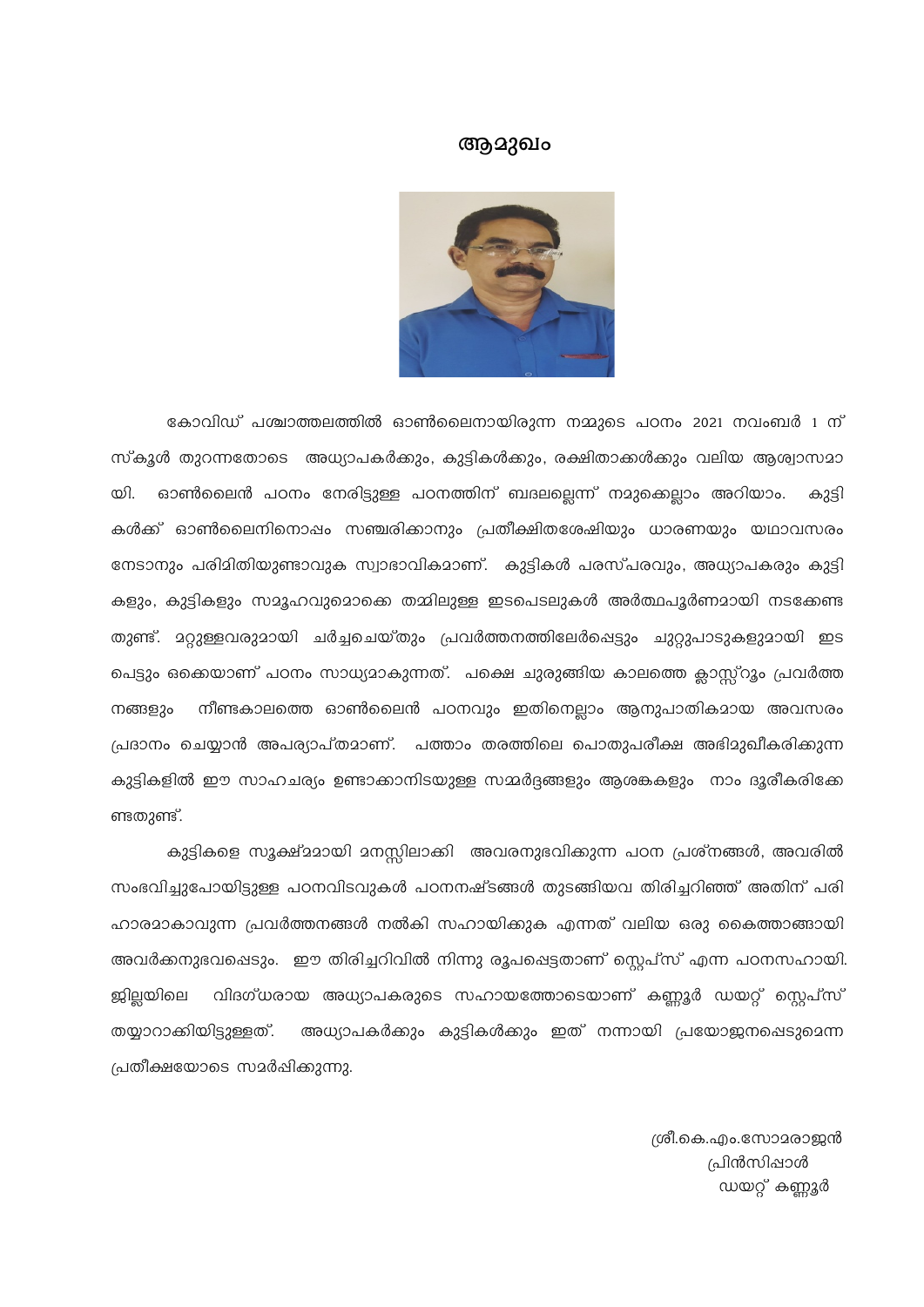# കേരള പാഠാവലി

|     | ഉള്ളടക്കം                 | പേജ് നമ്പർ |
|-----|---------------------------|------------|
| 1.  | ആമുഖം                     | 2          |
| 2.  | ലക്ഷ്മണ സാന്ത്വനം         | $3 - 5$    |
| 3.  | ഋതുയോഗം                   | $5 - 8$    |
| 4.  | പാവങ്ങൾ                   | $8 - 10$   |
| 5.  | വിശ്വരൂപം                 | $10 - 14$  |
| 6.  | പ്രിയദർശനം                | $15 - 17$  |
| 7.  | കടൽത്തീരത്ത്              | $17 - 21$  |
| 8.  | പ്രലോഭനം                  | $22 - 24$  |
| 9.  | യുദ്ധത്തിന്റെ പരിണാമം     | 24-27      |
| 10. | ആത്മാവിന്റെ വെളിപാടുകൾ    | 27-29      |
| 11. | അക്കർമാശി                 | 29-31      |
| 12. | ഞാൻ കഥാകാരനായ കഥ          | $32 - 33$  |
| 13. | അശ്വമേധം                  | 34-35      |
| 14. | ഉരുളക്കിഴങ്ങ് തിന്നുന്നവർ | 35-37      |
| 15. | മൈക്കലാഞ്ജലോ മാപ്പ്       | $37 - 40$  |

#### അടിസ്ഥാന പാഠാവലി

|    | ഉള്ളടക്കം              | പേജ് നമ്പർ |
|----|------------------------|------------|
| 1. | പ്ലാവിലക്കഞ്ഞി         | $41 - 44$  |
| 2. | ഓരോ വിളിയും കാത്ത്     | 44-46      |
| 3. | അമ്മത്തൊട്ടിൽ          | 46-48      |
| 4. | കൊച്ചു ചക്കരച്ചി       | 48-49      |
| 5. | ഓണമുറ്റത്ത്            | $50 - 52$  |
| 6. | കോഴിയും കിഴവിയും       | $52 - 54$  |
| 7. | ശ്രീനാരായണ ഗുരു        | 55-56      |
| 8. | പത്ര നീതി              | $56 - 58$  |
| 9. | പണയം                   | $58 - 60$  |
|    | 10. അമ്മയുടെ എഴുത്തുകൾ | 60-61      |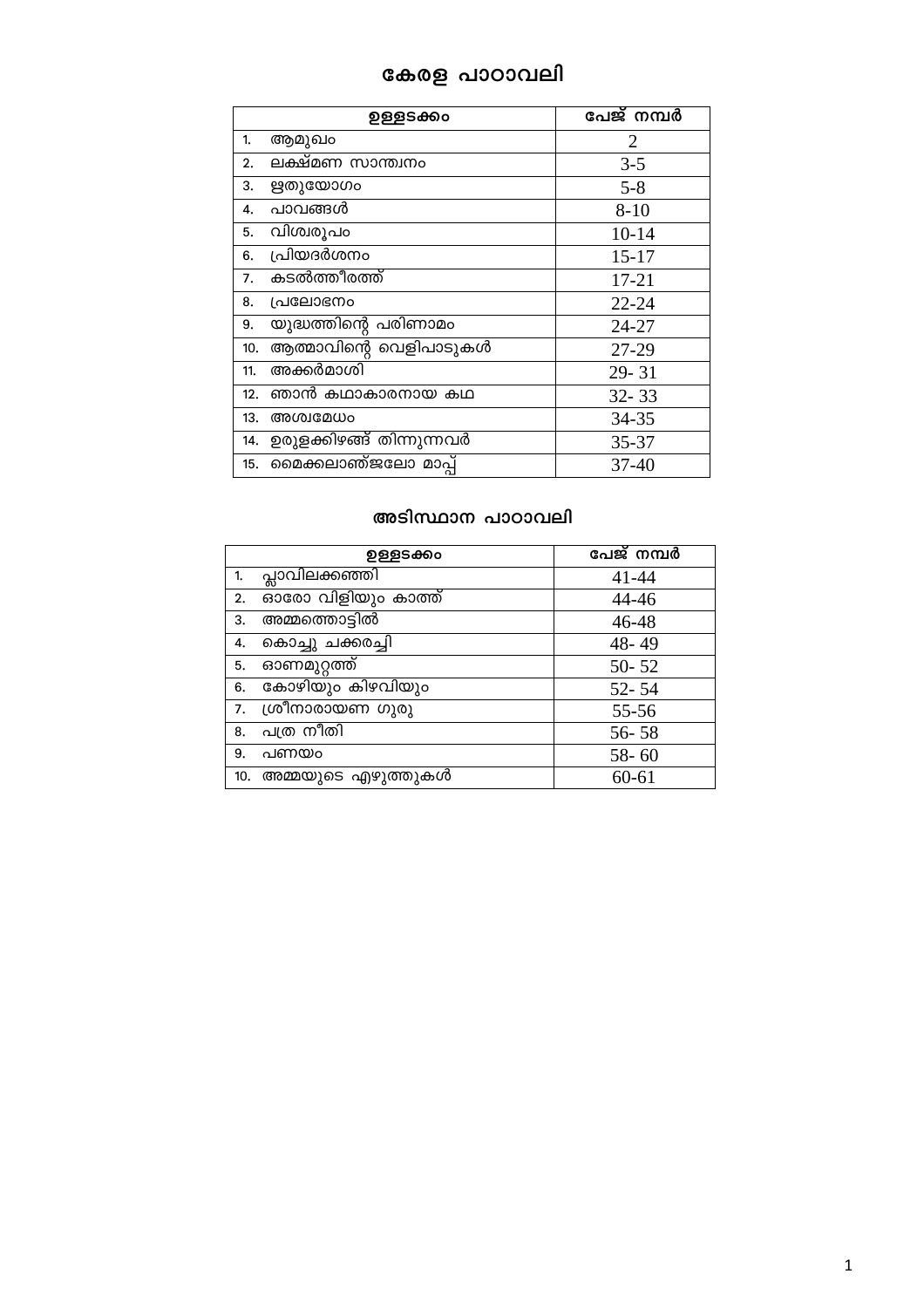#### ആമുഖം

കോവിഡ്കാലം വിദ്യാഭ്യാസ മേഖലയിൽ സൃഷ്ടിച്ച പ്രയാസങ്ങളെ ഒരു പരിധിവരെ ഓൺലൈൻ പഠനരീതി ഉപയോഗിച്ച് മറികടക്കാൻ നാം ശ്രമിച്ചു. വിദ്യാർത്ഥികൾ അഭിമുഖീ കരിച്ച നിരവധി പഠനപ്രയാസങ്ങളെ പരിഹരിക്കാനുള്ള പ്രക്രിയാധിഷ്ഠിത പഠന സാധ്യത നമുക്ക് പ്രയോജനപ്പെടുത്താനായത് ഇക്കഴിഞ്ഞ നവംബർ 1 മുതലാണ്. ഈ സാഹചര്യത്തിൽ വിദ്യാർത്ഥികളെ ആത്മവിശ്വാസത്തോടെ പൊതുപരീക്ഷയ്ക്ക് തയ്യാറെടുപ്പിക്കുക എന്ന ദൗത്യം നമ്മിൽ നിക്ഷിപ്തമാണ്.

പഠനനേട്ടങ്ങളിൽ ഊന്നി ആശയ രൂപീകരണത്തിലേക്ക് മുന്നേറുന്ന രീതിയിൽ പഠനപ്രവർത്തനങ്ങൾ ആസൂത്രണം ചെയ്യുകയും അത് എത്രത്തോളം സ്വാംശീകരിക്കപ്പെട്ടി ട്ടുണ്ട് എന്ന വിലയിരുത്തൽ കൃത്യമായ ഘട്ടങ്ങളിൽ നടത്തുകയും പരിഹാരബോധന പ്രക്രി യകൾ നടപ്പിലാക്കുകയും ചെയ്യേണ്ടതുണ്ട്. വിദ്യാർത്ഥികളിൽ നിലനിൽക്കുന്ന പ്രയാസ ങ്ങളെ ലഘൂകരിക്കുകയും അതോടൊപ്പം ഭാഷാപഠന പ്രവർത്തനങ്ങൾ സർഗ്ഗാത്മകമാക്കു കയും ചെയ്യുക എന്ന സവിശേഷ മുന്നൊരുക്കവും നമ്മുടെ ഭാഗത്തു നിന്നുണ്ടാവേണ്ട തുണ്ടല്ലോ.

പത്താം ക്ലാസിലെ ഓരോ യൂണിറ്റിലെയും പാഠങ്ങളെ വിശകലനം ചെയ്യുകയും ചോദ്യമാതൃകകളായി അവതരിപ്പിക്കുകയുമാണ് ഇവിടെ ചെയ്തിരിക്കുന്നത്. **ഒാരോ** പാഠ ത്തിന്റെയും ആശയം സംഗ്രഹിച്ച് അവതരിപ്പിക്കുക, തുടർന്ന് ചോദ്യ മാതൃകകൾ അവതരിപ്പി ക്കുക എന്ന രീതിയിലാണ് പ്രവർത്തനങ്ങൾ ക്രമീകരിച്ചിരിക്കുന്നത്. ഇവ കൂടാതെയുള്ള മറ്റ് ചോദ്യമാതൃകകളും അനുബന്ധ പ്രവർത്തനങ്ങളും നൽകി കുട്ടികളിൽ ആത്മവിശ്വാസം വർദ്ധിപ്പിക്കാൻ ശ്രമിക്കുമല്ലോ. ഓരോ കുട്ടിയെയും പരമാവധി ഉയർന്നഗ്രേഡ് നിലവാരത്തി ലെത്തിക്കാൻ ഈ പ്രവർത്തനങ്ങൾ സഹായകമാകും എന്ന് പ്രതീക്ഷിക്കുന്നു.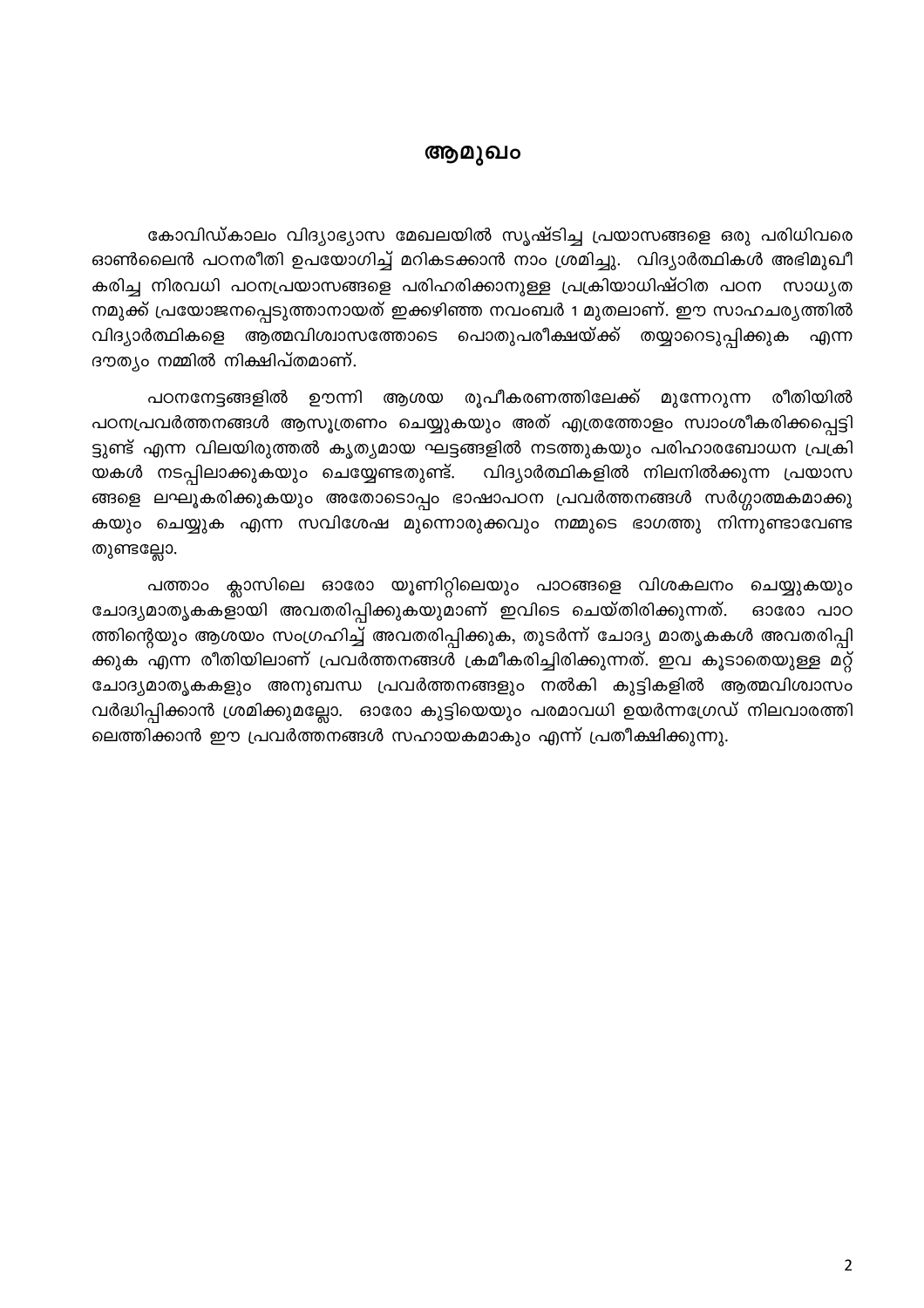# കേരള പാഠാവലി

#### കാലാതീതം കാവൃവിസ്മയം

''കവികൾക്ക് ലോകമെമ്പാടും

ഒരു ഭാഷയേയുള്ളു

ഇലകൾക്കും തത്തകൾക്കും

ഗൗളികൾക്കുമെന്നപോലെ''

#### കവികളുടെ ഭാഷ (സച്ചിദാനന്ദൻ)

- കവികൾക്ക് ലോകമെമ്പാടും ഒരു ഭാഷയേയുള്ളൂ എന്ന് പറയുന്നതിന്റെ യുക്തി എന്ത്?
	- ലോകമെമ്പാടുമുള്ള കവികൾ മനുഷ്യനന്മ ആഗ്രഹിക്കുന്നു.
	- അവർ മാനവികതയുടെ ഭാഷ സംസാരിക്കുന്നു.

#### പാഠം 1

### ലക്ഷ്മണ സാന്ത്വനം

മലയാള ഭാഷാപിതാവായ എഴുത്തച്ഛന്റെ 'അദ്ധ്യാത്മ രാമായണം കിളിപ്പാട്ടി'ൽ നിന്നെ ടുത്തിട്ടുള്ള പാഠഭാഗമാണ് ലക്ഷ്മണസാന്ത്വനം. പതിനാറാം നൂറ്റാണ്ടാണ് അദ്ദേഹത്തിന്റെ ജീവിതകാലം. ഭക്തിയിലൂടെ ഒരു ജനതയെ പരിവർത്തിപ്പിക്കുക എന്ന ചരിത്ര ദൗത്യമാണ് എഴുത്തച്ചൻ നിർവ്വഹിച്ചത്.

ശ്രീരാമന്റെ ഉപദേശത്തിലെ പ്രധാന ആശയങ്ങൾ

❖ അഹങ്കാരം മനുഷ്യനെ നശിപ്പിക്കുന്നു.

 $\boldsymbol{\cdot}$  വിദ്യ ദു:ഖങ്ങളെ ഇല്ലാതാക്കുന്നു.

 $\boldsymbol{\cdot}$  എല്ലാ ദു:ഖങ്ങൾക്കും കാരണം അവിദൃയാണ്.

 $\boldsymbol{\dot{\ast}}$  മനുഷ്യന്റെ ഏറ്റവും വലിയ ശത്രുവാണ് കോപം.

 $\boldsymbol{\cdot}$ േദേഹം ഏത് നിമിഷവും നശിച്ച് പോകാവുന്ന ഒന്നാണ്.

❖ കൃത്യമായ വിദ്യാഭ്യാസം നേടേണ്ടത് അത്യാവശ്യമാണ്.

സുഖഭോഗങ്ങൾ ശാശ്വതമല്ല.

 $\cdot$  ജീവിതം നശ്വരമാണ്

 $\boldsymbol{\cdot}$  കോപം മനുഷ്യന് ദു:ഖങ്ങൾ ഉണ്ടാക്കുന്നു.  $\clubsuit$  അറിവുള്ളവർ കോപം ഉപേക്ഷിക്കണം.

# മാതൃകപോലെ എഴുതുക

പെരുവഴിയമ്പലം – പെരുവഴിയിലെ അമ്പലം ആലയസംഗമം -

### ശരിയായ ഉത്തരം തെരഞ്ഞെടുത്തെഴുതുക

 $1.$ 

5.

- 
- 
- പാന്ഥർ പെരുവഴിയമ്പലം തന്നിലേ
- 

താന്തരായ് കൂടി വിയോഗം വരുമ്പോലെ അടിവരയിട്ട പദത്തിന് സമാനമായ പദം വഴിയാത്രക്കാർ, സത്രം, ക്ഷീണിച്ചവർ

- 
- 

▪ ജീവിതം എപ്പോൾ വേണമെങ്കിലും നശിക്കാവുന്നതാണ്. കുടുംബം വേർപെട്ടുപോകാവുന്ന ഒന്നാണ്.

തുള്ളൽ, കിളിപ്പാട്ട്, വഞ്ചിപ്പാട്ട്

കോപം, അഭിമാനം, അവിദ്യ

# -ഈ വരികളിലെ ആശയത്തോട് യോജിക്കാത്ത പ്രസ്താവന?

3. മനുഷ്യന്റെ ഏറ്റവും വലിയ ശത്രുവായി കവി വിശേഷിപ്പിച്ചിരിക്കുന്നത്?

ആലയസംഗമം ജീവിതത്തിൽ ഏറ്റവും പ്രധാനപ്പെട്ടതാണ്.

2. താഴെ കൊടുത്തവയിൽ എഴുത്തച്ഛനുമായി ബന്ധപ്പെട്ടത് .

4. നദ്യാമൊഴുകുന്ന കാഷ്ഠങ്ങൾ പോലെയു– മെത്രയും ചഞ്ചലമാലയ സംഗമം

്സംസാരനാശിനി' ആയി കല്പിച്ചിരിക്കുന്നത്? അവിദ്യ, കോപം, വിദ്യ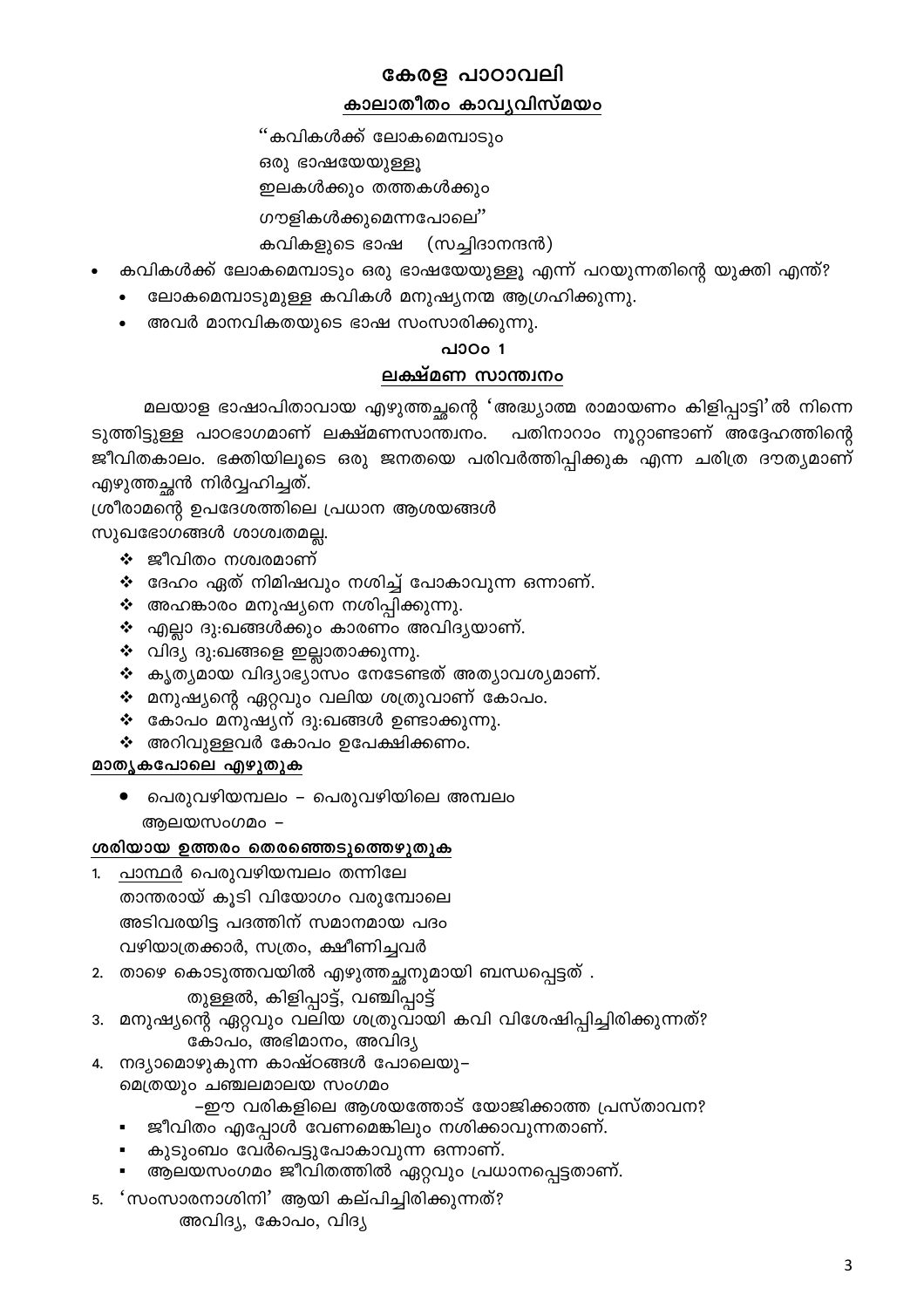3. വത്സ! സൗമിത്രേ! കുമാര നീ കേൾക്കണം മത്സരാദ്യം വെടിഞ്ഞെന്നുടെ വാക്കുകൾ നിന്നുടെ തത്ത്വമറിഞ്ഞിരിക്കുന്നതു മുന്നമേ ഞാനെടോ, നിന്നുള്ളിലെപ്പോഴും എന്നെക്കുറിച്ചുള്ള വാത്സല്യപൂരവും നിന്നോളമില്ല മറ്റാർക്കുമെന്നുള്ളതും നിന്നാലസാധ്യമായില്ലൊരു കർമ്മവും

- $\boldsymbol{\cdot}$  വലിയ ജീവിതതത്ത്വം ആവിഷ്ക്കരിക്കുന്നതിന് ജീവിതസാധാരണമായ ഉദാഹരണ ങ്ങൾ നൽകിയിരിക്കുന്നു.
- ❖ സാദൃശൃകല്പന
- ❖ മനുഷ്യജീവിതത്തിന്റെ നശ്വരത

പാന്ഥർ പെരുവഴിയമ്പലം തന്നിലേ താന്തരായ്ക്കുടി വിയോഗം വരുമ്പോലെ നദ്യാമൊഴുകുന്ന കാഷ്ഠങ്ങൾപോലെയു മെത്രയും ചഞ്ചലമാലയസംഗമം

- 2. തന്നിരിക്കുന്ന വരികളിലെ അലങ്കാരഭംഗി കണ്ടെത്തുക?
- $\boldsymbol{\cdot}$  അതുകൊണ്ടു തന്നെ ദേഹത്തെ മുൻനിർത്തി അഹങ്കരിക്കുന്നത് ശരിയല്ല.
- $\boldsymbol{\dot{\ast}}$  ദേഹം പലവിധത്തിൽ നാശത്തിന് ഇരയാകും.

ലനം ചെയ്ത് കുറിപ്പ് തയ്യാറാക്കുക.?

നന്നല്ല ദേഹം നിമിത്തം മഹാമോഹം. മനുഷ്യശരീരത്തെക്കുറിച്ച് ഈ വരികൾ നൽകുന്ന തിരിച്ചറിവുകൾ എന്തെല്ലാം? വിശക

മണ്ണിന്നു കീഴായ് കൃമികളായ് പോകിലാം

വെന്തുവെണ്ണീറായ് ചമഞ്ഞുപോയീടിലാം

1. ജന്തുക്കൾ ഭക്ഷിച്ചു കാഷ്ഠിച്ചു പോകിലാം

# അരപ്പുറത്തിൽ കവിയാതെ ഉത്തരമെഴുതുക

- $\boldsymbol{\cdot}$  എന്നിട്ടും ചഞ്ചല മനസ്സോടെ സുഖഭോഗങ്ങൾ തേടുന്നു.
- $\boldsymbol{\cdot}$  കാലമാകുന്ന പാമ്പിനാൽ വിഴുങ്ങപ്പെട്ടതാണ് ലോകം.
- –ഈ വരികൾ സൂചിപ്പിക്കുന്ന ലോക സ്വഭാവം എന്താണ്?

മാലോല ചേതസാ ഭോഗങ്ങൾ തേടുന്നു.

- 3. കാലാഹിനാപരിഗ്രസ്തമാം ലോകവു–
- ബന്ധങ്ങൾ ഒന്നും ശാശ്വതമല്ല.
- കുടുംബജീവിതം ക്ഷണികമാണ്.

നൽകുന്നത്?

മെത്രയും ചഞ്ചലമാലയ സംഗമം –ജീവിതത്തിന്റെ അവസ്ഥയെക്കുറിച്ച് എന്തെല്ലാം സൂചനകളാണ് ഈ വരികൾ

നദ്യാമൊഴുകുന്ന കാഷ്ഠങ്ങൾ പോലെയു–

താന്തരായ് കൂടി വിയോഗം വരുമ്പോലെ

- 2. പാന്ഥർ പെരുവഴിയമ്പലം തന്നിലേ
- വിദ്യ അഹങ്കാരത്തെ നശിപ്പിക്കുന്നു.
- അഹങ്കാരം അവിദ്യകാരണം ഉണ്ടാവുന്നു.
- ദു:ഖങ്ങളെ നശിപ്പിക്കുന്നത് വിദ്യയാണ്.
- ദു:ഖങ്ങൾക്ക് കാരണം അവിദൃയാണ്.

മുന്നോട്ട് വയ്ക്കുന്നത്?

സംസാരനാശിനിയായതു വിദൃയും'' വിദ്യയെയും അവിദ്യയെയും കുറിച്ച് എന്തൊക്കെ സൂചനകളാണ് കാവൃഭാഗത്ത്

"സംസാരകാരിണിയായതവിദ്യയും

#### താഴെ കൊടുത്തിരിക്കുന്ന ചോദൃങ്ങൾക്ക് രണ്ടോ മൂന്നോ വാകൃത്തിൽ ഉത്തരമെഴുതുക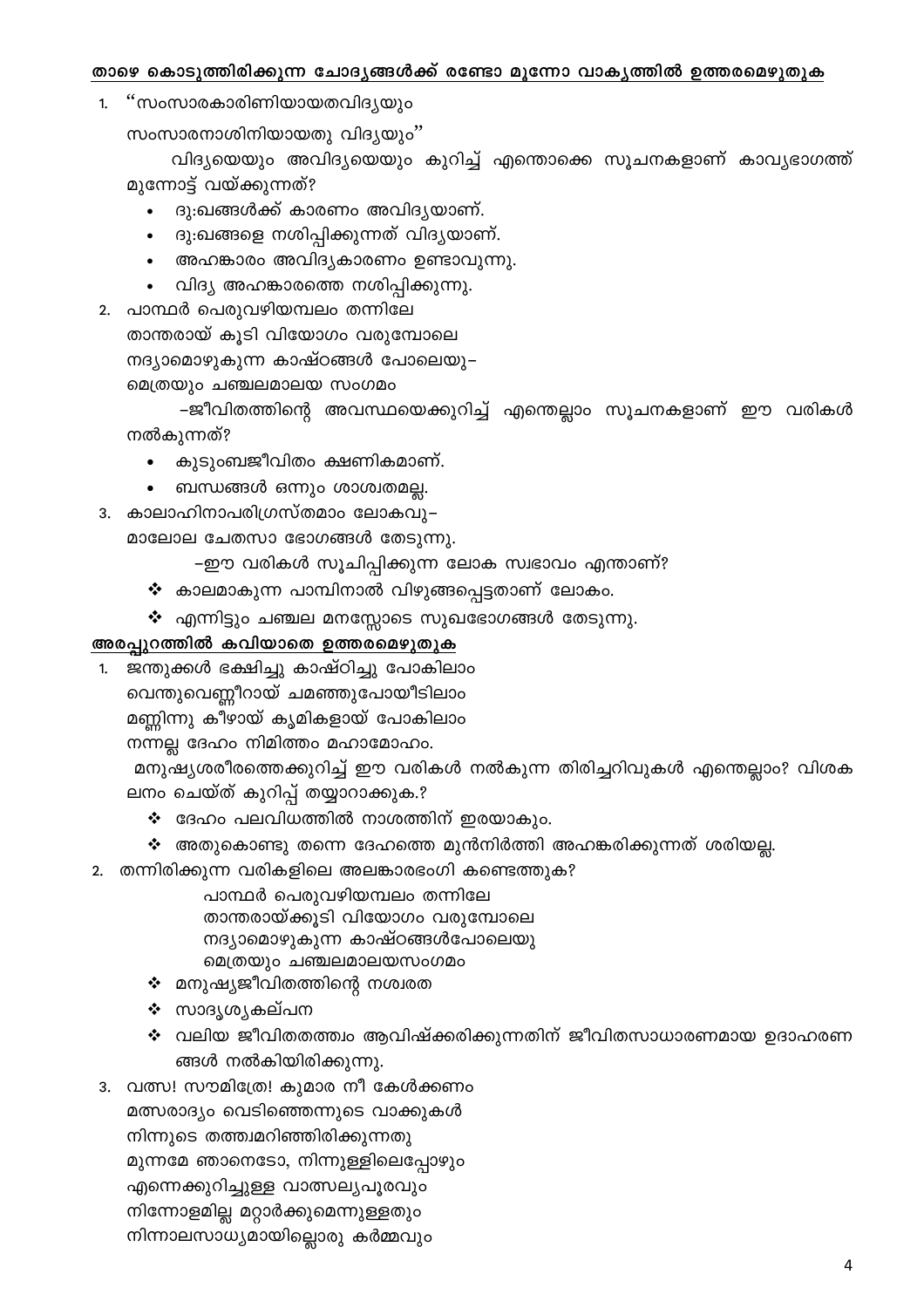അനുജനോട് നിറഞ്ഞ സ്നേഹവാത്സല്യങ്ങളുള്ള ഒരു ജ്യേഷ്ഠനെയാണ് ഈ വാക്കുകളിൽ നമുക്ക് കാണാൻ കഴിയുന്നത്. നിങ്ങളുടെ അഭിപ്രായം വിശകലനം ചെയ്ത് കുറിപ്പ് തയ്യാറാക്കുക.

- സംബോധനയുടെ സവിശേഷത
- ലക്ഷ്മണന് തന്നോടുള്ള സ്നേഹം തിരിച്ചറിയുന്നു.
- ലക്ഷ്മണന് നൽകുന്ന അംഗീകാരം
- മന:ശ്ശാസ്ത്രപരമായ സമീപനം

#### 4. താഴെ കൊടുത്തിരിക്കുന്ന ചോദൃങ്ങൾക്ക് ഉത്തരമെഴുതുക

1. മാതാപിതൃഭ്രാതൃമിത്രസഖികളെ ക്രോധം നിമിത്തം ഹനിക്കുന്നിതു പുമാൻ ക്രോധമൂലം മനസ്താപമുണ്ടായ് വരും ക്രോധമൂലം നൃണാം സംസാരബന്ധനം

'ക്രോധം ഒരു സാമൂഹ്യവിപത്ത്' എന്ന വിഷയത്തെ അടിസ്ഥാനമാക്കി എഡിറ്റോറിയൽ കുറിപ്പ് തയ്യാറാക്കുക.

ലക്ഷ്മണ സാന്ത്വനം എന്ന പാഠഭാഗത്തെ ആശയങ്ങൾ ഉപയോഗിക്കാം.

- ആകർഷകമായ തലക്കെട്ട്
- വസ്തുനിഷ്ഠത
- ആശയ ക്രമീകരണം
- സ്വന്തം നിരീക്ഷണം
- ക്രോധം കാരണമുണ്ടാകുന്ന നാശങ്ങൾ
- കോപം വ്യക്തികൾ തമ്മിലുള്ള കലഹത്തിൽ നിന്നും വളർന്ന് രാജ്യങ്ങൾ തമ്മി ലുള്ള സംഘർഷത്തിലേക്കെത്തുന്ന അവസ്ഥ.

2. ലക്ഷ്മണനോടുള്ള ശ്രീരാമന്റെ ഉപദേശം ആധുനിക സമൂഹത്തിലും പ്രസക്തമാണ്. പാഠ ഭാഗത്തെ അടിസ്ഥാനമാക്കി ലഘു ഉപന്യാസം തയ്യാറാക്കുക.

- $\boldsymbol{\cdot}$  പാഠഭാഗത്തെ ആശയങ്ങൾ
- $\boldsymbol{\cdot}$  സമകാലിക സമൂഹത്തിലെ പ്രശ്നങ്ങൾ
- $\boldsymbol{\cdot}$  കിട മത്സരം, സമ്പത്തിനോടുള്ള ആർത്തി
- $\boldsymbol{\dot{\cdot}}$  കോപം നിമിത്തമുണ്ടാവുന്ന അക്രമസംഭവങ്ങൾ

### ഋതുയോഗം

ഭാരതീയ നാടകങ്ങളിൽ അദ്വിതീയമാണ് കാളിദാസന്റെ അഭിജ്ഞാന ശാകുന്തളം. മഹാഭാരത്തിലെ ശകുന്തളോപാഖ്യാനത്തെ ആസ്പദമാക്കി രചിച്ച ഈ കൃതി 'മലയാള ശാകു ന്തളം' എന്ന പേരിൽ ഏ.ആർ. രാജരാജവർമ്മ മലയാളത്തിലേക്ക് വിവർത്തനം ചെയ്തു. പ്രസ്തുത കൃതിയിലെ ഏഴാമങ്കത്തിലെ ഒരു ഭാഗമാണ് ഋതുയോഗം.

#### പ്രധാന മുഹൂർത്തങ്ങൾ

- $\boldsymbol{\cdot}$  ദുഷ്യന്തൻ സർവ്വദമനനെ കാണുന്നു.
- $\boldsymbol{\cdot}$  മകനെന്നറിയാതെ അവനിൽ ആകൃഷ്ടനാവുന്നു.
- $\boldsymbol{\cdot}$  അവന്റെ രക്ഷ എടുക്കുന്നതിലൂടെ അവന്റെ അച്ഛനാണെന്ന് തിരിച്ചറിയുന്നു.
- ❖ ശകുന്തളയുടെ കാൽക്കൽ വീണ് മാപ്പു ചോദിക്കുന്നു

#### പ്രധാന ആശയങ്ങൾ

- $\clubsuit$  ബാല്യത്തിന്റെ നിർമ്മലഭാവം
- ❖ കുടുംബഭദ്രതയ്ക്ക് വിട്ടുവീഴ്ച അനിവാര്യം
- ❖ എടുത്തുചാട്ടം ദുരന്തത്തിലേക്ക്
- ❖ ക്ഷമയും ത്യാഗവും പക്വമായ ജീവിത സമീപനമാണ്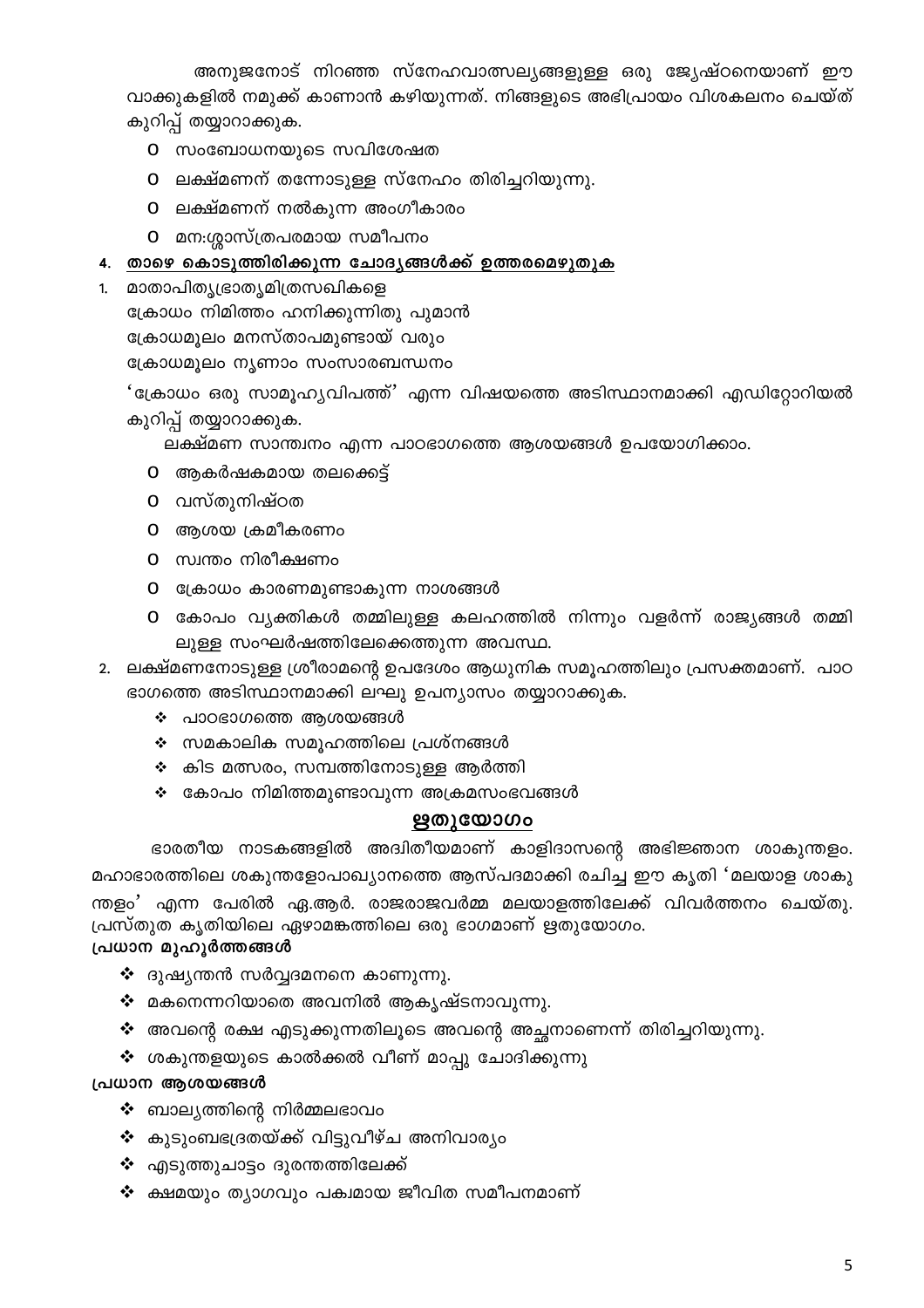#### താഴെ കൊടുത്തിരിക്കുന്ന ചോദ്യങ്ങൾക്ക് ഉത്തരം കണ്ടെത്തുക

മാതൃകപോലെ എഴുതുക.

കൗരവന്മാർ – കുരുവംശത്തിൽ പിറന്നവർ

- 1. പൗരവന്മാർ –
- 2. പങ്കം + അണിഞ്ഞിടുന്നു പങ്കമണിഞ്ഞിടുന്നു ഞെരുങ്ങി + തൊടുകയാൽ –
- 3. പലനാളിവളുണ്ടു കാത്തിടുന്നു ഖലനാമെന്റെ വിയോഗദീക്ഷ സാധ്വി അടിവരയിട്ട പദം സൂചിപ്പിക്കുന്ന കഥാപാത്രം ആര്?

ദുഷ്യന്തൻ, കണ്വൻ, ദുർവ്വാസാവ്

- ''എന്റെ മനോവിചാരം പൂർണ്ണമായി സിദ്ധിച്ചു''.ഇതുമായി യോജിക്കുന്ന പ്രസ്താവന 4.
	- രാജാവ് മകനെ തിരിച്ചറിഞ്ഞു.
	- രാജാവ് സ്വപ്നം കാണുന്നു.
	- രാജാവിന്റെ മനസ്സിന് സ്വസ്ഥതയില്ല.
- 5. വിളങ്ങുന്നൂ രാഗം ഭൃശമെഴുമുഷസ്സിൽദ്ദലകുലം തെളിഞ്ഞീടാതൊന്നായ് വിടരുമൊരു <u>തണ്ടാർമലരുപോൽ</u> അടിവരയിട്ട പദത്തിന്റെ സമാനമായ അർത്ഥം സൂചിപ്പിക്കുന്ന പദം. രാജമുദ്ര, താമരപ്പൂവ്, കൈവിരൽ
- 6. 'അഭിജ്ഞാന ശാകുന്തള'ത്തിന് 'മലയാള ശാകുന്തളം' എന്ന പേരിൽ വിവർത്തനം തയ്യാ റാക്കിയത്?

നാലാപ്പാട്ട് നാരായണ മേനോൻ, ലളിതാംബിക ഏ.ആർ എ.ആർ. രാജരാജവർമ്മ, അന്തർജ്ജനം

- 7. മലിനം വസനദ്വയം, വ്രതത്താൽ മെലിവേറ്റം കുഴൽ കറ്റയൊറ്റയായ്
	- –ശകുന്തളയുടെ ഏത് മനോഭാവമാണ് ഇവിടെ വ്യക്തമാവുന്നത്?

ദു:ഖം, രോഗം, ദാരിദ്ര്യം

- 8. ഗോത്രാദിയൊന്നുമറിയാതെയെനിക്കിവന്റെ
	- ഗാത്രങ്ങളിൽത്തൊടുകയാൽ സുഖമിത്രമാത്രം
		- എത്രയ്ക്ക് വേണമിവനെ പ്രതിപത്തിയോടെ
		- പുത്രത്വമോർത്തു പുണരുന്നൊരു പുണ്യവാന്ന്
			- ഈ വരികളിൽ തെളിയുന്ന രാജാവിന്റെ മാനസികാവസ്ഥ.
			- $\boldsymbol{\cdot}$  മക്കളില്ലാത്ത ദു:ഖം, അസൂയ, സംശയം

#### താഴെ കൊടുത്തിരിക്കുന്ന ചോദ്യങ്ങൾക്ക് ഉത്തരമെഴുതുക. രണ്ടോ മൂന്നോവാക്യത്തിൽ

- സർവ്വദമനൻ എന്ന് മഹർഷിമാർ നിനക്ക് പേരിട്ടത് ശരിതന്നെ താപസിമാർ ഇങ്ങനെ പറ  $1.$ യാനുള്ള സാഹചര്യം എന്ത്?
	- സിംഹക്കുട്ടിയെ പിടിച്ചു വലിക്കുന്നു.
	- താപസിമാരെപ്പോലും വരുതിയിലാക്കുന്നു.
	- പേരിന്റെ അർത്ഥം എല്ലാറ്റിനേയും അടക്കുന്നവൻ
- 2. തെറികാട്ടിയാശ്രമവിരുദ്ധവൃത്തി നീ

ചെറുപാമ്പു ചന്ദനമരത്തിലെന്നപോൽ

- –ചെറുപാമ്പ്, ചന്ദനമരം എന്നീ സാദൃശ്യകല്പനകളുടെ ഔചിത്യം വ്യക്തമാക്കുക.
- പാമ്പ് ഭയത്തിന്റെയും ചന്ദനമരം വിശുദ്ധിയുടേയും പ്രതികമാണ്.
- വികൃതി കാണിക്കുന്നത് ആശ്രമാന്തരീക്ഷത്തിന് വിരുദ്ധമാണ്.
- 3. എന്റെ ആശയ്ക്ക് ഒരു താങ്ങലും കൂടിയായി –രാജാവ് ഇങ്ങനെ ചിന്തിക്കാനുള്ള കാരണം എന്ത്?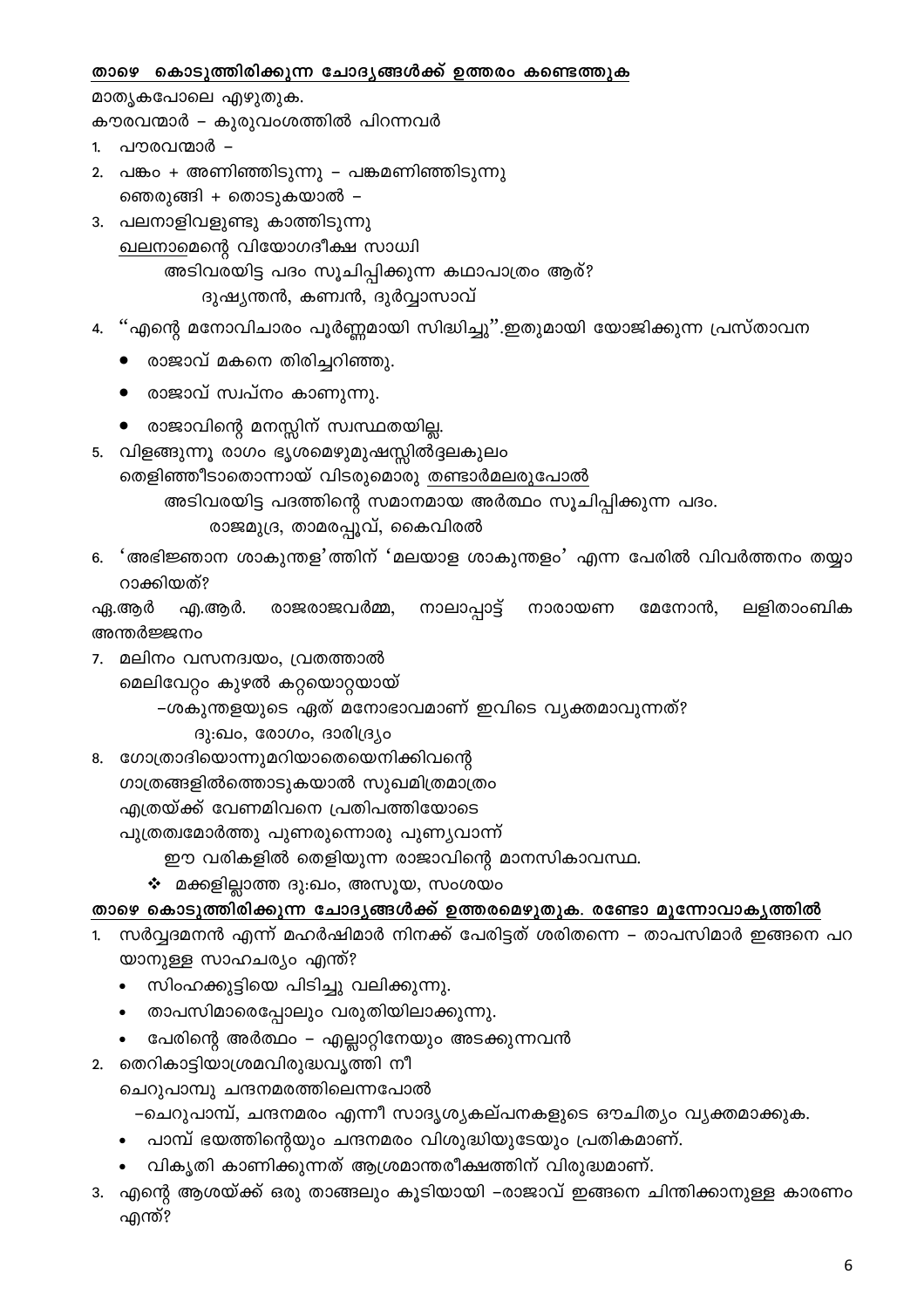- $\overline{7}$
- $\boldsymbol{\cdot}$  സമകാലീന സമൂഹത്തിലെ കുടുംബ ബന്ധങ്ങൾ വിശകലനം ചെയ്യുന്നു.

ക്കുക?

കുടുംബ ജീവിതത്തിന്റെ ഭദ്രതയ്ക്കു വേണ്ടി തെറ്റുകൾ ഏറ്റ് പറയുകയും തിരു ത്താൻ തയ്യാറാവുകയും ചെയ്യുകയാണ് ദുഷ്യന്തൻ.ഇത് നമ്മുടെ സമൂഹത്തിന് നൽകുന്ന സന്ദേശമെന്ത്? നാടകത്തിന്റെ സമകാലിക പ്രസക്തി വിശകലനം ചെയ്ത് കുറിപ്പ് തയ്യാറാ

ട്ടന്തസ്താപം സുമുഖി, ദയിതേ! ചെറ്റു ഞാനാറ്റിടട്ടേ''

''ഇന്നക്കണ്ണീർ ചുളിവെഴുമിമയ്ക്കുള്ളിൽനിന്നേ തുടച്ചി–

റ്റേറേ മന്ദിച്ചിരുന്നു"

4. "വല്ലതെന്നുള്ളമന്നാളൊരു മലിനതയേ–

 $\boldsymbol{\cdot}$  കുടുംബത്തിന്റെ ഒത്തുചേരൽ

❖ പ്രകൃതി പൂവണിയുന്ന ഋതു

❖ ദുഷ്യന്തന്റെ പശ്ചാത്താപം

 $\boldsymbol{\cdot\!\!\!\cdot}$  കുടുംബത്തിന്റെ ഒത്തുചേരൽ

 $\boldsymbol{\cdot}$  ശകുന്തളയുടെ കാൽക്കൽ വീഴുന്നു.

- $\boldsymbol{\cdot}$  ഋതുക്കളിൽ പ്രധാനിയാണ് വസന്തം.
- 3. ഋതുയോഗം എന്ന ശീർഷകത്തിന്റെ ഔചിത്യം വ്യക്തമാക്കി കുറിപ്പ് തയ്യാറാക്കുക?
- $\cdot$  പ്രാസഭംഗി
- ❖ സാദൃശൃകല്പന

തെളിഞ്ഞീടാതൊന്നായ് വിടരുമൊരു തണ്ടാർമലരുപോൽ''

വിളങ്ങുന്നു രാഗം ഭൃശമെഴുമുഷസ്സിൽദ്ദലകുലം

വിളക്കിച്ചേർത്തോണം വിരൽനിര ഞെരുങ്ങിത്തൊടുകയാൽ

''കളിക്കോപ്പേൽക്കാനായ് കുതുകമൊടു നീട്ടീടിന കരം

- 2. താഴെ കൊടുത്തിരിക്കുന്ന വരികളിലെ കാവൃഭംഗി കണ്ടെത്തുക.
- ❖ തെറ്റ് ഏറ്റ് പറയുന്നു.
- $\boldsymbol{\dot{\cdot}}$  രാജാവ് ശകുന്തളയുടെ കാൽക്കൽ വിഴുന്നു.

ന്തനിൽ കാണുന്നത്. –ഈ പ്രസ്താവനയോടുള്ള നിങ്ങളുടെ പ്രതികരണം വ്യക്തമാക്കി കുറിപ്പ് തയ്യാറാ ക്കുക.

പരിഭവമുൾക്കൊള്ളാലാ വല്ലഭേ നീ" അധികാരസ്ഥാനത്ത് ഇരിക്കുമ്പോഴും സ്വന്തം തെറ്റുകൾ ഏറ്റ് പറയുകയും അത് തിരുത്താ നുള്ള മനസ്സ് കാണിക്കുകയും ചെയ്യുന്ന മാതൃകാപരമായ പെരുമാറ്റംമാണ് ഇവിടെ ദുഷ്യ

''തെല്ലും ഞാൻ തള്ളിയെന്നുള്ളൊരു

1. രാജാവ് : (ശകുന്തളയുടെ കാലക്കൽവീണിട്ട്)

# മൂന്നോ നാലോ വാകൃത്തിൽ ഉത്തരമെഴുതുക

❖ വള്ളി–ശകുന്തള, പുഷ്പം – മുദ്രമോതിരം, ഋതുയോഗം – സമാഗമം

 $\boldsymbol{\cdot}$  ദുഷ്യന്തൻ ശകുന്തളയെ മുദ്രമോതിരം അണിയിക്കാൻ ഒരുങ്ങുന്നു.

വള്ളി, ഋതുയോഗം, പുഷ്പം എന്നീ പദങ്ങൾ നൽകുന്ന അർത്ഥ സൂചനകൾ എന്തെ ല്ലാം?

- 5. വള്ളി ഋതുയോഗത്തിന്റെ ചിഹ്നമായ പുഷ്പത്തെ ധരിക്കട്ടെ.
- മോതിരം നഷ്ടപ്പെട്ടതാണ് ശകുന്തള വിരഹവേദന അനുഭവിക്കാൻ കാരണം.
- മോതിരത്തെക്കുറിച്ചാണ് ഇവിടെ പറയുന്നത്.
- 4. ഇത് വൈഷമൃക്കാരനാണ്. ശകുന്തള ഇങ്ങനെ പറയാനുള്ള സാഹചര്യം എഴുതുക?
- അവൻ രാജാവിന്റെ വംശമാണെന്ന് നേരത്തേ അറിഞ്ഞു.
- കുട്ടിയുടെ അമ്മയ്ക്ക് അപ്സരസ്സുമായി ബന്ധം ഉണ്ടെന്നു മനസ്സിലാക്കി.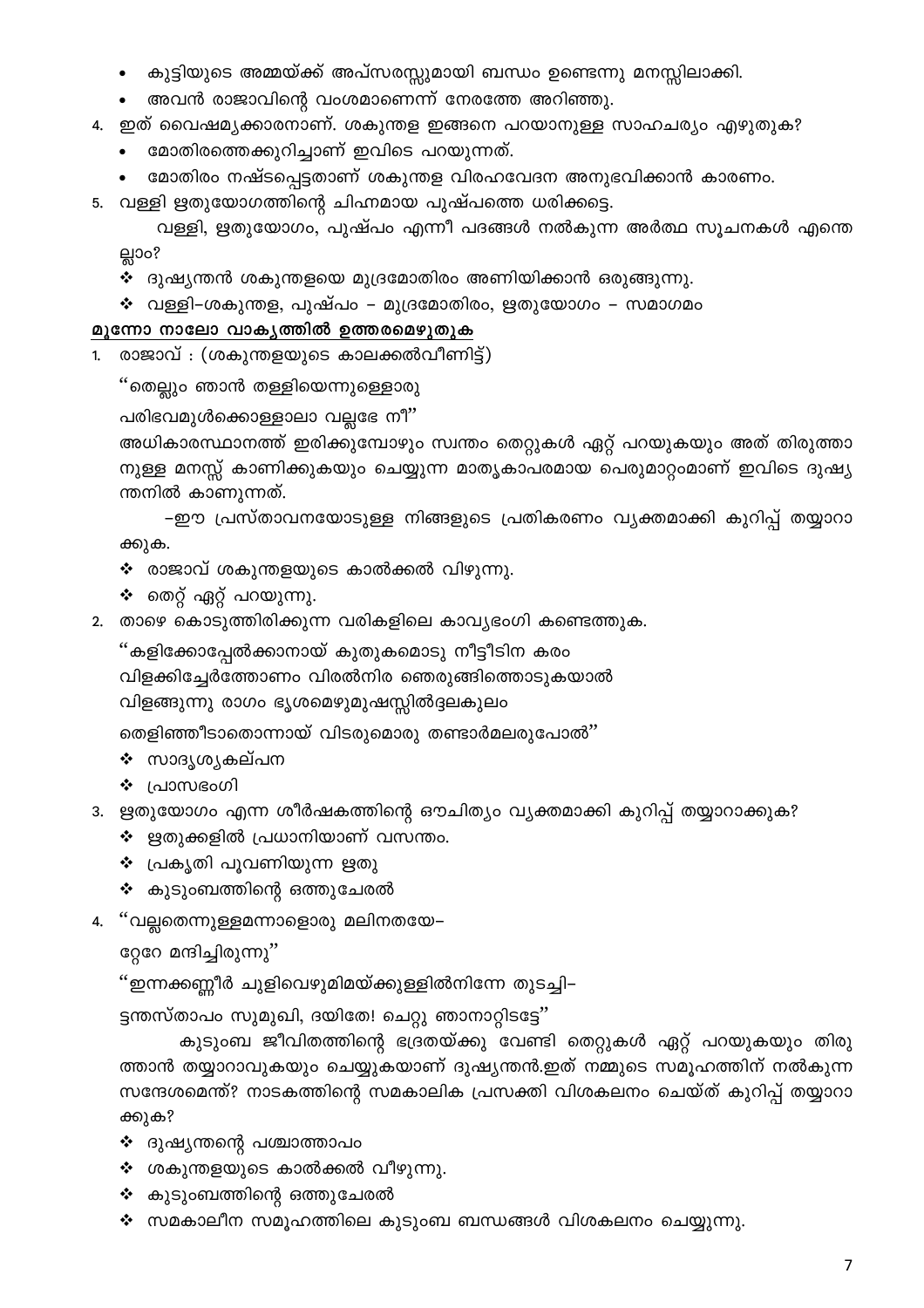#### താഴെ കൊടുക്കുന്ന ചോദൃങ്ങൾക്ക് ഉത്തരമെഴുതുക?

- $\boldsymbol{\cdot}$ ് സർവ്വദമനൻ എന്നു മഹർഷിമാർ നിനക്കു പേരിട്ടത് ശരിതന്നെ $^{\prime}$
- ❖ ഇവൻ വാക്കുകൊണ്ട് മാത്രം തൃപ്തിപ്പെടുന്നവനല്ല.

നാടകത്തിലെ ഇതര സന്ദർഭങ്ങൾ കൂടി പരിഗണിച്ച് സർവ്വദമനൻ എന്ന കഥാപാത്രത്തിന്റെ സ്വഭാവം നിരൂപണം ചെയ്ത് കുറിപ്പ് തയ്യാറാക്കുക.

- ❖ സന്ദർഭത്തിനനുസരിച്ച് മറുപടി നൽകുന്നു.
- $\clubsuit$  വൈര്യം, ഓമനത്തം
- $\clubsuit$  അമ്മയോടുള്ള സ്നേഹം
- $\clubsuit$  എല്ലാവരേയും ആകർഷിക്കുന്നു
- 5. രാജാവായ ദുഷ്യന്തൻ തെറ്റ് മനസ്സിലാക്കുകയും ശകുന്തളയുടെ കാൽക്കൽ വീഴുകയും ചെയ്യുന്നു. ഈ സന്ദർഭത്തെ മുൻനിർത്തി ആധുനിക സമൂഹത്തിൽ സ്ത്രീയുടെ പദവി എന്ന വിഷയത്തിൽ പ്രഭാഷണം തയ്യാറാക്കുക.
	- $\boldsymbol{\dot{\ast}}$  രാജാവിന്റെ പശ്ചാത്താപം
	- $\clubsuit$  ശകുന്തയ്ക്ക് നൽകുന്ന വാഗ്ദാനം
	- $\boldsymbol{\cdot}$  സമൂഹത്തിൽ സ്ത്രീകൾ നേരിടുന്ന പ്രശ്നങ്ങൾ
- 6. "പല്ലിൻമൊട്ടുകൾ ഹേതുവെന്നിയേ ചിരിച്ചൽപ്പംതെളിച്ചും രസി–

ച്ചുല്ലാസത്തൊടു ചൊല്ലിയും ചില വചസ്സവ്യക്തമുഗ്ധാക്ഷരം

അങ്കത്തിൽക്കുതുകത്തൊടേറിയമരും ബാലന്റെ പൂമേനിമേൽ–

ത്തങ്കും പങ്കമണിഞ്ഞിടുന്നു സുകൃതം ചെയ്തോരു ധന്യം ജനം''

–ബാല്യത്തിന്റെ നിർമ്മലഭാവത്തെ മനോഹരമായി ആവിഷ്ക്കരിക്കുന്ന ഭാഗമാണ് ഋതു യോഗം. പാഠസന്ദർഭങ്ങൾ വിശകലനം ചെയ്ത് കുറിപ്പ് തയ്യാറാക്കുക.

#### പാവങ്ങൾ

ലോകസാഹിത്യത്തിലെ ക്ലാസിക് രചനകളിലൊന്നാണ് പാവങ്ങൾ. ഫ്രഞ്ച് കവിയും നോവലിസ്റ്റുമായിരുന്ന വിക്ടർ ഹ്യൂഗോ ആണ് ഇതിന്റെ രചയിതാവ്. മനുഷ്യജീവിതത്തിന്റെ മഹാസങ്കടങ്ങളെ ആവിഷ്ക്കരിക്കുന്ന ഈ കൃതി എല്ലാ കാലത്തും പാവങ്ങളായി ജീവിച്ച് മരി ച്ചുപോകുന്ന എല്ലാവരുടേയും കഥയാണ്. നാടകകൃത്ത്, ഉപന്യാസകാരൻ, ദൃശ്യകലാകാ രൻ, മനുഷ്യാവകാശ പ്രവർത്തകൻ എന്നീ നിലകളിലും പ്രസിദ്ധനായിരുന്നു ഹ്യൂഗോ.

#### പ്രധാന ആശയങ്ങൾ

- $\boldsymbol{\cdot}$  ആർഭാടം അനീതിയാണ്.
- $\boldsymbol{\cdot}$  രോഗാതുരമായ മനസ്സിനുള്ള ഏറ്റവും വലിയ ഔഷധം സ്നേഹമാണ്.
- ❖ ചെറിയ കുറ്റങ്ങൾക്ക് വലിയശിക്ഷ നൽകുന്ന വ്യവസ്ഥയേക്കാൾ അഭികാമ്യം മാപ്പി ലൂടെ മാനസാന്തരത്തിലേക്ക് നയിക്കുന്ന സ്നേഹത്തിന്റെ വ്യവസ്ഥയാണ്.

#### താഴെ കൊടുത്തിരിക്കുന്ന ചോദൃങ്ങൾക്ക് ഉത്തരമെഴുതുക

''ഉപ്പുകൊണ്ടുള്ള ഒരു പ്രതിമപോലെ അയാൾ നിന്നേടത്തു തന്നെ മിഴിച്ചു കൊണ്ടു നിന്നു''. – ഈ വാക്യം ഴാങ്ങ് വാൽ ഴാങ്ങിന്റെ അവസ്ഥയെക്കുറിച്ച് നൽകുന്ന സൂചനകൾ

- എന്തെല്ലാം?
	- ഏത് നിമിഷവും പിടിക്കപ്പെടാം, അങ്ങനെയായാൽ ജീവിതം തകരും.
	- ഭയംകൊണ്ട് വിളറി വെളുത്തിരിക്കുന്നു.
- 2. ''മനുഷ്യനെക്കൊണ്ടു പറഞ്ഞറിയിക്കാൻ നിവൃത്തിയില്ലാത്ത ഒരു ഭാവവിശേഷത്തോട് കൂടി അയാൾ ആ വന്ദ്യനായ മെത്രാനെ തുറിച്ച് നോക്കി"

ഴാങ്ങ് വാൽ ഴാങ്ങിന്റെ മാനസികാവസ്ഥ വൈകാരിക തീവ്രതയോടെ ആവിഷ്ക്കരി ക്കാൻ ഈ വാകൃത്തിന് കഴിയുന്നുണ്ടോ?

- അസാദ്ധ്യമായ മനുഷ്യനന്മ അനുഭവിക്കുന്നു.
- കാഴ്ചപ്പാടിൽ പരിവർത്തനംവരുന്നു.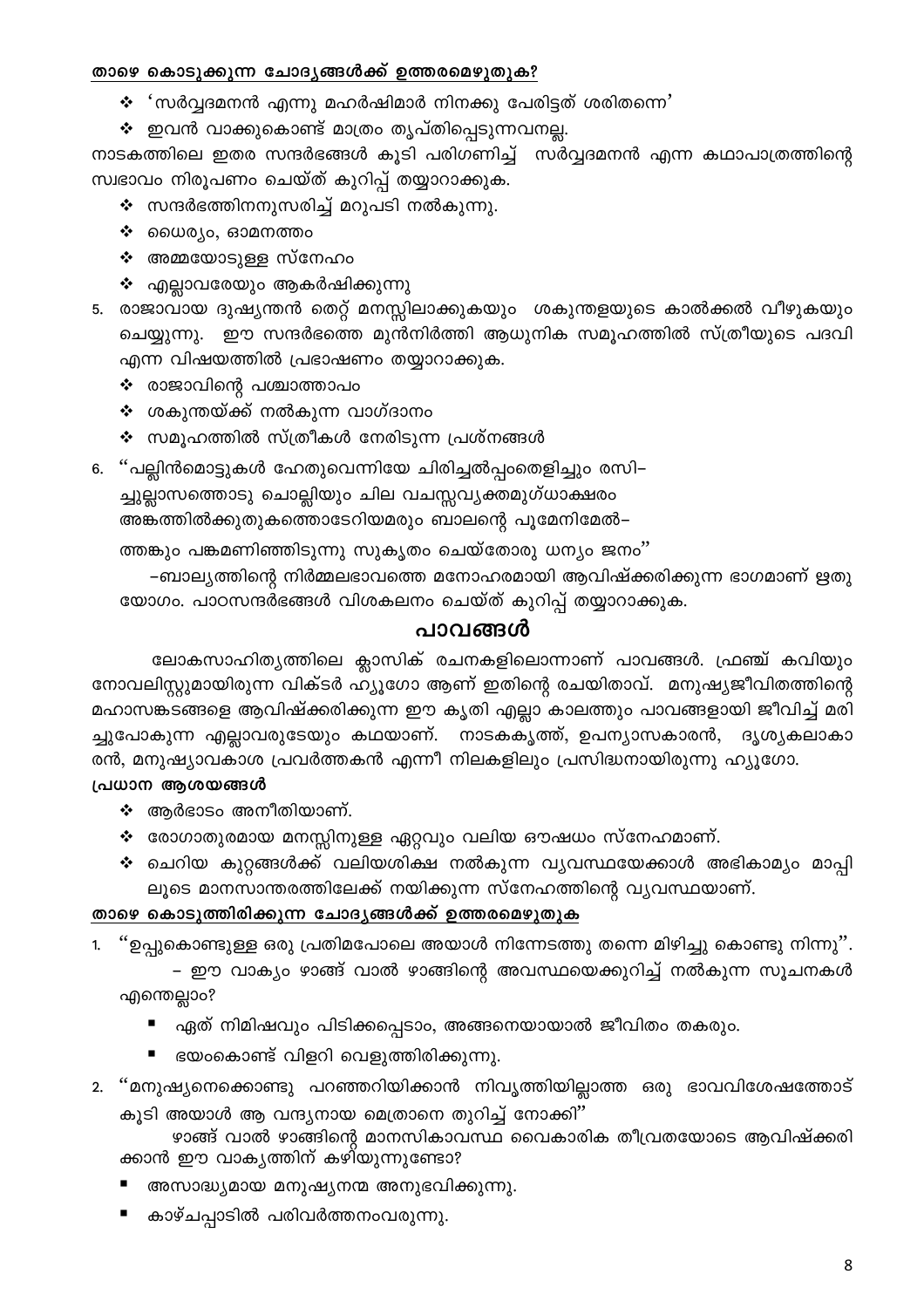3. ''ഒരു സത്യവാനായിരിക്കാൻ ഈ ക്ഷണം ഉപയോഗപ്പെടുത്തുമെന്ന് നിങ്ങൾ പ്രതിജ്ഞ

ചെയ്തിട്ടുള്ളതു മറക്കരുതേ. ഒരിക്കലും മറന്നു പോകരുത".

– ഈ വാക്യങ്ങൾ മെത്രാന്റെ കാഴ്ചപ്പാടിനേക്കുറിച്ച് നൽകുന്ന ഏതെങ്കിലും രണ്ട് സൂചനകൾ കണ്ടെത്തുക.

- കുറ്റവാളിയെ മാനസാന്തരത്തിലേക്ക് നയിക്കുന്നു.
- സ്നേഹം ഔഷധമാക്കുന്നു

#### ശരിയുത്തരം തെരഞ്ഞെടുത്തെഴുതുക

- ''പരലോകത്ത് വച്ച് ഇഹലോകകർമ്മങ്ങളെ വിചാരണയ്ക്കെടുക്കുമ്പോഴത്തെ തുളഞ്ഞുക 1. യറുന്നതും ഭയം തോന്നിക്കുന്നതുമായ കാഹളശബ്ദം പോലെ തിരികുറ്റിയുടെ കരച്ചി ലൊച്ച അയാളുടെ ചെകിട്ടിലലച്ചു''.
	- ഈ വാക്യം സൂചിപ്പിക്കുന്ന ഴാങ്ങ് വാൽ ഴാങ്ങിന്റെ അവസ്ഥ.

ഭയം, ജയിൽവാസം, നിരാശ

- 2. അർത്ഥവൃത്യാസം വരാതെ ഒറ്റ വാക്യമാക്കി എഴുതുക. ആ ഒന്നാമത്തെ അപകടം അങ്ങനെ കഴിഞ്ഞു. എങ്കിലും അപ്പോഴും അയാളുടെ മനസ്സിൽ വല്ലാത്ത പരിഭ്രമം ഉണ്ടായിരുന്നു.
- 3. വിഗ്രഹാർത്ഥം കണ്ടെത്തുക.
	- വൃദ്ധമതാചാര്യൻ.
- 4. അപ്പോൾ ഒന്നാമത് ആ വെള്ളിസ്സാമാനം നമ്മുടെയായിരുന്നുവോ?
	- -ഈ ചോദ്യവുമായി യോജിക്കാത്ത പ്രസ്താവന.
	- അത് നമ്മൾ സൂക്ഷിക്കേണ്ടതായിരുന്നു.
	- പാവങ്ങൾക്ക് അവകാശപ്പെട്ടതാണ്.
	- സാധുക്കൾക്ക് ഉള്ളതാണ്.

### <u>താഴെ കൊടുത്തിരിക്കുന്ന ചോദ്യങ്ങൾക്ക് ഉത്തരമെഴുതുക.</u>

പരലോകത്ത് വച്ച് ഇഹലോക കർമ്മങ്ങളെ വിചാരണയ്ക്കെടുക്കുമ്പോഴത്തെ തുളഞ്ഞുക  $1.$ യറുന്നതും ഭയം തോന്നിക്കുന്നതുമായ കാഹളശബ്ദം പോലെ, തിരികുറ്റിയുടെ കരച്ചിലൊച്ച അയാളുടെ ചെട്ടിലലച്ചു.

ഴാങ്ങ് വാൽ ഴാങ്ങിന്റെ അവസ്ഥ എങ്ങനെയൊക്കെയാണ് ഈ വാക്കുകൾ വെളിപ്പെ ടുത്തുന്നത്?

- ❖ പിടിക്കപ്പെടുമോ എന്ന ഭയം
- ❖ തെറ്റുകൾക്ക് ഇഹലോകത്തുവച്ച് അല്ലെങ്കിൽ പരലോകത്തു വെച്ച് ശിക്ഷ കിട്ടും എന്ന ചിന്ത
- $\boldsymbol{\cdot}$  കർമ്മങ്ങളിലെ നീതിയെയും അനീതിയേയും കുറിച്ചുള്ള ഉൽക്കണ്ഠ
- 2. ഒരു കഷണം അപ്പം ഒരു കോപ്പ പാലിൽ എടുത്തു മുക്കുന്നതിന് ഒരാൾക്ക് മരം കൊണ്ടുള്ള മുള്ളും കയ്ലും കൂടി ആവശ്യമില്ല. – ആർഭാടത്തിനെതിരായ സാമൂഹ്യബോധമാണോ മെത്രാന്റെ ഈ വാക്കുകളിൽ തെളിയുന്നത്? നിങ്ങളുടെ പ്രതികരണം വ്യക്തമാക്കി കുറിപ്പ് തയ്യാറാക്കുക?
	- വെള്ളിസ്സാമാനാങ്ങൾ പാവങ്ങളുടേതാണെന്ന ചിന്ത
	- ❖ ആവശ്യകതയും ഔചിത്യവും ചിന്തിക്കുന്നു.
	- $\boldsymbol{\cdot}$  ഇന്നത്തെ സാമൂഹികാവസ്ഥ.
- 3. ''ഇനി ഇങ്ങോട്ട് വരുമ്പോൾ നിങ്ങൾക്ക് തോട്ടത്തിലൂടെ കടന്നു പോരണമെന്നില്ല. തെരുവി ലേക്കുള്ള വാതിലിലൂടെ തന്നെ എപ്പോഴും വരുകയും പോവുകയും ചെയ്യാം''. രാത്രിയും പകലും ഒരു നീക്കു നീക്കിയിരിക്കുന്നതു കൂടാതെ അതൊരിക്കലും പൂട്ടിയിടുകയില്ല –
	- ഴാങ്ങ് വാൽ ഴാങ്ങിന് പരിവർത്തനത്തിന്റെ വഴിയാണ് മെത്രാൻ തുറന്നു കൊടുക്കുന്ന ത്. സന്ദർഭം വിശകലനം ചെയ്ത് കുറിപ്പ് തയ്യാറാക്കുക.
	- $\clubsuit$  മെത്രാൻ ഴാങ്ങിനെ രക്ഷിക്കുന്നു.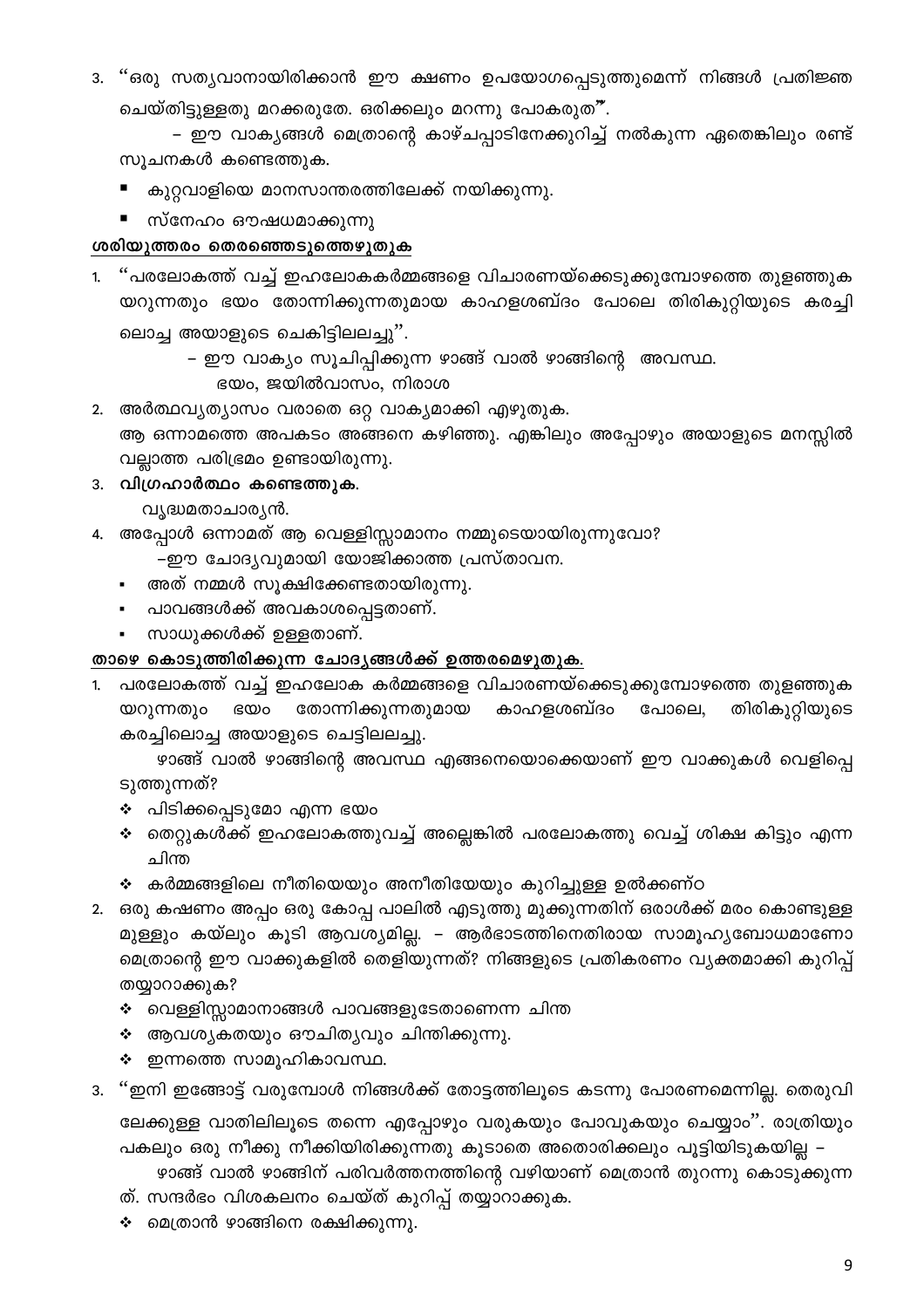- ❖ ഴാങ്ങ് അപ്രതിക്ഷിതമായി നന്മ അനുഭവിക്കുന്നു.
- $\cdot$  നന്മയിലുടെ മാനസാന്തരം

#### താഴെ കൊടുക്കുന്ന ചോദൃങ്ങൾക്ക് ഉത്തരമെഴുതുക.

- ഉപ്പുകൊണ്ടുള്ള ഒരു പ്രതിമപോലെ അയാൾ നിന്നേടത്തു തന്നെ മിഴിച്ചു കൊണ്ടു നിന്നു. ഴാങ്ങ് വാൽ ഴാങ്ങിന്റെ കണ്ണുരണ്ടും മിഴിഞ്ഞു പോയി.
	- എന്നെ വിടാൻ പോകുന്നു എന്നത് വാസ്തവം തന്നെയോ?

ഇതര പാഠസന്ദർഭങ്ങൾ കൂടി പരിഗണിച്ച് ഴാങ് വാൽ ഴാങ്ങ് എന്ന കഥാപാത്രത്തെ നിരൂ പണം ചെയ്ത് കുറിപ്പ് തയ്യാറാക്കുക.

- $\bullet$  മെത്രാൻ ആ സമയത്ത് കുനിഞ്ഞു നിന്ന് കൊട്ട തടത്തിൽ വീണതുകൊണ്ട് കേടുവന്ന ഒരു പൂച്ചെടിയെ സൂക്ഷിച്ചു നോക്കി വ്യസനിക്കുകയായിരുന്നു.
- ∻ അപ്പോൾ ഒന്നാമത് ആ വെള്ളിസ്സാമാനം നമ്മുടെയായിരുന്നുവോ?

മെത്രാന്റെ ജീവിതം സമൂഹത്തിന് നൽകുന്ന സന്ദേശമെന്ത്? പാവങ്ങൾ എന്ന പാഠ ഭാഗത്തെ ആസ്പദമാക്കി ലഘു ഉപന്യാസം തയ്യാറാക്കുക.

- ❖ സാർവ്വ ലൗകിക സ്നേഹം
- ആർഭാടത്തിനെതിരായ ചിന്ത
- ❖ മാപ്പു നൽകാനുള്ള ഔചിത്യം
- ❖ സ്നേഹത്തിലൂടെ മനുഷ്യമനസ്സുകളെ സ്വാധീനിക്കാനുള്ള കഴിവ്.

### അനുഭൂതികൾ ആവിഷ്കാരങ്ങൾ

''അൻപുതരുമന്യരൊടുബന്ധ, മാബന്ധങ്ങൾ

നൺപെന്ന മഹിതസൗഭാഗ്യം''

#### തിരുക്കുറൽ (തിരുവള്ളുവർ)

പ്രാചീനതമിഴ് മഹാകവി തിരുവള്ളുവറുടെ തിരുക്കുറലിലെ ഈ വരികൾ സൗഹൃദ ത്തിന്റെ പ്രാധാന്യം വ്യക്തമാക്കുന്നു. നമ്മെ സ്നേഹിക്കുന്ന അന്യരോടു തോന്നുന്ന ആത്മബന്ധമാണ് സൗഹൃദം.സ്നേഹബന്ധങ്ങളാണ് മനുഷ്യജീവിതത്തെ മുന്നോട്ടുനയിക്കു ന്നത്. സാഹിത്യം ജീവിതത്തിന്റെ ആവിഷ്കാരമാണ് മനുഷ്യബന്ധങ്ങളുടെ വൈകാരികമായ ആവിഷ്കാരമാണത്. അനുഭൂതികളുടെ വ്യത്യസ്തമായ ആവിഷ്കാരമാണ് സാഹിത്യ കൃതി കൾ.... വ്യക്തി കുടുംബ സാമൂഹിക ബന്ധങ്ങൾ കാത്തു സൂക്ഷിക്കാൻ നമുക്ക് ഓരോരു ത്തർക്കും കഴിയണം. ബന്ധങ്ങൾ ദൃഢമാകുമ്പോൾ മനുഷ്യജീവിതം സന്തോഷപ്രദമാകും. ബന്ധങ്ങളിൽ വിള്ളലുണ്ടാകുമ്പോൾ ജീവിതം ദു:ഖകരമായിത്തീരും.

### വിശ്വരുപം

സാഹിത്യ വിഭാഗം : കഥ കഥാകാരി

:ലളിതാംബിക അന്തർജ്ജനം

#### പ്രധാന ആശയങ്ങൾ:

സ്നേഹം നൽകിയാലേ തിരിച്ചു കിട്ടൂ.

മാതൃത്വത്തിന്റെ മഹത്വം തിരിച്ചറിയാതെ ജീവിച്ച മാഡം തലത്ത് എന്ന സ്ത്രീയുടെ തിരിച്ചറി വിന്റെ കഥയാണിത്. സ്ത്രീയുടെ വിശ്വരൂപം എന്താണെന്ന് വ്യക്തമാക്കുകയാണ് കഥാകാരി. മാഡം തലത്ത് അഥവാ മിസിസ്സ് തലത്ത് തന്റെ ആദ്യകാല ജീവിതത്തിൽ അമ്മയാണെന്ന തിരി ച്ചറിവില്ലാതെ ജീവിക്കുകയും ജീവിതത്തിന്റെ വൈകിയ വേളയിൽ യഥാർത്ഥ അമ്മ എങ്ങനെ യായിരിക്കണമെന്ന് തിരിച്ചറിയുകയും ചെയ്യുന്നു.

**പ്രധാന കഥാപാത്രങ്ങൾ** : സുധീർ, ഡോക്ടർ തലത്ത്, മിസിസ്സ് തലത്ത്

#### എഴുത്തുകാരിയെക്കുറിച്ച്.

മലയാളത്തിലെ വനിതാ എഴുതുത്തുകാരികളിൽ ശ്രദ്ധേയമായ വ്യക്തിത്വം സ്വസമുദാ യത്തിലെ അന്ധവിശ്വാസങ്ങൾക്കും അനാചാരങ്ങൾക്കുമെതിരെ തൂലിക ചലിപ്പിച്ച കഥാ കൃത്തും നോവലിസ്റ്റും. അഗ്നിസാക്ഷി എന്ന നോവൽ കേന്ദ്ര കേരള സാഹിത്യ അക്കാഡമി അവാർഡും വയലാർ അവാർഡും നേടി.....)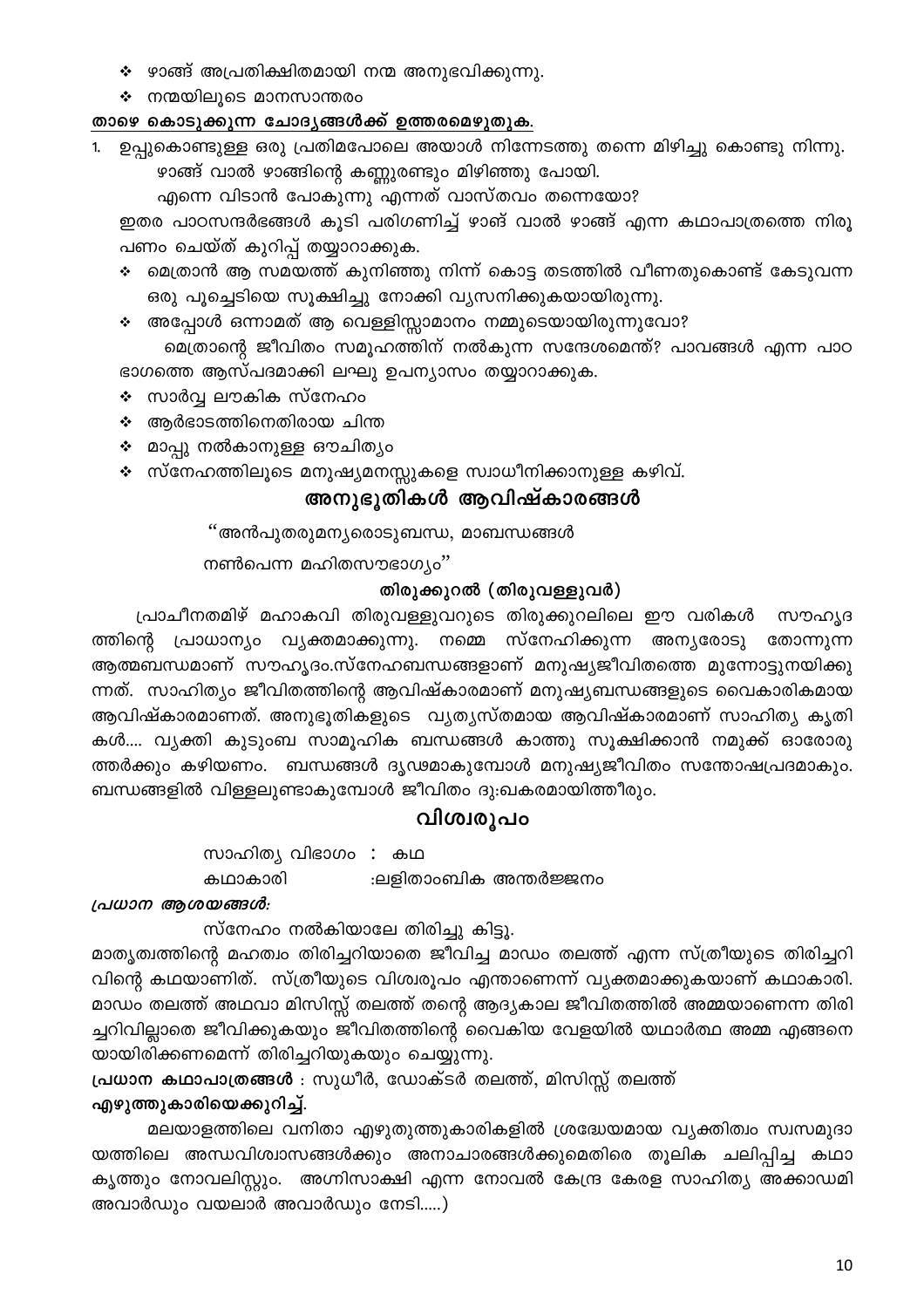#### ഏറ്റവും ശരിയായ ഉത്തരം തെരഞ്ഞെടുത്തെഴുതുക

1. അൻപുതരുമനൃരോടു ബന്ധമാബന്ധങ്ങൾ നൺപെന്ന മഹിതസൗഭാഗ്യം .....

ഈ വരികൾ വ്യക്തമാക്കുന്നത്

- a) സൗഹൃദ പ്രാധാന്യ<u>ം</u>
- b) സാഹിത്യത്തിന്റെ പ്രാധാന്യം
- c) അന്യരുമായുള്ള ബന്ധത്തിന്റെ അപകടങ്ങൾ
- 2. ലളിതാംബിക അന്തർജ്ജനത്തിന്റെ വയലാർ അവാർഡിന് അർഹമായ നോവൽ.
	- a) ഇന്ദുലേഖ, b) അഗ്നിസാക്ഷി c) മഞ്ഞ്
- 3. "ഞാൻ മുൻകൂട്ടി വരേതായിരുന്നു മാഡം. പക്ഷേ എനിക്ക് നിവൃത്തിയില്ലായിരുന്നു". സുധീറിന്റെ ഈ വാക്കുകളിൽ തെളിയുന്നത്.

 $a)$ കുറ്റബോധം,  $b)$ അപകർഷതാബോധം  $c)$ നിസസ്സഹായത

- 4. തങ്ങൾക്ക് ഇരുപേർക്കും പ്രിയപ്പെട്ടതായിരുന്നതും തങ്ങളെ കൂട്ടിയിണക്കുന്നതുമായ ഒരു വ്യക്തിയുടെ സ്മരണ അതിലൂടെ ഒലിച്ചിറങ്ങി....ഇവിടെ പരാമർശിക്കുന്ന വ്യക്തിയാര്? a)സുധീർ b)മിസിസ്സ് തലത്ത് c)ഡോക്ടർ തലത്ത്
- 5. രൂപം കൊണ്ട് പിടി കിട്ടാത്ത വ്യക്തിയെ സ്വരം കൊണ്ട് തിരിച്ചറിഞ്ഞ് അയാളും അമ്പരന്നി രുന്നു. സുധീറിന് രൂപം കൊണ്ട് തിരിച്ചറിയാൻ കഴിയാതെ പോയ വ്യക്തി.

 $a$ ) $a$ )മിസിസ്സ് തലത്ത് b)ഡോക്ടർ തലത്ത് b)ആശ

- 6. ''ഞാൻ ഇന്ത്യയിൽ ജനിക്കാനാഗ്രഹിക്കുന്നു മാഡം .... ഇന്ത്യ എത്ര നല്ല നാടാണ്!'' വ്യദ്ധൻ ഇങ്ങനെ പറയാൻ കാരണം .
	- a) ഇന്ത്യ ഒരു മതേതര രാജ്യമായതുകെണ്ട്.
	- b) ഇന്ത്യക്കാർ മാതാപിതാക്കളെ ദൈവത്തെപ്പോലെ കരുതുന്നത് കൊണ്ട്.
	- $c$ ) ഇന്ത്യയിൽ കുടുംബബന്ധങ്ങൾക്ക് കെട്ടുറപ്പില്ലാത്തതുകൊണ്ട്.
- ഞാൻ ആർക്കുമൊന്നും കൊടുത്തിട്ടില്ലല്ലോ.''ഈ വാക്കുകളിൽ പ്രകടമാകുന്ന ഭാവം

 $a)$ കുറ്റബോധം  $b)$  അഹങ്കാരം  $c)$  കോപം

- 8. സ്ത്രീയുടെ വിശ്വരൂപമായി കഥാകാരി വ്യക്തമാക്കുന്നത്.
	- a) സാമൂഹിക സേവനത്തിനുളള താൽപര്യം
	- b) ഉത്തമയായ ഭാര്യയായിരിക്കുക എന്നത്.
	- c) മാതൃത്വത്തിന്റെ മഹത്വം തിരിച്ചറിയുന്നത്.
- 9. "ചക്രവർത്തിയുടെ ജന്മമാണ് അവർക്ക്. ആരുടെ മുന്നിലും തലകുനിക്കില്ല്'. ആരെക്കുറിച്ചാണ് ഇവിടെ സൂചിപ്പിക്കുന്നത്.

a)മിസിസ്റ്റ് തലത്ത് b)ഡോക്ടർ തലത്ത് c)സുധീർ

10. ''നോക്കൂ നമുക്ക് അഞ്ചാമതൊരു കുട്ടിയുണ്ടായിരിക്കുന്നു. ഒരു മകൻ പക്ഷേ ഒരു വൃ ത്യാസമുണ്ട്. ഇവൻ കുറച്ചുനാൾ നമ്മോടു കൂടി താമസിക്കും". ഇവിടെ അഞ്ചാമതൊരു കുട്ടി എന്ന് സൂചിപ്പിക്കുന്നതാരെ? a) രമേഷ് b)സുധീർ c) രവി ഉ $\mathbf b$ )

#### രണ്ടോ മൂന്നോ വാകൃത്തിൽ ഉത്തരമെഴുതുക.

''മിസിസ്റ്റ് തലത്ത് കുട്ടികളെ പ്രസവിച്ചു എന്നു മാത്രം. മുലകൊടുത്തിട്ടില്ല. താരാട്ടുപാടിയി 1. ਤ੍ਰੀਫ਼੍ਰੀ. വാശിപിടിച്ചു കരയുമ്പോൾ ശാസിക്കുകയോ സുഖക്കേടിൽ ശുശ്രൂഷിക്കുകയോ ചെയ്തിട്ടില്ല്'.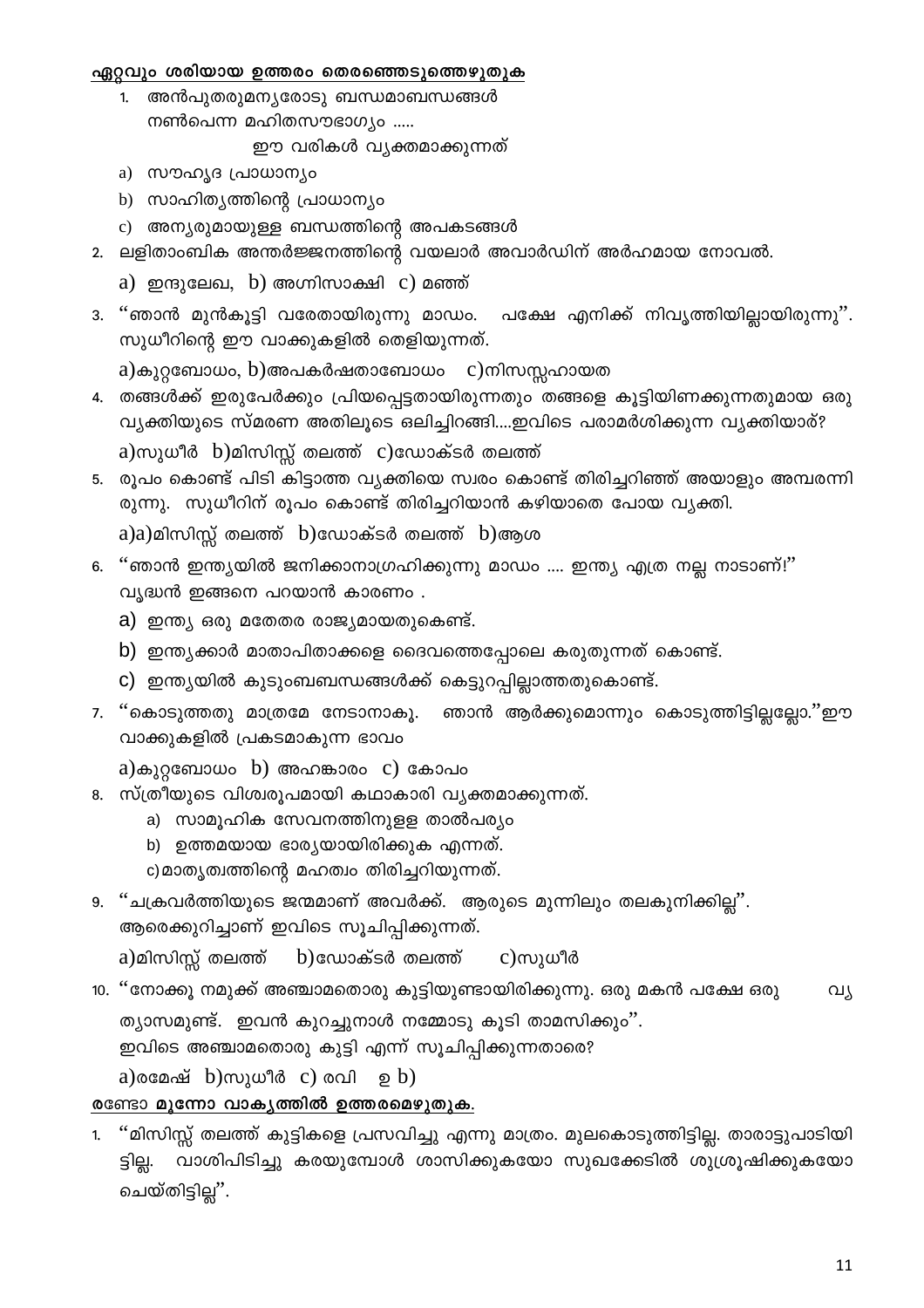ഈ വാക്കുകളിൽ നിന്ന് മിസിസ് തലത്തിനെക്കുറിച്ചുള്ള നിങ്ങളുടെ രണ്ട് കാഴ്ചപ്പാടുകൾ വ്യക്തമാക്കുക.

- a) മക്കളെ വേണ്ടത്ര സ്നേഹിക്കാത്ത സ്ത്രീ
- b) ഔദ്യോഗിക തിരക്കുകളുണ്ടായിരുന്ന ഭർത്താവിനോടൊപ്പം സഞ്ചരിക്കുന്നതിൽ ആനന്ദം കണ്ടെത്തിയ സ്ത്രീ.
- 2. അയാൾ പറഞ്ഞു -''ഞാൻ ഇന്ത്യയിൽ ജനിക്കാനാഗ്രഹിക്കുന്നു മാഡം ഇന്ത്യ എത്ര നല്ല നാടാണ്''.- വൃദ്ധന്റെ ഈ വാക്കുകകളിൽ തെളിയുന്ന ഭാരതീയ സംസ്കാരത്തിന്റെ മഹത **പ്രമന്ത്?**

ഇന്ത്യക്കാർ മാതാപിതാക്കളെ ദൈവത്തെപ്പോലെ കരുതുന്നു. കുടുംബബന്ധങ്ങളുടെ വിശുദ്ധി നിലനിർത്താൻ ശ്രമിക്കുന്നു.

- 3. ''നോക്കൂ നമുക്ക് അഞ്ചാമതൊരു കുട്ടിയുണ്ടായിരിക്കുന്നു. ഒരു മകൻ പക്ഷേ ഒരു വ്യത്യാസമുണ്ട് ഇവൻ കുറച്ചു നാൾ നമ്മോടു കൂടി താമസിക്കും".
	- ഇങ്ങനെ പറയാൻ ഡോക്ടർ തലത്തിനെ പ്രേരിപ്പിച്ച 2 സൂചനകൾ എഴുതുക.
	- a) നാലുമക്കളുണ്ടായിട്ടും ഒരാൾപോലും വീട്ടിൽ തനിക്കൊപ്പം കിട്ടാത്ത വിധം അകലങ്ങ ളിലാണ്. സുധീറെങ്കിലും അടുത്തുണ്ടാകണം എന്ന ചിന്ത.
	- b) മക്കളെ വേണ്ടവിധം സ്നേഹിക്കാനും അവരിൽ നിന്നും സ്നേഹം തിരിച്ചു കിട്ടാനും അവസരം ലഭിക്കാത്ത ഒരു പിതാവിന്റെ സങ്കടം.
- 4. മിസിസ്സ് തലത്ത് ഓർമ്മകളുടെ <u>ഓളക്കുത്തിലേക്ക്</u> വഴുതിവീഴുകയായിരുന്നു.

- അടിവരയിട്ട പദം സന്ദർഭത്തിന് നൽകുന്ന അർത്ഥതലങ്ങൾ വ്യക്തമാക്കുക.

സുധീറിനെ അവിചാരിതമായി കണ്ടപ്പോൾ മിസിസ്സ് തലത്തിന്റെ മനസ്സിൽ ഒരുപാട് ഓർമ്മ കളുണരുന്നു. ഓർമ്മകളുടെ ഒരുകുത്തൊഴുക്കായിരുന്നു ആ മനസ്സിൽ.

5. മാഡം തലത്തിനെപ്പറ്റി അയാൾ <u>ഓർത്തുപോയി.</u>

മാഡം തലത്ത് വീട്ടിലേക്ക് പോയി

അടിവരയിട്ട പദങ്ങൾ സൂചിപ്പിക്കുന്ന അർത്ഥ വ്യത്യാസം കണ്ടെത്തുക.

ഓർത്തുപോയി എന്നിടയ്ക്ക് ക്രിയയുടെ അർത്ഥത്തെ പരിഷ്കരിക്കുന്ന സഹായക ക്രിയ യാണ് പോയിയെന്നത്. ഇവിടെ പോയി അനുപ്രയോഗമാണ്. മാഡം തലത്ത് വീട്ടിലേ ക്ക്പോയി എന്നിടത്ത് പോയി എന്ന ക്രിയ പോവുക എന്നർത്ഥത്തിലാണ് പ്രയോഗിച്ചിരി ക്കുന്നത്.

6. ഭാരതീയ സ്ത്രീത്വത്തിന്റെ അംബാസഡർ എന്ന് മിസിസ് തലത്തിനെ വിശേഷിപ്പിക്കുന്ന തിന് ചൂണ്ടിക്കാട്ടിയിരിക്കുന്ന കാരണങ്ങൾ എന്തൊക്കെ? അലങ്കാരങ്ങളുടെ അന്തസ്സും സൽക്കാരത്തിന്റെ ഔചിത്വവും സംഭാഷണ രസികതയും

തലയുയർത്തിപ്പിടിച്ചുള്ള അംവിക്ഷേപങ്ങളും കൊണ്ട്.

- 7. ''എന്റെ യജമാനൻ മാറ്റമായിപ്പോയി. പക്ഷേ എന്നെക്കൊണ്ട്പോയില്ല. ആരും കൊണ്ട് പോയില്ല.എന്നിട്ടും ഞാൻ ജീവിക്കുന്നു".
	- ഈ വാക്കുകളിൽ തെളിയുന്ന മാഡം തലത്തിന്റെ മാനസികാവസ്ഥ രണ്ടോ മുന്നോ വാകൃത്തിൽ എഴുതുക.

ആരുടെ മുന്നിലും തലകുനിക്കാത്ത അഭിമാനബോധം. മക്കൾക്ക് സ്നേഹം കൊടുക്കാത്ത തിനാൽ അവരിൽ നിന്നും സ്നേഹം കിട്ടില്ലെന്ന തിരിച്ചറിവിൽ സ്വയം വരിച്ച ജീവിതം നൽകുന്ന ഏകാന്തതയും നിസ്സഹായതയും എന്നിട്ടും ആർക്കുമുന്നിലും തോറ്റുകൊടുക്കി ല്ലെന്ന വാശി.

8. താന്താൻ നിരന്തരം ചെയ്യുന്ന കർമ്മങ്ങൾ താന്താനനുഭവിച്ചിടുകെന്നേവരൂ

(എഴുത്തച്ഛൻ)

മിസിസ്സ് തലത്തിന്റെ ജീവിതാവസ്ഥയുമായി ഈ വരികളെ ബന്ധിപ്പിക്കാവുന്ന രണ്ട് നിരീ ക്ഷണങ്ങൾ എഴുതുക.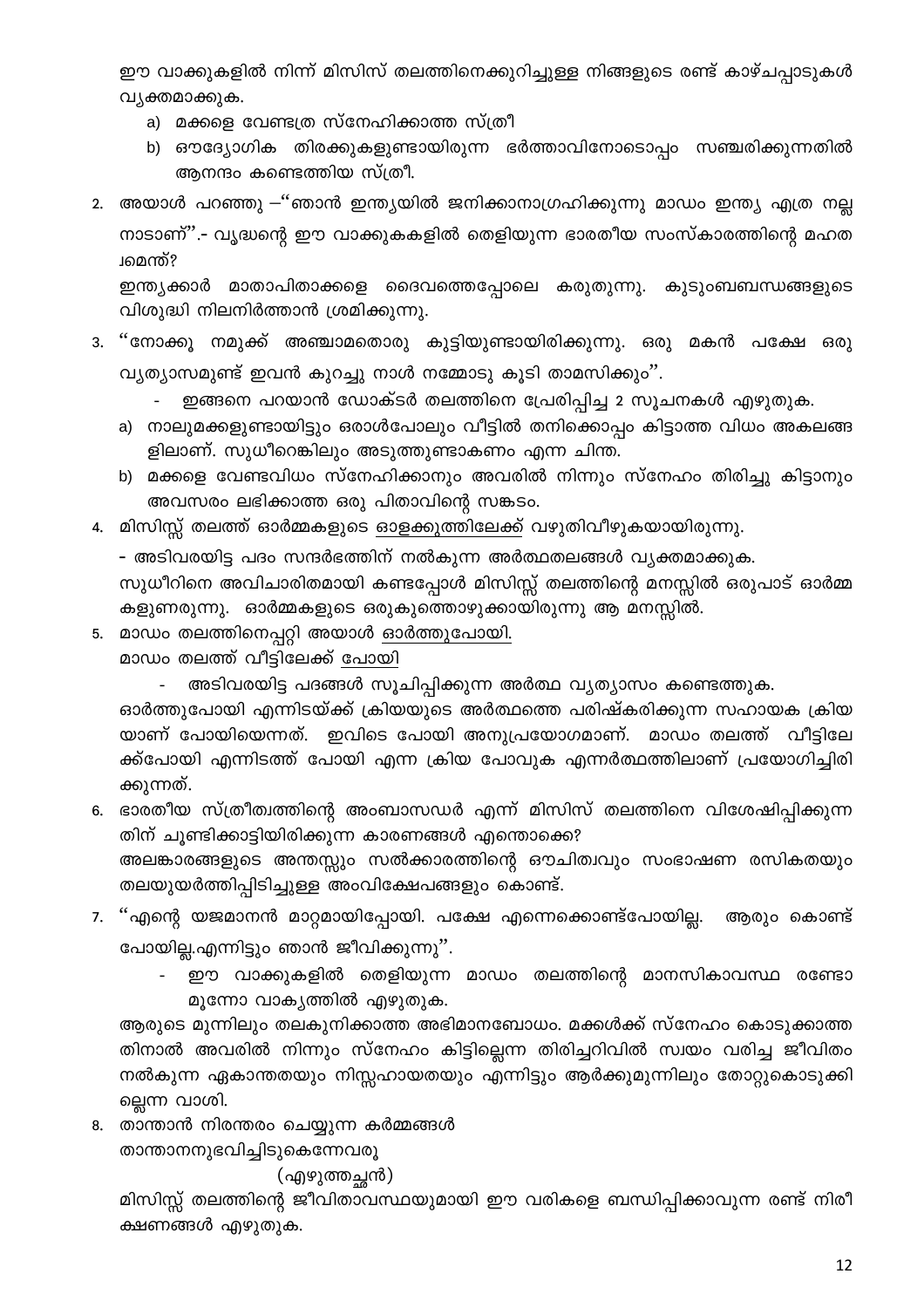a) അവരുടെ പ്രവൃത്തിയുടെ ഫലമാണ് അവർ അനുഭവിക്കുന്നത്.

അരപ്പുറത്തിൽ കവിയാതെ ഉത്തരമെഴുതുക

അമ്മയാണ് താഴത്ത് കുഞ്ഞുകുട്ടിയമ്മ്''.

ഉത്തര സൂചനകൾ :

ക്ഷിക്കുന്നില്ല.

ഉണ്ടാകുന്നു.

യിപ്പോയി എന്ന തിരിച്ചറിവ്.

ല്ലാം?

ണം.

വ്യക്തമാക്കുക.

5. നമിക്കിലുയരാം നടുകിൽ തിന്നാം

നമുക്ക് നാമേ പണിവതുനാകം

നൽകുകിൽ നേടീടാം

വാക്യം വിശകലനം ചെയ്ത് കുറിപ്പ് തയ്യാറാക്കുക.

2. വിശ്വരൂപം എന്ന ശീർഷകത്തിന്റെ ഔചിത്യം പരിശോധിക്കുക.

സ്നേഹം കൊടുത്താലേ സ്നേഹം തിരിച്ചു കിട്ടൂ.

കാര്യമില്ല. ഏകപക്ഷീയമായി അടിച്ചേൽപ്പിക്കലല്ല സ്നേഹം.

 $\bullet$  മിസിസ് തലത്തിന്റെ ജീവിതത്തിലെ രണ്ട് അവസ്ഥകൾ

• സാഹചര്യങ്ങൾ അവരിൽ വരുത്തിയ മാറ്റങ്ങൾ

ഹിക്കണം. ഇവ പരസ്പര ബന്ധിതാമണ്.

b) അവർ മക്കളെ വേണ്ട രീതിയിൽ സ്നേഹിച്ചില്ല. അതിനാൽ മക്കളിൽ നിന്നും അവർക്ക് സ്നേഹം തിരിച്ചു കിട്ടിയില്ല.

1. ''മാഡം തലത്ത് മരിച്ചുപോയി മോനേ, ഡോക്ടർ തലത്തിനൊപ്പം അവരും പോയി. ഇത്

ഈ വാക്കുകൾ അവരുടെ ജീവിതത്തെക്കുറിച്ച് നൽകുന്ന സൂചനകൾ എന്തെല്ലാം.

• മാഡം തലത്തായി ഭർത്താവിനോടൊപ്പം ലോകം ചുറ്റിയ ആ കാലം കഴിഞ്ഞുപോയി.

• മക്കൾക്ക് വേണ്ടി സ്നേഹം കൊടുക്കാത്തതിനാൽ അവരിൽ നിന്നും സ്നേഹം പ്രതീ

• നഗരജീവിത്തിരക്കുകളിൽ നിന്ന് ഗ്രാമീണ ജീവിതലാളിത്യത്തിലേക്ക് തിരിച്ചറിവുകൾ

അമ്മയുടെ ഒരാൾ ശരിക്കും എന്താണോ അതാണയാളുടെ വിശ്വരൂപം മറ്റെല്ലാം ബാഹ്യ മോഡികളാണ്. ഇവിടെ അമ്മ എന്ന നിലയിലുള്ള കടമ നിർവ്വഹിക്കാതെ ജീവിച്ചത് തെറ്റാ

3. ''പക്ഷേ ഒന്ന് ഓർക്കണം. നിങ്ങളുടെ വരാൻ പോകുന്ന ഭാര്യയോടു പറയൂ. കുട്ടികളെ ബോർഡിങ്ങുകളിൽ അയക്കരുതെന്ന്. അവർക്ക് ആയയെ വയ്ക്കരുത്. അമ്മ തന്നെ

മക്കളോടുള്ള കടമകൾ മാതാപിതാക്കളും മാതാപിതാക്കളോടുള്ള കടമകൾ മക്കളും നിർവ്വ

മക്കൾ അമ്മയെ സ്നേഹിക്കണമെങ്കിൽ അമ്മയുടെ സ്നേഹം അവർക്ക് വേണ്ടത്ര ലഭിക്ക

4. കാലത്തിനും ദേശത്തിനുമനുസരിച്ച് ജീവിതം സ്വയം രൂപപ്പെടുകയാണ് ജീവിതത്തെക്കുറി ച്ചുള്ള സുധീറിന്റെ ഈ അഭിപ്രായത്താട് നിങ്ങൾ യോജിക്കുന്നുണ്ടോ? സ്വാഭിപ്രായങ്ങൾ

ഈ വാക്കുകൾ വർത്തമാനകാല സമൂഹത്തിന് നൽകുന്ന തിരിച്ചറിവുകൾ എന്തെ

ബാല്യകൗമാരങ്ങളിൽ മക്കൾക്ക് നൽകേണ്ട സ്നേഹം പിന്നീട് ലഭിച്ചതുകൊണ്ട്

• ഭർത്താവിന്റെ മരണശേഷം തിരക്കുകൾ അവസാനിച്ചു. ഏകാകിയായി.

ആരെയും ശല്യപ്പെടുത്താതെ ജീവിക്കാൻ നാട്ടിലേക്ക് തിരിച്ചു പോന്നു.

• സ്ത്രീയുടെ യഥാർത്ഥ രൂപം 'അമ്മ'യാവുകയാണെന്നതിരിച്ചറിവ്

വളർത്തണം. ശാസിക്കുകയും ലാളിക്കുകയും കൂട്ടുകൂടുകയും വേണം''.

- 
- 
- 

നരകവുമതുപോലെ (ഉള്ളൂർ, പ്രേമസംഗിതം) കാവ്യഭാഗത്തെ ആശയവുമായി ബന്ധിച്ച് മാഡം തലത്തിന്റെ ജീവിതാനുഭവങ്ങളെ വിലയി രുത്തി കുറിപ്പ് തയ്യാറാക്കുക.

• മനുഷ്യ സ്വഭാവത്തിൽ ജീവിത സാഹചര്യങ്ങൾ വരുത്തുന്ന മാറ്റം.

രണ്ട് ചുറ്റുപാടുകൾ, അവ സൃഷ്ടിക്കുന്ന കാഴ്ചപ്പാടുകൾ

13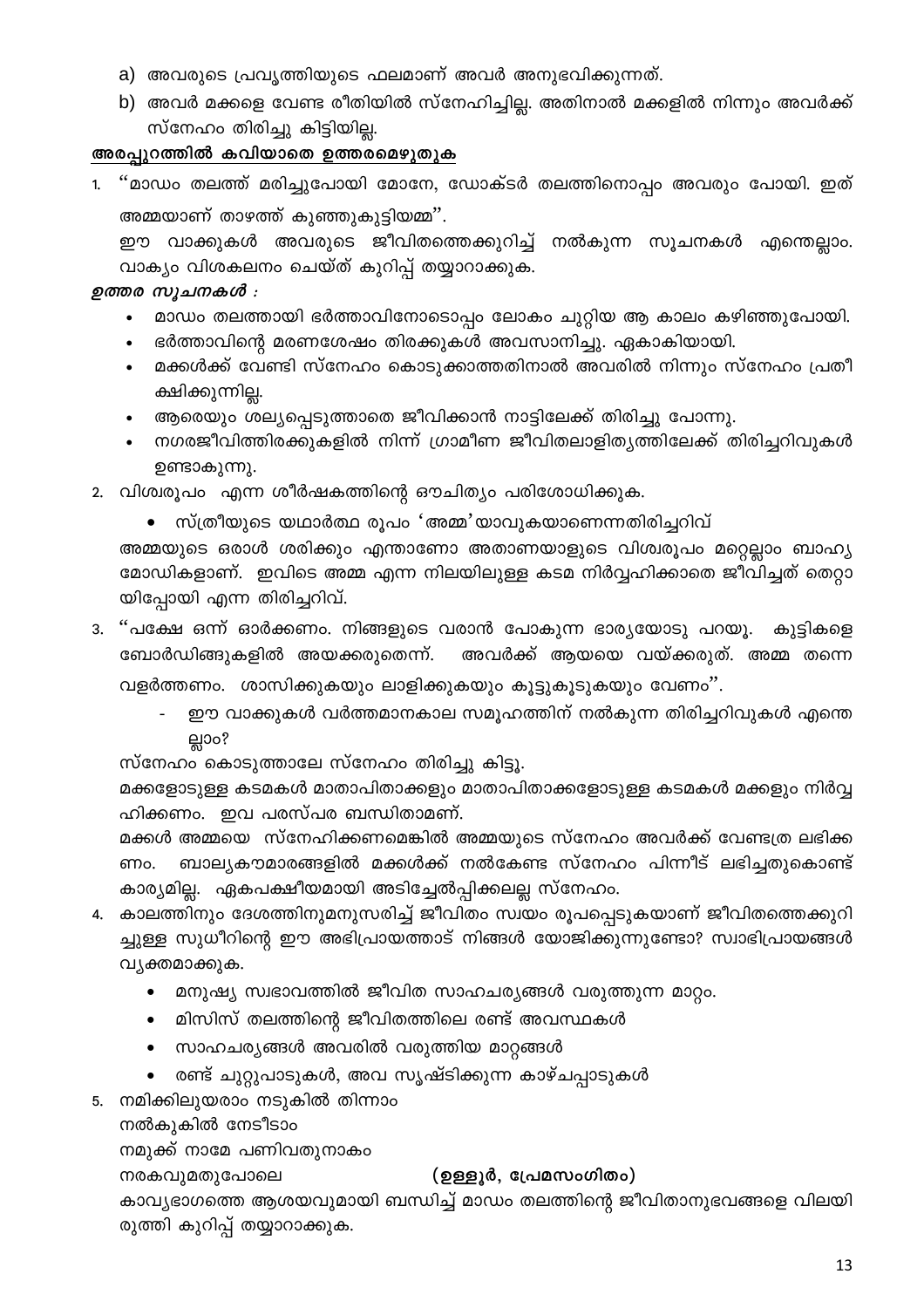വരികളുടെ ആശയം, നൽകിയാലേ നേടാനുമാവു.

സ്വർഗ്ഗവും നരകവും നാംതന്നെയാണ് സൃഷ്ടിക്കുന്നത്.

ഇവിടെ മാഡം തലത്തിന്റെ ഇന്നത്തെ അവസ്ഥയ്ക്കുകാരണം അവരുടെ തന്നെ പ്രവൃത്തി യാണ്.

- 6. "ഞാൻ ഇന്ത്യയിൽ ജനിക്കാനാഗ്രഹിക്കുന്നു മാഡം ഇന്ത്യ എത്ര നല്ല നാടാണ്" വൃദ്ധന്റെ വാക്കുകളിൽ ഇന്ത്യൻ സംസ്കാരത്തോടുള്ള ആദരവാണ് വ്യക്തമാക്കുന്നത്. നിങ്ങളുടെ അഭിപ്രായം വ്യക്തമാക്കുക?
	- ഭാരതീയ സംസ്ക്കാരം കുടുംബ ബന്ധങ്ങൾക്ക് നൽകുന്ന പ്രാധാന്യം
	- മാതാപിതാക്കളെ ആദരിക്കുന്ന സമൂഹം
	- വിവാഹ മോചനങ്ങൾ വളരെക്കുറവ്, പശ്ചാത്യ രാജ്യങ്ങളെ അപേക്ഷിച്ച് ദൃഢമായ ബന്ധങ്ങൾ
- 7. പട്ടിക ക്രമപ്പെടുത്തുക.

| സാഹിതൃകാരൻ           | കൃതി           | സാഹിത്യ വിഭാഗം |
|----------------------|----------------|----------------|
| ലളിതാംബിക അന്തർജ്ജനം | തിരുക്കുറൾ     | നോവൽ           |
| കുമാരനാശാൻ           | കാറ്റുപറഞ്ഞ കഥ | കാവ്യം         |
| ഒ.വി. വിജയൻ          | നളിനി          | തമിഴ് കാവ്യം   |
| തിരുവള്ളുവർ          | അഗ്നിസാക്ഷി    | കഥാസമാഹാരം     |

- 8. വിശ്വരൂപം എന്ന കഥയുടെ സമകാലിക പ്രസക്തി വ്യക്തമാക്കി കുറിപ്പുതയ്യാറാക്കുക.
	- തിരക്കുപിടിച്ച ജീവിതത്തിൽ കടമകൾ മറന്നുപോകുന്ന അവസ്ഥ.
	- മക്കളെ ബോർഡിങ്ങിൽ ആക്കി ഉത്തരവാദിത്തങ്ങളിൽ നിന്ന് ഒളിച്ചോടുമ്പോൾ ബന്ധങ്ങളുടെ വിലയാണ് നഷ്ടമാകുന്നത്.
	- ബാല്യകൗമാരങ്ങളിൽ മക്കൾക്ക് ലഭിക്കേണ്ട സ്നേഹം ആ കാലത്ത് തന്നെ അവർക്ക് നൽകാൻ കഴിയണം.

#### ഒരു പുറത്തിൽ കവിയാതെ ഉത്തരമെഴുതുക

1. "കുട്ടികളെ അമ്മതന്നെ വളർത്തണം. ശാസിക്കുകയും ലാളിക്കുകയും കൂട്ടുകൂടുകയും വേണം. എങ്കിലേ അമ്മ എന്നത് കുട്ടിയുടെ ഒരു ഭാഗമായി തീരുകയുള്ളൂ. ഒരു നീണ്ട തേങ്ങലോടെ അവർ മുന്നോട്ടാണ് അയാളെ കെട്ടിപ്പിടിച്ചു. മിസിസ്സ് തലത്ത് കുട്ടികളെ പ്രസവിച്ചുവെന്നു മാത്രം . മുലകൊടുത്തിട്ടില്ല., താരാട്ടുപാടി യിട്ടില്ല....

തന്നിരിക്കുന്ന വരികളും കഥാസന്ദർഭങ്ങളും പരിഗണിച്ച് മിസിസ്സ് തലത്തിന്റെ കഥാപാത്ര നിരൂ പണം തയ്യാറാക്കുക.

- ആരുടെ ഏത് കഥയിലെ കഥാപാത്രം.
- കഥാപാത്രത്തിന്റെ കഥയിലെ സ്ഥാനം
- കഥാപാത്രത്തിന്റെ സ്വഭാവ സവിശേഷതകൾ
- മറ്റു കഥാപാത്രങ്ങളുമായുള്ള ബന്ധം
- സംഭാഷണങ്ങളിൽ നിന്നും കഥാപാത്രത്തെക്കുറിച്ചുള്ള തിരിച്ചറിവുകൾ
- കഥാപാത്രത്തിന്റെ കാഴ്ചപ്പാടുകൾ  $\bullet$
- സ്വന്തം നിരീക്ഷണം.
- 2. ലളിതാംബിക അന്തർജ്ജനത്തിന്റെ വിശ്വരൂപം എന്ന കഥയ്ക്ക് ഒരു ആസ്വാദനം തയ്യാറാ ക്കുക.
	- എഴുത്തുകാരിയെ പരിചയപ്പെടുത്താം
	- കഥയുടെ പ്രമേയം
	- കഥയുടെ ആഖ്യാനരീതി (കഥ പറയുന്ന രീതി)
	- കഥയുടെ സമകാലിക പ്രസക്തി
	- കഥ നൽകുന്ന സന്ദേശം
	- സാദൃശ്യമുള്ള മറ്റുകഥകൾ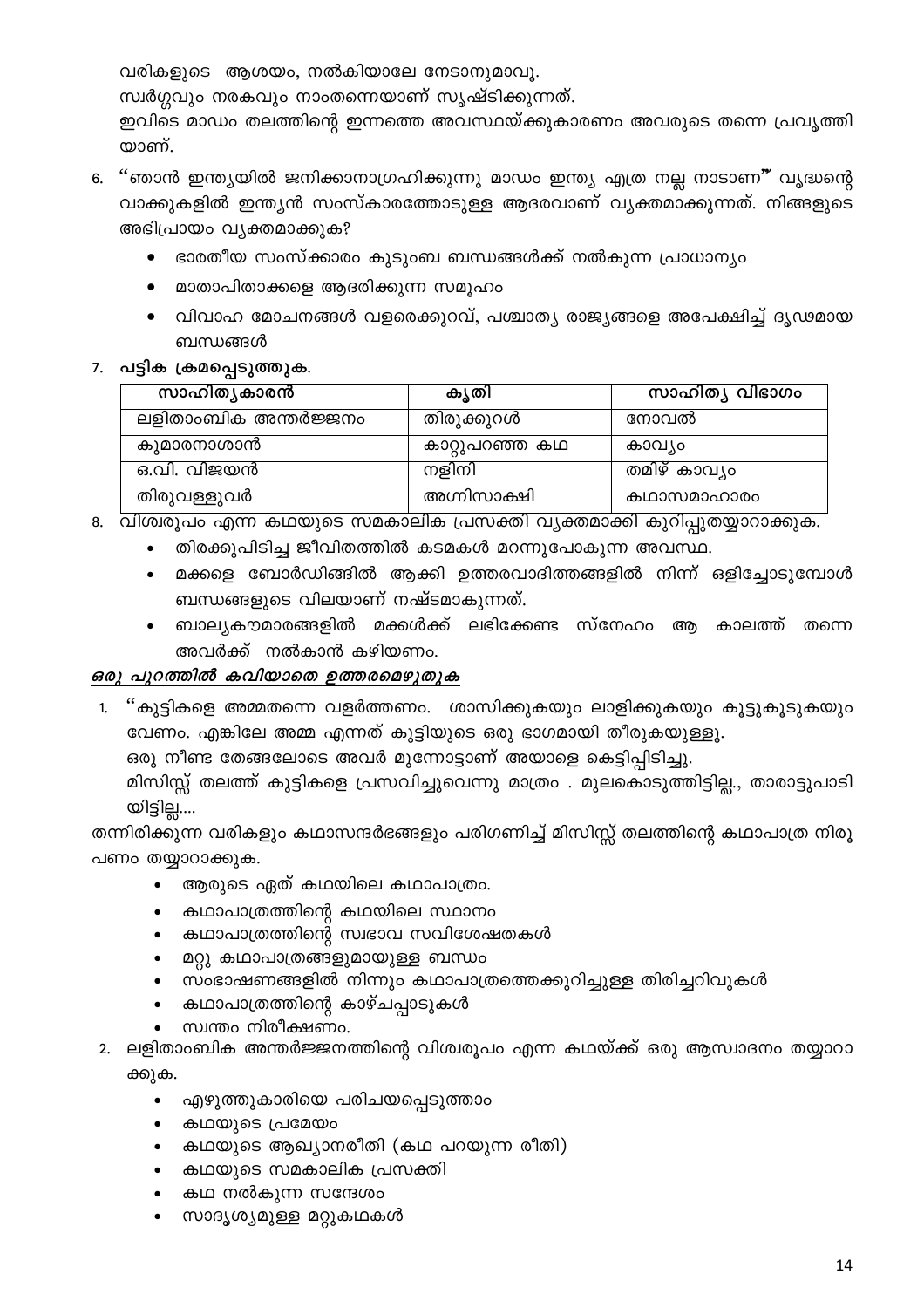# പ്രിയദർശനം (കുമാരനാശാൻ)

നളിനിയും ദിവാകരനും കളിക്കൂട്ടുകാർ. യുവാവായപ്പോൾ ദിവാകരൻ സന്യാസിയായി നാടു വിട്ടു. ദിവാകരനെ കുറിച്ചുള്ള ഓർമ്മകൾ മാത്രമായി പിന്നിടുള്ള നളിനിയുടെ ജീവിതം. വിവാഹം വീട്ടുകാർ നിശ്ചയിച്ചപ്പോൾ അതിന് വഴങ്ങാതെ വീടു വിട്ടിറങ്ങിയ നളിനി ദിവാകര നെക്കുറിച്ചുള്ള ഓർമ്മകളുമായി ഒരു താപസിയെപ്പോലെ ജീവിച്ചു . വർഷങ്ങൾക്കു ശേഷം നളിനി ദിവാകരന്മാർ കണ്ടു മുട്ടുന്നതും പഴയഓർമ്മകൾ ദിവാകരനു മുന്നിൽ പങ്കുവെക്കുന്ന തുമാണ് പാഠഭാഗം.

#### കവി പരിചയം

#### ആധുനിക കവിത്രയം

വീണപൂവ് എന്ന കാവ്യത്തിലൂടെ മലയാള ലോകത്ത് പുതിയൊരു കാവ്യസരണിക്ക് തുടക്കമി ട്ടു. വീണപൂവ്, നളിനി, ലീല, ചിന്താവിഷ്ടയായ സീത, ദുരവസ്ഥ, ചണ്ഡാലഭിക്ഷുകി, കരുണ തുടങ്ങിയ പ്രധാന കൃതികൾ.

#### എറ്റവും ശരിയായ ഉത്തരം തെരഞ്ഞെടുത്തെഴുതുക.

- ആധുനിക കവിത്രയത്തിൽപ്പെടുന്ന കവി ആര്? (കുമാരനാശാൻ, ശങ്കരക്കുറുപ്പ്, വൈലോപ്പള്ളി)
- 2. താഴെപറയുന്നവയിൽ 'പ്രിയദർശനം' എന്ന പാഠഭാഗം ഉൾക്കൊള്ളുന്ന കുമാരനാശാന്റെ കാവ്യം.

(ലീല, കരുണ, നളിനി )

- 3. കേണുവാണിവിടെ, യേകു<u>മർത്ഥി</u>യാം പ്രാണിതൻ .... പ്രിയമൊരിക്കലീശ്വരൻ.... ഇവിടെ അർഥി എന്നു സൂചിപ്പിക്കുന്നതാരെ? (ദിവാകരൻ, നളിനി, ഭിക്ഷുകി)
- 4. ധീരനായ യതി നോക്കി തന്വിതൻ ഭൂരിബാഷ്പപരിപാടലം മുഖം..... അടിവരയിട്ട പദത്തിന് സമാനമായ പദം ഏത്? കാമുകൻ, സുഹൃത്ത്) (സന്യാസി,
- 5. പണ്ടു നിന്നെയൊരിളം കുരുന്നതായ്
- 6. കണ്ടു ഞാൻ സപദി വല്ലിയായി നീ. അടിവരയിട്ട പദം സൂചിപ്പിക്കുന്നത്. (പരാശ്രയത്വം രൂപപരമായ മാറ്റം
- ജീവിതലക്ഷ്യം കൈവരിച്ചതിലെ സന്തോഷം) 7. കഷ്ടകാല മഖിലം കഴിഞ്ഞു ഹാ ദിഷ്ടമീ വടിവിയന്നു വന്നപ്പോൽ. അടിവരയിട്ട കാവ്യസന്ദർഭത്തിൽ ധ്വനിപ്പിക്കുന്ന ഭാവം. (പരിഹാസം ആശ്വാസം സങ്കടം )
- 8. ഏകുമർഥിയാം പ്രാണിതൻ പ്രിയമൊരിക്കലീശ്വരൻ.... നളിനിയുടെ ഈ വാക്കുകളിൽ പ്രകടമാകുന്നത്.
	- a) തന്റെ ആഗ്രഹം ഒരിക്കൽ സഫലമാകുമെന്ന ചിന്ത
	- b) ദിവാകരൻ തന്നെ ഒരിക്കലും തിരിച്ചറിയില്ലെന്ന ആശങ്ക
	- c) തന്റെ ജീവിതം നിഷ്ഫലമാന്നെ ചിന്ത
- 9. ഭാവശാലിക്ൾ പിരിഞ്ഞുകൂടിയാ

ലീവിധം വികലമാം സുഖോദയം

ആശാന്റെ ഈ നീരീക്ഷണത്തോട് ഏറ്റവും യോജിച്ച പ്രസ്താവന ഏത്?

- a) പിരിഞ്ഞിരിക്കുന്നവരിൽ സുഖം എന്നുമുണ്ടാകും.
- b) ദീർഘകാലത്തെ വേർപാടിനുശേഷം കണ്ടുമുട്ടുന്ന സ്നേഹ ബന്ധരുടെ മനസ്സ് വികാരപരവശമായിരിക്കും.
- c) പരസ്പരം സ്നേഹിക്കുന്നവർ ഒരിക്കലും പിരിഞ്ഞിരിക്കരുത്.

#### രണ്ടോ മൂന്നോ വാകൃത്തിൽ ഉത്തരമെഴുതുക.

1. "ഭവാനുപണ്ടിഷ്ടയാം നളിനിഞാൻ മഹാമതേ" നളിനിതന്നെ ഇങ്ങനെ പരിചയപ്പെടുത്തിയതിന് കാരണമെന്താവാം? വർഷങ്ങൾക്കുശേഷമുള്ള കണ്ടുമുട്ടൽ.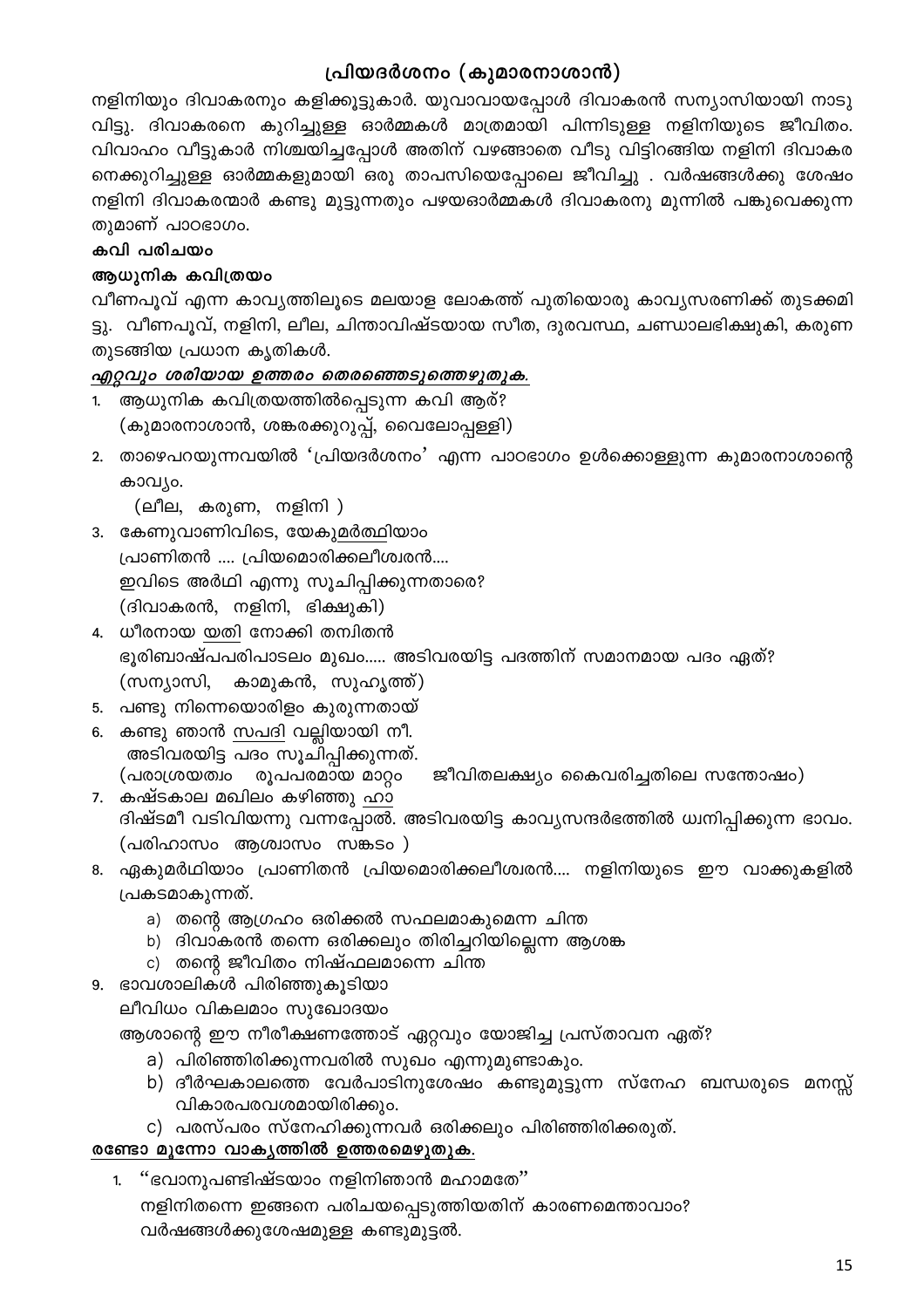നളിനി ദിവാകരനെ ജീവനുതുല്യം സ്നേഹിക്കുന്നു. അതിൽ ഒരു മാറ്റവുമില്ല. എന്നാൽ ദിവാകരൻ പണ്ട് തന്നെ സ്നേഹിച്ചിരുന്നു. ഇപ്പോൾ ആ സ്നേഹം ദിവാകരന് തന്നോടുണ്ടൊ എന്ന് അവർക്ക് ഉറപ്പിക്കാനാവുന്നില്ല. പണ്ട് ഇഷ്ടമായിരുന്നു. ഇപ്പോ ഴത്തെ ദിവാകരന്റെ തന്നോടുള്ള സമീപനം എന്തെന്ന ആശങ്ക കൂടി ഈ വരികളിലണ്ട്.

2. "പോയതൊക്കെയഥവാനമുക്കയേ

പ്രായവും സപദിമാറികാര്യവും''. ആരുടെ വാക്കുകളാണിവ? ഇതിലൂടെ സൂചിപ്പിക്കുന്നതതെന്ത്? ദിവാകരന്റെ വാക്കുകൾ. കഴിഞ്ഞതൊക്കെ പറഞ്ഞിട്ട് ഇനി കാര്യമില്ല. അന്ന് കൗമാര ത്തിൽ നമ്മൾ എന്തൊക്കെയോ ചിന്തിച്ചു. നമ്മൾ ആകെ മാറി നമ്മുടെപ്രായം മാറി ലക്ഷ്യങ്ങൾ മാറി. പക്വതയില്ലാത്ത ഒരു കാലത്തെ ചിന്തകൾക്ക് പക്വതയുള്ള ഈ കാലത്ത് പ്രസക്തിയില്ലാതായി. ഇന്ന് ദിവാകരൻ ഒരു സന്യാസിയാണ്. പ്രേമചാപ ല്യങ്ങൾക്ക് ആ മനസ്സിൽ ഇടമില്ല.

3. "ധന്യയായി സപദി കാൺകമുലമ–

ങ്ങെന്നെയോർക്കുകിലുമോർത്തിടായ്കിലും''.

ഈ വരികളിൽ തെളിയുന്ന നളിനിയുടെ മാനസികാവസ്ഥ വ്യക്തമാക്കുക.

- ദിവാകരനോടുള്ള സ്നേഹതീവ്രത.
- ദിവാകരൻതന്നെ ഓർത്താലും ഓർക്കാതിരുന്നാലും തന്റെ സ്നേഹത്തിൽ മാറ്റ മില്ല. നളിനിയുടേത് അനശ്വരമായ സ്നേഹത്തിന്റെ തെളിവുണ്ട്.

#### അരപ്പുറത്തിൽ കവിയാതെ ഉത്തരമെഴുതുക.

1. പ്രിയദർശനം എന്ന ശീർഷകത്തിന്റെ ഔചിത്യം പരിശോധിക്കുക.

നളിനി വളരെ കാലമായി കാത്തിരുന്ന അവളുടെ പ്രിയപ്പെട്ട ആളെയാണ് ദർശിച്ചത്. ദിവാ കരന് അങ്ങനെയായിക്കൊള്ളണമെന്നില്ല. എന്നാൽ നളിനിക്ക് ദിവാകരനോളം പ്രിയമായി മറ്റൊന്നില്ല. അവളുടെ ബാല്യകൗമാര ഓർമ്മകളിൽ മുഴുവൻ പ്രിയനായ ദിവാകരൻ നിറഞ്ഞു നിൽക്കുന്നു.

2. "ധീരനായി യതിനോക്കി തന്വിതൻ

ഭൂരിബാഷ്പപരിപാടലം മുഖം

പൂരിതാഭയൊടുഷസ്സിൽ മഞ്ഞുതൻ

ധാരയാർന്ന പനിനീർസുമോപമം''

കവിതാഭാഗങ്ങൾ വിശകലനം ചെയ്ത് കാവ്യഭംഗി വ്യക്തമാക്കുക.

കവിതയിലെ അലങ്കാരഭാഷ

3. കണ്ണുനീർ നിറഞ്ഞ് ചുവന്നുതുടുത്ത നളിനിയുടെ മുഖത്തെ പ്രഭാതത്തിൽ മഞ്ഞുതുള്ളി കൾ വീണുകുതിർന്ന പനിനീർപൂവിനോടു സാദൃശ്യപ്പെടുത്തുന്നു.

ദിവാകരൻ സൂര്യൻ – നളിനി– താമര

രണ്ടാമത്തെ അക്ഷരം ആവർത്തിക്കുന്നു പ്രാസഭംഗി.

4. "അന്യജീവനുതകി

സ്വജീവിതം ധന്യമാക്കുമമലേവിവേകികൾ''

ദിവാകരന്റെ ഈ വാക്കുകൾ ആശാന്റെ ജീവിതദർശനം തന്നെയാണോ നിങ്ങളുടെ അഭി പ്രായം സമർത്ഥിക്കുക.

വരികളുടെ ആശയം

എങ്ങനെയുള്ള ജീവിതമാണ് മഹത്വമുള്ളത്

ജീവിതം അന്യർക്ക് ഉപകാരപ്പെടേതാണ്

ഗുരുവിന്റെ ശിഷ്യൻ......

ഗുരുവിന്റെ ദർശനങ്ങളെ പിന്തുടർന്നു.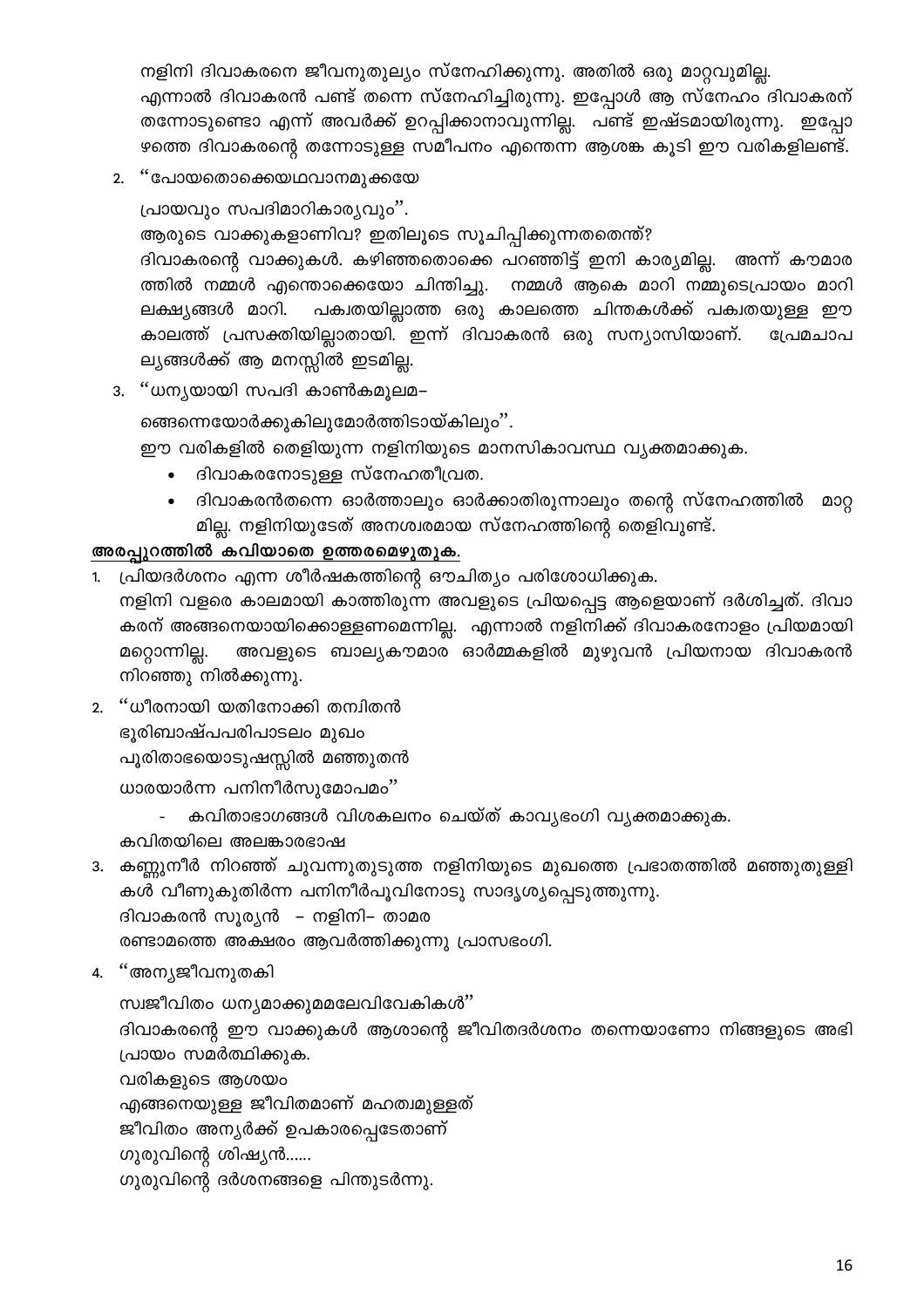5. "സമാഗമങ്ങൾ പലപ്പോഴും ആനന്ദക്കണ്ണീരിന്റെതു കൂടിയാണ്".

ഋതുയോഗത്തിലെ ശകുന്തള–ദുഷ്യന്ത സമാഗവും പ്രിയദർശനത്തിലെ നളിനി ദിവാകരസ മാഗവും മുൻനിർത്തി മേൽപ്പറഞ്ഞ പ്രസ്താവന പരിശോധിച്ച് കുറിപ്പ് തയ്യാറാക്കുക? ദീർഘകാലം പിരിഞ്ഞതിന്റെ തീവ്രവേദന

''വീണ്ടും കണ്ടുമുട്ടുന്നതിലെ സന്തോഷം ശകുന്തള–ദുഷ്യന്ത സമാഗമത്തിൽ രണ്ടുപേരും ആനന്ദിക്കുന്നു. നളിനി–ദിവാകര സംഗമത്തിൽ നളിനിക്കാണ് സമാഗമ സന്തോഷം. ഏറെക്കാലം വേർപിരിഞ്ഞതിലുള്ള ദു:ഖവും അപ്രതീക്ഷിതമായി കണ്ടു മുട്ടിയതിലുള്ള സന്തോഷവും. സുഖദു:ഖസമ്മിശ്രമായ വികാരം.....

ദിഷ്ടമീവടിവിയന്നു വന്നപോൽ

ദുഷ്ടനായി ഹാ ഭവാൻ, ഭവാന്നു പ–

ണ്ടിഷ്ടയാം നളിനി ഞാൻ മഹാമതേ''

കാവ്യസന്ദർഭത്തിൽ നിന്ന് നളിനിയുടെ മാനസികാവസ്ഥ കണ്ടെത്തി വിശകലനം ചെയ്തു കുറിപ്പ് തയ്യാറാക്കുക.

- നളിനിക്ക് ദിവാകരനോടുള്ള സ്നേഹതീവ്രത
- ബാല്യകൗമാരങ്ങളിലെ കളിക്കൂട്ടുകാരൻ
- ദിവാകരനെ കണ്ടതിൽ സന്തോഷം, തന്നെതിരിച്ചറിയാത്തതിൽ സങ്കടം
- ദിവാകരൻ തന്നെ സ്നേഹിക്കുന്നുണ്ടോ എന്ന ആശങ്ക
- കാണാനുള്ള ആഗ്രഹം സാധിച്ചതിലുള്ള സന്തോഷം

# ഒരു പുറത്തിൽ കവിയാതെ ഉത്തരമെഴുതുക.

1) "അന്യജീവനുതകി സ്വജീവിതം

ധന്യമാക്കുമമലേ വിവേകികൾ" – (കുമാരനാശാൻ)

"അവനവനാത്മ സുഖത്തിനായാചരിക്കുന്നവ-

യപരന്നു സുഖത്തിനായ് വരേണം''(ശ്രീനാരായണ ഗുരു)

ഈ വരികളിലെ ആശയം മുൻനിർത്തി മറ്റുള്ളവർക്കുവേണ്ടിയുള്ള ജീവിതം മഹത്തായ ജീവിതം എന്ന വിഷയത്തിൽ പ്രസംഗം തയ്യാറാക്കുക.

- $\bullet$ കാവ്യഭാഗത്തിന്റെ ആശയം തിരിച്ചറിയുന്നു.
- 
- ഗുരുവിന്റെ ആശയം തിരിച്ചറിയുന്നു.
- 
- വിഷയത്തെക്കുറിച്ചുള്ള ധാരണ
- 
- സമകാലികമായ പ്രശ്നങ്ങൾ
- പ്രളയം, കോവിഡ് കാലത്ത് സേവനസന്നദ്ധരായ മനുഷ്യർ
- മറ്റുള്ളവരുടെ സുഖത്തിനായി പ്രവർത്തിച്ചവരുടെ ത്യാഗം

# സംബോധന

തുടക്കം അനുക്രമമായ വികാസം

ആശയങ്ങളുടെ വൃക്തവും ശക്തവുമായ അവതരണം സ്വന്തം നിരീക്ഷണങ്ങൾ

# കടൽത്തീരത്ത്

# ഒ.വി. വിജയൻ

- ഭാവിതീവ്രമായ ആഖ്യാനം കൊണ്ട് ശ്രദ്ധേയമായ ചെറുകഥ
- പുത്രൻ നഷ്ടപ്പെടുന്ന ഒരു പിതാവിന്റെ തീവ്രസങ്കടങ്ങളുടെ ആവിഷ്കാരം
- ഗ്രാമീണജീവിത നിഷ്കളങ്കതയുടെ ആവിഷ്ക്കാരം.
- മകനെ തൂക്കിക്കൊല്ലാൻ വിധിച്ചതറിഞ്ഞ ഒരച്ഛന്റെ ജയിലിലേക്കുള്ള യാത്ര...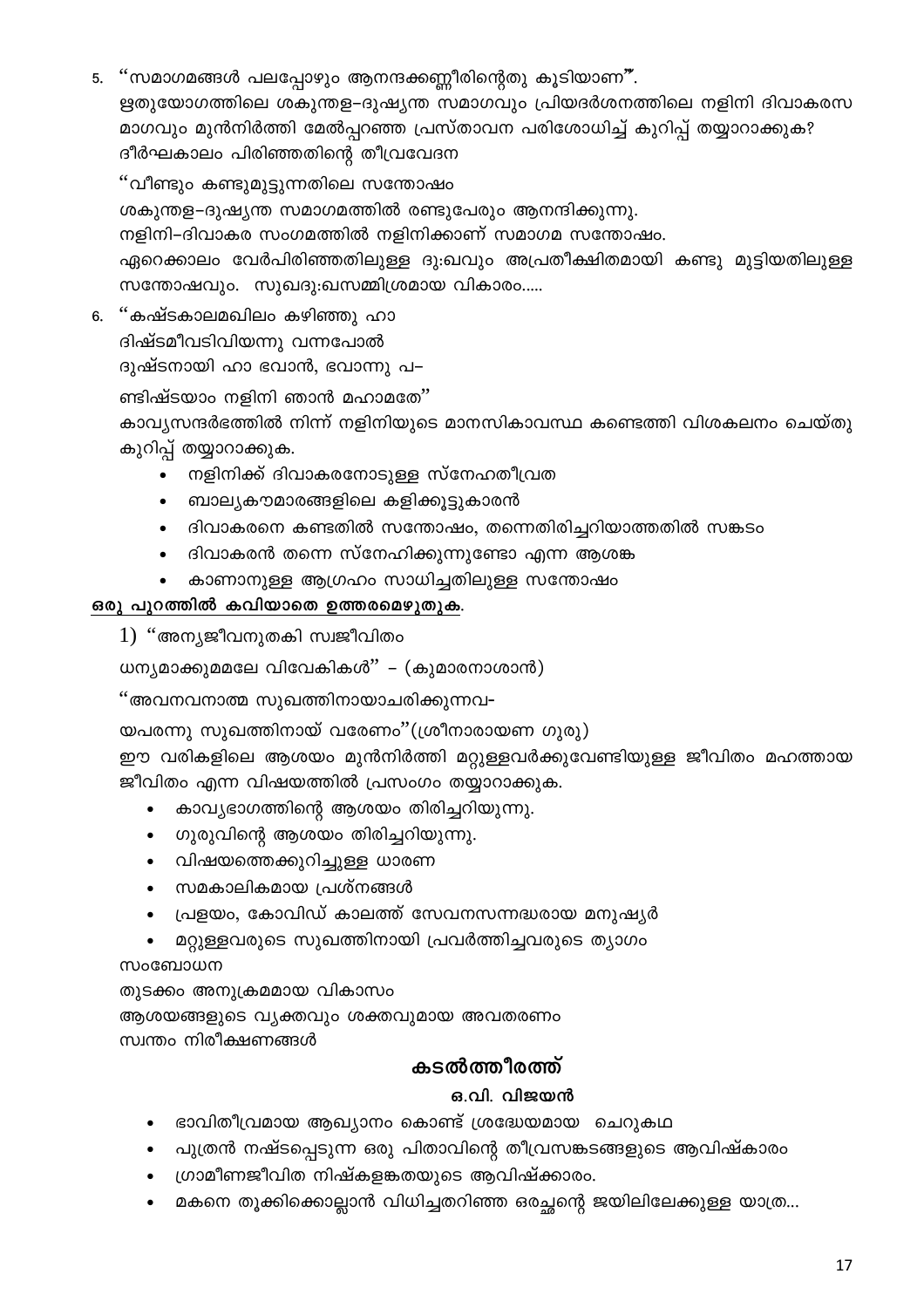കഥാകൃത്ത്, നോവലിസ്റ്റ്, കാർട്ടൂണിസ്റ്റ് എന്നീ നിലകളിൽ ശ്രദ്ധേയൻ ആധുനിക മലയാള സാഹിത്യകാരന്മാരിൽ ഏറ്റവും ശ്രദ്ധേയനായ എഴുത്തുകാരൻ മലയാള നോവ ലിന്റെ ചരിത്രത്തിൽ ഇടം നേടിയ ഖസാക്കിന്റെ ഇതിഹാതമെന്ന കൃതിയുടെ രചയിതാവ്. മലയാള കഥാസാഹിത്യത്തിന് നവീനമുഖം നൽകിയ എഴുത്തുകാരൻ. കേന്ദ്ര–കേരള സാഹിത്യ അവാർഡുകള. എഴുത്തച്ഛൻ പുരസ്കാരം, വയലാർ അവാർഡ് എന്നിവ നേടി. പ്രധാന കൃതികൾ : ഖസാക്കിന്റെ ഇതിഹാസം, ധർമ്മപുരാണം, മധുരംഗായത്രി, ഗുരുസാ ഗരം, പ്രവാചകന്റെ വഴി, തലമുറകൾ (നോവലുകൾ) കടൽത്തീരത്ത്, കാറ്റുപറഞ്ഞ കഥ (കഥാസമാഹാരങ്ങൾ)

#### ഏറ്റവും ശരിയായ ഉത്തരം തെരഞ്ഞെടുത്തെഴുതുക.

- 1. കാരണവരേ, കട്ടാൽമതി ജയിലിൽ എത്തിച്ചേരാം ഈ വരികളിൽ തെളിയുന്നത്. (കുറ്റബോധം, പരിഹാസം, സഹതാപം)
- 2. സൂചനകളിൽ നിന്ന് എഴുത്തുകാരനെ കണ്ടെത്തുക. കാർട്ടൂണിസ്റ്റ്, കഥാകൃത്ത്, നോവലിസ്റ്റ്, എന്നീ നിലകളിൽ പ്രശസ്തൻ ഖസാക്കിന്റെ ഇതിഹാസം എന്ന നോവൽ പ്രസിദ്ധമായ കൃതി
- 3. പടച്ചവൻ തുണയ്ക്കട്ടെ, മുത്തുനബി തുണയ്ക്കട്ടെ. നിന്റെയും എന്റെയും ദൈവങ്ങൾ തുണയ്ക്കട്ടേ. - ഈ വരികളിൽ തെളിയുന്നത്. (അപരാമായ കാരുണ്യം, നൻമയിലുള്ള അവിശ്വാസം, നിരീശ്വരവാദം
- 4. തന്റെ ചെറുവിരൽ പിടിച്ചുകൊണ്ട് അസ്തമയത്തിന്റെ പക്ഷികളെ നോക്കി അൽഭുതപ്പെട്ട മകനെ വെള്ളായിയപ്പൻ ഓർത്തു. രണ്ടു ചിത്രങ്ങൾ.

ഇവിടെ അസ്തമയസൂചന വ്യക്തമാക്കുന്നത്.

- a) മകന്റെ അസ്തമയം അടുക്കാറായതും അച്ഛൻ അസ്തമിച്ചു പോയതും
- b) മകനോടും അച്ഛനോടുമൊപ്പം ചിലവഴിച്ച നിമിഷങ്ങളിലെ സങ്കടങ്ങൾ
- c) അസ്മയത്തിന്റെ സൗന്ദര്യത്തിൽ മുഴുകിയ വെള്ളയായിപ്പൻ
- 5. ''കണ്ണൂരിലേക്കുള്ള തീവണ്ടിയാത്ര പാഴുതറ എന്ന ഗ്രാമത്തിനുവേണ്ടിയായിരുന്നു''.
	- ഈ വാക്കുകളിൽ പ്രതിഫലിക്കുന്നത്.

അടിവരയിട്ട പദത്തിന്റെ അർത്ഥം.

(സങ്കടം നനവ് വേർപാട്)

 $c)$ 

- - a) പാഴുതറ എന്നഗ്രാമം വെള്ളായിയപ്പന് ഏറെ പ്രിയപ്പെട്ടതായിരുന്നു.

7. ''വീട്ടാത്ത കടങ്ങൾ പടച്ചവന്റെ സൂക്ഷിപ്പുകളാണ്. അത് അങ്ങനെയിരിക്കട്ടെ''.

a) കടംവാങ്ങിയ ആൾ അത് വീട്ടാതിരിക്കുന്നതാണ് ദൈവത്തിന് നഷ്ടം

- b) വെള്ളായിയപ്പന്റെ ആവശ്യമായിരുന്നില്ല പാഴുതറക്കാരുടെ ആവശ്യത്തിനായി രുന്നു തീവണ്ടി യാത്ര.
- c) വെള്ളായിയപ്പന്റെ സങ്കടം പാഴുതറ എന്ന ഗ്രാമത്തിലെ ജനങ്ങളുടെ മുഴുവൻ സങ്ക

b) കടം വാങ്ങിയത്എത്രയും വേഗം തിരിച്ചു കൊടുക്കണമെന്ന് ആഗ്രഹത്തോടെയാ ണ്. പക്ഷെ ഒരു മാർഗ്ഗവും കാണുന്നില്ല. അതുകൊണ്ട് ദൈവം പൊറുക്കും.

- 
- 
- 
- 
- ടമായിരുന്നു.
- 
- 
- 
- 
- 6. കണ്ണൂനീരിന്റെ <u>ഓത</u>ം തോർത്തിന്റെ കെട്ടിലൂടെ കുതിർന്നു പിടിക്കുന്നു.
- 
- 

8. ''കാരണവർക്കു താൽപ്പര്യമുള്ളതുപോലെ ശവം സംസ്കരിക്കാം

കടം വാങ്ങിയത് തിരിച്ചു കൊടുക്കാൻ വേണ്ടിയല്ല.

വേണ്ട…… എനിക്കു താൽപ്പര്യമില്ല…''. വെള്ളായിയപ്പൻ ഇങ്ങനെ പറയുന്നതിന് കാരണം.

ഉ: കടം വാങ്ങിയത്എത്രയും വേഗം തിരിച്ചു കൊടുക്കണമെന്ന് ആഗ്രഹത്തോടെയാണ്.

a) മകൻ ചെയ്ത പ്രവൃത്തിയിലുള്ള രോഷം

ഈ വരികൾ ധ്വനിപ്പിക്കുന്നത്.

- b) നാട്ടിലേക്ക് മകന്റെ മൃതദേഹവുമായി യാത്രചെയ്യാൻ വേണ്ട ചെലവുതാങ്ങാനാ വാത്ത നിസ്സഹായാവസ്ഥ.
- c) മകൻ മരിച്ചു ശവസംസ്കാരം എവിയൊയാലെന്താ എന്ന ചിന്ത.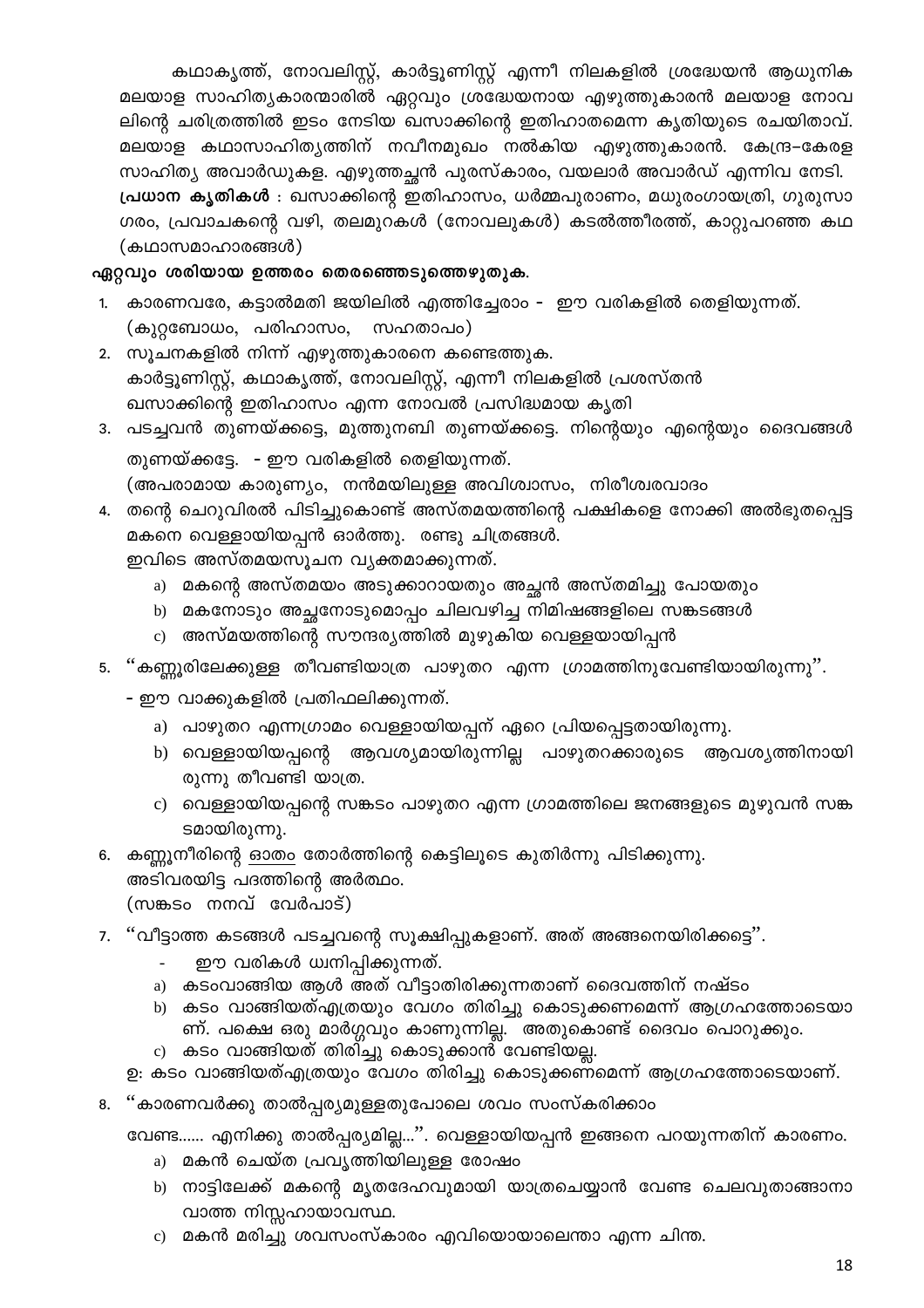#### രണ്ടോ മൂന്നോ വാകൃത്തിൽ ഉത്തരമെഴുതുക

- 'കടൽത്തിരത്ത്' എന്ന കഥയിലെ സംഭാഷണങ്ങൾ ചുരുക്കം വാക്കുകളിൽ മാത്രമാണ് അവയ്ക്കിടയിലെ മൗനം വികാരസാന്ദ്രവും..
	- ഈപ്രസ്താവനയക്ക് അനുയോജ്യമായ രണ്ട് സംഭാഷണങ്ങൾ കഥയിൽ നിന്ന് കണ്ടെത്തി എഴുതുക.
	- വെള്ളായിയെ...... മാപ്പിള പറഞ്ഞു. മരയ്ക്കാരെ...... വെള്ളായിയപ്പൻ പ്രതിവചിച്ചു....
	- വെള്ളായിച്ചോ.... അവർ പറഞ്ഞു

നീലിയേ ... വെള്ളായിയപ്പൻ പറഞ്ഞു അത്രമാത്രം

2. ''ഈ പുലർച്ച ആരാ വരാമ്പറഞ്ഞത്? പാറാവുകാരൻ പരുക്കനായി പറഞ്ഞു''.

''പാറാവുകാരന്റെ മുഖം പൊടുന്നനെ കനിവുറ്റതായി....

നാളെയാണ് അല്ലെ.... പാറാവുകാരൻ പറഞ്ഞു''.

പാറാവുകാരനിൽ പൊടുന്നനെയുണ്ടായ ഭാവമാറ്റത്തിന്റെ കാരണം വ്യക്തമാക്കുക? നാളെ തൂക്കിലേറ്റും കുണ്ടുണ്ണിയുടെ പിതാവാണ് വെള്ളായിയപ്പൻ എന്ന് ആദ്യ അയാളറി ഞ്ഞിരുന്നില്ല. അത് അറിഞ്ഞപ്പോൾ ആ പിതാവിന്റെ തീവ്ര ദു:ഖം അയാളിൽ മാറ്റമുണ്ടാ ക്കുന്നു.

3. ''പുഴ കടന്ന് അപ്പുറത്തെ മേടു കയറുവോളം വെള്ളായിയപ്പൻ കരഞ്ഞു.''

വെള്ളായിയപ്പനെ വേദനിപ്പിച്ച ഏതെങ്കിലും രണ്ട് കാരണം വ്യക്തമാക്കുക.

- അച്ഛന്റെ ശവത്തെ കുളിപ്പിച്ചത് ഈ പുഴയിലാണെന്ന ഓർമ്മ
- മകനെ അവന്റെ കുട്ടിക്കാലത്ത് പുഴയിൽ കുളിപ്പിച്ച ഓർമ്മ
- 4. വെള്ളായിയപ്പന്റെ ദു:ഖം ഗ്രാമത്തിന്റെ ദു:ഖമായി കഥാകൃത്ത് അവതരിപ്പിച്ചിരിക്കുന്നത് എങ്ങനെ?

പാഴുതറയിലെ ചില്വാനം കുടിലുകളിലത്രയും വിഷാദവും സഹാനുഭൂതിയും നിറഞ്ഞു. തീവണ്ടി കറയാൻ പണമുണ്ടായിരുന്നെങ്കിൽ പാഴുതറയിലുള്ളവരത്രയും തന്നെ കണ്ണൂരി ലേക്കു പോവുമായിരുന്നു.

5. വെള്ളിയപ്പൻ യാത്ര പുറപ്പെടുമ്പോൾ വീട്ടിൽ നിന്ന് കൂട്ട നിലവിളി ഉയർന്നു. അപ്പുറത്ത് അമ്മിണിയുടെ വീട്ടിലും അതിനപ്പുറത്ത് മുത്തുരാവുത്തന്റെ വീട്ടിലും ആളുകൾ ശ്രദ്ധാ ലുക്കളായി. ഈ വാകൃങ്ങൾ വൃക്തമാക്കുന്നത് എന്ത്. വെള്ളായിയപ്പന്റെ തീവ്രമായ ദു:ഖം, വ്യക്തി, സമൂഹം എന്നിങ്ങളെ പടരുന്നു. അത് അയൽപക്കക്കാരിലും നാട്ടുകാരിലും വ്യാപിക്കുന്നു.

6. <u>"പട്ടകളിൽ</u> കാറ്റിരമ്പുന്നത് വെള്ളായിയപ്പന് അന്ന് ആദ്യമായി അപരിചിതമായിതോന്നി." എന്തു കൊണ്ടാണ് പതിവ് കാഴ്ചകൾ വെള്ളായിയപ്പന് അപരിചിതമായിതോന്നുത്. ഒരു ശുദ്ധനാട്ടിൻ പുറത്തുകാരനാണ് അയാൾ. പനമ്പട്ടകളിൽ കാറ്റിന്റെ ഇരമ്പൽ പ്രകൃ തിയിലെ മനോഹര കാഴ്ചയായി അയാൾ കരുതുന്നതാണ്. പക്ഷെ ഇന്ന് ആ കാഴ്ചകൾ കാണാനുള്ള മാനസികാവസ്ഥയിലല്ല അയാൾ. മനസ്സിൽ ദു:ഖം നിറയുമ്പോൾ പുറംകാ ഴ്ചകൾ നമ്മെ സന്തോഷിപ്പിക്കില്ല.

7. അപരിചിതരുടെ സ്വരങ്ങൾ കഴുത്തിനു ചുറ്റും പിരിഞ്ഞു മുറകി. വെള്ളായിയപ്പന് ശ്വാസം മുട്ടി.

ഈ വാക്യം നൽകുന്ന അർത്ഥസാധ്യതകൾ വ്യക്തമാക്കുക?

തീവ്രമായ ദു:ഖത്തിലാണ് വെള്ളായിയപ്പൻ തൂക്കിലേറ്റപ്പെടാൻ പോകുന്ന മകന്റെ നേരെ നീണ്ടുവരുന്ന കയർ മകനെ ശ്വാസംമുട്ടിച്ചു കൊല്ലും.... തന്റെ ദു:ഖം മനസ്സിലാകാത്ത അപ രിചതരുടെ വാക്കുകൾ അർത്ഥമില്ലാത്ത സംഭാഷണങ്ങൾ മാത്രം. അത് വെള്ളായിയപ്പന് അസ്വസ്തതയുണ്ടാക്കുന്നു. കഴുത്തിനു ചുറ്റും പിരിഞ്ഞുമുറുകി ശ്വാസംമുട്ടിക്കുന്നതു പോലെ അയാൾക്കനുഭവപ്പെടുന്നു.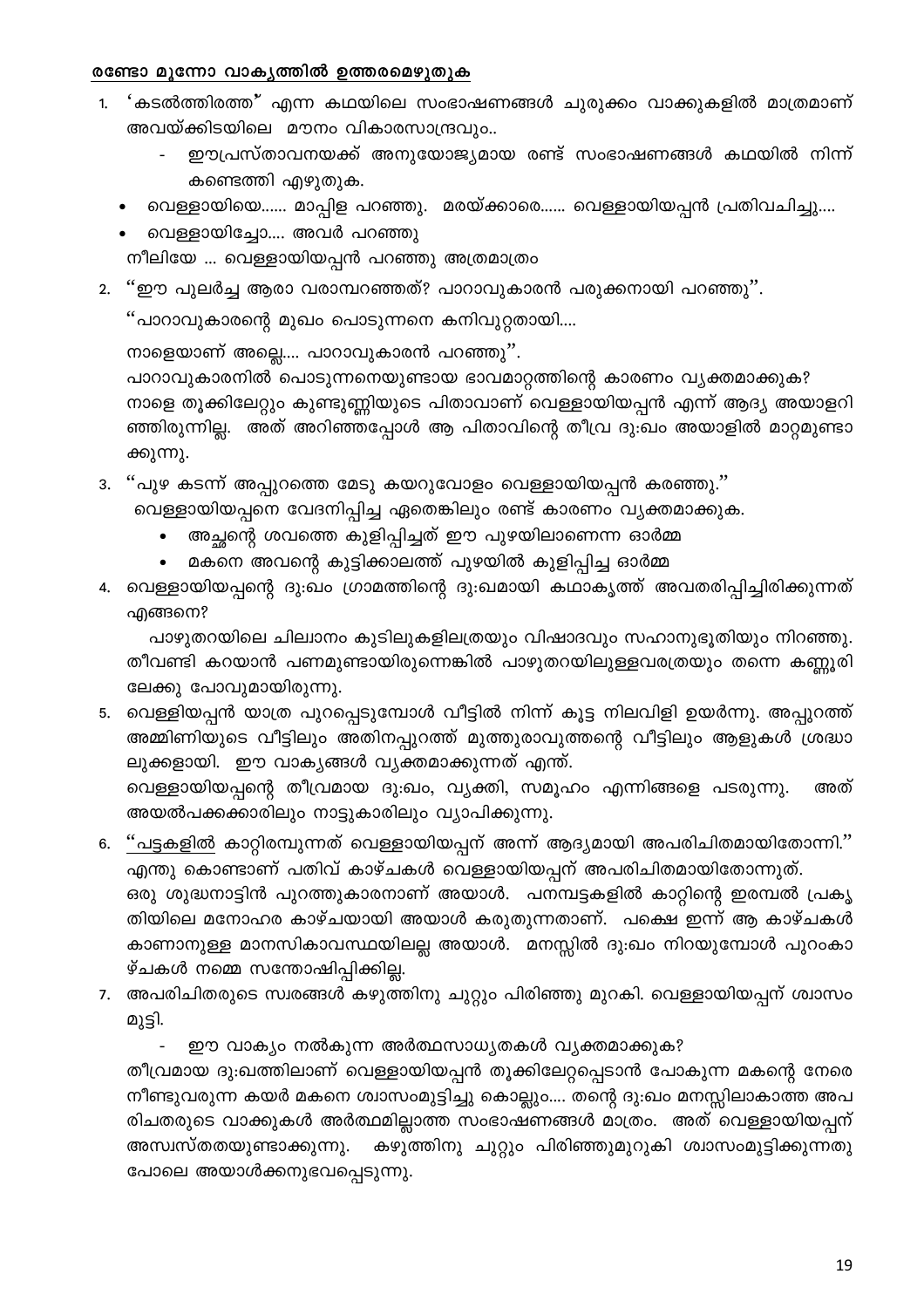#### അരപ്പുറത്തിൽ കവിയാതെ ഉത്തരമെഴുതുക

- 1. വൈകാരിക തീക്ഷണമായ സന്ദർഭങ്ങളെ ഏറ്റവും ചുരുങ്ങിയ വാക്കുകളിൽ അവതരിപ്പി ക്കുന്ന കഥാകാരനാണ് ഒ.വി. വിജയൻ. ഉചിതമായ സന്ദർഭങ്ങൾ മുൻനിർത്തി സമർത്ഥി ക്കുക.
	- വിചാരവികാരങ്ങളെ ചുരുക്കം വാക്കുകളിൽ ആവിഷ്കരിക്കുന്നു.
	- വെള്ളായിയപ്പൻ കുട്ട്യസ്സൻ മാപ്പിളയെ കണ്ടുമുട്ടുന്ന രംഗം
	- നീലിമണ്ണാത്തിയെ കാണുന്ന രംഗം
	- ജയിലിൽ അച്ഛനും മകനും കണ്ടുമുട്ടുന്ന രംഗം
- 2. ''പടച്ചവൻതുണയ്ക്കട്ടെ, മുത്തുനബി തുണയ്ക്കട്ടേ, നിന്റെയും എന്റേയും ദൈവങ്ങൾ തുണയ്ക്കട്ടെ.....''

''കാരണവരേ കട്ടാൽ മതി, ജയിലിലെത്തിച്ചേരാം...''

ഗ്രാമീണ മനുഷ്യരുടെ നന്മയും നാഗരിക മനുഷ്യരുടെ പരനിന്ദയും വ്യക്തമാക്കുന്ന താണോ കടൽത്തീരത്ത് എന്ന കഥയിലെ ഈ സംഭാഷണങ്ങൾ. കഥ വിശകലനം ചെയ്ത് സ്വാഭിപ്രായം വൃക്തമാക്കുക.

ഗ്രാമീണ ജീവിത നന്മയാണ് കുട്ട്യസ്സന്റെയും നീലിമണ്ണാത്തിയുടെയും വെള്ളായിപ്പനോ ടുള്ള പെരുമാറ്റത്തിൽ കാണുന്നത്.

മറ്റുള്ളവരുടെ ദു:ഖത്തിൽ ദു:ഖിക്കുന്നു. അവരുടെ ദു:ഖം തങ്ങളുടേതു കൂടിയായി കരു തുന്നു.

ജയിലിലേക്കുള്ള വഴി ചോദിക്കുന്നയാളെ പരിഹസിക്കുന്നു. അപരനെ മനസ്സിലാക്കാൻ ശ്രമിക്കുന്നില്ല. സമൻമാരായി കാണാനോ പ്രായത്തെ ബഹുമാനിക്കാനോ സങ്കടത്തിൽ പങ്കുചേരാനോ ശ്രമിക്കുന്നില്ല. തങ്ങളാണ് എല്ലാം തികഞ്ഞവർ എന്ന ചിന്ത.

3. തന്റെ കോടച്ചി ഈ ചോറുപൊതികെട്ടുമ്പോൾ അതിലേക്ക് ഒരുപാട് ക ണ്ണൂനിർ വീഴ്ത്തി യിരിക്കണം.

കടൽത്തീരത്ത് എന്ന കഥയിൽ ഒരു കഥാപാത്രമെന്നോണം നിറസാന്നിധ്യമാണ് പൊതി ച്ചോറ്. നിങ്ങളുടെ അഭിപ്രായം സമർത്ഥിക്കുക.

- കഥയിൽ ആദ്യവസാന സാന്നിദ്ധ്യം.
- വെള്ളായിയപ്പന്റെ യാത്രയിൽ ഉടനീളം പൊതിച്ചോറും കൈയ്യിലുണ്ടായിരുന്നു.
- അമ്മയുടെ ദു:ഖം. യാത്രയ്ക്കിടയിൽ വെള്ളായിയപ്പന് കഴിക്കാൻ കരുതിയതാണെ ങ്കിലും അത് കഴിക്കുന്നില്ല. മകനു വേണ്ടിയുള്ള കരുതൽ പൊതിച്ചോറ് ബലിച്ചോ റാകുന്ന അവസ്ഥ.

കഥയിലെ വൈകാരിക തീവ്രമായ സംഭവങ്ങൾക്ക് സാക്ഷി....

4. "ഒരു പേറ്റിച്ചിയെപ്പോലെ തന്റെ മകന്റെ ദേഹത്തെ വെള്ളായിയപ്പൻ പാറാവുകാരിൽ നിന്നു ഏറ്റുവാങ്ങി."

''എന്റെ മകൻ ഈ രാത്രിയിൽ ഉറങ്ങിയിട്ടുണ്ടായില്ല. ഉറങ്ങാതെ ഉണർന്നിട്ടുണ്ടാവില്ല.'' അച്ഛനും മകനും തമ്മിലുള്ള ആത്മബന്ധമാണ് കഥയെ ഏറെ ശ്രദ്ധേയമാക്കുന്നത്. കഥ വിശകലനം ചെയ്ത് കുറിപ്പ് തയ്യാറാക്കുക?

- മകനെക്കുറിച്ചുള്ള ഓർമ്മകൾ
- പുഴകടന്ന് അപ്പുറത്തെ മേടുകയറുവോളം കരഞ്ഞു.
- അവന്റെ ബാല്യത്തെക്കുറിച്ചുള്ള ഓർമ്മകൾ. ജയിലിൽ കണ്ടുമുട്ടുന്ന രംഗം.
- മകന്റെ വാക്കുകൾ.
- 5. ഒരു <u>പേറ്റിച്ചിയെപ്പോ</u>ലെ തന്റെ മകന്റെ ദേഹത്തെ വെള്ളായിയപ്പൻ പാറാവുകാരിൽ നിന്ന് ഏറ്റുവാങ്ങി.
	- അടിവരയിട്ട പദം സന്ദർഭത്തിന് നൽകുന്ന ആശയതലം വ്യക്തമാക്കുക.

പേറ്റിച്ചി കുഞ്ഞിനെ ഏറ്റുവാങ്ങുന്നത് ഏറ്റവും ശ്രദ്ധയോടെയും കരുതലോടെയുമാണ്. പേറ്റിച്ചി ജീവനുള്ള കുഞ്ഞിനെയാണ് ഏറ്റുവാങ്ങുന്നത്.. വെള്ളായിയപ്പൻ മരിച്ചമക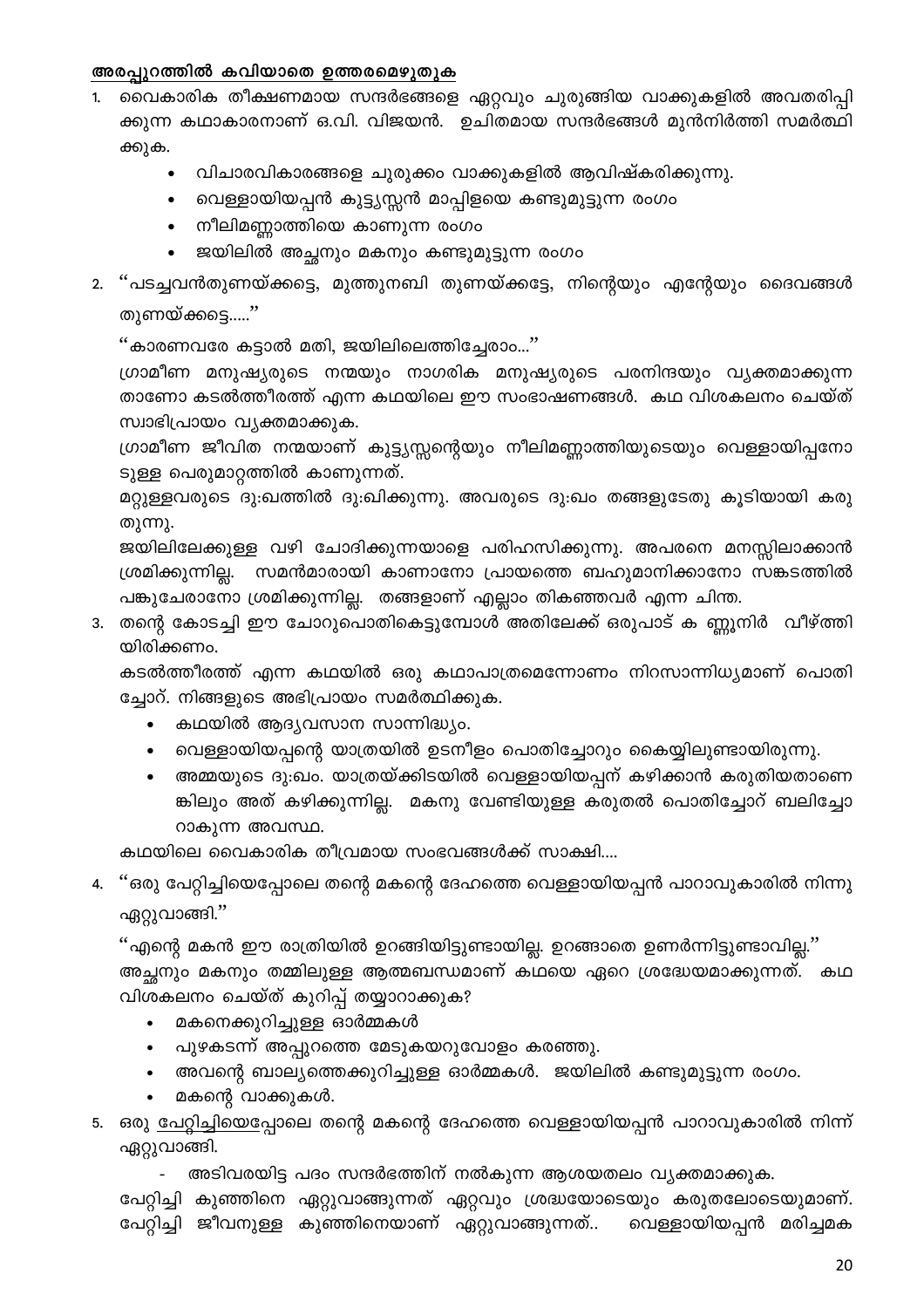നേയും മകനോടുള്ള അഗാധമായ സ്നേഹം. അവനു ജീവനുണ്ടായാലും ഇല്ലെങ്കിലും....മൃ തദേഹത്തേട് ആദരവ് കാണിക്കണമെന്ന സംസാരം.

- 6. ദാരിദ്ര്യം മനുഷ്യരെ നിസ്സഹായരാക്കുമെന്ന് കാണിക്കുന്ന നിരവധി സന്ദർഭങ്ങൾ കഥയി ലുണ്ട്. അവ കണ്ടെത്തി കുറിപ്പ് തയ്യാറാക്കുക.
	- പാഴുതറയിലെ ഗ്രാമീണർക്ക് കണ്ണൂരിൽ പോകാൻ കഴിയാത്തത്.
	- മൃതദേഹം ഏറ്റുവാങ്ങാൻ കഴിയാത്തത്.

#### <u>ഒരുപുറത്തിൽ കവിയാതെ ഉത്തരമെഴുതുക.</u>

1. അപരിചിതരുടെ സ്വരം ഒരു കൊലക്കയറിനെപ്പോലെ വെള്ളായിയപ്പന്റെ കഴുത്തിൽ ചുറ്റി മുറുകി.

മരയ്ക്കാരെ ഇനിയൊരിക്കലും എനിക്കത് വീട്ടാൻ കഴിഞ്ഞെന്നു വരില്ല.

സാരമില്ല മകനെ ഇനിയൊന്നും ഓർമ്മിക്കേണ്ടതില്ല.

തന്നിരിക്കുന്ന ഭാഗങ്ങളും കഥയിൽ നിന്നുള്ള ഉചിതമായ മറ്റ് സന്ദർഭങ്ങളും വിശക ലനം ചെയ്ത് വെള്ളായിയപ്പൻ എന്ന കഥാപാത്രത്തെക്കുറിച്ച് നിരൂപണം തയ്യാറാ ക്കുക?

- ഗ്രാമീണ മനുഷ്യൻ, മകന്റെ അവസ്ഥ ആകെ തളർത്തിക്കളയുന്നു.
- നിരക്ഷരൻ, നിഷ്കളങ്കൻ
- നളരജീവിത കാപട്യങ്ങളിൽ ശ്വസം മുട്ടനുഭവപ്പെടുന്നു.
- വീടും കുടുംബവും തന്റെ ലോകം

പ്രകൃതിയുമായിണങ്ങിയ ജീവിതം

പാഴുതറയും അവിടുത്തെ ജനതയും പ്രിയപ്പെട്ടവർ

നിസ്സഹായനായ പിതാവ്..... പിതൃദു:ഖത്തിന്റെ തീഷ്ണത.....

ദാരിദ്ര്യം വല്ലാതെ അലട്ടുന്നു.

മറ്റു കഥാപാത്രങ്ങളുമായുള്ള ആത്മബന്ധം

മകനും അച്ഛനും കണ്ടുമുട്ടുന്ന വൈകാരിക രംഗം

2. "ജയിലിന്റെ ഉമ്മറത്തെ ചാരുപടിയിൽ വെള്ളായിയപ്പൻ ഇരുന്നു. അമ്പലത്തിലെ നടതുറ

ക്കാൻ കാത്തിരിക്കുന്നതുപോലെ....''

''എന്റെ മകൻ ഈ രാത്രിയിൽ ഉറങ്ങിയിട്ടുണ്ടാവില്ല. ഉറങ്ങാതെ ഉണർന്നിട്ടുണ്ടാവില്ല....'' പുത്രസ്നേഹത്തിന്റെ പ്രതീകമായ ഒരു പിതാവിനെയാണ് കടൽത്തിരത്ത് എന്ന കഥയിൽ കാണുന്നത് ഉപന്യാസം തയ്യാറാക്കുക.

- തീവ്രമായ പുതൃപുതൃ ബന്ധം
- പൊതിച്ചോറ് കഴിക്കാനാവാത്ത അവസ്ഥ
- യാത്രയിലുടനീളം മകനെക്കുറിച്ചുള്ള ഓർമ്മകൾ
- മകന്റെ ബാല്യകൗമാരങ്ങളുടെ ഓർമ്മ ചിത്രം
- മൃതദേഹം ഏറ്റുവാങ്ങാൻ കഴിയാത്ത നിസ്സഹായവസ്ഥ

#### 3. പ്രവർത്തന<u>ം</u>

- കടൽത്തീരത്ത് എന്ന കഥയ്ക്ക് ഒരു ആസ്വാദനം തയ്യാറാക്കുക.
- ഭാവതീവ്രമായ ആഖ്യാനം
- പിതൃപുത്രബന്ധത്തിന്റെ തീവ്രമായ ആവിഷ്കാരം
- കടൽത്തീരത്ത് എന്ന ശീർഷകത്തിന്റെ ഔചിത്യം. (കടലോളം സങ്കടം ഉള്ളിലേ റ്റുന്ന മനുഷ്യർ)
- അച്ഛനും മകനും കണ്ടുമുട്ടുന്ന രംഗം
- ഗ്രാമീണ മനുഷ്യരുടെ നിഷ്കളങ്കത നഗരജീവിത കാപട്യം

ആസ്വദനാംശങ്ങൾ (ധ്വനിതലം, പ്രയോഗ ഭംഗി)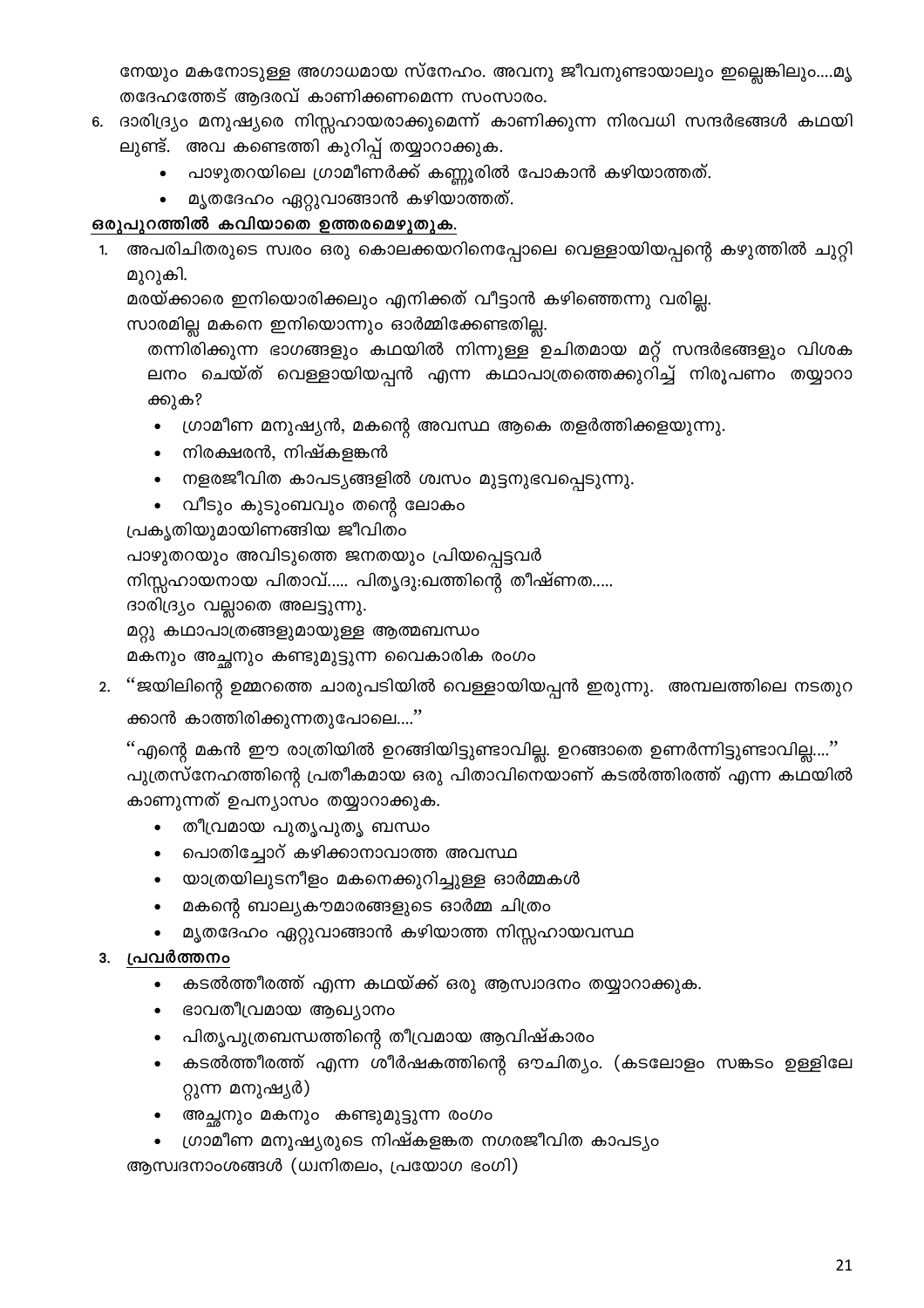#### പ്രലോഭനം

ഉണ്ണായി വാര്യർ രചിച്ച നളചരിതം ആട്ടക്കഥയിൽ നിന്നെടുത്തിട്ടുള്ള കാവ്യഭാഗമാണ് പ്രലോഭനം.

ദമയന്തിയുടെ സ്വയംവരത്തിൽ പങ്കെടുക്കാൻ കഴിയാത്തതിലും, ദമയന്തി നളനെ വരി ച്ചതിലും കുപിതനായ കലി നളദമയന്തിമാരെ തമ്മിലകറ്റി രാജ്യത്തു നിന്ന് പുറത്താക്കുമെന്ന് ശപഥം ചെയ്യുന്നു. അതിനായി നളന്റെ അനുജനായ പുഷ്ക്കരനെ സ്വാധീനിക്കാൻ ശ്രമിക്കുക യാണ്.

എല്ലാവിധ ബന്ധങ്ങളിലും വിള്ളലുകൾ വീഴ്ത്താൻ കഴിയുന്ന പ്രലോഭനതന്ത്രങ്ങൾ വിജയകരമായി പ്രയോഗിക്കാൻ കഴിയുന്നവരുടെ പ്രതീകമാണ് കലി എന്ന കഥാപാത്രം. ഇന്നത്തെ സമൂഹത്തിന്റെ ഏറ്റവും വലിയ ഒരു പ്രതിസന്ധി കൂടിയാണ് ഈ സന്ദർഭം പ്രതിനി ധാനം ചെയ്യുന്നത്. അതോടൊപ്പം അപകർഷതാബോധവും അസഹിഷ്ണുതയും വ്യക്തിയെ ദുഷ്ചിന്തകളിലേക്ക് എളുപ്പത്തിൽ നയിക്കുമെന്ന സൂചന പുഷ്ക്കരനിലൂടെ ലഭിക്കുന്നു.

കഥകളി എന്ന കഥാരൂപത്തേയും ആട്ടക്കഥാ സാഹിത്യത്തേയും അടുത്തറിയാൻ ഈ കാവ്യഭാഗം സഹായിക്കുന്നു.

#### ശരിയായ ഉത്തരം തെരഞ്ഞെടുത്തെഴുതുക.

- 1. ദൂരത്തുന്നാരും വരികയില്ല നമ്മെക്കാണ്മാൻ
	- —ഇവിടെ തെളിയുന്ന പുഷ്ക്കരന്റെ മനോഭാവം
	- \* നിരാശ \* ദു:ഖം\* സന്തോഷം\* അലസത
- 2. അറികയില്ലെങ്കിലും അഭിമുഖന്മാരെക്കണ്ടെൻ മനതാരിലുണ്ടൊന്നുന്മിഷിതം ഝടിതി
	- ഈ വരികളിലെ ആശയത്തോട് യോജിക്കുന്നത്
	- വന്നവർ പുഷ്ക്കരന് ചിരപരിചിതരാണ്
	- അതിഥികളോട് യോജിച്ചു പ്രവർത്തിക്കാൻ തല്പരനാണ് പുഷ്ക്കരൻ
	- അഭിമുഖന്മാർ പുഷ്ക്കരനെ ആശ്രയിച്ചു കഴിയുന്നവരാണ്.  $\bullet$
	- പുഷ്ക്കരന്റെ മനസ്സിൽ നന്മയുണ്ടാക്കാൻ ശ്രമിക്കുന്നവരാണ് അഥിതികൾ.
- ധരണിയിലുള്ള പരിഷകൾ നളനെച്ചെന്നു കാണും  $3.$ അവർക്കു വേണ്ടും കാര്യം നളനും സാധിപ്പിക്കും.
	- —ഈ വാക്കുകളിലൂടെ പുഷ്ക്കരൻ പ്രകടിപ്പിക്കുന്നത്?
	- നളന്റെ പ്രശസ്തി
	- നളന്റെ ജനകീയത
	- നളനോടുള്ള അസഹിഷ്ണുത
	- നളന്റെ സേവനതാല്പര്യം
- 4. താഴെ പറയുന്നവയിൽ കഥകളിയുമായി ബന്ധമില്ലാത്ത ശൈലി
	- ശിങ്കിടി പാടുക
	- കഥയറിയാതെ ആട്ടം കാണുക.
	- ശ്ലോകത്തിൽ കഴിക്കുക
	- തലമറന്ന് എണ്ണതേക്കുക.
- 5. വിക്രയമില്ലെന്നാകിലെന്തെടോ
	- വയ്ക്ക ചൂതിനായെന്നെപ്പണയം
	- —ഇവിടെ വെളിവാകുന്ന കലിയുടെ ഉദ്ദേശ്യം
		- പുഷ്ക്കരന്റെ വിശ്വാസം നേടിയെടുക്കുക.
		- പുഷ്ക്കരന് ധനം കടം കൊടുക്കുക.
		- പുഷ്ക്കരന് ചൂതുകളിയിൽ പരിശീലനം നൽകുക.
		- താൻ ധനവാനാണെന്ന് പുഷ്ക്കരനെ അറിയിക്കുക.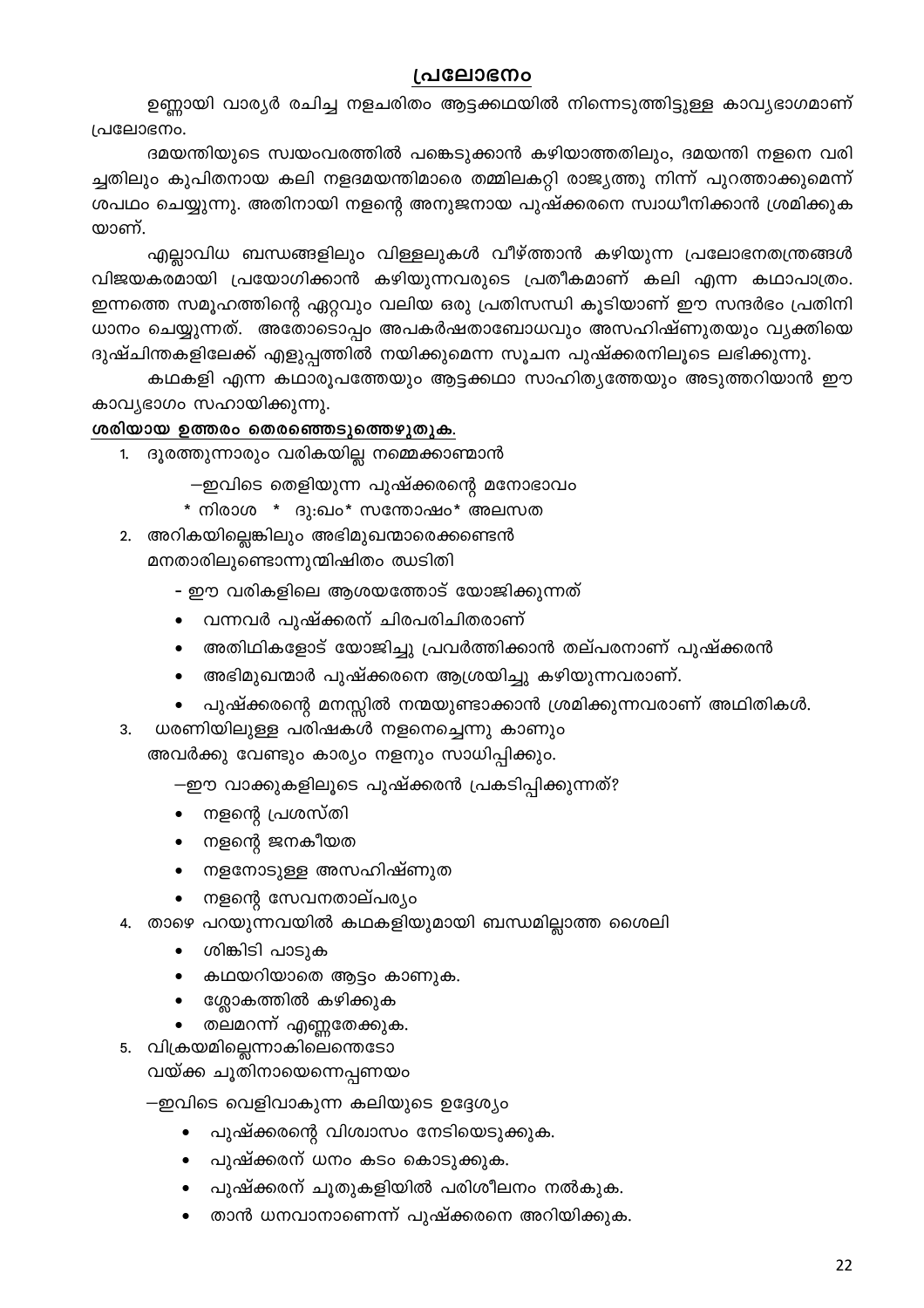ദൂരത്തുന്നാരും വരികയില്ല നമ്മെക്കാണ്മാൻ

- 
- 4. നളനു വേറെ കർമ്മം നമുക്കു കർമ്മം വേറെ
- നളനോടുള്ള അസൂയ മനസ്സിൽ സൂക്ഷിക്കുന്നു.
- അധികാരം ഇല്ലാത്തതിനാൽ നിരാശപ്പെടുന്നു.
- —ഈ വാക്കുകൾ പുഷ്ക്കരനെക്കുറിച്ച് നൽകുന്ന സൂചനകൾ എന്തെല്ലാം.

അമിത്രവീരന്മാരെ അമർക്കും വൻപടയും ബാഹുജനെന്നുള്ളതേ നമുക്കൊന്നുള്ളൂ മുറ്റും

- 3. നമുക്കില്ലാ നാടും നഗരവും കുടയും ചാമരവും
- അധികാരത്തോടും സമ്പത്തിനോടും ഉള്ള പുഷ്ക്കരന്റെ ആഗ്രഹം തിരിച്ചറിയുന്നു.
- തനിക്ക് പുഷ്ക്കരനെ വശത്താക്കാൻ കഴിയും എന്ന് മനസ്സിലാക്കുന്നു.
- പുഷ്ക്കരന്റെ മനസ്സിലെ നിരാശയും അസൂയയും തിരിച്ചറിയുന്നു.

–പുഷ്ക്കരന്റെ ഈ വാക്കുകൾ കലിയിൽ ഉളവാക്കുന്ന ചിന്തകൾ എന്തായിരിക്കും?

ദൂരത്തുന്നാരും വരികയില്ല നമ്മെക്കാണ്മാൻ

അവർക്കു വേണ്ടും കാര്യം നളനും സാധിപ്പിക്കും.

- 2. ധരണിയിലുള്ള പരിഷകൾ നളനെച്ചെന്നുകാണും
- പുഷ്ക്കരന് പലതും ചെയ്യാൻ കഴിയും എന്ന് കലി ഉപദേശിക്കുന്നു.
- പുഷ്ക്കരന്റെ മനസ്സിലെ നിരാശ വെളിവാക്കുന്നു.

#### കരിക്കുക?

പുഷ്ക്കര! നീ പഴുതേ ജന്മം നിഷ്ഫലമാക്കരുതേ പഴുതേ എന്ന പദം ഇരു സന്ദർഭങ്ങളിലും വരുത്തുന്ന അർത്ഥസാദ്ധ്യത വിശദീ

1. പഴുതേ ഞാനെന്തേ പലവക പറഞ്ഞുകേൾപ്പിക്കുന്നു.

### അരപ്പുറത്തിൽ കവിയാതെ ഉത്തരമെഴുതുക.

- നളന്റെ ശത്രുവായതിനാൽ പുഷ്ക്കരന്റെ പക്ഷത്താണെന്ന് വരുത്തുക.
- പുഷ്ക്കരന്റെ മനസ്സിൽ നളനോടുള്ള ശത്രുതയ്ക്ക് ആക്കം കൂട്ടുക.
- —ഈ പരിചയപ്പെടുത്തലിലൂടെ കലി ലക്ഷ്യമാക്കുന്ന കാര്യങ്ങൾ എന്തൊക്കെ?
- 3. വൈരി വൈരസേനിക്കിഹ ഞാൻ കലി
- നിരാശയും അസൂയയും നിറഞ്ഞ മനസ്സ്  $\bullet$
- വന്നിരിക്കുന്നവരോട് അടുപ്പം കൂടാനുള്ള മാനസികാവസ്ഥ.

മനതാരിലുണ്ടൊന്നുന്മിഷിതം ഝടിതി പുഷ്ക്കരന്റെ മാനസികാവസ്ഥയെക്കുറിച്ച് ഈ വരികൾ നൽകുന്ന സൂചന എന്ത്?

- 2. അറികയില്ലെങ്കിലും അഭിമുഖന്മാരെക്കണ്ടെൻ
- നളനെ വെല്ലാൻ പുഷ്ക്കരന് കഴിയും
- പുഷ്ക്കരന് പലതും ചെയ്യാനുണ്ട്.
- —കലിയുടെ ഈ വാക്കുകൾ നൽകുന്ന സൂചനകൾ എന്തെല്ലാം?
- 1. പുഷ്ക്കര! നീ പഴുതേ ജന്മം നിഷ്ഫലമാക്കരുതേ

## താഴെ കൊടുത്തിരിക്കുന്ന ചോദൃങ്ങൾക്ക് രണ്ടോ മൂന്നോ വാകൃത്തിൽ ഉത്തരമെഴുതുക?

- ദ്വാപരൻ
- നളൻ
- കലി
- പുഷ്ക്കരൻ
- അടിവരയിട്ട പദം സൂചിപ്പിക്കുന്ന കഥാപാത്രം?
- 6. പാരിലെന്നെയിന്നാരറിയാതവർ?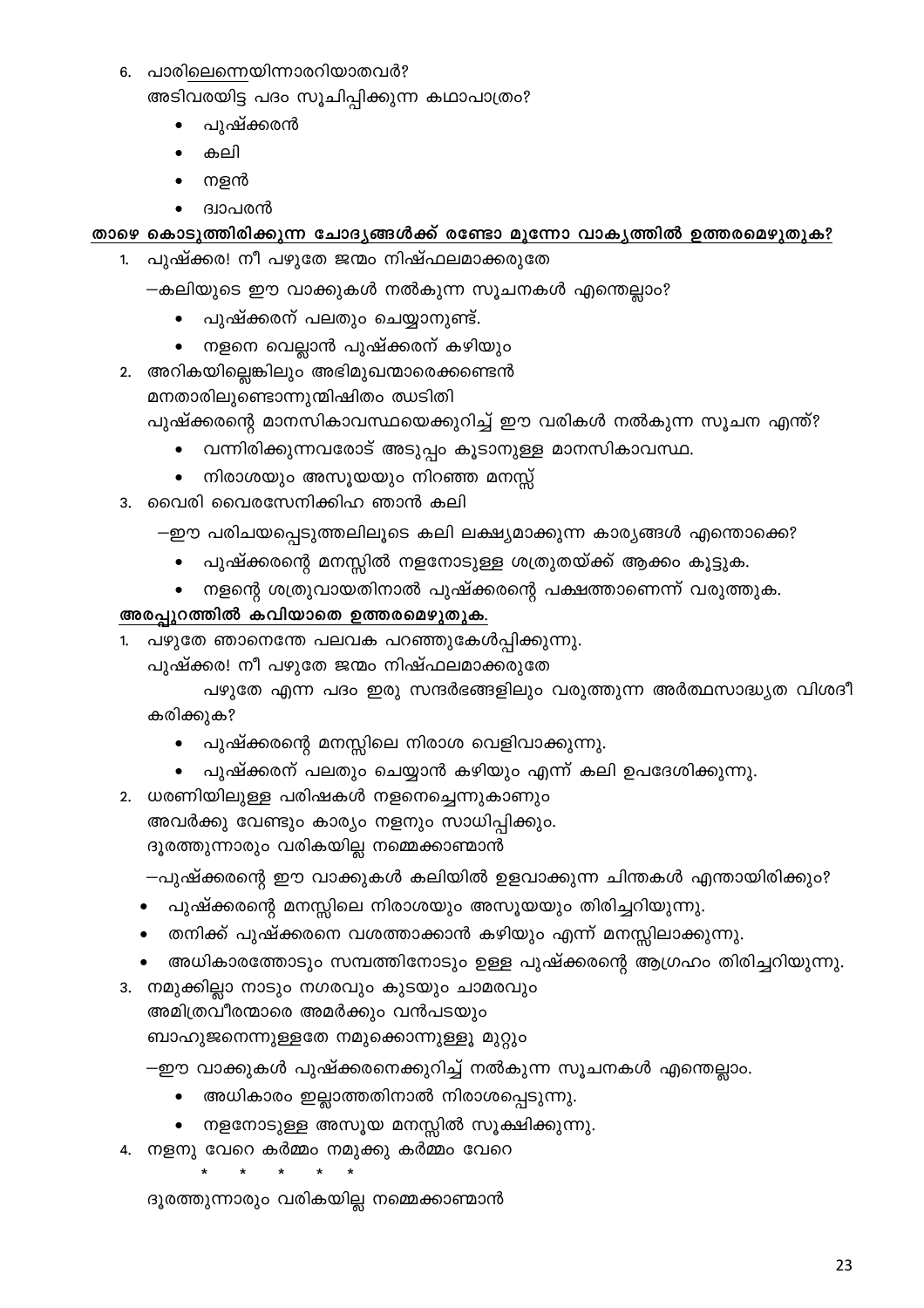അപകർഷതാ സഹോദരനോടുള്ള അസഹിഷ്ണുതയും നിറഞ്ഞു ബോധവും നിൽക്കുന്ന കഥാപാത്രമാണ് പുഷ്ക്കരൻ. കാവ്യസന്ദർഭങ്ങൾ വിശകലനം ചെയ്ത് കുറിപ്പ് തയ്യാറാക്കുക?

വിക്രയമില്ലെന്നാകിലെന്തെടോ വയ്ക്ക ചൂതിനായെന്നെപ്പണയം

 $\star$ 

5. നളനും നീയും ഭേദമെന്തിവിടെ  $\star$ 

തസ്യ നാടു ഞാൻ

തേ തരുന്നു. ചൂതു പൊരിക പോരിക സന്ദർഭങ്ങൾ വിശകലനം ചെയ്ത് പ്രലോഭനം എന്ന ശീർഷകം പാഠഭാഗത്തിന് എത്ര ത്തോളം ഇണങ്ങുന്നു എന്ന് വിലയിരുത്തുക?

1. നളനും നീയും ദേഭമെന്തിവിടെ? നാടുവാഴ്ക നളതെ വെന്നു സമ്പ്രതി......

 $*$  \* \* \*

തവ ഞാൻ മിത്രം, തസ്യ നാടുഞാൻ തേ തരുന്നു, ചൂതുപൊരുക പോരുക......  $\star$ 

ധനവും ധാന്യം നാടുമൊക്കെയും കൈക്കലാക്കിയവനെ വിടുക വനഭൂവി.....

വെന്നു ജയിച്ചു

 $\star$ 

തവ നിന്റെ  $\hspace{0.1mm}-\hspace{0.1mm}$ 

പുഷ്ക്കരന്റെ മനസ്സിൽ സഹോദരനനോടുള്ള വിദേഃഷത്തിന്റെ വിത്തുകൾ പാകുക യാണ് കലി. കലിയുടെ സ്വഭാവം പ്രദർശിപ്പിക്കുന്ന ശക്തികൾ ഇന്നും സമൂഹത്തിൽ നിലനിൽക്കുന്നില്ലേ? പാഠഭാഗം പരിശോധിച്ച് കലി എന്ന കഥാപാത്രത്തിന്റെ സ്വഭാവം നിരൂപണം ചെയ്ത് കുറിപ്പ് തയ്യാറാക്കുക.?

### യുദ്ധത്തിന്റെ പരിണാമം

വ്യാസവിരചിതമായ മഹാഭാരതകൃതിയിലൂടെ അന്വേഷണാത്മകമായി കുട്ടികൃഷ്ണമാരാർ നടത്തിയ യാത്രയാണ് ഭാരതപര്യടനം. യുദ്ധത്തിന്റെ ഭീഷണമായ പരിണാമം എന്തായിരിക്കു മെന്ന് നമ്മെ ഓർമ്മപ്പെടുത്തുന്നു. ഈ കൃതി ഭാരതയുദ്ധത്തിന്റെ മാത്രമല്ല എല്ലാ യുദ്ധ ത്തിന്റെയും പരിണാമങ്ങളിലേക്ക് നമ്മെ കൺതുറപ്പിക്കുന്നു.

നന്മതിന്മകൾ ഇടകർന്നതാണ് മനുഷ്യമനസ്സ്. ദുര്യോധനൻ എന്ന കഥാപാത്രം ഇതിന് മികച്ച സ്വപ്രതൃയസൈ്ഥര്യവും, സഹോദരിയോടുള്ള സ്നേഹവും ജനങ്ങൾ ഉദാഹരണമാണ്. ഇഷ്ടപ്പെടുന്ന ഭരണാധികാരിയായി മാറാൻ കഴിഞ്ഞതും അയാളുടെ വ്യക്തിത്വത്തിന് മാറ്റ് കൂട്ടുന്നു. അതേ സമയം അഹങ്കാരവും, അധികാര മോഹവും അയാളുടെ പതനത്തിന് വഴി യൊരുക്കുകയും ചെയ്യുന്നു. പകയുടെ പ്രതിരൂപമാണ് അശ്വത്മാമാവ്. യുദ്ധത്തിന് ശേഷ മുള്ള പൈശാചികമായ കൊലകൊണ്ടും പക തീരാത്ത അയാൾ ഗർഭസ്ഥശിശുവിന് നേരെ ബ്രഹ്മാസ്ത്രം പ്രയോഗിക്കാൻ മടിക്കുന്നില്ല.മനുഷ്യമനസ്സിലെ അടങ്ങാത്ത പകയെയാണ് അശ ്രഥാമാവ് സൂചിപ്പിക്കുന്നത്.ചിരഞ്ജീവികളിൽ പ്രമുഖനാണ് അയാൾ.അതായത്, ലോകത്ത് അവസാനമില്ലാതെ പക തുടരുന്നു എന്നതാണ് ഇത് വ്യക്തമാക്കുന്നത്. വിനാശകാരിയായ പകയെ നിയന്ത്രിക്കാൻ മനുഷ്യന് കഴിയണമെന്നതാണ് ഈ പാഠം നൽകുന്ന സന്ദേശം.

#### ശരിയായ ഉത്തരം തെരഞ്ഞെടുത്തെഴുതുക.

- 1. ഗുരുഘാതികൾക്ക് കുലപാംസന ലോകങ്ങളില്ല.
	- ഇവിടെ ഗുരുഘാതി എന്ന് വിശേഷിപ്പിച്ചിരിക്കുന്നത്?
		- ∻ ധൃഷ്ടദൃുമ്നനെ
		- ∻ ക്രോണരെ
		- ∻ ദുര്യോധനനെ
		- അശ്വത്ഥാമാവിനെ ÷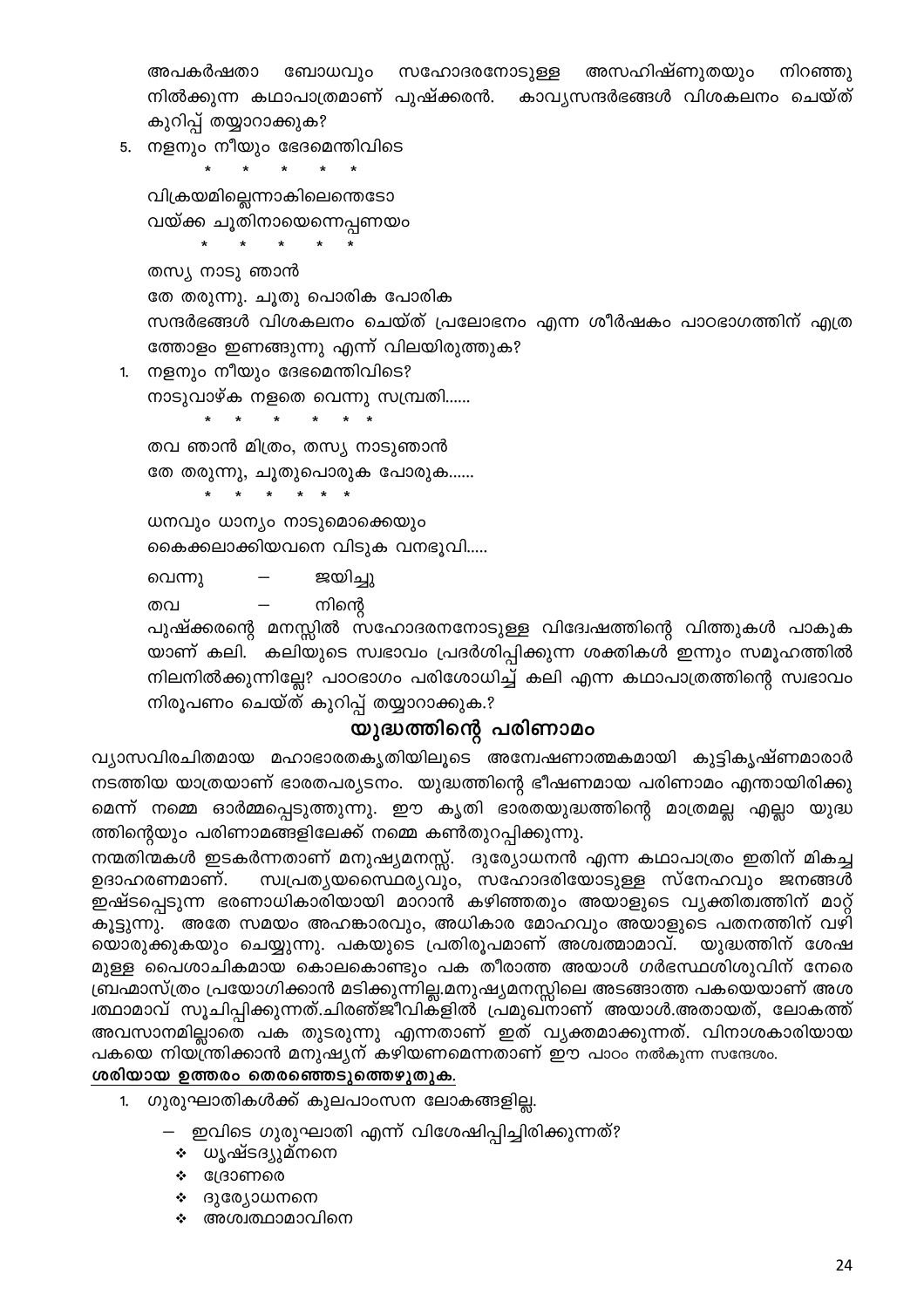- 2. അതിനെ, അവനെ എപ്പോഴും കരുതിയിരുന്നു കൊള്ളുക എന്ന താക്കീതാണ് അശ്വത്ഥാ മാവിനെ ചിരഞ്ജീവിയും സർവ്വവ്യാപിയുമായി കല്പിച്ചതിനർത്ഥം. ഇവിടെ കരുതിയി രിക്കാനായി പറയുന്നത് എന്തിനെയാണ്?
	- ❖ സന്തോഷത്തെ
	- ∻ അഹങ്കാരത്തെ
	- ∻ പകയെ
	- ∻ ദു:ഖത്തെ
- 3. രാജാവിന്റെ ഈ വിലാപം കേട്ട ജനസഹസ്രങ്ങൾ കണ്ണും നിറച്ച് അങ്ങുമിങ്ങും പാഞ്ഞു പോയി. ഈ വാകൃത്തിൽ സൂചിപ്പിക്കുന്നത്.
	- $\boldsymbol{\dot{\cdot}}$  ജനങ്ങൾക്ക് ദുര്യോധനനെ ഇഷ്ടമായിരുന്നു.
	- $\boldsymbol{\cdot}$  ദുര്യോധനന്റെ അവസ്ഥകണ്ട് ജനങ്ങൾ ഭയന്നു.
	- $\boldsymbol{\dot{\cdot}}$  രാജാവിനെ കാണാൻ ആരും വന്നില്ല
	- $\boldsymbol{\cdot}$  ജനങ്ങൾ രാജാവിൽ നിന്ന് അകന്നുപോയി
- 4. പക എന്നുപറയുന്ന മനുഷ്യശാപമുണ്ടല്ലോ അതിന്റെ പ്രതിനിധിയല്ലാതെ മറ്റൊന്നുമല്ല ഈ ചെകുത്താൻ.
	- —ഇവിടെ പരാമർശിക്കപ്പെടുന്ന കഥാപാത്രം
		- ദുര്യോധനൻ
		- അശ്വത്ഥാമാവ്
		- ∙ ധൃതരാഷ്ട്രർ
		- ∙ കൃതവർമ്മാവ്
- 5. ഉറങ്ങുമ്പോഴോ ഓർക്കാപ്പുറത്തോ കൊല്ലുമ്പോലെയാണ്, വിഷം തന്നു കൊല്ലുമ്പോ ലെയാണ് എന്നെ കൊന്നത്.
	- ദുര്യോധനന്റെ ഈ വാക്കുകൾ സൂചിപ്പിക്കുന്നത്
		- അധർമ്മത്തിലൂടെ വീഴ്ത്തിയവരോടുള്ള പ്രതിഷേധം
		- മരണത്തെക്കുറിച്ചുള്ള ഉത്ക്കണ്ഠ
		- വിഷം തന്നു എന്ന തോന്നൽ
		- തന്നെ കൊല്ലാൻ കഴിയില്ല എന്ന ചിന്ത
- 6. ഭാരതമാകട്ടെ നടന്ന കഥ മാത്രമല്ല, നടക്കാനിരിക്കുന്ന കഥ കൂടിയാണെന്ന് എവിടെ നോക്കിയാലും കാണുന്നു.
	- ഈ പ്രസ്താവനയുടെ ആശയം
		- ഭാരതകഥയിലെ കഥാപാത്രങ്ങൾ ചിരഞ്ജീവികളാണ്
		- ഭാരതകഥ ഇപ്പോൾ ചർച്ചചെയ്യപ്പെടുന്നില്ല
		- ഭാരതകഥ യുദ്ധത്തിന്റെ കഥയാണ്
		- ഭാരതകഥയിൽ ആവിഷ്ക്കരിക്കപ്പെട്ടിരിക്കുന്ന മനുഷ്യ സ്വഭാവങ്ങൾ ഇന്നും കാണാൻ കഴിയുന്നു.

#### വിഗ്രഹിച്ചെഴുതുക

| ഭാരതേതിഹാസം                 |  | ഭാരതം എന്ന ഇതിഹാസം          |  |  |
|-----------------------------|--|-----------------------------|--|--|
| കൃഷ്ണയുധിഷ്ഠിരാദികൾ         |  | കൃഷ്ണൻ, യുധിഷ്ഠിരൻ ആദിയായവർ |  |  |
| ഭാഗീരഥീകച്ചം                |  |                             |  |  |
| കൃപകൃതവർമ്മാശ്വത്ഥാമാക്കൾ — |  |                             |  |  |
| യുദ്ധശ്രാന്തൻ               |  |                             |  |  |
| ശിബിരദ്വാരം                 |  |                             |  |  |
| മാത്യകപോലെ എഴുതുക           |  |                             |  |  |
| ഭീമന്റെ പുത്രി              |  |                             |  |  |
| വീരസേനന്റെ മകൻ              |  |                             |  |  |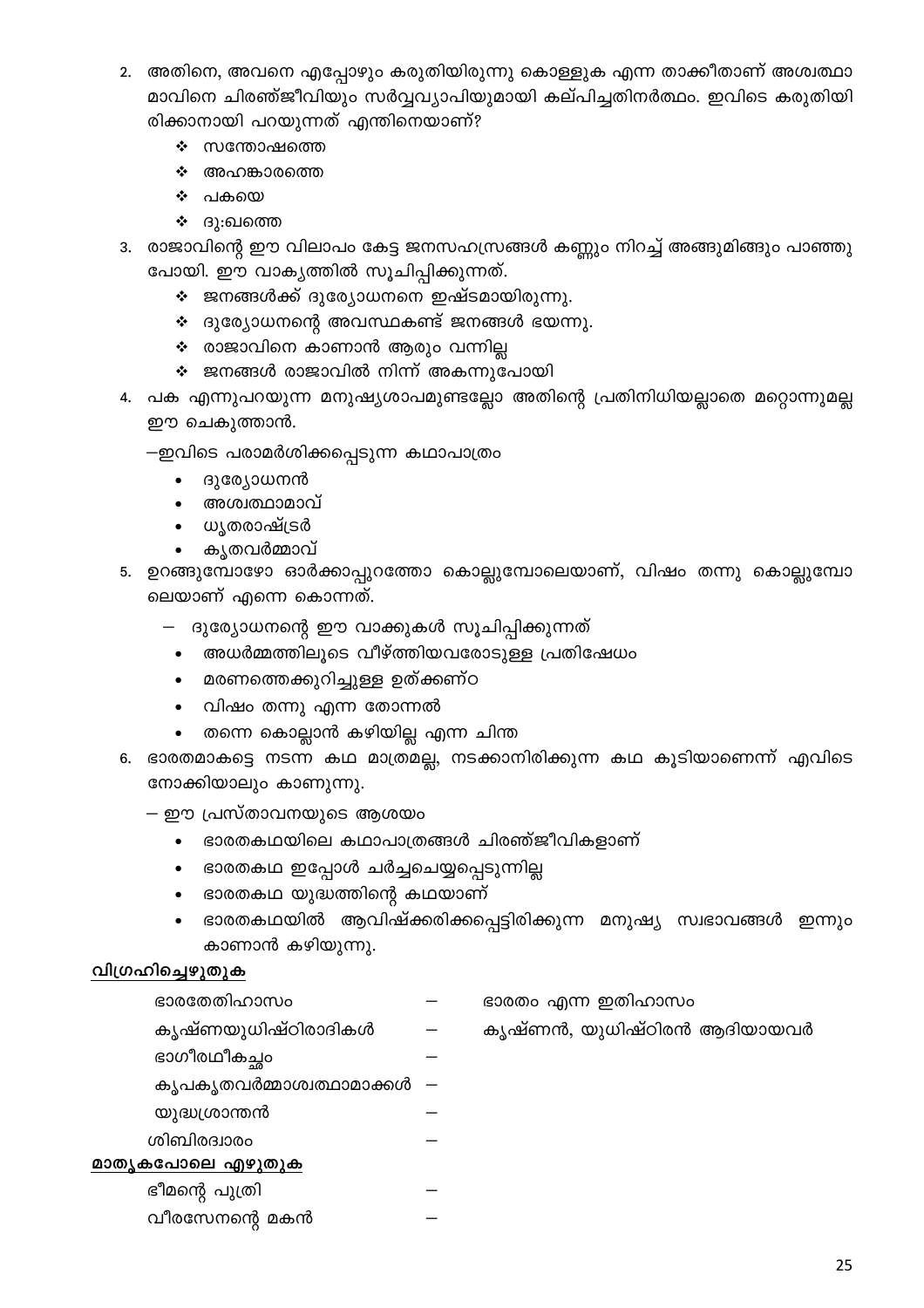സുമിത്രയുടെ പുത്രൻ

ദ്രുപഥന്റെ പുത്രി

ധൃതരാഷ്ട്രരുടെ പുത്രൻ

ദ്രോണരുടെ പുത്രൻ

## രണ്ടോ മൂന്നോ വാകൃത്തിൽ ഉത്തരമെഴുതുക

1. സമുദ്രം താണ്ടി സമ്പാദ്യവും കൊണ്ടു വരുന്ന കച്ചവടക്കാർ ഒരു കൈത്തോട്ടിൽ വച്ചു മുങ്ങിപ്പോയി.

—ഈ പ്രയോഗത്തിന്റെ ഔചിത്യം പരിശോധിക്കുക.

- ∻ മഹാവിജയം നേടിയെന്ന് കരുതുമ്പോൾ സന്തതികൾ നഷ്ടപ്പെടുന്ന മഹാദു:ഖം
- 2. "എനിക്കു ഭീഷ്മരും കർണനും ദ്രോണരും ചെയ്തുതരാത്തതു നിങ്ങൾ മൂന്നുപേരും കൂടി ചെയ്തു തന്നു".

—കഥാസന്ദർഭവുമായി ബന്ധപ്പെട്ട് ഈ വാക്യം നൽകുന്ന അർത്ഥ സൂചന എന്ത്?

- $\boldsymbol{\cdot}$  അശ്വത്ഥാമാവ് നടത്തിയ അറുംകൊല
- ❖ പൈശാചികമായ ഇത്തരമൊരു പ്രവൃത്തി നടത്തി അയാൾ പാണ്ഡവരുടെ വംശം മുടിക്കുന്നു.
- 3. ശപിക്കപ്പെട്ടവൻ എന്ന വാക്കു മുഴുവനർത്ഥത്തിൽ വല്ലവരെപ്പറ്റിയും പറയാമെങ്കിൽ അതീ അശ്വത്ഥാമാവിനെപ്പറ്റിയാണ്. അയാൾ നമ്മുടെ ചിരഞ്ജീവികളിൽ പ്രമുഖനുമാ ണ്.

—അശ്വത്ഥാമാവിനെക്കുറിച്ച് ഈ വാക്യം നൽകുന്ന രണ്ട് സൂചനകൾ കുറിക്കുക.

- അശ്വത്ഥാമാവിന് മരണമില്ല
- അയാൾ പകയുടെ പ്രതീകമായി മുനഷ്യമനസ്സുകളിൽ നില കൊള്ളുന്നു.

# അരപ്പുറത്തിൽ കവിയാതെ ഉത്തരമെഴുതുക.

1. അങ്ങിനെ വല്ലപാടും വിജയം നേടിയ പാണ്ഡവർ സന്ധ്യയ്ക്കു ജയഘോഷത്തോടെ കൂടാ രങ്ങളിലേക്ക് തിരിച്ചു

വല്ലപാടും വിജയം നേടിയ എന്ന പ്രയോഗം കൊണ്ട് സൂചിപ്പിക്കുന്നതെന്ത്? വിശദമാക്കുക.

- $\bullet$  സന്ദർഭം
- ധർമ്മയുദ്ധത്തിന്റെ വ്യവസ്ഥ
- പാണ്ഡവർ മിക്ക എതിരാളികളെയും വീഴ്ത്തിയത് യുദ്ധധർമ്മത്തിനെതിരായിട്ടാണ്.
- ''ഇതു തന്നെയാണ് മനുഷ്യന്റെ വിധി. രാജാവായ ഞാൻ വീണു''  $2.$

ബ്രാഹ്മണോഹം നരേന്ദ്രോഹ–

മാഢ്യോഹമെന്നാമ്രേഡിതം കലർന്നീടും ദശാന്തരേ

ജന്തുക്കൾ ഭക്ഷിച്ചു കാഷ്ഠിച്ചു പോകിലാം

മണ്ണിനു കീഴായി കൃമികളായ് പോകിലാം

നന്നല്ല ദേഹം നിമിത്തം മഹാമോഹം

# ലക്ഷമണ സാന്ത്വനം

സന്ദർഭങ്ങൾ താരതമ്യം ചെയ്ത് കുറിപ്പ് തയ്യാറാക്കുക.

- ❖ രാജാവായിട്ടും മരണം വഴിമാറിന്നില്ല.
- $\boldsymbol{\cdot}$  എഴുത്തച്ഛന്റെ വരികളുടെ ആശയം
- ❖ ദേഹം, അധികാരം സമ്പത്ത് എന്നിവയെച്ചൊല്ലി അഹങ്കരിച്ചിട്ട് കാര്യമില്ല.
- ❖ എഴുത്തച്ഛന്റെ വരികളിലെ ആശയത്തോട് യോജിക്കുന്നു ദുര്യോധന്റെ വിധി
- 3. മഹാഭാരതമാകട്ടെ നടന്നകഥ മാത്രമല്ല. നടക്കാനിരിക്കുന്ന കഥകൂടിയാണെന്ന് എവിടെ നോക്കിയാലും കാണുന്നു.

—ഈ അഭിപ്രായത്തോട് നിങ്ങൾ യോജിക്കുന്നുണ്ടോ? പ്രതികരണക്കുറിപ്പ് തയ്യാറാക്കുക.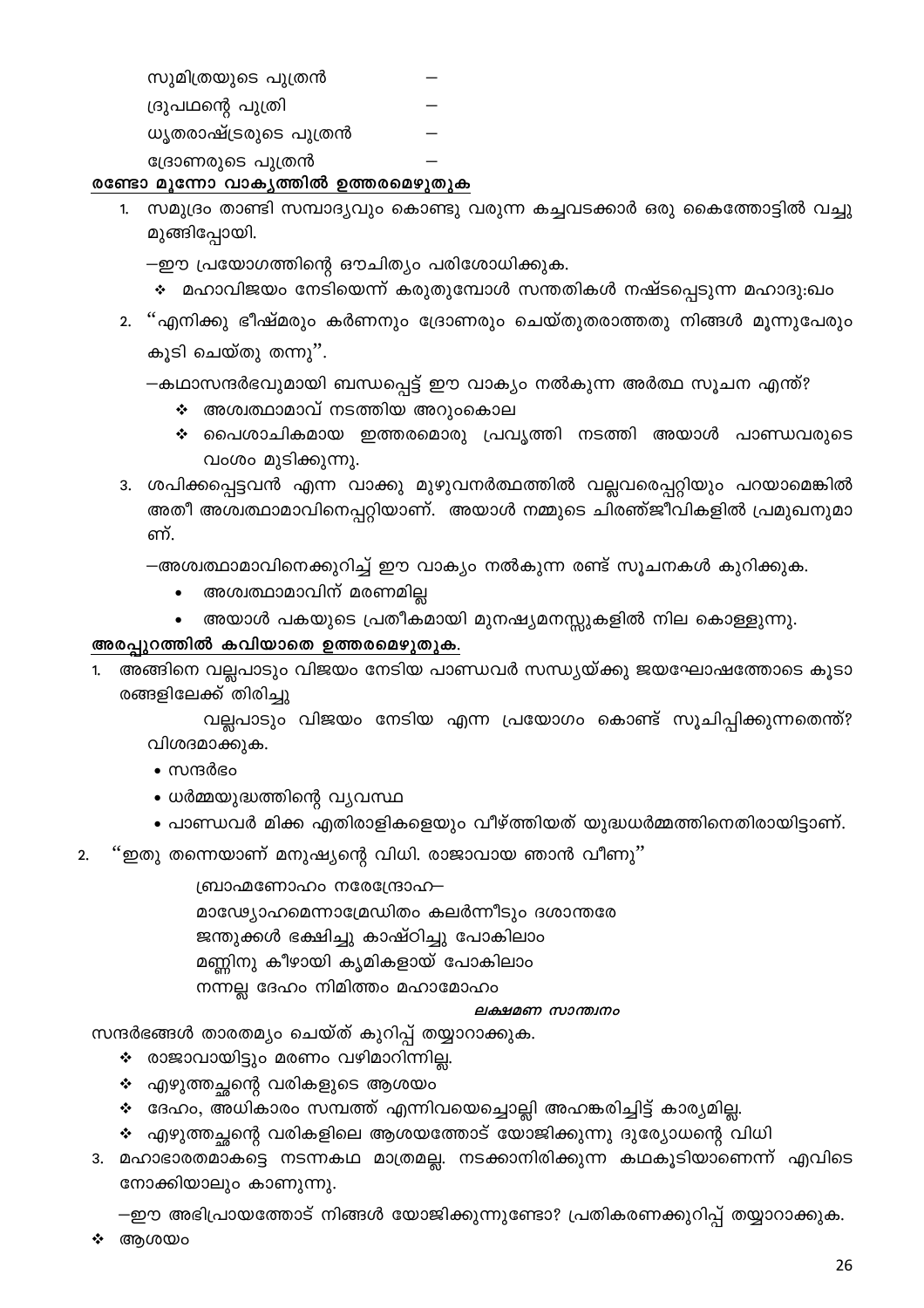- $\boldsymbol{\cdot}$  ഭാരകഥയിൽ ആവിഷ്ക്കരിച്ചിരിക്കുന്ന മനുഷ്യസ്വഭാവങ്ങൾ ഇന്നും കാണാൻ കഴിയുന്നു.
- ❖ പകയും യുദ്ധക്കൊതിയും അവസാനിക്കുന്നില്ല
- 4. അശ്വത്ഥാമാവിനെ ചിരഞ്ജീവിയായി കല്പിച്ചതിന്റെ ഔചിത്യം പരിശോധിച്ച് കുറിപ്പ് തയ്യാറാക്കുക.
	- ❖ പകയുടെ പ്രതീകമാണ് അശ്വത്ഥാമാവ്
	- ❖ യുദ്ധവും കലാപങ്ങളും വഴക്കുകളുമായി മനുഷ്യമനസ്സിലെ പക തുടർന്നുകൊ ണ്ടേയിരിക്കുന്നു.

#### <u>ഒരു പുറത്തിൽ കവിയാതെ ഉത്തരമെഴുതുക.</u>

- 1. വിഷത്തെക്കാൾ വർജ്യമാകും
	- നരചിത്തം ദുഷിക്കുകിൽ

ശപിക്കപ്പെട്ടവൻ എന്ന വാക്കു മുഴുവനർത്ഥത്തിൽ വല്ലവരെപ്പറ്റിയും പറയാമെങ്കിൽ അതീ അശ്വത്ഥാമാവിനെപ്പറ്റിയാണ്.

തന്നിരിക്കുന്ന വരികളും യുദ്ധത്തിന്റെ പരിണാമം എന്ന പാഠഭാഗവും വിലയിരുത്തി. അശവത്ഥാമാവ് എന്ന കഥാപാത്രത്തിന്റെ സ്വഭാവം നിരൂപണം ചെയ്ത് കുറിപ്പ് തയ്യാറാ ക്കുക.

- ∻ വരികളുടെ ആശയം
- ❖ അശ്വത്ഥാമാവിന്റെ നിന്ദ്യമായ പ്രവൃത്തികൾ
- ∻ പകയുടെ പ്രതിരൂപം
- $\boldsymbol{\cdot\!\!\cdot}\;$  അയാൾ മരണമില്ലാതെ മനുഷ്യമനസ്സുകളിൽ നിലനിൽക്കുന്നു.

2. പശ്ചാത്യ സാഹിത്യങ്ങളിലെ എപ്പിക്കുകളെപ്പോലെ ചില യുദ്ധവീരന്മാരുടെ പരാക്രമം വർണിപ്പാൻ വേണ്ടിയല്ല. നേരെ മറിച്ച് മനുഷ്യചരിത്രത്തിൽ യുദ്ധം വരുത്തിവയ്ക്കുന്ന ഭയ ങ്കര ദുരന്തത്തെ എടുത്തു കാണിപ്പാൻ വേണ്ടിയാണ് ഭാരതേതിഹാസം രചിക്കപ്പെട്ടതെന്ന് തീർത്തുപറയാൻ സംശയിക്കേണ്ടതില്ല.

നടക്കാനിരിക്കുന്ന കഥകൂടിയാണെന്ന് എവിടെ ഭാരതമാകട്ടെ നടന്നകഥ മാത്രമല്ല. നോക്കിയാലും കാണുന്നു.

- ഈ അഭിപ്രായങ്ങൾ വിലയിരുത്തി സമകാലിക സാമൂഹ്യ സന്ദർഭങ്ങൾ പരിഗ ണിച്ച് 'യുദ്ധം കാലാതീതമായ വിപത്ത്' എന്ന വിഷയത്തിൽ എഡിറ്റോറിയൽ തയ്യാറാക്കുക.
- $\div$  യുദ്ധം വരുത്തുന്ന വിനാശങ്ങൾ മഹാഭാരത കഥയിൽ
- ❖ എന്നാൽ യുദ്ധക്കൊതി അവസാനിക്കുന്നില്ല
- $\div$  സമകാലിക സംഭവങ്ങൾ

#### <u>ആത്മാവിന്റെ വെളിപാടുകൾ</u>

ലോകപ്രശസ്ത റഷ്യൻ നോവലിസ്റ്റ് ദസ്തയേവ്സ്കിയുടെ ജീവിതത്തെ അധികരിച്ച് ശ്രീ.പെരുമ്പടവം ശ്രീധരൻ രചിച്ച നോവലാണ് 'ഒരു സങ്കീർത്തനം പോലെ' നോവലിലെ പത്താം അധ്യായമാണ് ആത്മാവിന്റെ വെളിപാടുകൾ എന്ന പാഠഭാഗം. അപസ്മാര ബാധ യാൽ കൂടുതൽ അവശനും ക്ഷീണിതനുമായ ദസ്തയേവ്സ്കിയുടെ ഏകാന്തവും ശൂനൃവു മായ ജീവിതാവസ്ഥയാണ് പാഠഭാഗത്ത് ചിത്രീകരിച്ചിരിക്കുന്നത്.ഏറെ സ്നേഹിച്ച ഭാര്യ മേരി യായുടെ വേർപാട്, താങ്ങും തണലുമായി നിന്ന ചേട്ടൻ മൈക്കിളിന്റെ മരണം, തുടർന്ന് ഏറ്റെ ടുക്കേണ്ടി വന്ന കുടുംബബാധ്യതകൾ എല്ലാ ചേർന്ന് ജീവിതകെട്ടുപാടുകളിൽപെട്ട് അദ്ദേഹം പിടയുന്നു. ദസ്തയേവ്സ്കിയുടെ കടുത്ത ആരാധനകന്റെ മകളായ അന്ന സ്റ്റെനോഗ്രാഫ റായി അദ്ദേഹത്തിന്റെ ജീവിതത്തിലേക്ക് കടന്നു വരികയും സ്നേഹപരിചരണങ്ങളാൽ അദ്ദേ ഹത്തെ നിർത്തിവച്ച നോവൽ രചനയ്ക്ക് വേണ്ടി പ്രചോദിപ്പിക്കുകയും ചെയ്യുന്നു. അന്ന യുടെ സ്നേഹസാമീപ്യത്തിൽ കൂടുതൽ ഉത്തരവാദിത്തമുള്ളവനായി ദസ്തയേവ്സ്കി മാറു കയും ചെയ്യുന്നു.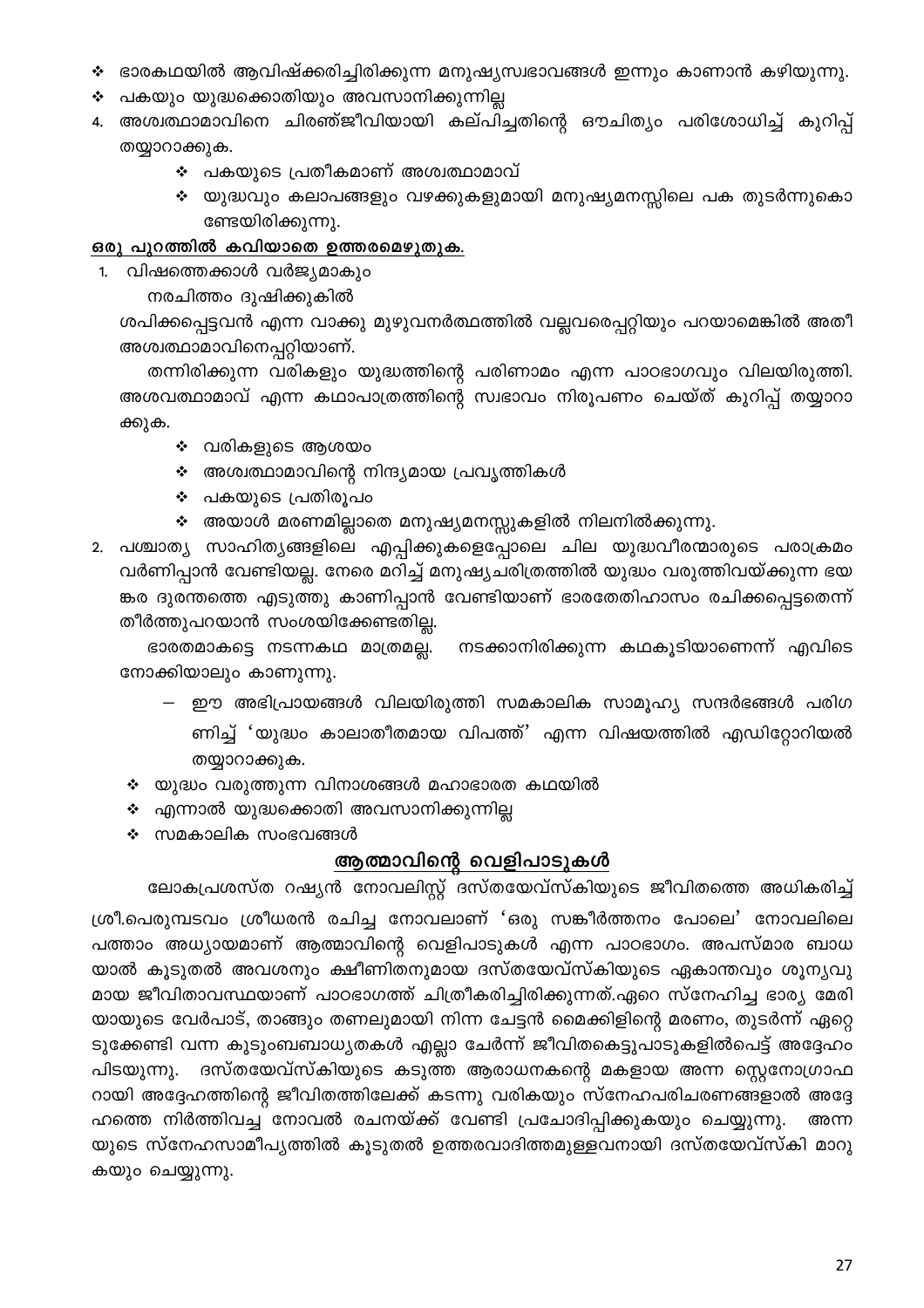#### ശരിയായ ഉത്തരം തെരഞ്ഞെടുത്തെഴുതുക.

- തോൽവികളും തകർച്ചകളും നഷ്ടങ്ങളും അപമാനങ്ങളും സഹിച്ച് ഇങ്ങനെ ജീവിതം 1. തുടരുന്നതിൽ എന്തർത്ഥമാണുള്ളത്?
	- —ആരുടെ ജീവിതത്തെക്കുറിച്ചാണ് ഇങ്ങനെ പറയുന്നത്?
	- ദസ്തയേവ്സ്കി
	- സ്റ്റെല്ലോവ്സ്കി
	- എമിലി
	- പാഷ
- 2. വഴിയരികിൽ വലിച്ചെറിയപ്പെട്ട ഒരു പാറക്കഷണ<u>ം</u> പോലെയല്ലേ ഇപ്പോൾ തന്റെ അവസ്ഥ
	- —അടിവരയിട്ട പ്രയോഗം ദസ്തയേവ്സ്കിയുടെ ഏത് ജീവിതാവസ്ഥയെയാണ് സൂചിപ്പിക്കുന്നത്?
	- കുടുംബത്തോടൊത്തുള്ള ജീവിതം
	- കടുത്ത ഏകാന്തത
	- രോഗാതുരമായ അവസ്ഥ
	- സാമ്പത്തിക ഞെരുക്കം
- 3. ഉപദേശിച്ചിട്ടൊന്നും പ്രയോജനമില്ല. ഉപദേശത്തിന്റെ കുറവ് കൊണ്ടാണോ മനുഷ്യ ൻ ചീത്തയാകുന്നത്? അരെക്കുറിച്ചുള്ള പരാമർശമാണിത്?
	- ദസ്തയേവ്സ്കി
	- സ്റ്റെല്ലോവ്സ്കി
	- പാഷ
	- ഫെദോസ്യ
- 4. ''അവൾ പോയിക്കഴിഞ്ഞപ്പോഴാണ് ശവക്കുഴിയിൽ അവളോടൊപ്പം എന്താണ് അടക്കി യതെന്ന് ഞാനറിയുന്നത്''.
	- —ഈ വരികളിൽ തെളിയുന്ന ദസ്തയേവ്സ്കിയുടെ മാനസികാവസ്ഥ.
- 5. നീ എന്റെ ഹൃദയത്തിനകത്താണോ നിൽക്കുന്നത്?
	- —ഈ ചോദ്യം നൽകുന്ന അർത്ഥസൂചനകൾ പരിശോധിക്കുക?
	- ദസ്തയേവ്സ്കിയെ പൂർണ്ണമായി മനസ്സിലാക്കുന്ന അന്ന
- 6. കുരിശിൽ കിടന്ന് പ്രാണൻ പിടയുമ്പോൾ, പിതാവേ ഇവർ ചെയ്യുന്നതെന്തെന്ന് ഇവര റിയുന്നില്ല. ഇവരോട് പൊറുക്കേണമേ എന്ന് ക്രിസ്തു പ്രാർത്ഥിച്ചത് അന്ന അറിയാതെ ഓർത്തുപോയി.
	- —ഈ സന്ദർഭം നൽകുന്ന സൂചനയെന്ത്?
	- വേദനകൾ സ്വയം ഏറ്റെടുത്ത് സമൂഹത്തിന് നന്മ പകരാൻ ശ്രമിക്കുന്ന ദസ്ത യേവ്സ്കിയെ അന്ന തിരിച്ചറിയുന്നു.

#### അരപ്പുറത്തിൽ <u>കവിയാതെ ഉത്തരമെഴുതുക.</u>

- ഒറ്റപ്പെടലിന്റെ ആത്മസംഘർഷങ്ങൾ തീവ്രമായ വേദനയോടെ അനുഭവിക്കുന്ന ദസ്ത  $1.$ യേവ്സ്കിയെയാണ് പെരുമ്പടവം ശ്രീധരൻ തന്റെ 'ഒരു സങ്കീർത്തനം പോലെ' എന്ന നോവലിൽ ചിത്രീകരിക്കുന്നത്. പാഠഭാഗത്തെ അധികരിച്ച് നിങ്ങളുടെ കാഴ്ചപ്പാടുകൾ അവതരിപ്പിക്കുക.?
	- ശാപനിലത്തിന്റെ മധ്യത്തിലുള്ള ജീവിതം
	- തോൽവികളും തകർച്ചകളും നഷ്ടങ്ങളും സഹിക്കുന്ന മാനസികാവസ്ഥ
	- വഴിയരികിൽ വലിച്ചെറിയപ്പെട്ട പാറക്കഷണംപോലെയുള്ള മാനസികാവസ്ഥ
	- യാഥാർത്ഥ്യത്തിന്റെ കടിച്ച് കീറലുകൾ
	- സന്തോഷം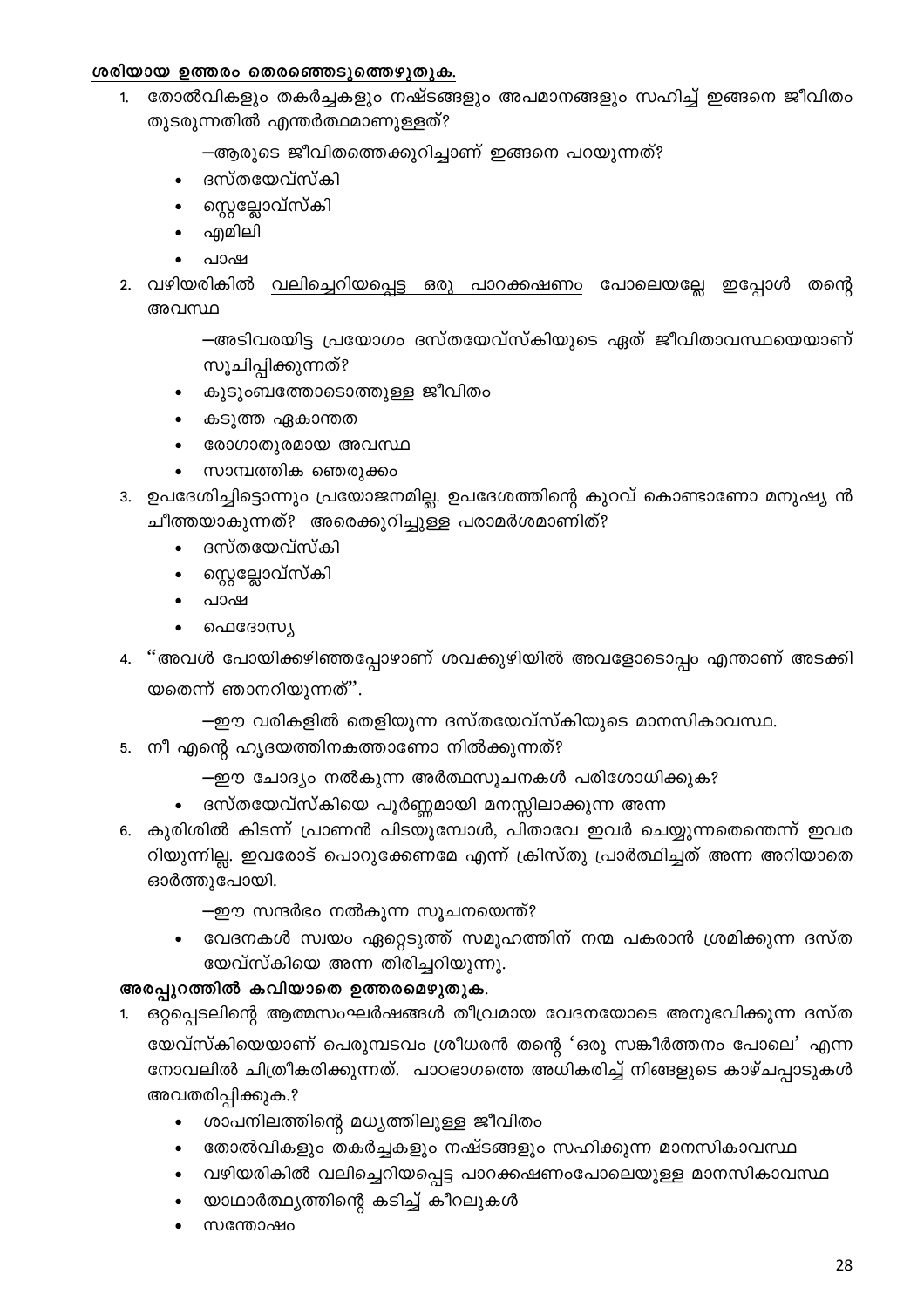- ആശ്വാസം
- ഭയം
- ശൂനൃത

#### <u>അർത്ഥവൃത്യാസം വരാതെ രണ്ട് വാക്യങ്ങളാക്കി മാറ്റി എഴുതുക</u>

1. പ്രകൃതിയുടെ ആത്മാവിൽ നിന്നുയരുന്ന മൗനത്തിന്റെ മൊഴികൾ കേട്ടുകൊണ്ട് നടക്കു മ്പോൾ സെന്റ് പീറ്റേഴ്സ് ബർഗ് നഗരം പ്രപഞ്ചമായി വികസിച്ചു.

#### രണ്ടോ മൂന്നോ വാകൃത്തിൽ ഉത്തരമെഴുതുക.

1. പ്രക്യതിയുടെ ആത്മാവിൽ നിന്നുയരുന്ന മൗനത്തിന്റെ മൊഴികൾ കേട്ടുകൊണ്ട് നടക്കു <u>മ്പോൾ സെന്റ് പീറ്റേഴ്സ് ബർഗ് നഗരം പ്രപഞ്ചമായി</u> വികസിച്ചു.

–അടിവരയിട്ട പദങ്ങൾ കഥാസന്ദർഭത്തിന് നൽകുന്ന അർത്ഥവ്യാപ്തി സൂചിപ്പിക്കുക.

- പ്രകൃതിയുമായി നടത്തുന്ന വിനിമയം
- ഉള്ളിൽ ആശയ പ്രപഞ്ചം നിറയുന്ന അവസ്ഥ  $\bullet$
- 2. വഴിയരികിൽ വലിച്ചെറിയപ്പെട്ട ഒരു പാറക്കഷണംപൊലെയല്ലേ ഇപ്പോൾ തന്റെ അവ സ്ഥ?

ദസ്തയേവ്സ്കി ഇങ്ങനെ ചിന്തിക്കാനിടയായ സാഹചര്യങ്ങൾ എന്തൊക്കെയാവാം?

- തോൽവികളും തകർച്ചകളും നഷ്ടങ്ങളും അപമാനങ്ങളും സഹിച്ചുള്ള ജീവിതം.
- എല്ലാവരിൽ നിന്നും ഒറ്റപ്പെട്ട് തികച്ചും ഏകാന്തമായ ജീവിതം
- 3. ''ആ ചരടുകളെല്ലാം കൂടി കെട്ടുപിണഞ്ഞ്, ആ കെട്ടുകളിൽ കുരുങ്ങിക്കിടന്ന് എന്റെ ജീവിതം പിടയുന്നു".

–വരികളിലൂടെ തെളിയുന്ന ദസ്തയേവ്സ്കിയുടെ ജീവിതാവസ്ഥ വിലയിരുത്തുക?

- ∙ ഭാര്യയുടെ മരണം സൃഷ്ടിച്ച ശൂന്യത
- ജ്യേഷ്ഠൻ മൈക്കിളിന്റെ മരണം
- കടങ്ങളുടെ പെരുപ്പറ
- 4. ആത്മസംഘർഷങ്ങളിൽപെട്ടുഴലുന്ന ദസ്തയേവ്സ്കിയുടെ ജീവിതത്തിന് വലിയൊരാ ശ്വാസമായിരുന്നു അന്ന.
	- –പാഠഭാഗത്തെ അടിസ്ഥാനമാക്കി വിലയിരുത്തുക.
	- ദസ്തയേവ്സ്കിയെ പൂർണ്ണമായി തിരിച്ചറിയുന്ന അന്ന.
	- അന്നയുടെ സ്നേഹപൂർണ്ണമായ പരിചരണവും സമീപനവും
- 5. ധാരാളം ആത്മക്ഷതങ്ങളേറ്റിട്ടുള്ള ആളാണ് ദസ്തയേവ്സ്കി. പാഠഭാഗത്തെ അടിസ്ഥാ നമാക്കി നിങ്ങളുടെ നിരീക്ഷണം കുറിക്കുക.
	- ദസ്തയേവ്സ്കിയുടെ മാനസിക സംഘർഷങ്ങൾ
	- ജീവിതാനുഭവങ്ങൾ
	- യാഥാർത്ഥ്യത്തിന്റെ കടിച്ചു കീറലുകൾ

### ഒരു പുറത്തിൽ കവിയാതെ ഉത്തരമെഴുതുക.

1. ഭാഷയുടെ ഭാവതീവ്രമായ അവതരണത്തിലൂടെ ദസ്തയേവ്സ്കിയുടെ ഏകാന്തവും ശൂന്യവുമായ മാനസികാവസ്ഥയെ വായനക്കാർക്ക് അനുഭവവേദ്യമാക്കാൻ നോവലി സ്റ്റിന് കഴിഞ്ഞിട്ടുണ്ട്.

—ആത്മാവിന്റെ വെളിപാടുകൾ എന്ന പാഠഭാഗത്തെ മുൻനിർത്തി പരിശോധിക്കുക.

- ഭാവതീവ്രമായ പ്രയോഗങ്ങൾ
- പ്രയോഗങ്ങളുടെ ആശയതലം
- വായനക്കാരന്റെ മനസ്സിൽ ആഴത്തിൽ സ്പർശിക്കുന്നു.

# അക്കർമാശി (ശരൺകുമാർ ലിംബാളെ)

പ്രശസ്ത മറാത്തി സാഹിത്യകാരനായ ശരൺകുമാർ ലിംബാളെയുടെ ആത്മകഥാപര മായ രചനയാണ് 'അക്കർമാശി'. ഇന്ത്യയിൽ നിലനിൽക്കുന്ന ജാതി വിവേചനത്തെക്കുറിച്ചും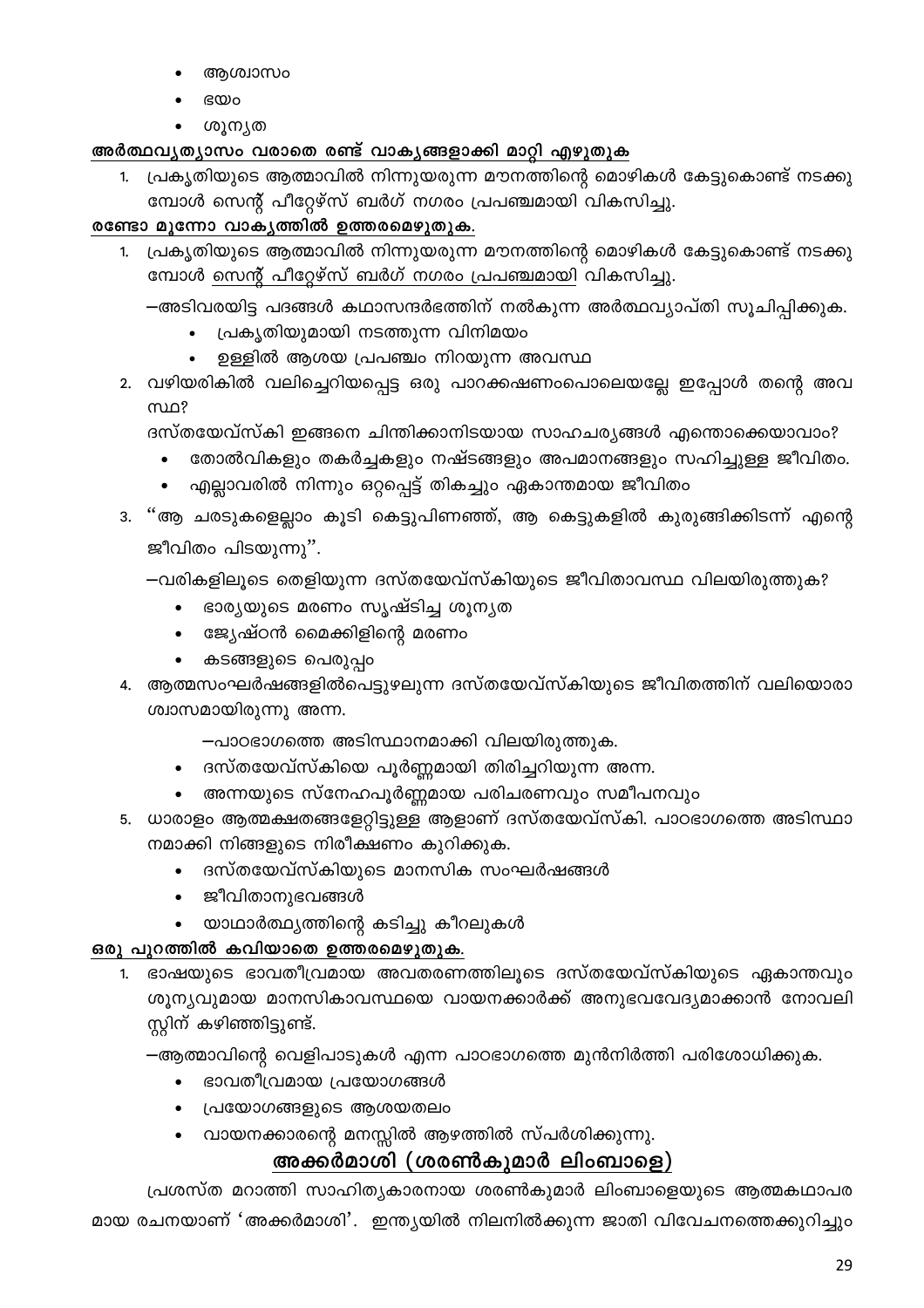അത് സൃഷ്ടിക്കുന്ന ദയനീയ ജീവിത സാഹചര്യങ്ങളെക്കുറിച്ചും ലിംബാളെ തുറന്നെഴുതുന്നു. പാഠഭാഗത്തിന്റെ ആദ്യഭാഗത്ത് ദാരിദ്ര്യം കൊണ്ടും വിവേചനങ്ങൾ കൊണ്ടും അതി ദയനീയ മായിപ്പോയ തന്റെ കുട്ടിക്കാലത്തെ ഓർമ്മകൾ പങ്കുവെയ്ക്കുന്നു. തുടർന്ന് ഒരു വിദ്യാർത്ഥി എന്ന നിലയിൽ സതൃസന്ധത തെളിയിക്കാൻ ലഭിച്ച അവസരം അവതരിപ്പിക്കുന്നു. 'അക്കർമാശി' എന്നത് ഒരു മറാത്തി വാക്കാണ്. മഹർ സമുദായത്തിനിടയിലാണ് ഈ വാക്ക് ജാതിയിൽ പൂർണത അവകാശപ്പെടാൻ കഴിയാത്തവർ എന്ന അർത്ഥ പ്രചാരത്തിലുള്ളത്. ത്തിൽ (അർധജാതി) പ്രയോഗിക്കുന്നു. പലപ്പോഴും തങ്ങളുടെ ജാതിക്ക് വെളിയിൽ ജനിച്ച വരോ വിവാഹ ബാഹ്യബന്ധങ്ങളിൽ ജനിച്ചവരോ ആയവരെ ഈ വാക്ക് സംബോധന ചെയ്യു <u>m)</u>.

#### ശരിയായ ഉത്തരം തെരഞ്ഞെടുത്തെഴുതുക.

- ് ചവറിനു പകരം തൂക്കി നോക്കേണ്ടത് ഞങ്ങളുടെ വിശപ്പാണെന്നെനിക്ക് തോന്നി'
	- ഈ വാകൃങ്ങളുടെ ആശയത്തോട് ഏറ്റവും യോജിക്കുന്ന പ്രസ്താവന.
		- ∻ ചവറുകളുടെ വിലപോലും അവരുടെ ജീവിതത്തിന് സമൂഹം നൽകിയിരുന്നില്ല.
		- ∻ ചവറുകൾ പെറുക്കുന്നത് കഷ്ടപ്പാടുള്ള പണിയായിരുന്നു.
		- ∻ ചവറുകൾക്കിടയിലെ ജീവിതം മടുപ്പിക്കുന്നതായിരുന്നു.
		- ∻ ചവറുകൾ കിട്ടാനില്ലായിരുന്നു.
- 2. ദിവസം മുഴുവനും അലഞ്ഞ് നടന്ന് വാരിക്കൂട്ടുന്ന ചവറിന്റെ തൂക്കവും വിലയുമെങ്കിലു മുണ്ടോ ഞങ്ങളെപ്പോലുള്ള മുനഷ്യർക്ക് -ഈ വരികളിൽ തെളിയുന്ന മനോവികാരം.
	- ∻ നിരാശ
	- $\boldsymbol{\cdot}$  ജീവിത ദൈന്യതയിലുള്ള പ്രതിഷേധം
	- ∻ പരിഹാസം
	- ∻ ജോലിയോടുള്ള അത്യപ്തി
	- 3. 'എപ്പോഴെങ്കിലും ഒരു നല്ല കടലാസ്സ് കണ്ടെത്തിയാൽ എനിക്ക് വലിയ സന്തോഷം തോന്നും'.–ഇവിടെ സൂചിതമാവുന്നത്
		- $\cdot$  -പഠിക്കാനുള്ള മോഹം
		- $\boldsymbol{\dot{\cdot}}$  -ജോലിയിലുള്ള മിടുക്ക്
		- $\boldsymbol{\dot{\cdot}}$  -കടലാസ്സ് പെറുക്കാനുള്ള താൽപര്യം
		- ❖ -ചിത്രം വരയാനുള്ള ആഗ്രഹം
	- 4. എന്റെ സത്യസന്ധത എനിക്കു നൽകിയ ആനന്ദം ആ മുപ്പതു രൂപയേക്കാൾ എത്രയോ വലുതായിരുന്നു. — ഈ വാക്യം മുന്നോട്ടുവയ്ക്കുന്ന ജീവിത വീക്ഷണം.
		- $\boldsymbol{\cdot}$  പണമാണ് ജീവിതത്തിന്റെ അടിസ്ഥാനം
		- ❖ പണംകൊണ്ട് എല്ലാം നേടാനാവില്ല
		- ❖ സത്യം ജീവിതത്തിലെ ഏറ്റവും ഉയർന്ന മൂല്യമാണ്
		- $\boldsymbol{\cdot}$  പണത്തിന് നേടാൻ കഴിയാത്ത പലതുമുണ്ട്.

#### 5. മാതൃകപോലെ വിഗ്രഹിച്ചെഴുതുക.

പഴക്കട

പഴങ്ങൾ വിൽക്കുന്ന കട

വിശിഷ്ടനിമിഷം

### 6. ഒറ്റവാകൃമാക്കി മാറ്റി എഴുതുക.

അന്ന് പ്രാർത്ഥന കഴിഞ്ഞയുടൻ ഞാൻ നേരെ ചെന്ന് ഹെഡ്മാസ്റ്ററെ കണ്ടു. വീണു കിട്ടിയ പൈസ മുഴുവൻ അദ്ദേഹത്തെ ഏൽപ്പിച്ചു.

#### രണ്ടോ മൂന്നോ വാകൃത്തിൽ ഉത്തരമെഴുതുക.

തൂക്കിനോക്കേണ്ടത് ഞങ്ങളുടെ ്ചവറുകൾക്കു പകരം  $1.$ വിശപ്പാണെന്നെനിക്കു തോന്നി'. –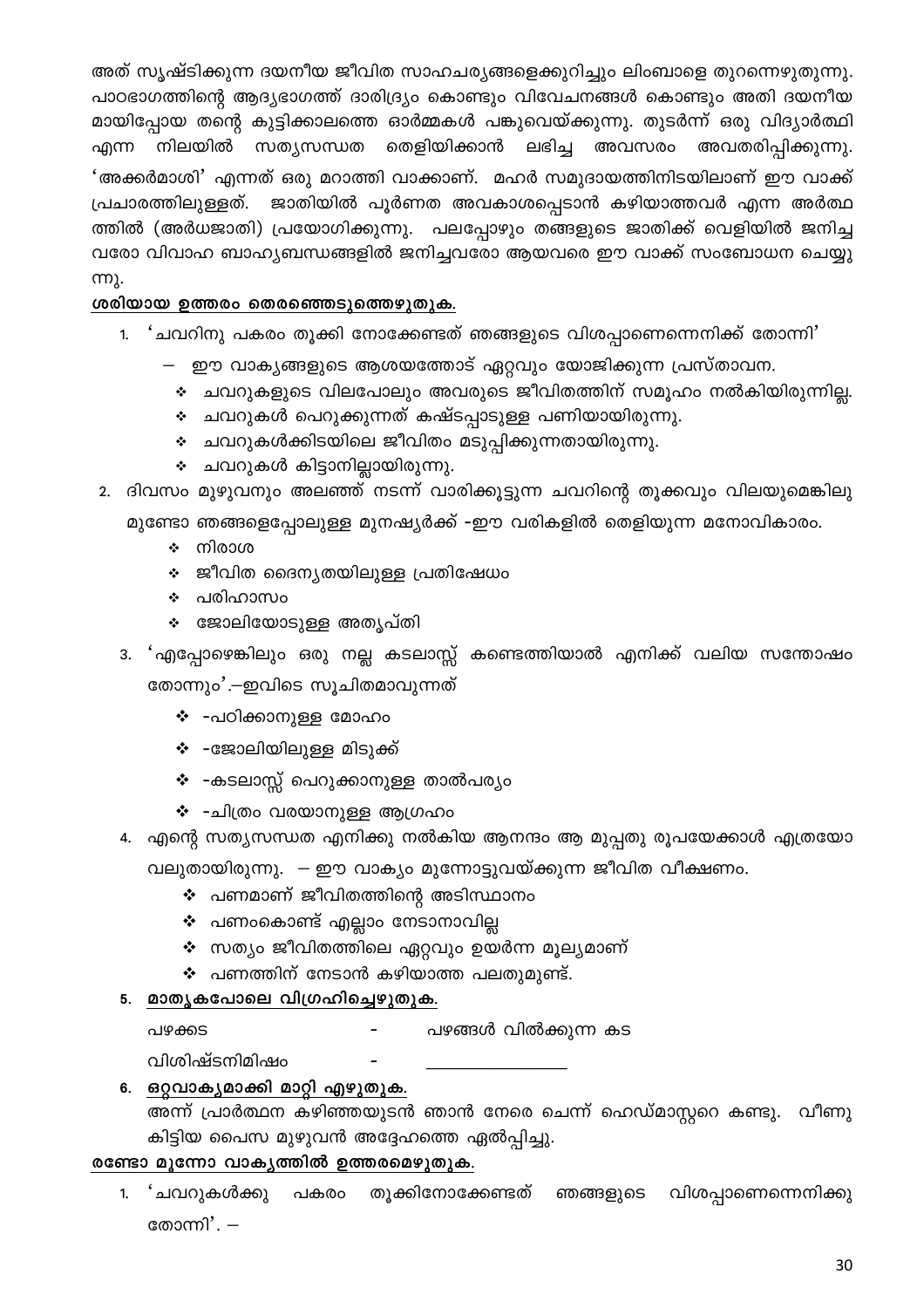–ഈ വരികൾ സൂചിപ്പിക്കുന്ന ലിംബാളെയുടെ ജീവിത സാഹചര്യങ്ങൾ എന്തെല്ലാമാണ്?

- തെരുവിൽ കഴിയുന്ന അവസ്ഥ
- കടുത്ത ദാരിദ്ര്യം
- 2. എന്റെ സത്യസന്ധത എനിക്കു നൽകിയ ആനന്ദം ആ മുപ്പതുരൂപയേക്കാൾ എത്രയോ വലുതായിരുന്നു. ലിംബാളെയുടെ ജീവിതവീക്ഷണവുമായി ബന്ധപ്പെട്ട എന്തെല്ലാം കാഴ്ചപ്പാടുകളാണ് ഈ വരികളിലൂടെ പ്രടകമാവുന്നത്.
	- സത്യമാണ് ജീവിതത്തിലെ ഏറ്റവും വലിയ നേട്ടം
	- പണം കൊണ്ട് എല്ലാം നേടാനാവില്ല.
- 3. 'എന്നാൽ സാന്താമായി ഒരു മഹാർ ആണെന്നു മനസ്സിലായപ്പോൾ ചെരുപ്പുകുത്തി ചെരുപ്പ് തുന്നാൻ കൂട്ടാക്കിയില്ല'-.

സാമൂഹ്യ ജീവിത സാഹചര്യങ്ങളെക്കുറിച്ച് എന്തെല്ലാം സൂചനകളാണ് ഈ വിവരണ ത്തിലൂടെ വ്യക്തമാവുന്നത്.

ജാതി വിവേചനം അനുഭവപ്പെടുന്നു.

#### അരപ്പുറത്തിൽ കവിയാതെ ഉത്തരമെഴുതുക.

- 1. "ദിവസം മുഴുവനും അലഞ്ഞു നടന്ന് വാരിക്കൂട്ടുന്ന ചവറിന്റെ തൂക്കവും വിലയുമെങ്കി ലുമുണ്ടോ ഞങ്ങളെപ്പോലുള്ള മനുഷ്യർക്ക്'' ലിംബാളെ ഉയർത്തുന്ന സാമൂഹ്യ വിമർശ നത്തെക്കുറിച്ച് ലഘുവിവരണം തയ്യാറാക്കുക.
- 2. ജീവിതദൈന്യത്തിലുള്ള പ്രതിഷേധം
- 3. അനുഭവിക്കുന്ന വിവേചനങ്ങളെക്കുറിച്ചുള്ള രോഷം
- 4. 'എന്റെ സത്യസന്ധത എനിക്കന്നു നൽകിയ ആനന്ദം ആ മുപ്പതു രൂപയെക്കാൾ എത്രയോ വലുതായിരുന്നു'.
	- ഈ നിരീക്ഷണത്തെ വിലയിരുത്തി കുറിപ്പ് തയ്യാറാക്കുക.
		- ഏതു പ്രതിസന്ധിയിലും മൂല്യങ്ങളിൽ ഉറച്ചു നിൽക്കുന്നു.
		- പണംകൊണ്ട് ജീവിതത്തിൽ എല്ലാം നേടാനാവില്ല എന്ന് തിരിച്ചറിയുന്നു.  $\bullet$

#### ഒരു പുറത്തിൽ കവിയാതെ ഉത്തരമെഴുതുക.

1. ''മനുഷ്യർക്കുമാത്രം സംശയം. സ്വന്തം ജാതി തിരിച്ചറിയാനുള്ള ശക്തിയില്ല. മൃഗങ്ങ ളെക്കാളും മോശം".

#### ശ്രീനാരായണ ഗുരു

''സാന്താമായി ഒരു 'മഹർ' ആണെന്നു മനസ്സിലായപ്പോൾ ചെരുപ്പുകുത്തി ചെരുപ്പ് തുന്നാൻ കൂട്ടാക്കിയില്ല''.

ഇന്ത്യയിൽ നിലനിൽക്കുന്ന സാമൂഹ്യ സാഹചര്യങ്ങളുടെ പശ്ചാത്തലത്തിൽ ഈ നിരീ ക്ഷണങ്ങളെ വിലയിരുത്തി ലഘു ഉപന്യാസം തയ്യാറാക്കുക.

- ഗുരുവിന്റെ കാലത്തെ സാമൂഹ്യാവസ്ഥ
- സമൂഹം ഏറെ പുരോഗമിച്ചു. എന്നിട്ടും വിവേചനങ്ങൾ ചില തലങ്ങളിൽ അനു ഭവപ്പെടുന്നു.
- പാഠഭാഗത്തെ ആശയങ്ങൾ
- 2. 'ഒരു പക്ഷെ ഞങ്ങളുടെ വിശപ്പും വയറും മാത്രമല്ല ഞങ്ങളേയും ത്രാസിൽ വെച്ച് തൂക്കി നോക്കണം'. $-$

ദിവസം മുഴുവൻ അലഞ്ഞു നടന്ന് വാരിക്കൂട്ടുന്ന ചവറിന്റെ തൂക്കവും വിലയുമെങ്കിലു മുണ്ടോ ഞങ്ങളെപ്പോലുള്ള മനുഷ്യർക്ക്?

'പാർശ്വവൽക്കരിക്കപ്പെടുന്ന ജനജീവിതം' എന്ന വിഷയത്തെ മുൻനിർത്തി എഡിറ്റോ റിയൽ കുറിപ്പ് തയ്യാറാക്കുക.

- പാഠഭാഗത്തെ ആശയങ്ങൾ
- ലിംബാളെയുടെ കുടുംബം അനുഭവിക്കുന്ന വിവിധ തരത്തിലുള്ള വിവേചനങ്ങൾ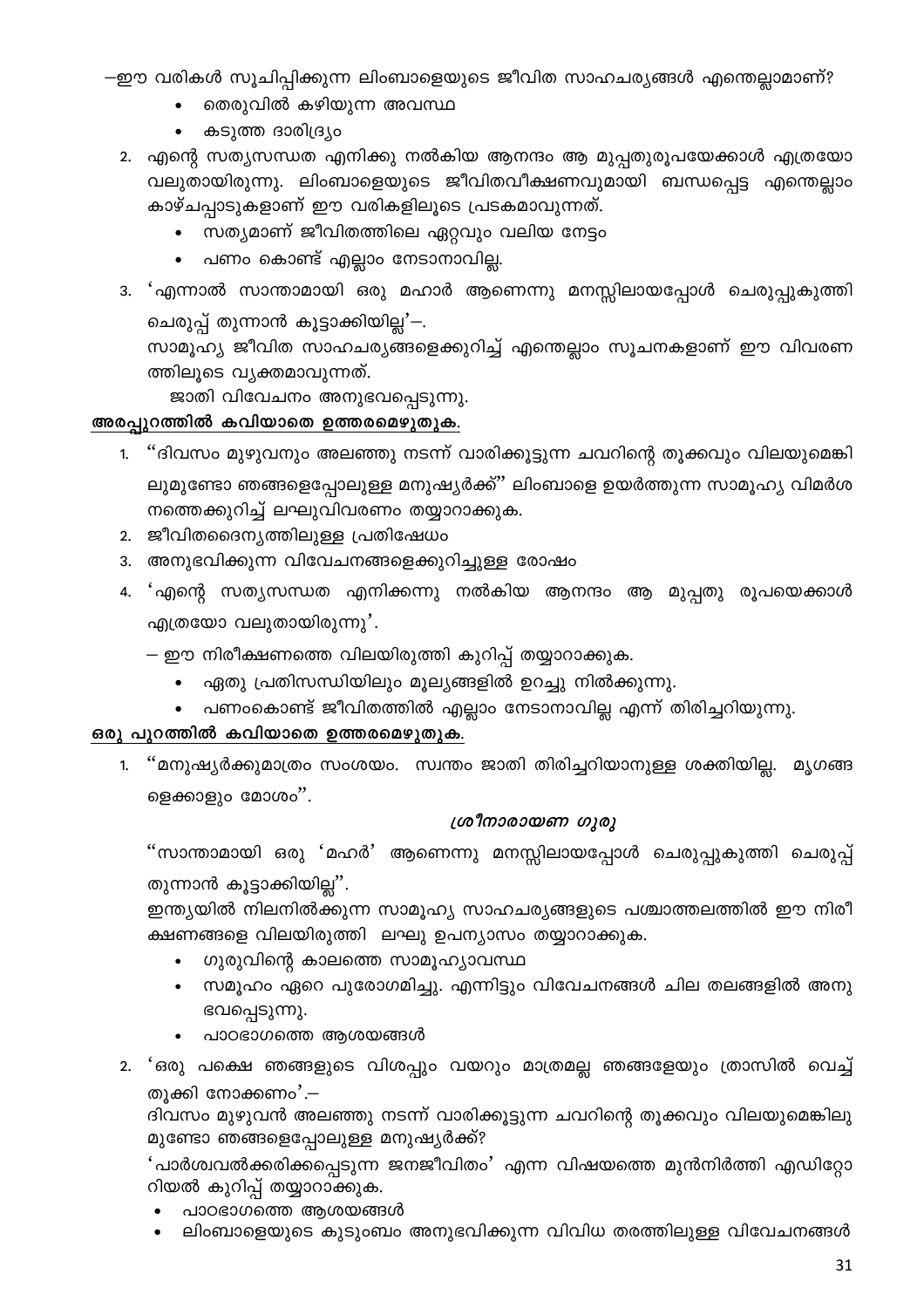ആ പ്രായത്തിലാണ് എന്നെത്തേടി കവിത വന്നണഞ്ഞത് എനിക്കറിയില്ലാ എവിടെ നിന്നാണത് വന്നെത്തിയ— തെന്നെനിക്കറിയില്ല കുളിർത്തുവിറയ്ക്കുന്ന ശിശിരത്തിൽ നിന്നോ പതഞ്ഞൊഴുകുന്ന നദിയിൽ നിന്നോ എങ്ങനെയാ, ണെപ്പോളാണെന്നും എനിക്കറിയില്ല…….

#### പാബ്ലോ നെരൂദ

പാബ്ലോ നെരൂദയുടെ ഈ വരികൾ കവിതയുടെ ഉറവയെക്കുറിച്ചുള്ള ചിന്തകൾ പങ്കുവെ യ്ക്കുന്നു. തീവ്രമായ അനുഭവങ്ങൾ പലപ്പോഴും മികച്ച ആവിഷ്ക്കാരങ്ങളാവുന്നു. വാക്കു കൾ സർഗതാളമാവുന്നു.

### ഞാൻ കഥാകാരനായ കഥ

#### എസ്.കെ. പൊറ്റക്കാട്

മലയാളത്തിലെ പ്രശസ്ത കഥാകാരനായ എസ്.കെ. പൊറ്റക്കാട്ടിന്റെ അനുഭവക്കുറിപ്പാണ്. 'ഞാൻ കഥാകാരനായ കഥ' എന്ന പാഠഭാഗം. ഹൈസ്കൂൾ വിദ്യാർത്ഥിയായിരുന്ന സമ യത്ത് കഥാകാരനുനണ്ടായ അനുഭവമാണ് ഇവിടെ വിവരിക്കുന്നത്. വ്/ദ്ധതാത ഒരു മാതാവ് വളരെ കഷ്ടപ്പെട്ട് തന്റെ മകനെ വളർത്തുന്നതും, ഒടുവിൽ മകൻ അവരെ ഉപേ ക്ഷിച്ച് പോകുന്നതും മകന്റെ മനസ്സ് മാറ്റാൻ കത്തുകളയക്കാൻ വൃദ്ധമാതാവ് കഥാകാരനെ സമീപിക്കുകയും ചെയ്യുന്ന സംഭവങ്ങളാണ് ഈ അനുഭവക്കുറിപ്പിലുള്ളത്. വൃദ്ധമാതാ വിന്റെ വിവരണങ്ങളിൽ നിന്ന് ആശയമുൾക്കൊണ്ട് തന്റെ ഭാവനയും ചേർത്ത് എഴുതിയ കത്തുകൾ മകന്റെ മനസ്സു മാറ്റാൻ കാരണമായി. തുടരെത്തുടരെ എഴുതിയ ഈ കത്തുക ളാണ് തന്നെ കഥാകാരനാക്കി മാറ്റിയതെന്ന് എസ്.കെ. പറയുന്നു.

#### ശരിയായ ഉത്തരം തെരഞ്ഞെടുത്തെഴുതുക.

- അവർ പറഞ്ഞതെല്ലാം പാകപ്പെടുത്തി, സ്വന്തം വകയായി ചില <u>സരസ്വതീ വിലാസങ്ങളും</u> ചേർത്ത് ഞാൻ ആ മടയനായ മകനു തുടരെത്തുടരെ കത്തുകൾ എഴുതി അയച്ചു. അടിവരയിട്ട പദത്തിന് യോജിക്കുന്നത്
	- ഹൃദയസ്പർശിയായി അവതരിപ്പിക്കൽ
	- ഇൗശ്വരാനുഗ്രഹം
	- മികച്ച പ്രയോഗം
	- നല്ല ഭാഷ
- 2. അപ്പോൾ എന്റെ അഭിമാനം ഉച്ചകോടിയിലെത്തിപ്പോയി. ഇവിടെ തെളിയുന്ന മനോഭാവം.
	- ❖ എഴുത്തുകാരനായതിലുള്ള സന്തോഷം
	- $\boldsymbol{\cdot}$  വൃദ്ധയുടെ മകനെ നന്മയിലേക്ക് നയിക്കാൻ കഴിഞ്ഞതിലുള്ള അഭിമാനം
	- $\boldsymbol{\cdot}$  മകന്റെ അന്വേഷണത്തിലുള്ള സന്തോഷം
	- ❖ തന്റെ എഴുത്തിനോടുള്ള താൽപര്യം
	- 3. അർത്ഥ വ്യത്യാസം വരാതെ രണ്ടു വാക്യങ്ങളായി മാറ്റി എഴുതുക
		- അയാളുടെ കുടുംബക്ഷേമങ്ങളെപ്പറ്റി ഞാൻ അന്വേഷിച്ചപ്പോൾ അയാൾ പറഞ്ഞു.
	- 4. ജീവിതകഥ എന്ന പദം വിഗ്രഹിച്ചാൽ
		- $\div$  ജീവിതത്തിന്റെ കഥ
		- ∻ ജീവിതമാകുന്ന കഥ
		- $\div$  ജീവിതവും കഥയും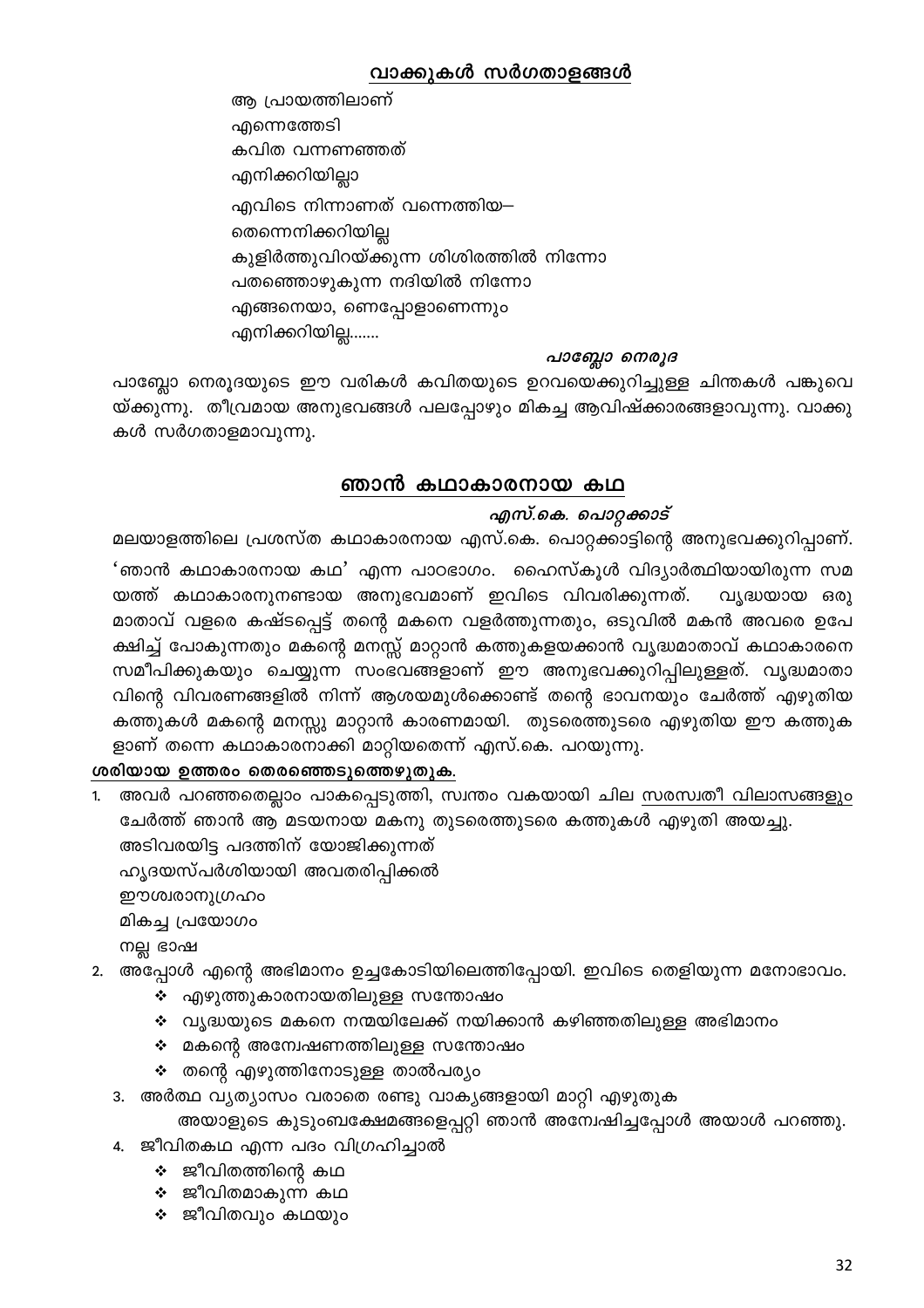#### രണ്ടോ മൂന്നോ വാകൃത്തിൽ ഉത്തരമെഴുതുക.

1. എരിയുന്ന നെഞ്ചും പൊരിയുന്ന വയറുമായി നരകിക്കുന്ന ഒരു ദരിദ്രമാതാവിന്റെ അന്ത്യ കാലത്തെ കുറഞ്ഞൊന്ന് ആശ്വസിപ്പിക്കാനും പ്രേമാന്ധനായി വഴിപിഴച്ച ഒരു യുവാവിനെ മാതൃഹൃദയത്തിന്റെ ഒരു ചിത്രം വരച്ചു കാണിച്ചു മനസ്സിളക്കിത്തീർക്കാനും എനിക്കു സാധിച്ചിട്ടുണ്ട്. എന്ന് ഞാൻ അഭിമാനത്തോടെ വിശ്വസിക്കുന്നു.

സാഹിത്യത്തെക്കുറിച്ച് എസ്.കെ. പുലർത്തുന്ന എന്തൊക്കെ കാഴ്ചപ്പാടാണ് ഇതിൽ സൂചിതമാവുന്നത്.

സാധാരണക്കാരന്റെ പ്രശ്നങ്ങൾ അവതരിപ്പിക്കണം.

മനസ്സുകളെ പരിവർത്തിപ്പിക്കണം

2. അപ്പോൾ എന്റെ അഭിമാനം ഉച്ചകോടിയിലെത്തി.

—ഈ വാകൃത്തിന്റെ പൊരുൾ കണ്ടെത്തുക?

- $\boldsymbol{\cdot}$  ഒരാളെ നന്മയിലേക്ക് നയിക്കാൻ കഴിഞ്ഞതിൽ സന്തോഷിക്കുന്നു.
- $\boldsymbol{\cdot}$  സാഹിത്യത്തിന്റെ ധർമ്മം പാലിക്കാൻ കഴിഞ്ഞു.
- 3. അവർ പറഞ്ഞതെല്ലാം പാകപ്പെടുത്തി, സ്വന്തം വകയായി ചില സരസ്വതീ വിലാസ ങ്ങളും ചേർത്ത് ഞാൻ ആ മടയനായ മകനു തുടരെത്തുടരെ കത്തുകളയച്ചു.
	- സരസ്വതീ വിലാസം എന്ന പ്രയോഗം നൽകുന്ന സൂചനകൾ എന്തെല്ലാം?
		- ❖ ഹൃദയസ്പർശിയായ അവതരണം
		- $\boldsymbol{\cdot}$  സാഹിത്യത്തിന്റെ ധർമ്മം

#### അരപ്പുറത്തിൽ കവിയാതെ ഉത്തരമെഴുതുക.

- മുക്കാലും കുരുടിയായിരുന്ന ആ മുത്തിത്തള്ളയാണ് ചെറുകഥാ രചനയിൽ എന്റെ  $1.$ ആദ്യത്തെ ഗുരുനാഥ.
	- എസ്.കെ. പൊറ്റക്കാടിന്റെ അനുഭവം വിശകലനം ചെയ്ത് ഈ പ്രസ്താവനയുടെ ഔചിത്യം പരിശോധിക്കുക.
		- $\boldsymbol{\cdot}$  വൃദ്ധയ്ക്കു വേണ്ടി എഴുതുന്ന കത്തുകളുടെ പ്രത്യേകത.
		- ∻ ആ രചനകളുടെ സാഹിത്യ അംശം.
- 2. അനുഭവങ്ങളെ ഹൃദയസ്പർശിയായി ആവിഷ്ക്കരിച്ചാൽ വായനക്കാരന്റെ മനസ്സിനെ സ്പർശിക്കാൻ കഴിയും.

ഞാൻ കഥാകാരനായ കഥ എന്ന പാഠത്തിന്റെ ആശയം പരിശോധിച്ച് ഈ പ്രസ്താവ നയുടെ സാധുത വിലയിരുത്തുക.

- ❖ അനുഭവങ്ങൾ വായനക്കാരന്റെ മനസ്സിനെ സ്പർശിക്കുംവിധം പ്രകടിപ്പിക്കുന്ന കത്തുകൾ
- ❖ അത് മനസ്സിനെ സ്പർശിച്ചെന്ന തിരിച്ചറിവ്
- 3. .......പ്രേമാന്ധനായി വഴിപിഴച്ച ഒരു യുവാവിനെ മാതൃഹൃദയത്തിന്റെ ഒരു ചിത്രം വരച്ചു കാണിച്ചു മനസ്സിളക്കിത്തീർക്കാനും ഒരിക്കൽഎനിക്കു സാധിച്ചിട്ടുണ്ട് എന്ന് ഞാൻ അഭിമാനത്തോടെ വിശ്വസിക്കുന്നു.

—സാഹിത്യകാരന്റെ അടിസ്ഥാന വികാരം മനുഷ്യത്വമാണ്.

എസ്.കെ. യെ കഥാകാരനാക്കിയ കഥ പരിശോധിച്ച് നിങ്ങളുടെ നിരീക്ഷണം അവതരിപ്പിക്കുക.

#### ഒരു പുറത്തിൽ കവിയാതെ ഉത്തരമെഴുതുക

അവന്നു വയറു നിറയെ ഉണ്ണാൻ വേണ്ടി ഞാൻ പഷ്ണി കിടന്നതും അവന്നു സ്കൂളി ലേക്ക് ഒരു വരക്കോലും ഷ്കൂൾ പെട്ടിയും വാങ്ങാൻ പൈസയില്ലാതെ ഞാൻ എന്റെ അരയിലെ ഏലസ്സിനകത്തു പണ്ടുപണ്ടേ കിടന്നിരുന്ന ഒരു പൊൻപണം തൂക്കി വിറ്റതും മറ്റും...............................ഞാൻ കഥാകാരനായ കഥ.

''എങ്ങിനികൊണ്ടിറക്കേണ്ടു…….'' അമ്മത്തൊട്ടിൽ

പാഠ സന്ദർഭങ്ങളും, സമകാലിക സാമൂഹ്യ അവസ്ഥയും പരിഗണിച്ച് 'വാർദ്ധകൃവും സമൂഹവും' എന്ന വിഷയത്തിൽ എഡിറ്റോറിയൽ തയ്യാറാക്കുക.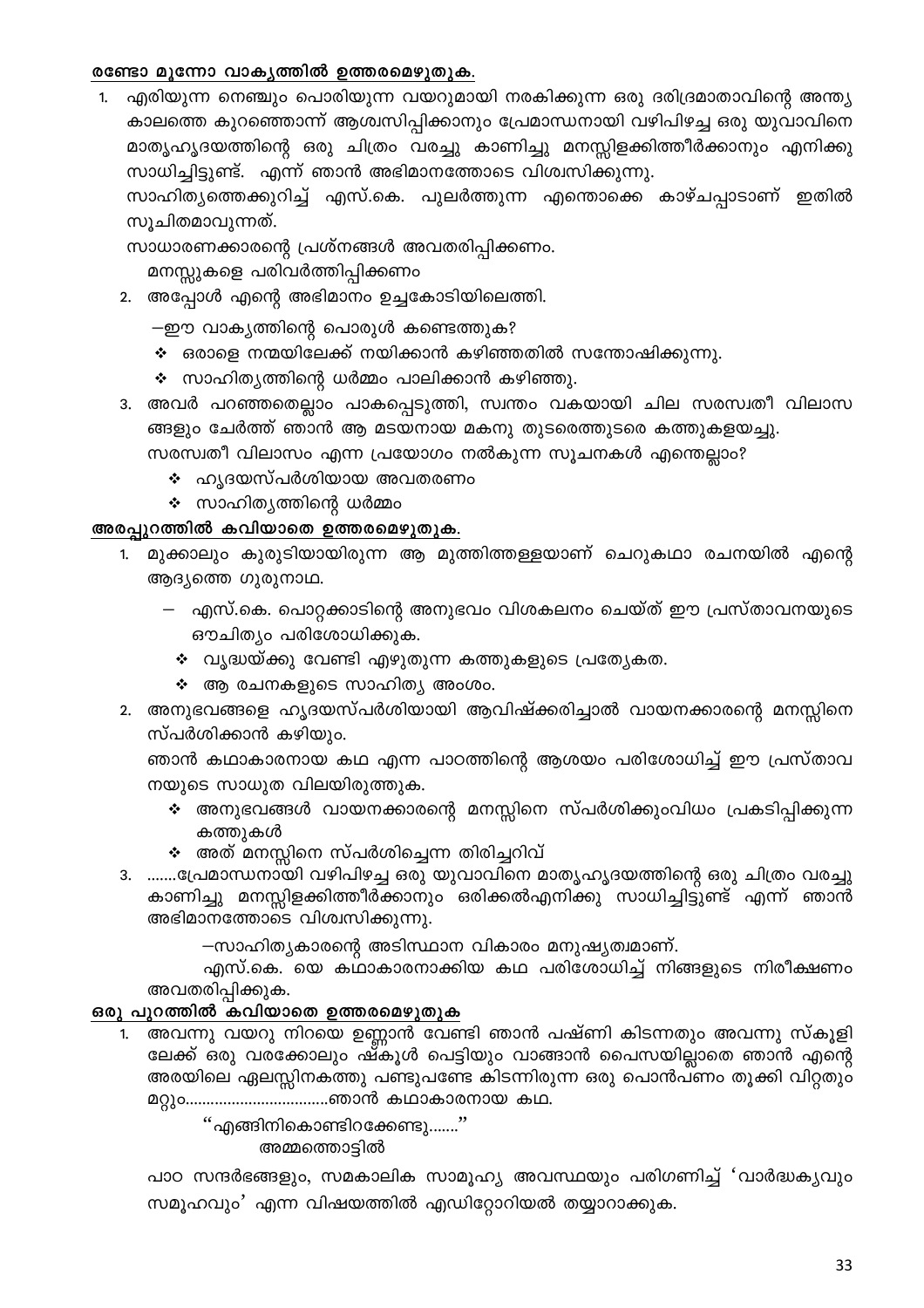#### അശ്വമേധം

മലയാളത്തിലെ പ്രശസ്തകവി വയലാർ രാമവർമ്മ രചിച്ച കവിതയാണ് അശ്വമേധം. കവിത്വ ത്തിന്റെ ശക്തിയിലും മനുഷ്യത്വത്തിന്റെ മഹനീയതയിലും വിശ്വസിക്കുന്ന കവിയെ നമുക്ക് ഇവിടെ കാണാം. കവിതയാകുന്ന കുതിരയുമായി വിശ്വസംസ്ക്കാര വേദിയിൽ പുതിയ അശ്വ മേധത്തിന് ഒരുങ്ങുകയാണ് കവി. പുരുഷാന്തരങ്ങളിൽ കൂടി നേടിയതാണ് കവിതയുടെ ശക്തി. മണ്ണിന്റെ മണമുള്ള മനുഷ്യരുടെ സ്വപ്നങ്ങളിൽ നിന്നാണത് പിറവിയെടുത്തത്. അനീ തിക്കു നേരെ ശക്തമായി പ്രതികരിക്കാൻ കവിതയ്ക്ക് ഓരോ കാലഘട്ടത്തിലും കഴിഞ്ഞിട്ടു ണ്ട്. വിവിധ കാലഘട്ടങ്ങളിൽ കവിതയ്ക്ക് വിവിധതരം വെല്ലുവിളികൾ നേരിടേണ്ടി വന്നിട്ടു ണ്ട്. മനുഷ്യപക്ഷത്താണ് കവി എന്നും നിലകൊള്ളുന്നത്. താൻ ഈശ്വരനോ മാന്ത്രികനോ അല്ല പച്ച മണ്ണിന്റെ മനുഷ്യത്വമാണ് എന്ന് കവി ഉറക്കെ പ്രഖ്യാപിക്കുന്നു.

#### <u>ശരിയായ ഉത്തരം തെരഞ്ഞെടുത്തെഴുതുക.</u>

1. കോടികോടി പുരുഷാന്തരങ്ങളിൽ– ക്കൂടി നേടിയതാണതിൽ ശക്തികൾ

കവിതയുമായി ബന്ധപ്പെട്ട ഏത് വസ്തുതയാണ് ഇവിടെ തെളിയുന്നത്?

- മഹത്തായ കാവൃപാരമ്പരൃം
- കവിതയുടെ മായികത
- സാഹിത്യത്തിന്റെ സൗന്ദര്യം
- ഗാനങ്ങളുടെ ശക്തി
- 2. മണ്ണിൽ നിന്നു പിറന്നവർ മണ്ണിനെ– <u>പ്പൊന്നണിയിച്ച സംസ്ക്കാര ശില്പികൾ</u> അടിവരയിട്ട പ്രയോഗത്തിൽ സൂചിപ്പിക്കുന്നത് ആരെയാണ്?
	- തൊഴിലാളികൾ
	- കർഷകർ
	- ഗായകർ
	- ശില്പികൾ
- 3. ആരൊരാളെൻ കുതിരയെക്കെട്ടുവാൻ ആരൊരാളതിൻ മാർഗ്ഗം മുടക്കുവാൻ
	- —തന്നിരിക്കുന്ന വരികളിലെ ഭാവം എന്ത്?
	- കോപം
	- അധികാരമോഹം
	- ആത്മവിശ്വാസം
	- ഭയം  $\bullet$

#### രണ്ടോ മൂന്നോ വാകൃത്തിൽ ഉത്തരമെഴുതുക.

ഈശ്വരനല്ല, മാന്ത്രികനല്ല ഞാൻ  $1.$ പച്ച മണ്ണിൻ മനുഷ്യത്വമാണു ഞാൻ

—ഈ വരികൾ നൽകുന്ന അർത്ഥസൂചനകൾ എഴുതുക.

2. കോടി കോടി പുരുഷാന്തരങ്ങളിൽ–

ക്കുടി നേടിയതാണതിൻ ശക്തികൾ

- വെട്ടി വെട്ടി പ്രകൃതിയെ മല്ലിട്ടു
- വെറ്റി നേടിയതാണതിൻ സിദ്ധികൾ

കവിതയുടെ പാരമ്പര്യത്തെക്കുറിച്ച് ഈ വരികൾ നൽകുന്ന ഏതെങ്കിലും രണ്ട് സൂചനകൾ കുറിക്കുക?

3. ഈ യുഗത്തിന്റെ സാമൂഹ്യശക്തി ഞാൻ

—സാഹിത്യത്തിന്റെ കടമയെക്കുറിച്ച് ഈ വരിയിൽ നിന്നു ലഭിക്കുന്ന സൂചന എന്ത്?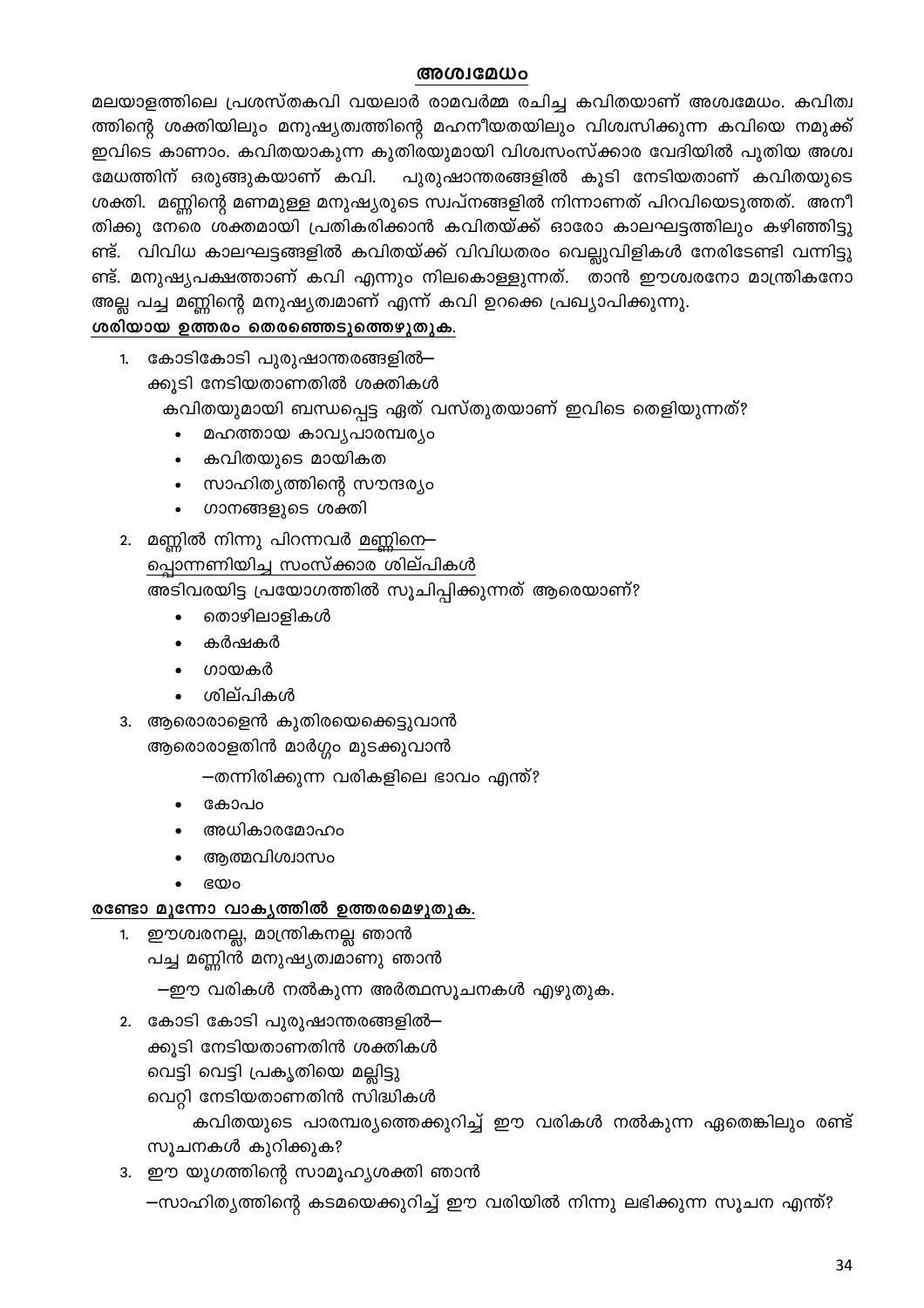#### അരപ്പുറത്തിൽ കവിയാതെ ഉത്തരമെഴുതുക

കോടി കോടി ശതാബ്ദങ്ങൾ മുമ്പൊരു കാടിനുള്ളിൽ വച്ചെൻപ്രപിതാമഹർ കണ്ടതാണീക്കുതിരയെക്കാട്ടുപുൽ— ത്തണ്ടു നൽകി വളർത്തി മുത്തശ്ശിമാർ

> –കവിതാ സാഹിത്യത്തിന്റെ വളർച്ചയെക്കുറിച്ച് എന്തൊക്കെ സൂചനകളാണ് ഈ വരികൾ നൽകുന്നത്?

- 2. ഈ യുഗത്തിന്റെ സാമൂഹ്യശക്തി ഞാൻ മായുകില്ലെന്റെ ചൈതന്യ വീചികൾ ഈശ്വരനല്ല മാന്ത്രികനല്ല ഞാൻ പച്ച മണ്ണിൻ മനുഷ്യത്വമാണു ഞാൻ കവിയുടെ സാമൂഹ്യബോധം ഈ വരികളെ മുൻനിർത്തി വിശകലനം ചെയ്യുക.
- 3. പണ്ടു ദൈവം കടിഞ്ഞാണുമായ് വന്നു കൊണ്ടുപോയീ സവാരിക്കിറങ്ങുവാൻ പിന്നെ രാജകീയോന്മത്ത സേനകൾ വന്നു നിന്നു പടപ്പാളയങ്ങളിൽ ആഗമതത്ത്വവേദികൾ വന്നുപോൽ യോഗദണ്ഡിലിതിനെ തളയ്ക്കുവാൻ

—കവിത്വത്തിന് നേർക്കുണ്ടായിട്ടുള്ള വെല്ലുവിളികളെക്കുറിച്ചുള്ള സൂചനയാണോ ഈ കാവ്യഭാഗം നൽകുന്നത്? വിശദമാക്കുക.

#### ഒരു പുറത്തിൽ കവിയാതെ ഉത്തരമെഴുതുക.

1. ആരൊരാളെൻ കുതിരയെക്കെട്ടുവാൻ ആരൊരാളതിൻ മാർഗ്ഗം മുടക്കുവാൻ

ഈശ്വരനല്ല മാന്ത്രികനല്ല ഞാൻ പച്ച മണ്ണിൻ മനുഷ്യത്വമാണു ഞാൻ

കവിത്വത്തിന്റെയും മാനവികതയുടെയും പക്ഷത്തു നിൽക്കുന്ന കവിയാണ് വയ ലാർ രാമവർമ്മ. അശ്വമേധം എന്ന കവിതയെ മുൻനിർത്തി ലഘു ഉപന്യാസം തയ്യാറാ ക്കുക.

### ഉരുളക്കിഴങ്ങ് തിന്നുന്നവർ

വിൻസെന്റ് വാൻഗോഗിന്റെ പൊട്ടറ്റോ ഈറ്റേഴ്സ് എന്ന ചിത്രത്തിൽ നിന്നും പ്രചോദ നമുൾക്കൊണ്ട് സുഭാഷ് ചന്ദ്രൻ ര്ചിച്ച ചെറുകഥയാണ് ഉരുളക്കിഴങ്ങ് തിന്നുന്നവർ. ഖനിതൊ ഴിലാളികളുടെ ജിവിതദൈന്യമാണ് ഈ കഥയിലെ പ്രധാന പ്രമേയം. ജൂലിയാന, മകൾ അന്ന, വൃദ്ധരായ മാതാപിതാക്കൾ, ജൂലിയാനയുടെ ഭർത്താവ് എന്നിവരടങ്ങിയ കുടുംബം.ജൂലിയാ നയുടെ ഭർത്താവ് ഖനിയിൽ ജോലിക്ക് പോകുന്നു അയാൾക്കു വേണ്ടിയുള്ള കാത്തിരിപ്പിൽ നിന്നാണ് കഥ തുടങ്ങുന്നത്. അയാളെ അന്വേഷിച്ച് യാത്ര തിരിക്കുന്ന അച്ഛൻ മിറലിന് അപ കടകരമായ ജോലിക്കിടെ മകൻ അപകടത്തിൽപ്പെട്ടതായി മനസ്സിലാവുന്നു. എന്നാൽ അത് ജൂലിയാനയോടും മകളോടും പറയാനാവാതെ അയാൾ ഉരുകുന്നു. ഒടുക്കം വൃദ്ധന്റെ കടക്ക ണ്ണിൽ നിന്ന് ചോര പൊടിയുന്നതു കണ്ട ആ നിമിഷം, ഭർത്താവിന്റെ ഇരിപ്പിടത്തിൽ എക്കാല ത്തേക്കുമായി താൻ ഉറഞ്ഞുപോകുന്നതായി ജൂലിയാന അറിഞ്ഞു. മരണമെന്ന തിരിച്ചറിവിനെ വിറങ്ങലിച്ച നിമിഷങ്ങളിലൂടെയും ഉറഞ്ഞുപോവുന്ന ദു:ഖത്തിലൂടെയും അനുഭവിപ്പിക്കുന്നു ഈ കഥ. ചിത്രകലയുടെ അതിസൂക്ഷ്മ സങ്കേതങ്ങൾ പ്രയോജനപ്പെടുത്തുന്നുണ്ട് ഈ കഥ. ഇത് കഥയുടെ ഭാവാഷ്ക്കരണത്തിന് തീവ്രത പകരുന്നു.

#### <u>ശരിയായ ഉത്തരം തെരഞ്ഞെടുത്തെഴുതുക</u>

- 1. ഇല്ല എന്ന വാക്കിന് എല്ലാ വിധത്തിലുള്ള ധ്വനിയും പേറാവുന്ന ഒരുത്തരം അയാളുടെ ഹൃദയത്തെ വേവിക്കാൻ തുടങ്ങി.
	- ഈ വരികളിലെ സൂചന
		- $\boldsymbol{\cdot}$  ഇനി മകനെ കാണാൻ കഴിയില്ല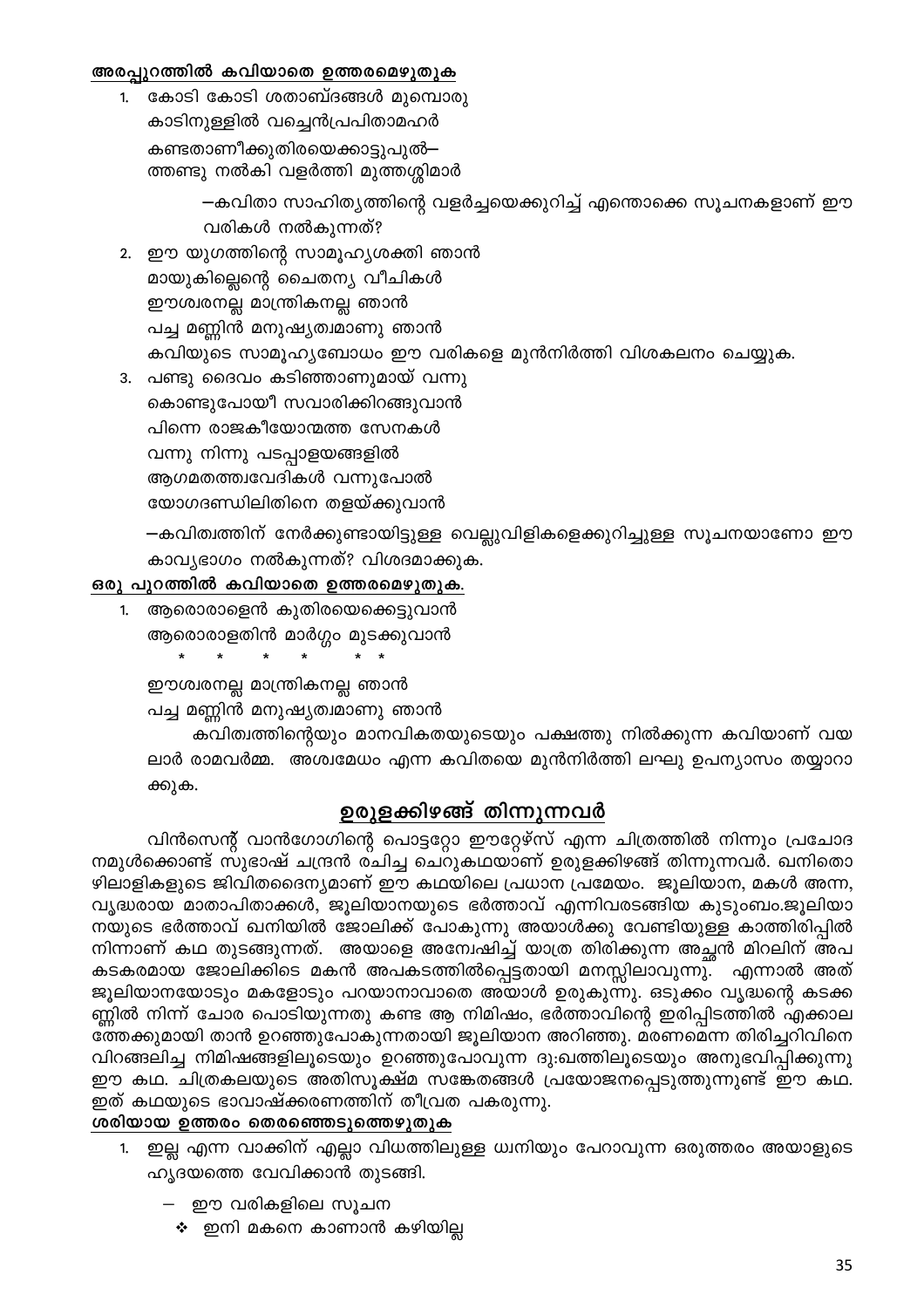- ❖ മിറൽ മകനെ അന്വേഷിച്ചിട്ടില്ല
- ❖ മിറലിന് മകനെ തിരയാൻ കഴിഞ്ഞിട്ടില്ല
- ❖ മിറലിന് ഖനിയിലേക്ക് പോകാനായിട്ടില്ല
- 2. ആ നിമിഷം ചുമരിലെ ഘടികാരത്തിൽ നിന്ന് തുള്ളിതുള്ളിയായി സമയം താഴേക്കി റ്റുന്ന ശബ്ദം വീട്ടിൽ നിറഞ്ഞു.
	- —ഈ വാക്യം വ്യക്തമാക്കുന്ന ജൂലിയാനയുടെ അവസ്ഥ
		- ∻ ദാരിദ്ര്യം
		- ∻ ഏകാന്തത
		- ❖ സമയമില്ലായ്മ
		- ∻ തിരക്കു പിടിച്ച ജീവിതം
- 3. വൃദ്ധന്റെ കടക്കണ്ണിൽ നിന്ന് ചോരപൊടിയുന്നതു കണ്ട ആ നിമിഷം ഭർത്താവിന്റെ ഇരി പ്പിടത്തിൽ എക്കാലത്തേക്കുമായി താൻ ഉറഞ്ഞു പോകുന്നതായി ജൂലിയാന അറിഞ്ഞു.
	- —ഈ വരികളിലെ സൂചന
	- ❖ വൃദ്ധന് അപകടം പറ്റിയതിൽ വിഷമിക്കുന്നു.
	- ❖ തന്റെ കഷ്ടപ്പാടിനെക്കുറിച്ചോർത്ത് സങ്കടപ്പെടുന്നു.
	- $\boldsymbol{\cdot}$  ഭർത്താവിന്റെ മരണം ജൂലിയാന തിരിച്ചറിയുന്നു.
	- $\boldsymbol{\cdot}$  വീട്ടിലെ ഇല്ലായ്മകളെക്കുറിച്ചോർത്ത് ദു:ഖിക്കുന്നു
	- 4. റാന്തൽ നാളം എന്ന പദത്തിന്റെ ശരിയായ വിഗ്രഹാർത്ഥം
		- ❖ റാന്തലും നാളവും
		- $\boldsymbol{\cdot}$  നാളമുള്ള റാന്തൽ
		- ❖ നാളമാകുന്ന റാന്തൽ
		- $\boldsymbol{\cdot}$ െറാന്തലിന്റെ നാളം
	- 5. ........ ആ ചെറിയ വീട്, മൂന്ന് വൃദ്ധാത്മാക്കളും ഒരമ്മയും കുഞ്ഞും ചേർന്നു സൃഷ്ടിച്ച പുകമഞ്ഞു പോലുള്ള ഒരു മൗനത്തിൽ ആമഗ്നമായി.
		- —വരികൾ സൂചിപ്പിക്കുന്നത്
		- $\boldsymbol{\dot{\ast}}$  ജൂലിയാനയുടെ ഭർത്താവിന്റെ അസാന്നിധ്യം
		- ❖ കുടുംബത്തിന്റെ ദാരിദ്ര്യം
		- ❖ ജൂലിയാനയുടെ കഷ്ടപ്പാട്
		- $\boldsymbol{\cdot}$  കുഞ്ഞിന്റെ നിരാശ

#### <u>അർത്ഥവൃത്യാസം വരാതെ രണ്ട് വാകൃങ്ങളാക്കി മാറ്റി എഴുതുക.</u>

ഉണക്കമണ്ണിന്റെ നിറവും സ്പർശവും കലർന്ന പരുപരുത്ത കൈവിരലുകളാൽ മിറൽ ജൂലി യാനയുടെ കൈകളിൽ തൊട്ടു.

#### <u>രണ്ടോ മൂന്നോ വാകൃത്തിൽ ഉത്തരമെഴുതുക.</u>

മണ്ണിനടിയിൽപ്പെട്ട് ചതഞ്ഞ്, മുഖം പൊട്ടി വികൃതമായി ഒന്നിനെയും തിരിച്ചറിയാനാ 1. വാത്ത വിധത്തിൽ മുടിയും തൊലിയും ഉരിഞ്ഞ് പറിഞ്ഞ്.......

ജൂലിയാനയുടെ ഭർത്താവിനെക്കുറിച്ച് ഈ വാക്യം നൽകുന്ന രണ്ട് സൂചനകൾ വ്യ ക്തമാക്കുക.

- ∻ ജൂലിയാനയുടെ ഭർത്താവ് മരിച്ചു.
- ∻ ദാരുണമായ അന്ത്യം
- 2. മഞ്ഞും തിമിരവും ചേർന്ന് ഇതളുകൾ നൽകിയ വെളിച്ചത്തിന്റെ ഒറ്റ ബിന്ദു, ഒരേയൊരു വെളുത്ത പൂവച്ച ഏകാന്തമായ ശവകുടീരമായി വീടിനെ മാറ്റിക്കാണിച്ചു.
	- —മിറലിന്റെ മാനസികാവസ്ഥ വെളിപ്പെടുത്താൻ ഈ വാക്യങ്ങൾക്ക് കഴിയുന്നുണ്ടോ?
		- $\boldsymbol{\cdot}$  മകന്റെ മരണം
		- ❖ മകനില്ലാത്ത വീട് ശവകുടീരമായി തോന്നുന്നു.
- 3. നന്നേ താഴ്ന്ന മേൽക്കൂരയുള്ള വർഷങ്ങളുടെ മാറാലയും അഴുക്കും ദു:ഖവും അടിഞ്ഞ് മ്ലാനമായ ചുമരുകളുള്ള വീട്.....

 $-$ ഈ വരികളിൽ തെളിയുന്ന ജീവിതാവസ്ഥ വിശദീകരിക്കജശ?

❖ ദാരിദ്ര്യാവസ്ഥ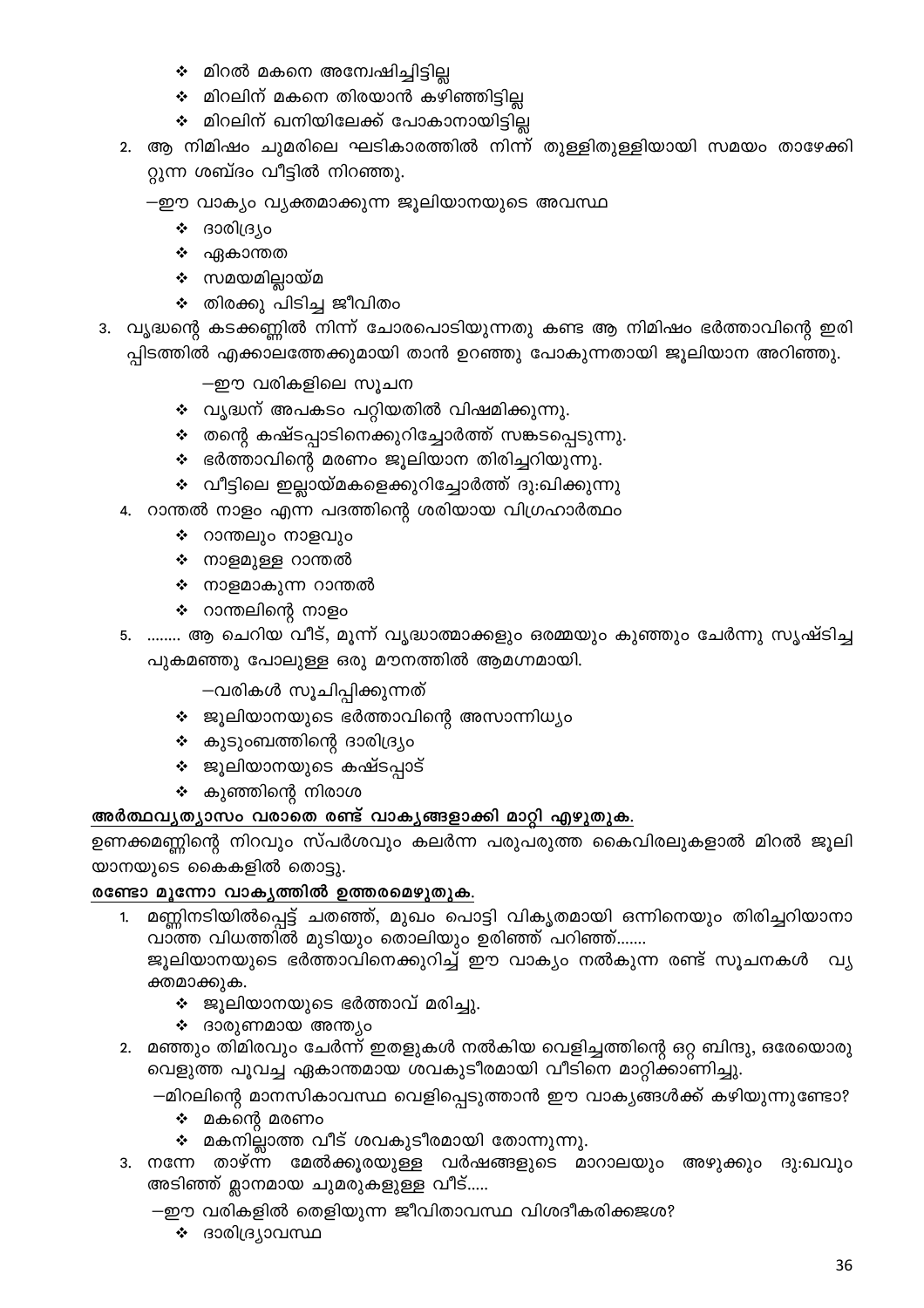- 4. ഒരൊറ്റ ദിവസത്തെ യാത്ര കഴിഞ്ഞുള്ള മടക്കമാണെങ്കിലും ഒരു നൂറ്റാണ്ടിനപ്പുറത്ത് നിന്ന് വരുന്നതുപോലെ മിറലിന് വീട് അപരിചിതമായിത്തോന്നി.
	- —ഈ വാകൃത്തിലുടെ വ്യക്തമാവുന്ന രണ്ട് സുചനകൾ കുറിക്കുക.
		- ∻ മകന്റെ മരണം അറിയുന്നു.
		- ❖ അനുഭവിക്കുന്ന തീവ്രമായ സംഘർഷം

#### അരപ്പുറത്തിൽ കവിയാതെ ഉത്തരമെഴുതുക.

- മഞ്ഞും തിമിരവും ചേർന്ന് ഇതളുകൾ നൽകിയ വെളിച്ചത്തിന്റെ ഒറ്റ ബിന്ദു ഒരേയൊരു വെളുത്ത പൂവച്ച ഏകാന്തമായ ശവകുടീരമാക്കി വീടിനെ മറ്റിക്കാണിച്ചു.
	- വാങ്മയചിത്രം കഥാസന്ദർഭത്തെ എത്രത്തോളം ഭാവ തീവ്രമാക്കുന്നു? വിശദമാ ക്കുക?
		- $\boldsymbol{\cdot}$  സന്ദർഭം
		- $\boldsymbol{\dot{\ast}}$  മിറലിന്റെ മാനസികാവസ്ഥ
- 2. മണ്ണിനടിയിൽപ്പെട്ട് ചതഞ്ഞ് മുഖം പൊട്ടി വികൃതമായി ഒന്നിനേയും തിരിച്ചറിയാനാ വാത്ത വിധത്തിൽ മുടിയും തൊലിയും ഉരിഞ്ഞ് പറിഞ്ഞ്.....

ഉരുളക്കിഴങ്ങ് തിന്നുന്നവർ എന്ന ശീർഷകം കഥയ്ക്ക് എത്രത്തോളം യോജിക്കു ന്നുവെന്ന് വ്യക്തമാക്കുക?.

- $\boldsymbol{\cdot}$ െതാഴിലാളികളുടെ ജീവിതദുരിതം
- ∻ കഥയുടെ പ്രമേയം
- 3. ഘടികാരത്തിൽ നിന്ന് സമയം തുള്ളികളായി താഴേക്കിറ്റുന്ന ശബ്ദം വീണ്ടും ജൂലിയാ നയുടെ കാതിൽ മുഴങ്ങാൻ തുടങ്ങി.

വൃദ്ധന്റെ കടക്കണ്ണിൽ നിന്ന് ചോര പൊടിയുന്നതു കണ്ട ആ നിമിഷം, ഭർത്താ വിന്റെ ഇരിപ്പിടത്തിൽ എക്കാലത്തേക്കുമായി താൻ ഉറഞ്ഞു പോകുന്നതായി ജൂലിയാന അറിഞ്ഞു.

ജീവിതദുരന്തവും ഒറ്റപ്പെടലും തീവ്രമായി അനുഭവിക്കുന്ന കഥാപാത്രമാണ് ജൂലിയാന. ഇതരപാഠസന്ദർഭങ്ങൾ കൂടി പരിഗണിച്ച് ഈ പ്രസ്താവനയോടുള്ള നിങ്ങ ളുടെ പ്രതികരണം കുറിക്കുക.

- ❖ (പമേയ**o**
- ❖ ജൂലിയാന അനുഭവിക്കുന്ന ഒറ്റപ്പെടൽ
- $\div$  ജീവിത ദൈന്യം

#### ഒരു പുറത്തിൽ കവിയാതെ ഉത്തരമെഴുതുക

ആ നിമിഷം ചുമരിലെ ഘടികാരത്തിൽ നിന്ന് തുള്ളിതുള്ളിയായി സമയം താഴേക്കി റ്റുന്ന ശബ്ദം വീട്ടിൽ നിറഞ്ഞു.

അപ്പോൾ കുരിശിൽ നിന്ന് തുള്ളിതുള്ളിയായി ചോരയിറ്റുന്ന ശബ്ദവും അവൾ കേട്ടു. ശീതകാലത്തിന്റെ പ്രഭാവത്തെ കീഴ്പ്പെടുത്തുന്ന ഒരു തീക്കനൽ കിഴവൻ മിറലിന്റെ നെഞ്ചിൽ വീണു.

–ഇത്തരം പ്രയോഗങ്ങൾ കഥയെ ഭാവ തീവ്രമാക്കുന്നു. കഥ വിശകലനം ചെയ്ത് കുറിപ്പ് തയ്യാറാക്കുക.

# മൈക്കലാഞ്ചലോ മാപ്പ് (കവിത)

#### ഒ.എൻ.വി. കുറുപ്പ്

ഇറ്റാലിയൻ ചിത്രകാരനും ശില്പിയുമായ മൈക്കലാഞ്ചലോയുടെ ലോകപ്രശസ്തനായ 'പിയത്ത' എന്ന ശില്പത്തിൽ നിന്ന് പ്രചോദനമുൾക്കൊണ്ട് ഒ.എൻ.വി. കുറപ്പ് രചിച്ച കവിത യാണ് മൈക്കലാഞ്ചലോ മാപ്പ്. ലോകത്തിലെ തന്നെ ശ്രദ്ദേയമായ കലാസൃഷ്ടികളിലൊന്നായ ലാ പിയത്ത എന്ന ശില്പത്തിന് നേർക്ക് മയക്കുമരുന്നിന് അടിമയായ ലാസ്ലോ ടോത്ത് എന്ന യുവാവ് 1972 മെയ് 21 ന് ചുറ്റുകകൊണ്ട് നടത്തിയ ആക്രമണത്തെ കുറിച്ചുള്ള പത്ര വാർത്ത കണ്ടതിന്റെ പ്രതികരണമായാണ് മൈക്കലാഞ്ചലോ മാപ്പ് എന്ന കവിത രൂപം കൊണ്ടത്. ഒരി ക്കൽ തനി്ക്ക് അനുഭൂതി പകർന്ന ആ ശില്പത്തിന് തകർച്ച സംഭവിച്ചതറിഞ്ഞ കവി മനസ്സ് നൊമ്പരപ്പെടുന്നു. ആ നൊമ്പരം കവിതയായി പരിണമിക്കുന്നു.കുരിശിൽ നിന്ന് ഇറക്കിയ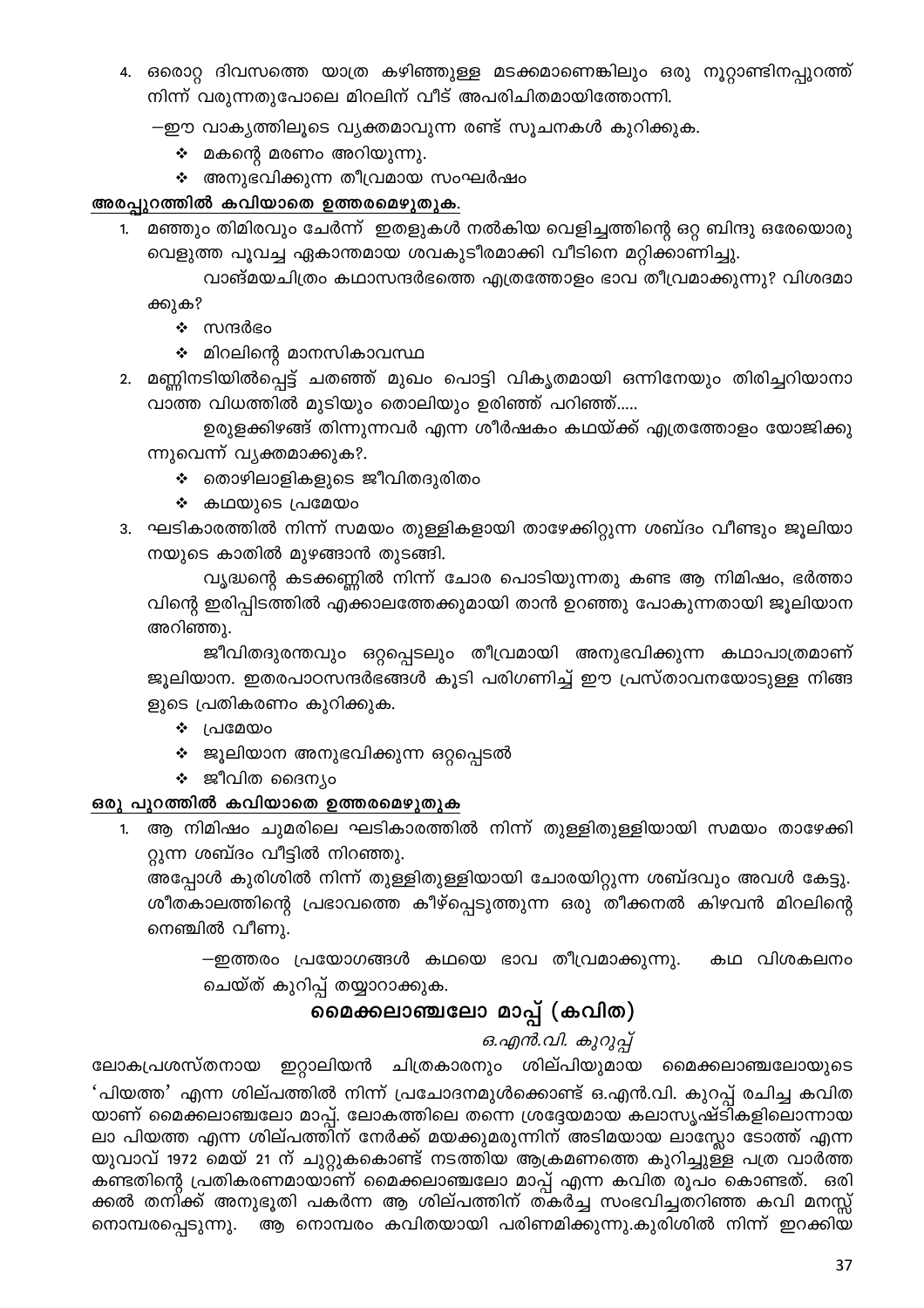യേശുവിന്റെ ശരീരം വത്സല്യപൂർവ്വം മടിയിൽ കിടത്തി അതിലേക്ക് നോക്കുന്ന അമ്മ മറിയ ത്തിന്റെ ഭാവം ആവിഷ്ക്കരിച്ചു കൊണ്ടാണ് കവിത ആരംഭിക്കുന്നത്.

ഒടുവിൽ എന്ന പ്രയോഗത്തോടെ നാടകീയമായി തുടങ്ങുന്ന കവിത ക്രിസ്തുവിന് ഏറ്റുവാ ങ്ങേണ്ടിവന്ന പീഡാനുഭവവും കുരിശുമരണവും ധ്വനിപ്പിച്ചു അമ്മയുടെ തീവ്ര ദു:ഖം അനുഭ വിപ്പിച്ച് മുന്നേറുന്നു. വെണ്ണക്കൽ ശിലയിൽ നിന്ന് ഇന്ന് പിയഞ്ഞ എന്ന ശില്പത്തിന് ജന്മം നൽ്കുന്ന ശില്പി പിന്നിട്ട രാപ്പകലുകളും ഒഴുക്കിയ വിയർപ്പും അനുഭവിച്ച വേവും വ്യഥകളും ഭാവഗാനം പോലെ ശിലയിൽ നിന്ന് ശിൽപം ഉണവരേ സൃഷ്ടികർമ്മത്തിന്റെ ഓർമ്മയിൽ ലയിച്ച് ശിൽപിക്കൊപ്പം ചേരുന്ന കവിയെയും കവിതയിൽ കാണാം. അതിനു ഭംഗംവരുത്തും വിധം ശില്പത്തെ തകർക്കാനൊരുമ്പെട്ട ചുറ്റിക പതിക്കുന്ന ശബ്ദം കേൾക്കുന്നു. പുതിയ കാലത്തെ നിലതെറ്റിയ പ്രതികരണങ്ങളുടെ പ്രതീകംപോലെ കടന്നുവരുന്ന ചെറുപ്പക്കാരനാൽ ശിൽപം തകർക്കപ്പെടുന്നിടത്ത് കവി അസ്വസ്ഥനാകുന്നു. ശില്പത്തെ ആക്രമിച്ചു തകർത്ത യുവാവിനോട് കവി രൂക്ഷമായ ഭാഷയിലാണ് പ്രതികരിക്കുന്നത്. ഒടുവിൽ, കവി, താൻ ജീവി ക്കുന്ന കാലത്തിന്റെ പ്രതിനിധിയായ ചെറുപ്പക്കാരൻ ചെയ്ത തെറ്റിന് മൈക്കലാഞ്ചലോവി നോട് മാപ്പ് പറയുന്നിടത്താണ് കവിത അവസാനിക്കുന്നത്.

#### ശരിയായ ഉത്തരം തിരഞ്ഞെടുത്തെഴുതുക.

1. • അവന്നു ചുറ്റും ബിബ–

ഭഞ്ജകപരിവഷ–

മണിയിക്കുവാനേതോ

ക്യാമറ കൺചിമ്മുന്നു!....

- —ഈ വരികൾക്ക് യോജിക്കുന്ന ഏറ്റവും ശരിയായ പ്രസ്താവനയേത്?
- മാധ്യമ വിമർശനമാണ്
- ശാസ്ത്ര വിമർശനമാണ്
- സാഹിത്യ വിമർശനമാണ്
- രാഷ്ട്രീയ വിമർശനമാണ്
- 2. •'…… നിന്റെ

കണ്ണീരുമുറഞ്ഞുയിരാർന്നൊരീ പിയത്തെയെ

എന്നുള്ളിലെടുത്തതിഭദ്രമായിരുത്തി ഞാൻ'

—ഈ വരികളിൽ തെളിയുന്ന കവിയുടെ മനോവികാരമെന്ത്?

- ശില്പത്തകർച്ചയിൽ സങ്കടം  $\bullet$
- വിപണനമൂല്യ ചിന്ത
- അനശ്വര കലാസൃഷ്ടിയോടുള്ള ആദരവ്
- സാങ്കേതികത്തികവിലുള്ള വിസ്മയം
- 'ഇന്നലെ വെറും ജഡ 3.

ശിലയായിരുന്നതിൽ

നിന്നു നീ കരുണതൻ

ഭാവഗാനത്തെ തൊട്ടു $-$ 

- ഇവിടെ കരുണതൻ ഭാവഗാനം എന്നു വിശേഷിപ്പിക്കുന്നത്?
- കവിയെ
- ശില്പത്തെ
- ശില്പിയെ
- അമ്മയെ
- ∙ '……ഭൂമിക്കൊപ്പറ 4.
	- അഴലിൻ ചുമടുമാ–

യിരിക്കുമൊരമ്മയെ

– അടിവരയിട്ട പ്രയോഗം കൊണ്ട് സൂചിപ്പിക്കുന്നതെന്ത്?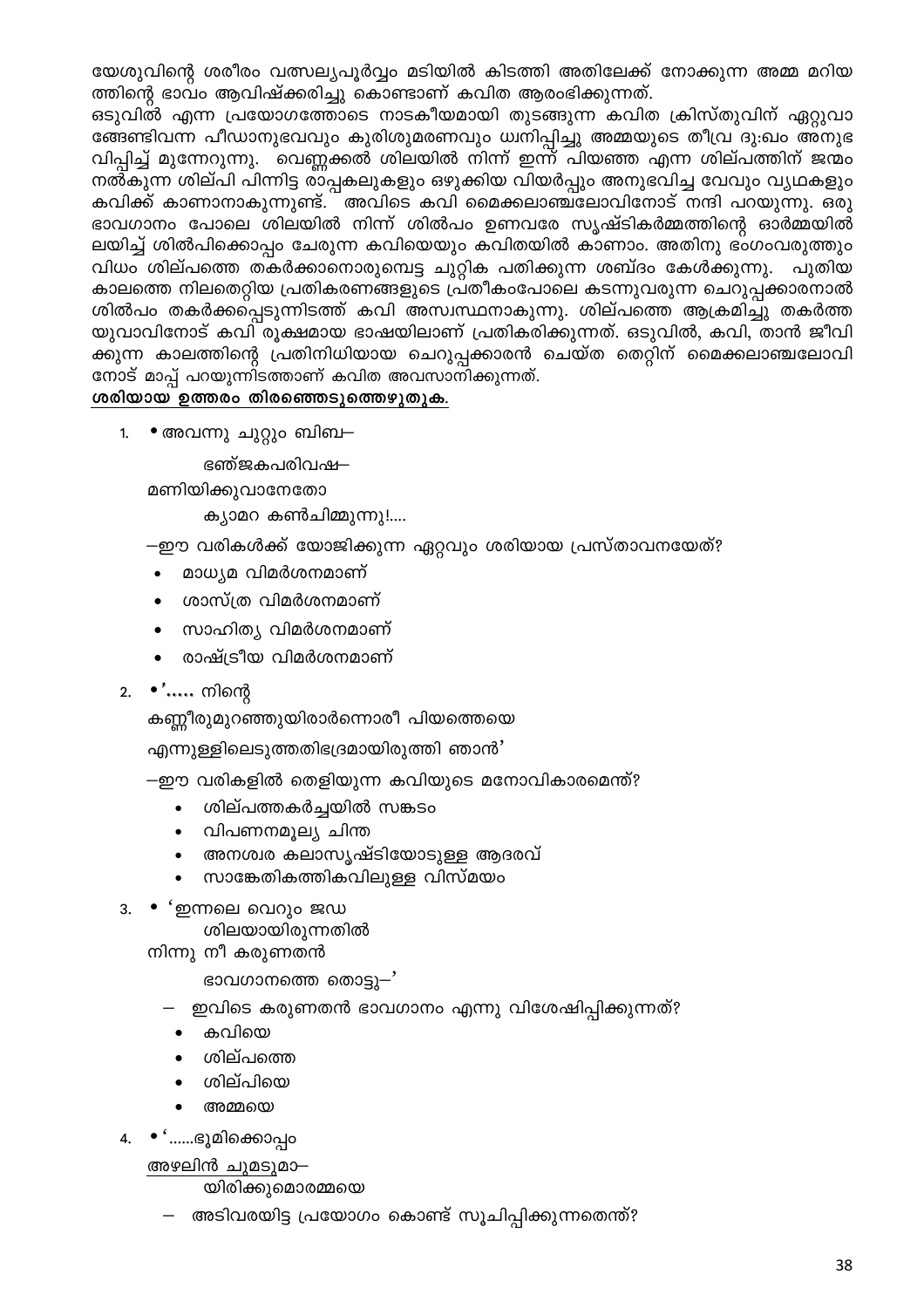- ശില്പിയുടെ അമർഷത്തെ
- കവിയുടെ നിരാശയെ
- ശില്പത്തിന്റെ സൗന്ദര്യത്തെ
- 
- അമ്മയുടെ വേദനയെ

- 
- 

#### രണ്ടോ മൂന്നോ വാകൃത്തിൽ ഉത്തരമെഴുതുക

1. • '—ഉറ്റുനോക്കി ഞാൻ നിൽക്കെ

പിന്നെയും 'പിയത്തെ'യെ–

ളാണ് ഒ.എൻ.വിയുടെ മനസ്സിൽ തെളിയുന്നത്.

മൈക്കലാഞ്ജലോ എന്ന കവിതയുമായി ബന്ധപ്പെട്ട ഏതെല്ലാം ഉജ്ജ്വല മുഹൂർത്തങ്ങ

2. • മൈക്കലാഞ്ജലോ മാപ്പ് എന്ന ശീർഷകം കവിതയ്ക്ക് എത്രത്തോളം ഇണങ്ങുന്നു

—കവിയുടെ ഈ പ്രതികരണത്തിൽ നിന്നു ലഭിക്കുന്ന രണ്ടു സൂചനകൾ കുറിക്കുക.

–അടിവരയിട്ട പ്രയോഗം കാവ്യസന്ദർഭത്തിനു നൽകുന്ന അർത്ഥവ്യാപ്തിയെന്ത്?

—ഇവിടെ ദൃക്സാക്ഷിയാകുന്നു ഞാൻ എന്ന കവി വാകൃത്തിൽ നിന്നു സൂചിതമാകു

യുജ്ജ്വല മുഹൂർത്തങ്ങ

ണ്ട്? പരിശോധിക്കുക.

കത്താതെ, യുരുക്കാതെ

നിറുത്തൂ!''.....കണ്ണില്ലെനി–

1. 'ഒടുവിൽ കുരിശിൽ നി–

കുറിപ്പു തയ്യാറാക്കുക.

2. 'ദൃക്സാക്ഷിയാകുന്നു ഞാ–

മെത്തുമൗസേപ്പിനെപ്പം,

ന്നത് എന്തെല്ലാം?

 $1.$ 

യൊരു ദു:ഖത്തിൻ സൂര്യ—

ക്കില്ലകൈ, ഞാനില്ലാതായ്!"

നാലോ അഞ്ചോ വാകൃത്തിൽ ഉത്തരമെഴുതുക.

ന്നിറക്കീ ജഡം! താഴെ

ശിലയായ്ത്തീർന്നോരമ്മ'

നറിമത്യായിൽ നിന്നു—

ഗലീലീസ്ത്രീകൾക്കൊപ്പം,

4. • '....നിഷാദ, നീ

ളെന്നുള്ളിലുദിക്കുന്നു:

3. •.... 'കരയുവാൻകണ്ണുനീരില്ലാ, തുരിയാ യാടുവാൻ വാക്കില്ലാതെ,

വിങ്ങുമുൾത്താപoപോലെ

–ഈ കാവ്യഭാഗത്തു നിന്നും സൂചിതമാവുന്നതെന്തെല്ലാം?

മുത്തിനെ, യാരോ കുത്തി നെഞ്ചകം പിളർന്നൊരു

 $\cdot$ "തന്നിൽ നിന്നടർന്നൊരു

<u>അരപ്പുറത്തിൽ കവിയാതെ ഉത്തരം എഴുതുക.</u>

മുത്തിനെ വീണ്ടും തന്റെ— യങ്കത്തിലെതിരേൽക്കും

39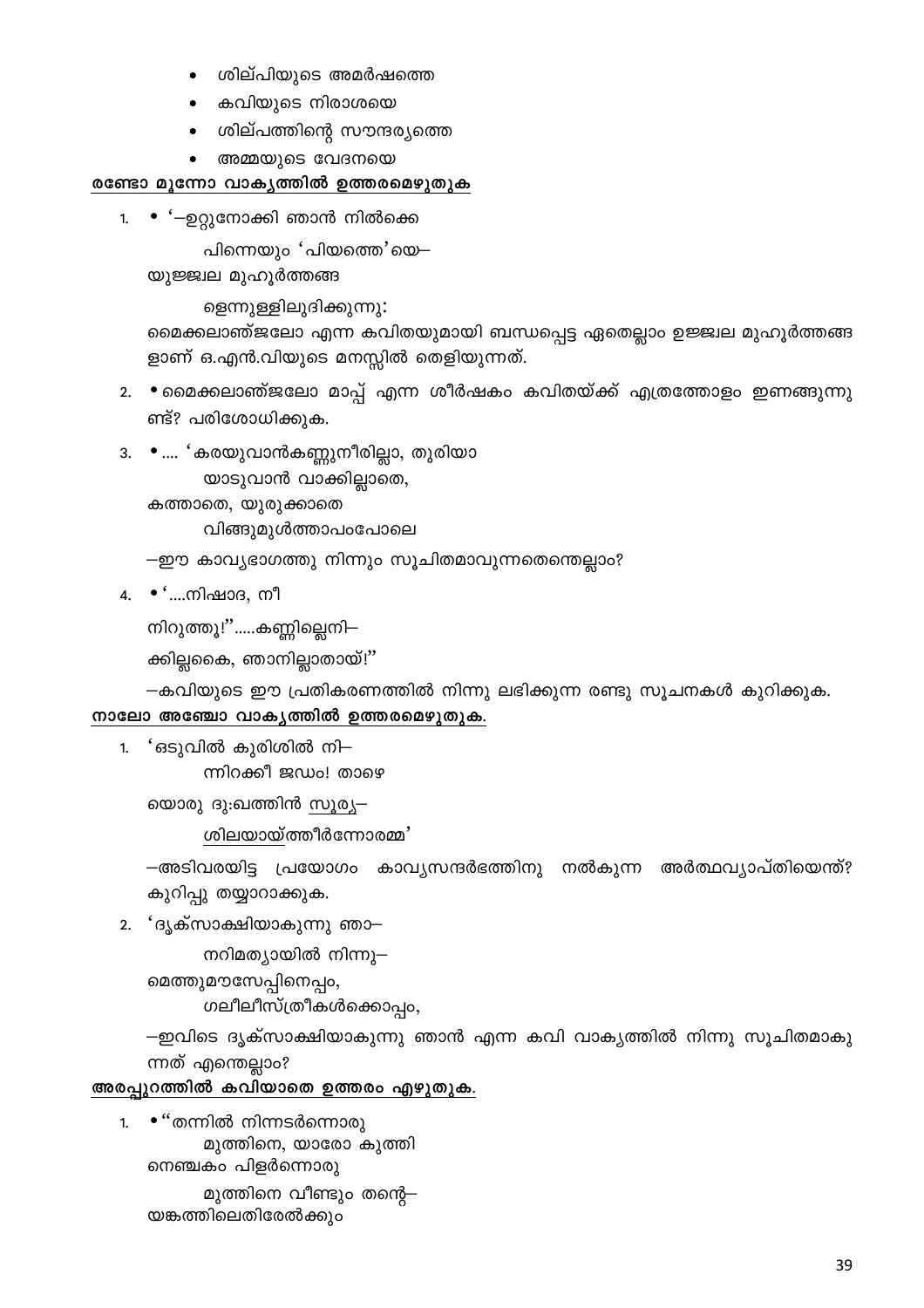പാഴ്ച്ചിപ്പിയുടെ മൂക–

വണ്ടുപോൽ ചുറ്റിപ്പറ– ന്നുളി തൻ നിറുകയിൽ

സീൽക്കാരം കേൾക്കുന്നു ഞാൻ

ടൊത്തുണർന്നു ഞാൻ, നിന്നോ—

ടൊത്തനശ്വരനായ് ഞാൻ.''

–ഈ വരികളിലെ സാദൃശ്യകല്പനയുടെ ഔചിത്യം പരിശോധിക്കുക.

'ഇവിടെ കലാസപര്യയിലൂടെ ശില്പിയും കവിയും ഒന്നാവുകയാണ്'.

\*\*\*\*\*

40

–പ്രസ്താവന വിലയിരുത്തി ലഘു കുറിപ്പ് തയ്യാറാക്കുക.

–വരികളിലെ സാമ്യകല്പനയുടെ സൗന്ദര്യം വ്യക്തമാക്കി കുറിപ്പു തയ്യാറാക്കുക.

സങ്കടം പോലെയമ്മ-

2. ∙്ചുറ്റികയൊരു കരി

യിരിപ്പൂ,.....''

ചുംബിക്കും ഹർഹോന്മദ—

ഒരു പുറത്തിൽ കവിയാതെ ഉത്തരമെഴുതുക.

തൊട്ടുണർത്തവേ, നിന്നോ—

ടൊത്തുറങ്ങി ഞാൻ, നിന്നോ—

ഭാവഗാനത്തെ, തൊട്ടു–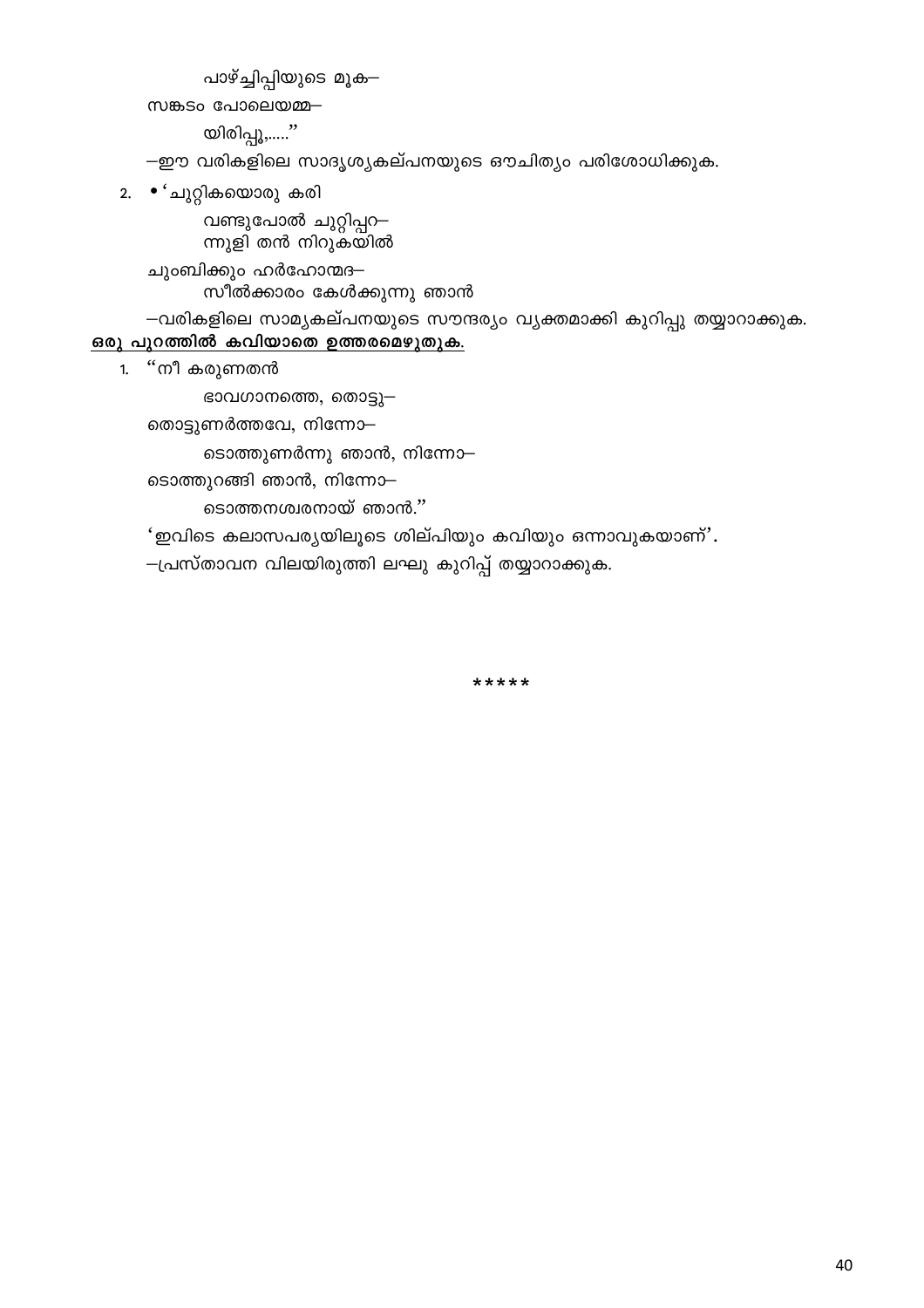# അടിസ്ഥാന പാഠാവലി ജീവിതം പടർത്തുന്ന വേരുകൾ

കുട്ടി അമ്മയോട് ചോദിച്ചു; ''ഈ വൃക്ഷങ്ങളൊക്കെ വീഴാതെ നിൽക്കുന്നല്ലോ....''

''അവയ്ക്കു ഭൂമിയിൽ വേരുണ്ട്, അത് കൊണ്ട് ഉറച്ചു നിൽക്കുന്നു'' അമ്മ പറഞ്ഞു;

''അപ്പോൾ നമ്മുടെ വേരുകളോ''?

''അതും ഈ അമ്മയായ ഭൂമിയിൽത്തന്നെ''

#### വേരുകൾ (ഡി. വിനയചന്ദ്രൻ)

- ഇവിടെ വേരുകൾ എന്ന് വിശേഷിപ്പിക്കുന്നത് എന്തിനെയാണ്? 1.
- 2. "അപ്പോൾ നമ്മുടെ വേരുകളോ"?

''അതും ഈ അമ്മയായ ഭൂമിയിൽത്തന്നെ''

- വരികൾ വിശകലനം ചെയ്ത് കുറിപ്പ് തയ്യാറാക്കുക?.

കരുതൽ മനുഷ്യബന്ധങ്ങൾ സ്നേഹം ഉത്തരവാദിത്തം സഹവർത്തിത്വം അമ്മയായ ഭൂമി

#### പാഠം 1 പ്ലാവിലക്കഞ്ഞി (തകഴി ശിവശങ്കരപ്പിള്ള)

ശ്രീ തകഴി ശിവശങ്കര്പ്പിള്ളയുടെ രണ്ടിടങ്ങഴി എന്ന നോവലിലെ പതിനേഴാം അധ്യായ മാണ് പ്ലാവിലക്കഞ്ഞി എന്ന പാഠഭാഗം. കുട്ടനാടൻ കർഷകരുടെ ദുരിതപൂർണമായ ജീവിതാ വിഷ്കാരമാണ് പാഠഭാഗം. അന്നന്നത്തെ ഭക്ഷണത്തിന്പോലും നെല്ല് ലഭിക്കാത്തത് കാരണം കൊടിയ പട്ടിണി അനുഭവിക്കേണ്ടിവന്ന കോരന്റെയും ഭാര്യയായ ചിരുതയുടെയും ജീവിതാ വസ്ഥയാണ് പാഠഭാഗത്ത് തകഴി അവതരിപ്പിക്കുന്നത്. വർഷങ്ങൾക്ക്ശേഷം അല്പമൊരാശ്വാ സത്തിന് വേണ്ടി മകനെത്തേടിയെത്തിയ അച്ഛനോട് കോരനും ചിരുതയും കാണിക്കുന്ന കരു തലും ഉത്തരവാദിത്തവും അവരെ മനുഷ്യനന്ദിമയിലേക്കുയർത്തുന്നു. സ്നേഹവും തൃാ ഗവും കൊണ്ട് കൊച്ചുകുടിലിനെ അവർ പ്രകാശപൂരിതമാക്കുന്നു.

#### ഏറ്റവും ശരിയായ ഉത്തരം തിരഞ്ഞെടുത്തെഴുതുക

''തമ്പ്രാ ഏനു നെല്ല്കൂലി മതി, ചക്രം മേണ്ട''-

ആരുടെ വാക്കുകളാണിവ?

(ചിരുത, കോരൻ, ഔസേപ്പ്)

്'നെല്ലില്ല, പിശാശുക്കള്''  $2.$ 

- പുഷ്പവേലിൽ ഔസേപ്പിന്റെ ഈ വാക്കുകളിൽ തെളിയുന്ന ഭാവമെന്ത്? (പരിഹാസം, സന്തോഷം, നിഷേധം)
- 3. "രാത്രിയുടെ കൂരിരുട്ടിൽ നടക്കുന്ന ചില വൻവ്യാപാരങ്ങൾ കോരൻ കണ്ടു".
	- ഇവിടെ 'വൻവ്യാപാരങ്ങൾ' എന്നത് കൊണ്ട് ഉദ്ദേശിക്കുന്നത്.
	- കൂടിയ വിലയ്ക്ക് നെല്ല് മറിച്ച് വിൽക്കൽ
	- പലിശയ്ക്ക് പണം കടം കൊടുക്കൽ
	- കർഷകർക്ക് നെല്ല് വിതരണം ചെയ്യൽ
- 4. പിറ്റേന്ന് കാലത്ത് ആ നാഴി അരികഞ്ഞിവെള്ളവും നാല് കഷണം കപ്പയും ഒരു വഴ ക്കിന് കാരണമായി. - വഴക്കിന് കാരണമായ സന്ദർഭം ഏത്?
	- കോരനും ചിരുതയും വയറ് നിറച്ച് ഭക്ഷണം കഴിച്ചത്.
	- ചിരുത ഒട്ടും ഭക്ഷണം കഴിക്കാത്തതിനാൽ.  $\bullet$
	- മുഴുവൻ ഭക്ഷണവും കോരൻ കഴിച്ചത് കൊണ്ട്.
- 5. '''അരിയിട്ട് തിളപ്പിച്ച വെള്ളം കുടിച്ചിട്ട് ദെവസം പത്തായി. കപ്പ തന്നെ കപ്പ! അതാ ഈ വെളർച്ച്'

വരികളിൽ തെളിയുന്ന അക്കാലത്തെ സാമൂഹികാവസ്ഥ? (ദാരിദ്ര്യം, തൊഴിലില്ലായ്മ, ബാലവേല)

- 6. "അപരാധബോധം കോരന്റെ ഹൃദയത്തെ നോവിച്ചു". കോരന് അപരാധബോധം ഉണ്ടാക്കാനിടയായ കാരണം എന്ത്?
	- അച്ഛനെ തകഴിയിൽ തനിച്ചിട്ടു കോരൻ സ്വന്തം സുഖം തേടി ഭാര്യയോടൊത്ത് മറുനാട്ടിൽ വന്നത്.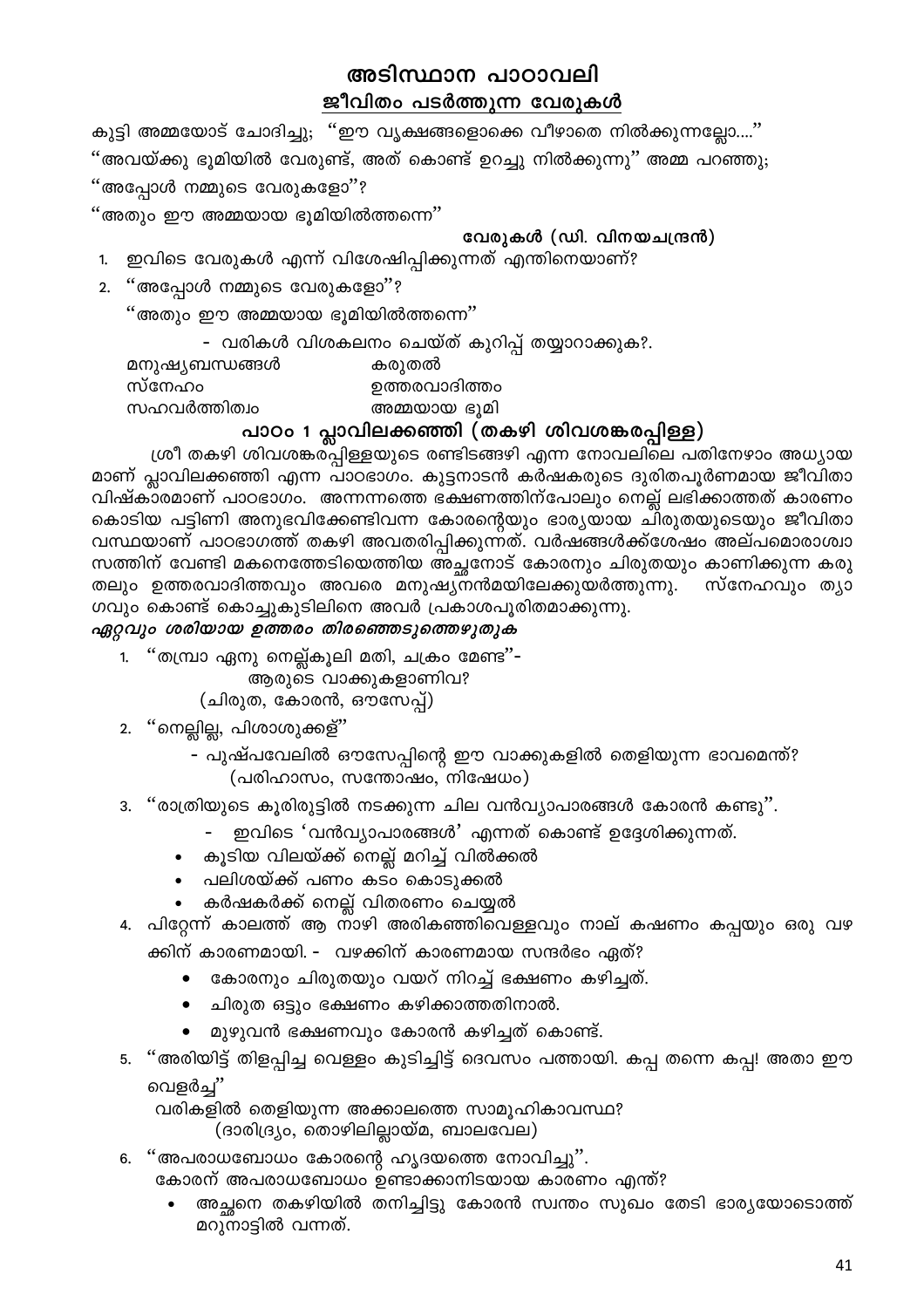- 
- അക്കാലത്തെ മുഴുവൻ കർഷകരുടെയും ജീവിത ദുരിതം.

കർഷകരുടെ ആവശ്യങ്ങൾക്ക് വില കല്പിക്കുന്നില്ല.

3. അത് കണ്ണ് തണുപ്പിക്കുന്ന ഒരുകാഴ്ച തന്നെയായിരുന്നു.

- ഇത് കോരന്റെ അച്ഛന്റെ മാത്രം അവസാനത്തെ ആഗ്രഹമാണോ? വിലയിരുത്തുക.
- യിട്ട് തിളപ്പിച്ച കഞ്ഞി കുടിക്കണം. അവസാനത്തെ ആഗ്രഹം''. (പ്ലാവിലക്കഞ്ഞി)
- 4. "അവസാനത്തെ നാളുകൾ പോക്കുവാൻ തപ്പിത്തടഞ്ഞ് എത്തിയിരിക്കുകയാണ്. അരി
- അച്ഛന്റെ മോളെ എന്ന വിളി.

ദാരിദ്ര്യം, പട്ടിണി, രോഗം

ക്കുന്നതുമായ കാഴ്ച.

സവിശേഷതകൾ എഴുതുക?

- കൈനകരി മുഴുവൻ രാത്രിയിൽ ഊന്നിനടന്നപ്പോൾ രാത്രിയുടെ കൂരിരുട്ടിൽ നടക്കുന്ന ചില വൻവ്യാപാരങ്ങൾ കോരൻ കണ്ടു.
- 12. ഒറ്റവാകൃമാക്കി മാറ്റുക.
	- രാത്രിയിൽ നടക്കുന്ന വ്യാപാരത്തെ പരസ്യപ്പെടുത്തിയാലെന്ത്? നെല്ല് കൂലികിട്ടിയില്ലെ

# രണ്ടോ മൂന്നോ വാകൃത്തിൽ ഉത്തരമെഴുതിക

വിൽക്കാനാണ്

പിന്നിലുള്ള കാരണങ്ങൾ എന്താവാം? വീട്ടിൽ അത്താഴത്തിന് അരിയില്ല. കിട്ടിയ കൂലിയേക്കാൾ കൂടുതലാണ് ഇടങ്ങഴി അരിയുടെ വില

2. 'നെല്ലില്ല, പിശാശുക്കള്! നെല്ല് കൊണ്ട് ചെന്ന് വല്ല പീടികയിലുംപെട്ട വിലയ്ക്ക്

സ്നേഹം, കാരുണ്യം തുടങ്ങിയ ഗുണങ്ങൾ തൊട്ട് തീണ്ടാത്ത പ്രകൃതം.

കർഷകരോടുള്ള ഇത്തരം സംസാരത്തിൽ നിന്നും തെളിയുന്ന ജൻമിമാരുടെ രണ്ട്

'കണ്ണ് തണുപ്പിക്കുന്ന കാഴ്ച' എന്ന പ്രയോഗത്തിന്റെ സവിശേഷത വ്യക്തമാക്കുക? ജീവിത പ്രാരബ്ധങ്ങൾ കാരണം ചുട്ട് നീറുന്ന മനസ്സുമായി നടക്കുന്ന കോരൻ. • കോരനെ കൈവെടിഞ്ഞ അച്ഛൻ കോരനെ തേടിവന്നതും ചിരുത അച്ഛനെ പരിചരി

- - ങ്കിൽ ജോലിക്ക് പോകാതിരുന്നാലെന്ത്? കോരൻ ചിന്തിച്ചു.
- - ്തമ്പ്രാ, ഏനു നെല്ലുമതി, ചക്രം മേണ്ട<sup>്</sup>- കോരനെക്കൊണ്ട് ഇങ്ങനെ പറയിപ്പിച്ചതിന്

- 
- 

എരിതീ ബലിഷ്ഠശരീരം

11. രണ്ട് വാകൃങ്ങളാക്കി മാറ്റിയെഴുതുക?

- 10. വിഗ്രഹാർത്ഥം കണ്ടെത്തി എഴുതുക?  $\sim$ നെല്ലിന്റെ വില നെല്ലുവില
- ഒരേക്കർ പുഞ്ചപ്പാടം പുരയിടം പിണങ്ങിയിരിക്കുക
- 

9. മാതൃകപോലെ പദം പിരിക്കുക.

പ്ലാവില

- പ്ലാവിലക്കഞ്ഞി പ്ലാവില + കഞ്ഞി സുഖമില്ലെന്ന് ഇക്കൊല്ലം
- 
- 
- കോരന്റെ ഒരു ദിവസത്തെ കൂലിയിലെ കടം അവൻ വീട്ടിക്കഴിഞ്ഞത്.
	-
	- അച്ഛൻ കോരനെത്തേടി വന്നത്
	-
	-
- 
- ഉഴക്കരിയുടെ കഞ്ഞി വെച്ചത്.
- 
- 
- 
- 

അധ്യായങ്ങളാണ് ഒരു കുറുകുറുപ്പോടെ അവിടെ വലിച്ച് കഴിയുന്നത്''.

ആരെക്കുറിച്ചുള്ള പരാമർശമാണിത്?

- 
- 
- 
- ദിവസം സ്മരണീയമായിത്തീരാനിടയായ സാഹചര്യം എന്ത്?
- കോരൻ, ഔസേപ്പ്, കോരന്റെ അച്ഛൻ 8. "ആ ദിവസം കോരന്റെ ജീവിതത്തിലെ ഒരുസ്മരണീയ ദിവസമായിരുന്നു".
- അ
- തന്റെ ഭാര്യയായ ചിരുതയ്ക്ക് ഒരു നേരത്തെ അത്താഴംകൊടുക്കാൻ കഴിയാത്ത തിനാൽ. നെല്ലിന് പകരം കാശ് കൂലിയായി കിട്ടിയതിനാൽ

7. ''ജീവിതത്തിന് എന്തെന്ത് സംഭാവനകൾ ചെയ്ത ഒരു ജീവിതത്തിന്റെ അവസാന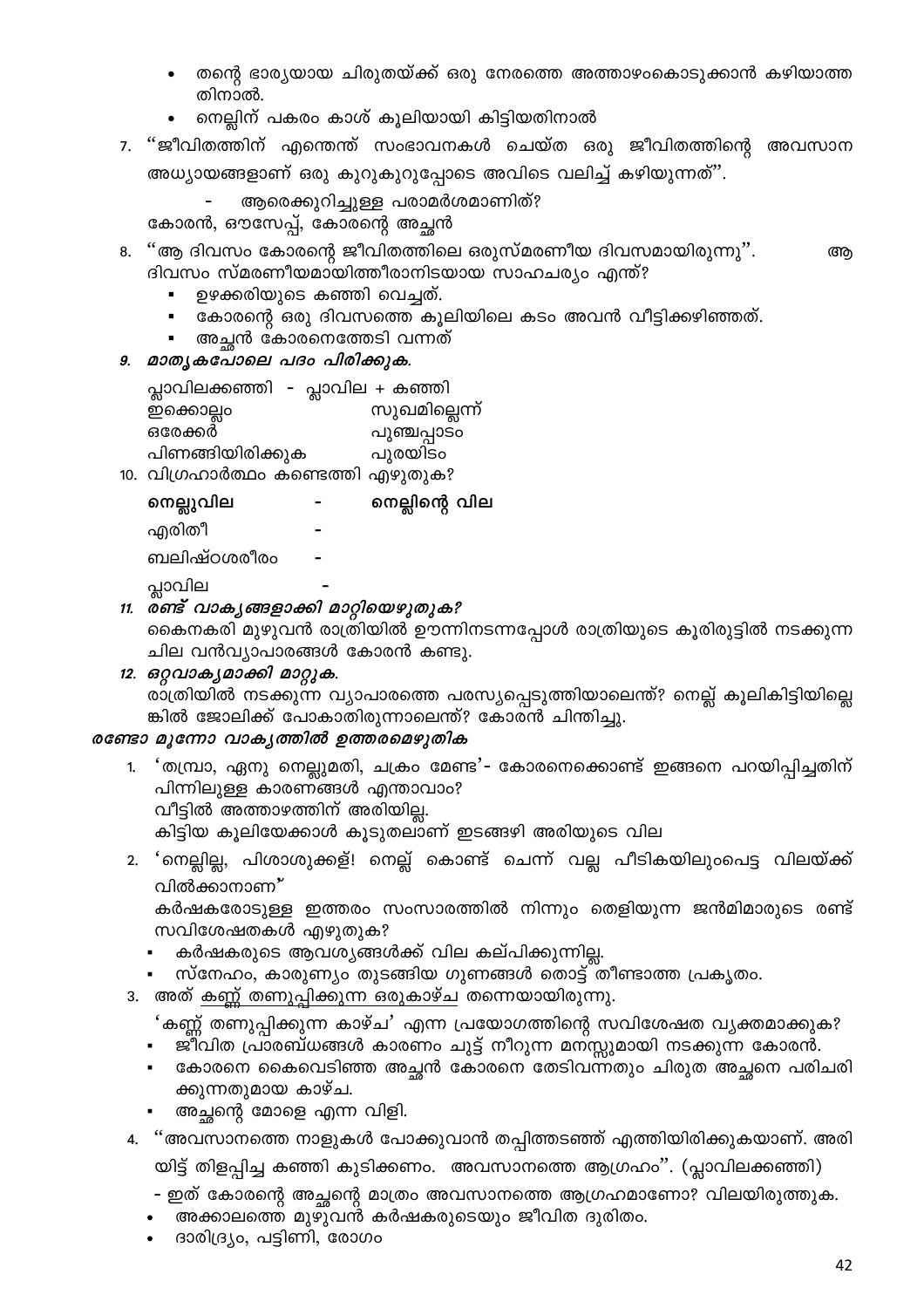- നെല്ല് പൂഴ്ത്തിവെക്കൽ, കർഷകരോടുള്ള അവഗണന.
- 5. "ചിരുത കൃതകൃതൃയായി"- കഥാ സന്ദർഭം വൃക്തമാക്കുക?
	- രോഗിയായ അച്ഛൻ കോരനെത്തേടി വരുന്നു.
	- താൻ നെയ്ത് വെച്ച മൊറം വിറ്റ് കിട്ടിയ കാശ് കൊണ്ട് വാങ്ങിയ അരികൊണ്ട് ചിരുത അച്ഛനുള്ള കഞ്ഞിവെച്ചത്.
	- അച്ഛന്റെ വിശപ്പ് മാറുവോളം അച്ഛനെ പരിചരിക്കാൻ കഴിഞ്ഞു.
- 6. ''നെല്ല് കൂലികിട്ടിയില്ലെങ്കിൽ ജോലിക്ക് പോകാതിരുന്നാലെന്ത്? കോരൻ ചിന്തിച്ചു.
- അവന്റെ കൂട്ടുകാരെ എല്ലാം അവനറിയാം. അവർ ജോലിക്ക് പോകും. അവൻ ഒറ്റപ്പെ  $S_1$ <sup>".</sup>

കർഷകത്തൊഴിലാളികളുടെ ഏതൊക്കെ സാമൂഹ്യപ്രശ്നങ്ങളാണ് ഈ വരികളിലൂടെ തകഴി അവതരിപ്പിക്കുന്നത്?

- നിസ്സഹായത
- അസംഘടിത സ്വഭാവം
- അനീതിക്കെതിരെ കടുത്ത പ്രതിഷേധമുണ്ടെങ്കിലും തൊഴിൽ നഷ്ടപ്പെടുമെന്ന പേടി

# അരപ്പുറത്തിൽ കവിയാതെ ഉത്തരമെഴുതുക

"ഒരു ചട്ടിയുടെ ഇരുവശവുമായി ഭാര്യയും ഭർത്താവും ഇരുന്നു.

അടുപ്പിലെ എരിതീയുടെ വെളിച്ചത്തിൽ അവർ കഞ്ഞികുടിച്ചു തുടങ്ങി".

ഇല്ലായ്മകൾക്കിടയിലും ദാമ്പത്യജീവിതത്തെ പ്രകാശപൂരിതമാക്കുന്നത് ഇത്തരം സ്നേഹബന്ധങ്ങളാണ്. വിലയിരുത്തുക?

- കോരന്റെയും ചിരുതയുടെയും വീട്ടിലെ ദാരിദ്ര്യം
- ആറണകൊടുത്ത് വാങ്ങിയ നാഴി അരിയും നാല് ചക്രത്തിന് കിട്ടിയ കപ്പയും കൊണ്ട് അത്താഴം വെച്ചു.
- ഒരു കഷണം കപ്പയും ഒരു പ്ലാവിലക്കഞ്ഞിയും.
- ചിരുതയെ കുടിപ്പിക്കാൻ കോരൻ വാശിപിടിക്കുന്നു.
- ചിരുതയും വാശിപിടിക്കുന്നു. അവളുടെ പ്രേരണയ്ക്ക് കോരൻ വശപ്പെടുന്നു.
- ത്യാഗവും സ്നേഹവും നിറഞ്ഞ് നിൽക്കുന്ന അന്തരീക്ഷം

2. ''അപരാധ ബോധം കോരന്റെ ഹൃദയത്തെ നോവിച്ചു.''

കോരന്റെ അപരാധബോധത്തിന്റെ കാരണങ്ങൾ കണ്ടെത്തി എഴുതുക?

- <sup>്</sup>പിണക്കങ്ങളെല്ലാം മറന്ന് അച്ഛൻ കോരനെ തേടി വന്ന സന്ദർഭം.
	- അച്ഛനെ തകഴിയിൽ തനിച്ചിട്ട് സ്വന്തം സുഖം തേടി ചിരുതയുമായി മറുനാട്ടിൽ വന്നത്.
- തന്നെ വളർത്തി വലുതാക്കാൻ അച്ഛൻ കാണിച്ച ശ്രദ്ധയും കഷ്ടപ്പാടും ഓർക്കുമ്പോഴുള്ള കുറ്റബോധം.
- തന്റെ കൂടെ താമസിച്ചിരുന്നെങ്കിൽ അച്ഛൻ ഇങ്ങനെ ആയിപ്പോകുമായിരുന്നി ല്ലെന്ന തിരിച്ചറിവ്.

3. ''പ്ലാവിലക്കഞ്ഞി'' എന്ന പാഠഭാഗത്തിലെ 'കോരൻ' എന്ന കഥാപാത്രത്തിന്റെ ജീവിത സാഹചര്യങ്ങൾ ആസ്പദമാക്കി അക്കാലത്തെ കർഷകത്തൊഴിലാളികൾ നേരിട്ട സാമൂ ഹ്യ പ്രശ്നങ്ങളെക്കുറിച്ച് കുറിപ്പ് തയ്യാറാക്കുക.?

- കടുത്ത ദാരിദ്ര്യം, പട്ടിണി
- പൂഴ്ത്തിവെപ്പ്, കരിഞ്ചന്ത
- അവഗണന, ചൂഷണം
- നിസ്സഹായത, അസംഘടിത സ്വഭാവം
- ''ഔസേപ്പ് നെല്ല് കൂലികൊടുക്കാത്തതെന്തുകൊണ്ടെന്ന് കോരന് മനസ്സിലായി ……''

''ഇങ്ങനെ നെല്ല് വില നിന്നാൽ പുഷ്പവേലിൽ നിന്ന് നെല്ല് കൂലി കിട്ടുകയില്ല; തീർച്ച.'' കർഷകത്തൊഴിലാളികളെ മനുഷ്യരായംഗീകരിക്കാൻപോലും കൂട്ടാക്കാത്ത ജൻമിത്ത വ്യവസ്ഥയുടെ പ്രതിനിധിയാണോ പുഷ്പവേലിൽ ഔസേപ്പ് എന്ന കഥാപാത്രം? സ്വാ ഭിപ്രായം കുറിക്കുക?

- കർഷകത്തൊഴിലാളികളെ പിശാചുക്കളായി കരുതുന്നു.
- അവരുടെ ആവശ്യങ്ങൾ അംഗീകരിക്കാതെ ആട്ടിയോടിക്കുന്നു.
- കടുത്ത ചൂഷണം, നെല്ല് കരിഞ്ചന്തയിൽ വില്പന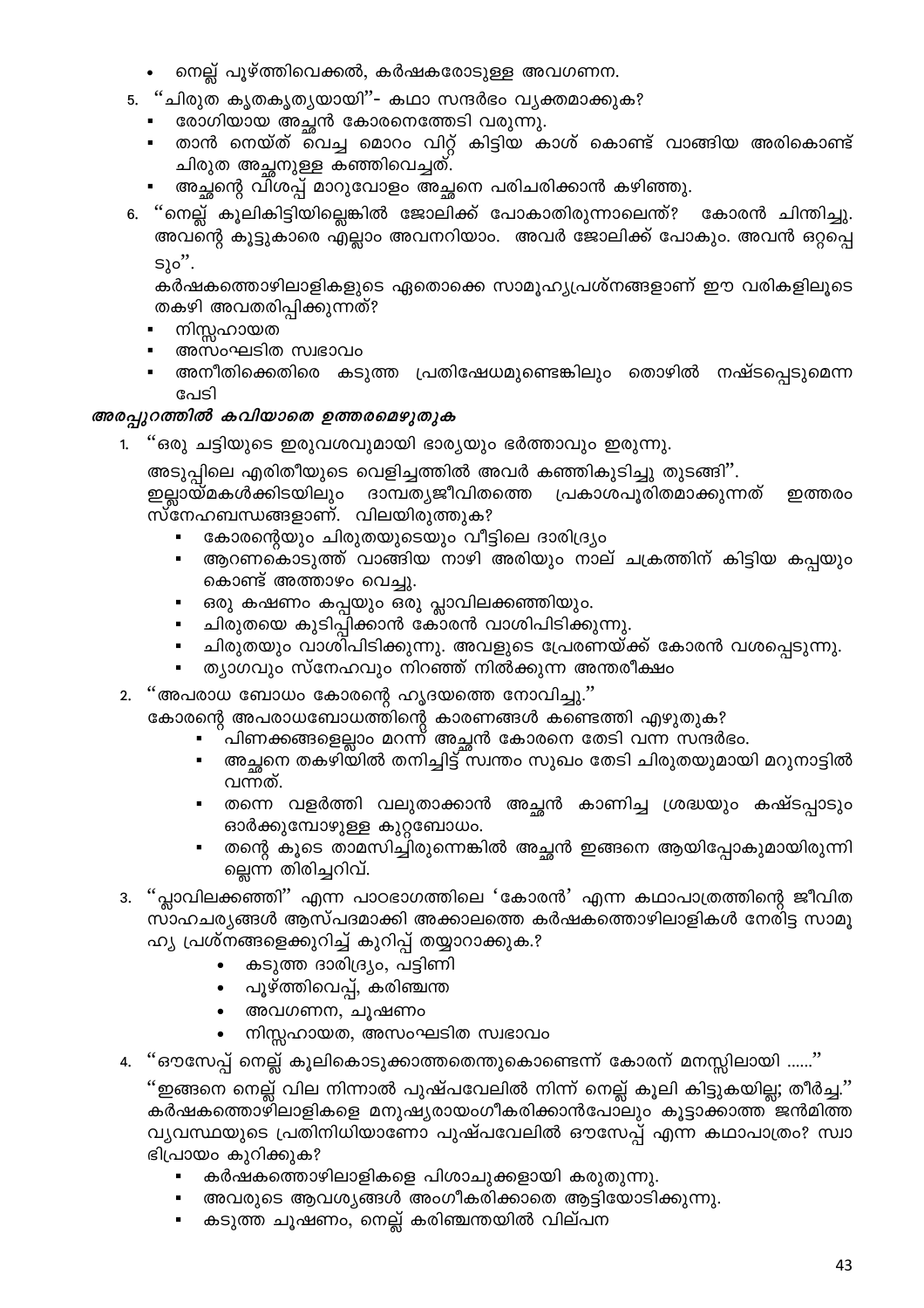5. ''അവളു മറ്റൊള്ളോരെ തീറ്റുകാ - എന്നിട്ട് അവള് ഒണങ്ങുകേം ...... ഏനു ചിത്തപ്പേ രുണ്ടാക്കരുതെന്ന് എന്നും പറയും."

'സ്നേഹാധികൃത്താൽ കോരന് ചീത്തപ്പേരുണ്ടാക്കുന്ന'ചിരുത ഉത്തമയായ കുടുംബ നായികയാണ് വിലയിരുത്തി കുറിപ്പ് തയ്യാറാക്കുക.

- കോരന്റെ ഭാര്യ
- ഉത്തമയായ കുടുംബിനി
- ദാരിദ്ര്യത്തിലും സ്നേഹം പങ്ക് വെക്കുന്നു.
- ഇല്ലായ്മകളെ അതി ജീവിക്കുന്നു.

#### ഒരു പുറത്തിൽ കവിയാതെ ഉത്തരമെഴുതുക

- 6. കുട്ടനാട്ടിലെകർഷകത്തൊഴിലാളികളുടെ സംസാരഭാഷയാണ് 'രണ്ടിടങ്ങഴി' എന്ന നോവലിന്റെ കരുത്ത്. - 'പ്ലാവിലക്കഞ്ഞി' എന്ന പാഠഭാഗത്തെ ആസ്പദമാക്കി വിലയി രുത്തുക?
- 7. ''ഊഷ്മളമായ സ്നേഹബന്ധങ്ങളാണ് ജീവിതത്തിന് കരുത്തും കാന്തിയും പകരുന്ന ത്". 'പ്ലാവിലക്കഞ്ഞി' എന്ന പാഠഭാഗം ആസ്പദമാക്കി മേൽപ്പറഞ്ഞ പ്രസ്താവന വില യിരുത്തുക.
- 8. "അതെന്തൊരു അക്ഷന്തവ്യമായ അപരാധമാണ്!
- 9. ഒരു തരത്തിലും ആ തെറ്റ് ന്യായീകരിക്കാവുന്നതല്ല".

മാതാപിതാക്കളെ പുറന്തള്ളുന്ന മക്കളുടെ എണ്ണം വർധിച്ച് വരുന്ന ഇന്നത്തെ കാലത്ത് കോരന്റെ കുറ്റബോധം ആശ്വാസം നൽകുന്നതാണോ? ''പുറന്തള്ളപ്പെടുന്ന വാർദ്ധ ക്യം'' എന്നവിഷയത്തിൽ ഒരു എഡിറ്റോറിയൽ കുറിപ്പ് തയ്യാറാക്കുക.

#### ഓരോ വിളിയും കാത്ത് ( യു.കെ. കുമാരൻ)

കുടുംബാംഗങ്ങൾ തമ്മിലുള്ള സ്നേഹബന്ധത്തിന്റെ തീവ്രത വ്യക്തമാക്കുന്ന കഥയാണ് യു. കെ. കുമാരന്റെ 'ഓരോ വിളിയും കാത്ത്' എന്നത്. അച്ഛന്റെ മരണത്തോടെ വീട്ടിൽ തനിച്ചായ അമ്മയുടെ മാനസിക സംഘർഷങ്ങളുടെ സൂക്ഷ്മമായ അവതരണത്തിലൂടെ കഥ അനുഭവ തീവ്രമായി മാറുന്നു. വീട്ടിൽ തനിച്ചായ അമ്മയെ നഗരത്തിലുള്ള തന്റെ ജോലിസ്ഥലത്തേക്ക് കൂട്ടിക്കെണ്ട് പോകാൻ മകൻ ശ്രമിക്കുന്നു. അച്ഛന്റെ ഓർമകൾ നിറഞ്ഞ് നിൽക്കുന്ന വീട് വിട്ട് പോകാൻ അമ്മ വിസമ്മതം പ്രകടപ്പിക്കുന്നു. ¯കിട്പ്പിലായിരുന്നപ്പോൾ പോലും വീട്ട് കാര്യ ങ്ങൾ ശ്രദ്ധിച്ചിരുന്ന അച്ഛനും അച്ഛന്റെ ഓരോവിളിക്ക് പിന്നാലെയും ഓടി നടന്ന അമ്മയും കുടുംബബന്ധത്തിന്റെ ഇഴയടുപ്പം വർദ്ധിപ്പിക്കുന്നു.

ഏറ്റവും ശരിയായ ഉത്തരം തെരഞ്ഞെടുത്തെഴുതുക.

1. ്ദു:ഖം പുറത്ത് പ്രകടിപ്പിച്ചിരുന്നില്ലെങ്കിലും അമ്മയുടെ മനസ്സ് കനത്തുകിടക്കുകയാണെന്ന് മകനുതോന്നി.

(കരഞ്ഞ് കൊണ്ടിരിക്കുക, സങ്കടംമനസ്സിലടക്കി വെക്കുക, സന്തോഷവതിയായിരിക്കുക) 2. ''ഏതോ ദിശയിൽ നിന്ന് അടിച്ചെത്തിയ കാറ്റിൽ <u>ശബ്ദങ്ങളുടെ കരിയിലകൾ</u> അപ്പാടെ

'കനത്തു കിടക്കുക' എന്ന പ്രയോഗം കൊണ്ട് അർത്ഥമാക്കുന്നതെന്ത്?.

പാറിപ്പോയിരിക്കുന്നു".

44

■ മകന്റെ കൂടെ അമ്മ നഗരത്തിലേക്ക് പോകുന്നു.

വാർധക്യത്തിന്റെ നിസ്സഹായതയിലേക്ക് അമ്മ വഴുതിവീഴുന്നു.

അച്ഛന്റെ ഓരോ വിളിക്കും അമ്മ കാതോർക്കുന്നു.

ല്ല്'. എന്ന് മകൻ ചിന്തിക്കാൻ കാരണമെന്താവാം?

4. ''ഏകാന്തതയുടെ തുരുത്തുകൾ അമ്മയ്ക്ക് ഒരിക്കലും വിശ്രാന്തിയുടെ ഇടവേളയാറാകി

ആട കെടന്നാലറിയാം കാറ്റ് എങ്ങോട്ടാ അടിക്കുന്നതെന്ന്.''- ആരുടെ വാക്കുകളാണിത്? (അമ്മയുടെ, അച്ഛന്റെ, കണാരന്റെ)

3. "ഓർക്ക് ഇതെല്ലാംകാണാൻ ഏടോപോണോന്നില്ല.

അടിവരയിട്ട പദങ്ങൾകൊണ്ട് സൂചിപ്പിക്കുന്നതെന്ത്? (അമ്മയുടെ മൗനം, അച്ഛന്റെ ശബ്ദസാന്നിദ്ധ്യം, മൗനത്തിലാണ്ട വീട്)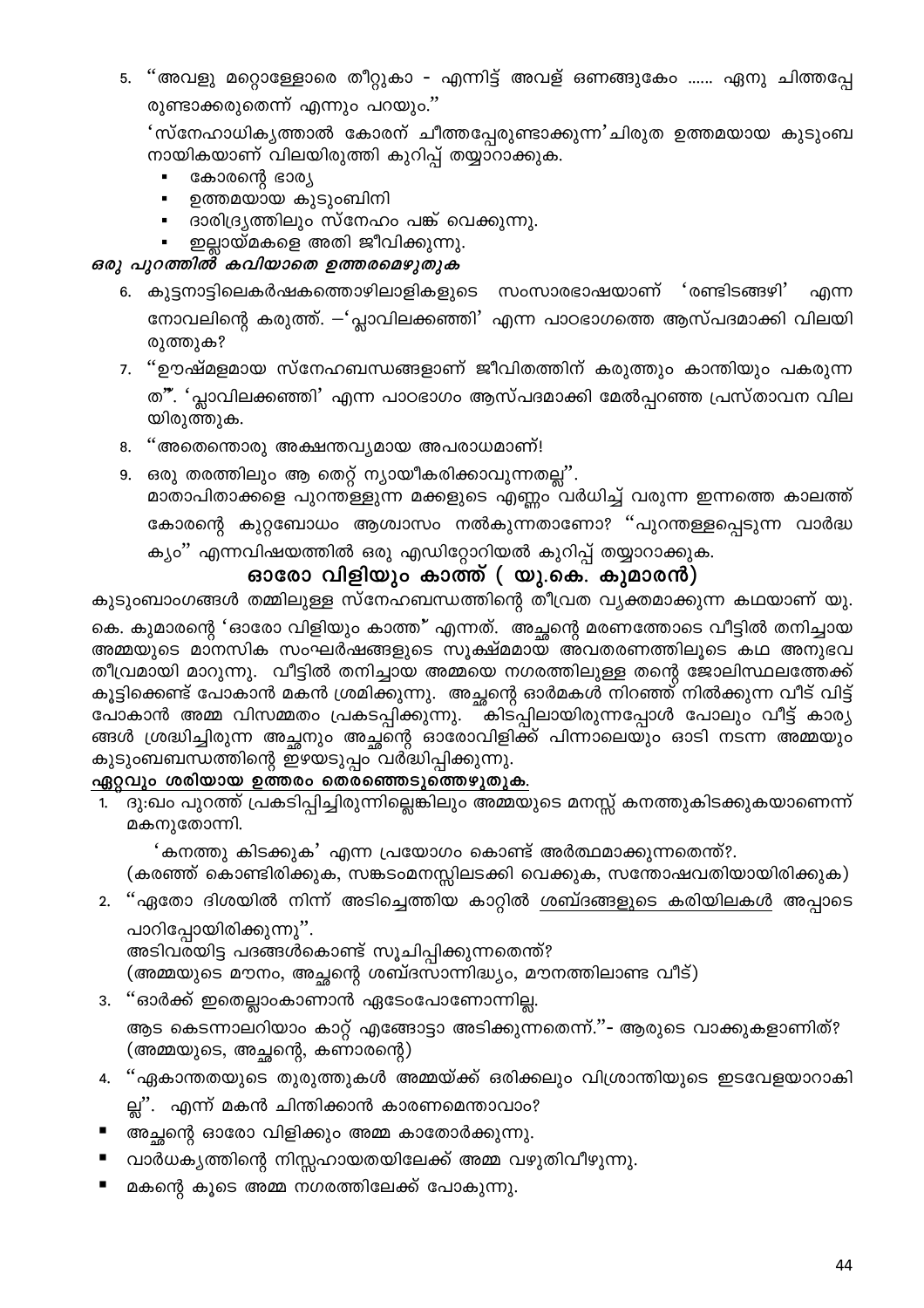#### രണ്ടോ മൂന്നോ വാകൃത്തിൽ ഉത്തരമെഴുതുക

- ''മനസ്സിന്റെ ക്ലാവ് പിടിച്ച കണ്ണാടിയിലൂടെ അച്ഛൻ കണ്ടതെല്ലാം ശരിയായിരുന്നു''. 'ക്ലാവ് പിടിച്ച കണ്ണാടി' എന്ന പ്രയോഗത്തിന്റെ ഔചിത്യം വ്യക്തമാക്കുക?
	- വാർദ്ധക്യം വരുത്തിവെക്കുന്ന രോഗവും ശാരീരിക അവശതയും അവശതയും  $\bullet$
	- നിറം മങ്ങിയ ഓർമ്മകൾ
- 2. ''കിടപ്പിലായിരുന്നപ്പോൾപോലും വീടിന്റെ ഓരോകാര്യത്തിലും അച്ഛൻ ഏറെ ശ്രദ്ധിച്ചി രുന്നു". - കഥയിൽ നിന്ന് ഏതെങ്കിലും രണ്ട് അനുഭവങ്ങൾ കുറിക്കുക?
	- കന്നിപ്പാടാത്തെ വെയിലിന്റെ വേലിയേറ്റം.
	- കമുകിൽ തോട്ടങ്ങളിലൂടെ രാത്രികാലത്ത് പറന്ന് പോകുന്ന വാവലുകളുടെചിറകടി യൊച്ച.
- 3. "തേഞ്ഞ് തീർന്ന കാൽമുട്ടുകളിലെ വേദനയും താങ്ങി മുറിയിലൂടെ അച്ചാലും മുച്ചാലും നടക്കേണ്ടതില്ലല്ലോ എന്ന ഖിന്നതയും അമ്മയിലുണ്ടു്.
	- അമ്മയുടെ ദു:ഖം കഥാസന്ദർഭത്തിന് നൽകുന്ന ഭാവതീവ്രത വ്യക്തമാക്കുക?
	- അച്ചാലും മുച്ചാലും- അങ്ങോട്ടുമിങ്ങോട്ടും നടക്കുന്ന അമ്മയുടെ കരുതൽ.
	- അച്ഛന്റെ മരണം സൃഷ്ടിച്ച നിരാശാബോധം.
	- മൗനത്തിലേക്കിറങ്ങിപ്പോകുന്ന അമ്മ.
- 4. ''ഇല്ലച്ഛമ്മേ , ഒന്നും കേക്കില്ല, ടീവിന്റെ ഒച്ചമാത്രമേ കേൾക്കാൻ പറ്റൂ''.

- നഗരത്തിന്റെ ഏതൊക്കെ സവിശേഷതകളാണ് കഥാകാരൻ ഇവിടെ സൂചിപ്പിക്കുന്ന ത്?

- പക്ഷികളുടെ മാധുര്യമാർന്ന പാട്ടുകൾക്ക് പകരം യന്ത്രങ്ങളുടെ മടുപ്പിക്കുന്ന ശബ്ദം.
- രാത്രിയുടെ സൗന്ദര്യം നഗരത്തിലില്ല.
- മനം മടുപ്പിക്കുന്ന കാഴ്ചകൾ മാത്രം.
- ് മുപ്പരെങ്ങോട്ട് <u>പോയി''</u>? 5.
	- <u>''മൂപ്പര് പോയി''</u>

അടിവരയിട്ട പദങ്ങൾ സന്ദർദത്തിന് വരുത്തുന്ന അർത്ഥ വ്യത്യാസം കണ്ടെത്തുക?

- എവിടെയാണ് പോയതെന്നുള്ള അന്വേഷണം.
- മരണപ്പെട്ടു എന്ന അർത്ഥം

#### അരപ്പുറത്തിൽ കവിയാതെ ഉത്തരമെഴുതുക

1. "ബാഹ്യ സൗന്ദര്യമല്ല ഒരു വീടിനെ വീടാക്കിമാറ്റുന്നത്.

പരസ്പരം വിശ്വാസവും കരുതലും ആണ്''.

'ഓരോ വിളിയും കാത്ത്' എന്ന കഥയെ അസ്പദമാക്കി വിലയിരുത്തുക.

- അച്ഛനും അമ്മയും തമ്മിലുള്ള ആത്മബന്ധത്തിന്റെ ആഴം.
- അച്ഛന്റെ ഓരോ വിളിക്ക് പിറകെയും ഓടി നടക്കുന്ന അമ്മ.
- അച്ഛന്റെ ഓരോ വിളിയിലും ചെറുപ്പത്തിലേക്ക് മടങ്ങുന്ന അമ്മ.
- അച്ഛന്റെ നിരന്തരമായ സംസാരം
- മകന് അമ്മയോടുള്ള കരുതലും ഉത്തരവാദിത്തവും.
- 2. ''അച്ഛൻ കിടന്നിരുന്ന മുറി ശൂന്യമായതോടെ അമ്മ പലപ്പോഴും മൗനത്തിലേക്ക് നീങ്ങു ന്നു''.
	- അമ്മയുടെ ഒറ്റപ്പെടൽ എങ്ങനെയൊക്കെയാണ് കഥാകൃത്ത് അവതരിപ്പിക്കുന്നത്?
	- വല്ലപ്പോഴും ദേഷ്യപ്പെട്ട് സംസാരിക്കാനുള്ള അവസരം അമ്മയ്ക്ക് നഷ്ടപ്പെട്ടു.
	- നിരാശാബോധം അമ്മയിൽ കൂടി വരുന്നു.
	- കാൽമുട്ടുകളിലെ വേദനയും താങ്ങി മുറിയിലൂടെ അച്ചാലും മുച്ചാലും നടക്കേണ്ട തില്ലെന്ന ദു:ഖം
	- വാർധക്യത്തിന്റെ നിസ്സഹായതയിലേക്ക് വഴുതി വീഴുന്ന അമ്മ.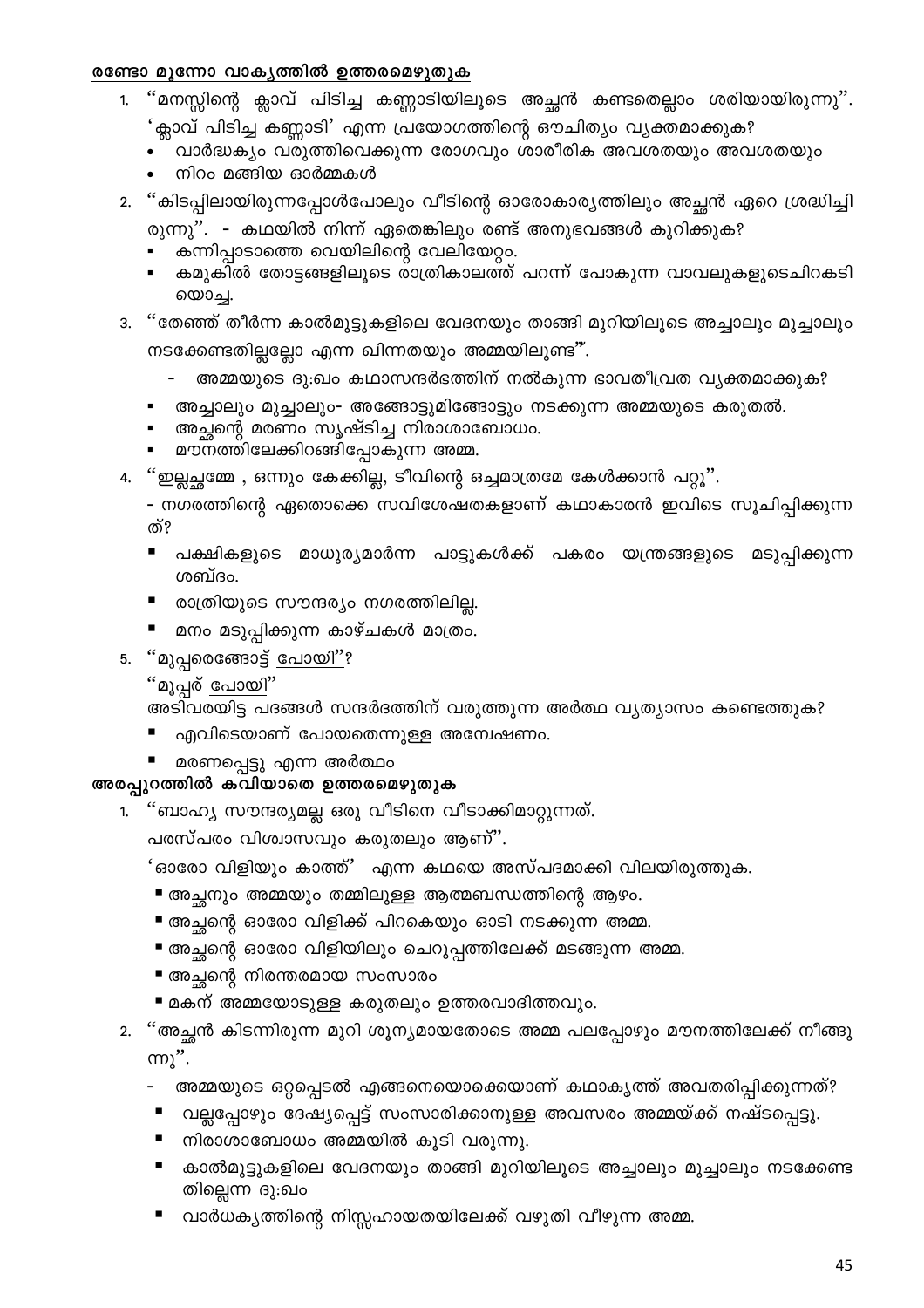- 3. ''ചോദ്യവും നിർദ്ദേശവും അസഹ്യമാകുന്ന ചില സന്ദർഭങ്ങളിൽ അമ്മ പൊട്ടിത്തെറി ക്കാറുണ്ട്''. എങ്കിലും അച്ഛനോടൊത്തുള്ള ജീവിതം അമ്മ വളരെയേറെ ആസ്വദിച്ചിരു **ന്നു.** 
	- -
	-
- കഥാനുഭവത്തിന്റെ വെളിച്ചത്തിൽ വിലയിരുത്തുക.?
	-
	-
- 
- "ഇല്ലച്ഛമ്മേ, ടിവിന്റെ ഒച്ച മാത്രം ...." 4.
	-
	- ''നല്ല വെള്ളോല്ല, നിലാവൂല്ല, കൂമന്റെ ഒച്ചേം ഇല്ല.....''
	- പിന്നെ എന്താ ആടെ ഉള്ളത്?

യു.കെ. കുമാരന്റെ ഓരോ വിളിയും കാത്ത് എന്ന കഥയിലെ അമ്മയുടെയും കുട്ടിയു ടെയും ജീവിതാവസ്ഥകൾ താരതമ്യം ചെയ്ത് കുറിപ്പ് തയ്യാറാക്കുക.?

- നല്ല പ്രകൃതി, ശുദ്ധവായു, നന്മനിറഞ്ഞ ഗ്രാമീണർ, നല്ല സാമൂഹ്യ ബന്ധങ്ങൾ
- ഒച്ചകൾ ബഹളങ്ങൾ, പരസ്പര ബന്ധങ്ങളുടെ അഭാവം

# ഒരു പുറത്തിൽ കവിയാതെ ഉത്തരമെഴുതുക

- യു.കെ. കുമാരന്റെ 'ഓരോവിളിയും കാത്ത്' എന്ന കഥയിലെ ഓരോവിളിയും അമ്മുടെ നേർക്ക് മാത്രമുളളതാണ് വിശകലനം ചെയ്യുക?
	- അച്ഛന്റെ ഓരോ വിളിക്ക് പിന്നാലെയും ഓടുന്ന അമ്മ.
	- നഗരത്തിലേക്കുള്ള മകന്റെ വിളി.
	- പാടത്തിന്റെയും പറമ്പിന്റെയുംവിളി.
	- നാട്ടുകാരുടെ വിളി.
- 2. യു.കെ. കുമാരന്റെ 'ഓരോ വിളിയും കാത്ത്' എന്ന കഥയിലെ അച്ഛന്റെ സ്വഭാവ സവി ശേഷതകൾ കണ്ടെത്തി കഥാപാത്രനിരൂപണം തയ്യാറാക്കുക?
	- അമ്മയുടെ ഓർമ്മകളിലൂടെ കടന്നുവരുന്ന അച്ഛൻ
	- $\blacksquare$ കുടുംബസ്നേഹി, കഠിനാധ്വാനിയായ കർഷകൻ
	- സാമൂഹിക ബന്ധങ്ങൾ സൂക്ഷിക്കുന്ന വ്യക്തി.
	- കിടപ്പിലായപ്പോൾപോലും കുടുംബകാര്യങ്ങളിൽ അതീവ ശ്രദ്ധ.
	- അമ്മയോടുള്ള സ്നേഹവും ബഹുമാനവും
- 3. "ഞാനെങ്ങന്യാ മേനേ വര്വാ? അച്ഛൻ എന്നെ എപ്പോഴും വിളിച്ചോണ്ടിരിക്കുകയാ. ഇന്നലേം വിളിച്ചു''

കഥയിലെ മറ്റ് സന്ദർഭങ്ങൾ കൂടി പരിശോധിച്ച് അമ്മ എന്ന കഥാപാത്രത്തെക്കുറിച്ച് നിരൂ പണക്കുറിപ്പ്്തയ്യാറാക്കുക?

- അമ്മ കഥയിലെ കേന്ദ്രകഥാപാത്രം.  $\bullet$
- അച്ഛന്റെ ഓരോ വിളിക്ക് പിറകെയും ഓടുന്ന കുടുംബിനി.
- അച്ഛനോടുള്ള കരുതൽ, സ്നേഹം.
- അച്ഛന്റെ നിർദ്ദേശങ്ങൾ അപ്പാടെ അനുസരിക്കുന്നു.  $\bullet$
- സ്നേഹബന്ധത്തിന്റ ദൃഢത കാത്ത് സൂക്ഷിക്കുന്നു.
- 4. "ആത്മബന്ധത്തിന്റെ തീവ്രതയാണ് യു.കെ. കുമാരന്റെ 'ഓരോ വിളിയും കാത്ത്' എന്ന കഥയെ സുന്ദരമാക്കുന്നത്".

-വിലയിരുത്തുക.

# അമ്മത്തൊട്ടിൽ

പുതു തലമുറയിലെ ശ്രദ്ധേയനായ കവി റഫീക്ക് അഹമ്മദ് രചിച്ച കവിതയാണ് അമ്മ ത്തൊട്ടിൽ. അവഗണിക്കപ്പെടുന്ന വാർദ്ധകൃത്തിന്റെ നൊമ്പരം ആർദ്രമായി ഈ കവിതയിൽ ആവിഷ്കരിച്ചിരിക്കുന്നു. ഉള്ള് പൊള്ളിക്കുന്ന നാടകീയ മുഹൂർത്തങ്ങളിലൂടെ, മനുഷ്യന്റെ സ്വാർത്ഥതയിലേക്കും തിന്മയിലേക്കും വായനക്കാരുടെ ശ്രദ്ധ ആകർഷിക്കുന്ന കവിതയാണ് ഇത്. ഉപേക്ഷിക്കപ്പെടുന്ന വാർദ്ധക്യം ഇന്ന് വലിയൊരു സാമൂഹ്യ പ്രശ്നമായി കേരളീയരുടെ മുന്നിലും ചോദൃചിഹ്നമായി നിലനിൽക്കുന്നു.

# കവിതയിലുടെ

- $\boldsymbol{\cdot}$  വൃദ്ധയായ അമ്മയെ കാറിൽ കയറ്റി ഉപേക്ഷിക്കാൻ മകൻ ശ്രമിക്കുന്നു.
- $\boldsymbol{\cdot}$  അമ്മയുടെ വാത്സല്യം ആവോളം അനുഭവിച്ചതിന്റെ ഓർമ്മകൾ മകന്റെ മനസ്സിൽ കുറ്റ ബോധമുണ്ടാക്കുന്നു.
- $\boldsymbol{\cdot}$  ഉപേക്ഷിക്കാൻ കഴിയാതെ തിരിച്ചു വരുമ്പോഴേക്കും അമ്മ മരണത്തിലേക്ക് യാത്രയാവു ന്നു.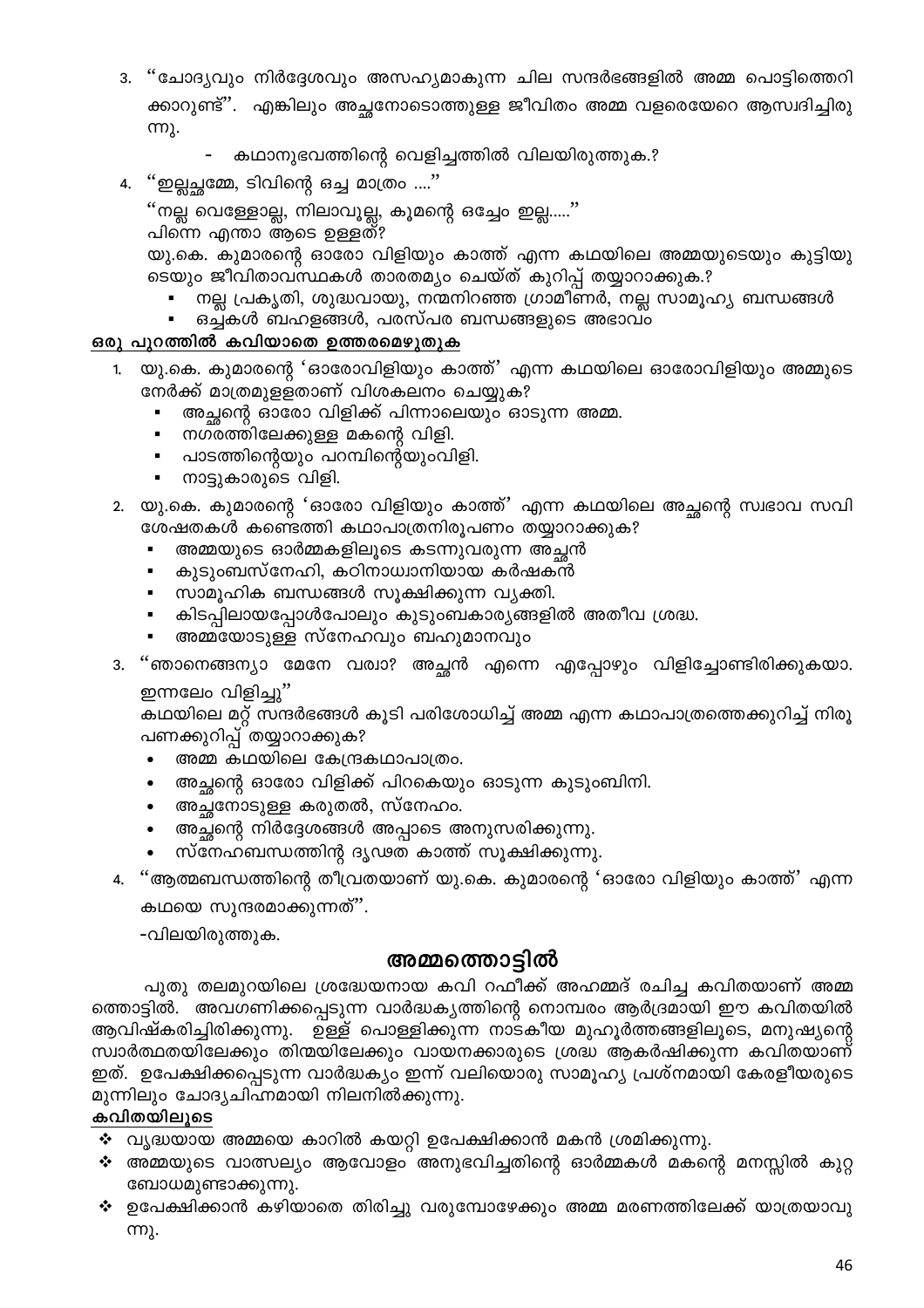- ❖ പെറ്റമ്മയോടുള്ള ക്രൂരത ഈശ്വരൻ പൊറുക്കില്ല.
- ❖ ഈശ്വരസന്നിധിയിൽപോലും ക്രൂരതയ്ക്കൊരുങ്ങുന്നു.
- ∻ അധാർമ്മികമായ പ്രവൃത്തി.
- യീശ്വരൻ കാറ്റൊന്നു കൊള്ളാനിറങ്ങിയോ ഈശ്വരൻ അശാന്തനാണെന്ന് പറയുന്നതിന്റെ കാരണമെന്ത്? നിങ്ങളുടെ അഭി പ്രായം വിശദമാക്കുക.
- 3. ആരാണു മുന്നിൽ, പുറത്തേക്കശാന്തനാ-
- ❖ മാതൃത്വത്തിന്റെ മഹത്ത്വത്തെക്കുറിച്ച് ഓർമ്മ വരുന്നു.
- ❖ പെറ്റുകിടക്കുന്ന തെരുവു പട്ടി കുഞ്ഞുങ്ങളെ സംരക്ഷിക്കുന്നു.
- വരികൾ വിശകലനം ചെയ്ത് ഈ പ്രസ്താവനയോടുള്ള നിങ്ങളുടെ പ്രതികരണം വ്യക്തമാക്കുന്ന കുറിപ്പ് തയ്യാറാക്കുക.

രൂറ്റം കുരച്ചത് ചാടിക്കുതിക്കുന്നു. സമകാലിക മനുഷ്യാവസ്ഥയോടുള്ള രോഷമാണ് ഈ വരികളിൽ തെളിയുന്നത്.

- 2. പെറ്റുകിടക്കും തെരുവുപട്ടിക്കെന്താ-
- ❖ മനസ്സിലുണരുന്ന കുറ്റബോധം
- $\boldsymbol{\cdot}$  സൂചിപ്രയോഗത്തിന്റെ ഓർമ്മ
- $\boldsymbol{\dot{\ast}}$  അമ്മയെ ഉപേക്ഷിക്കാൻ ഒരുങ്ങുന്നു.

വിശകലനം ചെയ്ത് കുറിപ്പ് തയ്യാറാക്കുക.

ലൊന്ന് മനസ്സിലൂടപ്പോൾ കടന്നുപോയ് പണ്ട് പനിച്ചു കിടന്ന കാലത്ത് ലഭിച്ച സൂചിപ്രയോഗത്തിന്റെ ഓർമ്മ മകന്റെ ഇന്നത്തെ മാനസികാവസ്ഥയ്ക്കെതിരേയുള്ള ഔഷധപ്രയോഗമായി മാറുന്നുണ്ടോ?

അന്നത്തെ സൂചിപ്രയോഗത്തിൻ നീറ്റൽപോ-

1. പണ്ട് പനിച്ചതും അമ്മയെടുത്തുകൊ-ണ്ടപ്പടിയോരോന്ന് കേറിക്കിതച്ചതും

# താഴെ കൊടുത്തിരിക്കുന്ന ചോദൃങ്ങൾക്ക് അരപ്പുറത്തിൽ കവിയാതെ ഉത്തരമെഴുതുക.

- ❖ ആധുനിക കാലഘട്ടത്തെ നിയന്ത്രിക്കുന്ന സംസ്കാരം
- ❖ ഉപഭോഗ സംസ്കാരത്തിന്റെ പ്രതീകം
- ഈ വരി നൽകുന്ന അർത്ഥ സൂചനയെന്ത്?
- 2. ഇപ്പെരും മാളിന്റെ (ഇപ്പെരുമാളിന്റെ)
- $\boldsymbol{\cdot}$  മകനെ വളർത്തിയ കൈകൾ
- ❖ അമ്മയുടെ കൈകൾ ചോരയും നിരും വറ്റിയ അവസ്ഥയിൽ
- അടിവരയിട്ട പദത്തിന്റെ ഔചിത്യം കണ്ടെത്തുക.
- 1. നീരറ്റു വറ്റിവരണ്ട <u>കൈച്ചുള്ളികൾ</u>
	-
- 
- 
- 
- 
- 
- 
- -
	-
	-
	- - -
	-
	-
	- -
- 

 $\boldsymbol{\cdot}$  കരിന്തിരി തെളിഞ്ഞിട്ടുണ്ട്.

# $\boldsymbol{\cdot}$  അമ്മയ്ക്ക് ബുദ്ധി ഉണ്ടായിരുന്നില്ല

# <u>താഴെ കൊടുത്തിരിക്കുന്ന ചോദ്യങ്ങൾക്ക് രണ്ടോ മൂന്നോ വാക്യത്തിൽ ഉത്തരമെഴുതുക.</u>

∻ അമ്മ അവശയാണ്

 $\sim$ 

#### മകനിലുള്ള വിശ്വാസം, അബോധാവസ്ഥ, സ്ഥലത്തേക്കുറിച്ചുള്ള അജ്ഞത 3. അന്നത്തെ സൂചിപ്രയോഗത്തിൽ നീറ്റൽ പോലൊന്ന് മനസ്സിലൂടപ്പോൾ കടന്നുപോയ്.

അടിവരയിട്ട പ്രയോഗം സൂചിപ്പിക്കുന്നത്.

ഈ വരികളിൽ തെളിയുന്നത്.

#### 2. എങ്ങോട്ടുപോകുന്നുവെന്നു ചോദിച്ചില്ല. എന്തിനെന്നും....

കൂറ്റബോധം, ആശ്വാസം, ശരീരവേദന 4. എങ്ങിനിക്കൊണ്ടിറക്കേണ്ടു സ്വയം ബുദ്ധി-കെട്ടു കരിന്തിരിയാളും വരെയവർ

ഈ വരികൾ സൂചിപ്പിക്കുന്നത്?

- ഇവിടെ സൂചിപ്പിക്കുന്ന അമ്മയുടെ അവസ്ഥ. വാർദ്ധക്യം, യാത്ര, സ്നേഹം
- മങ്ങിപ്പഴകിയ പിഞ്ഞാണവർണ്ണമായ് പാടവും പീളയും മൂടിയ കണ്ണുകൾ

#### ശരിയായ ഉത്തരം തെരഞ്ഞെടുത്ത് എഴുതുക.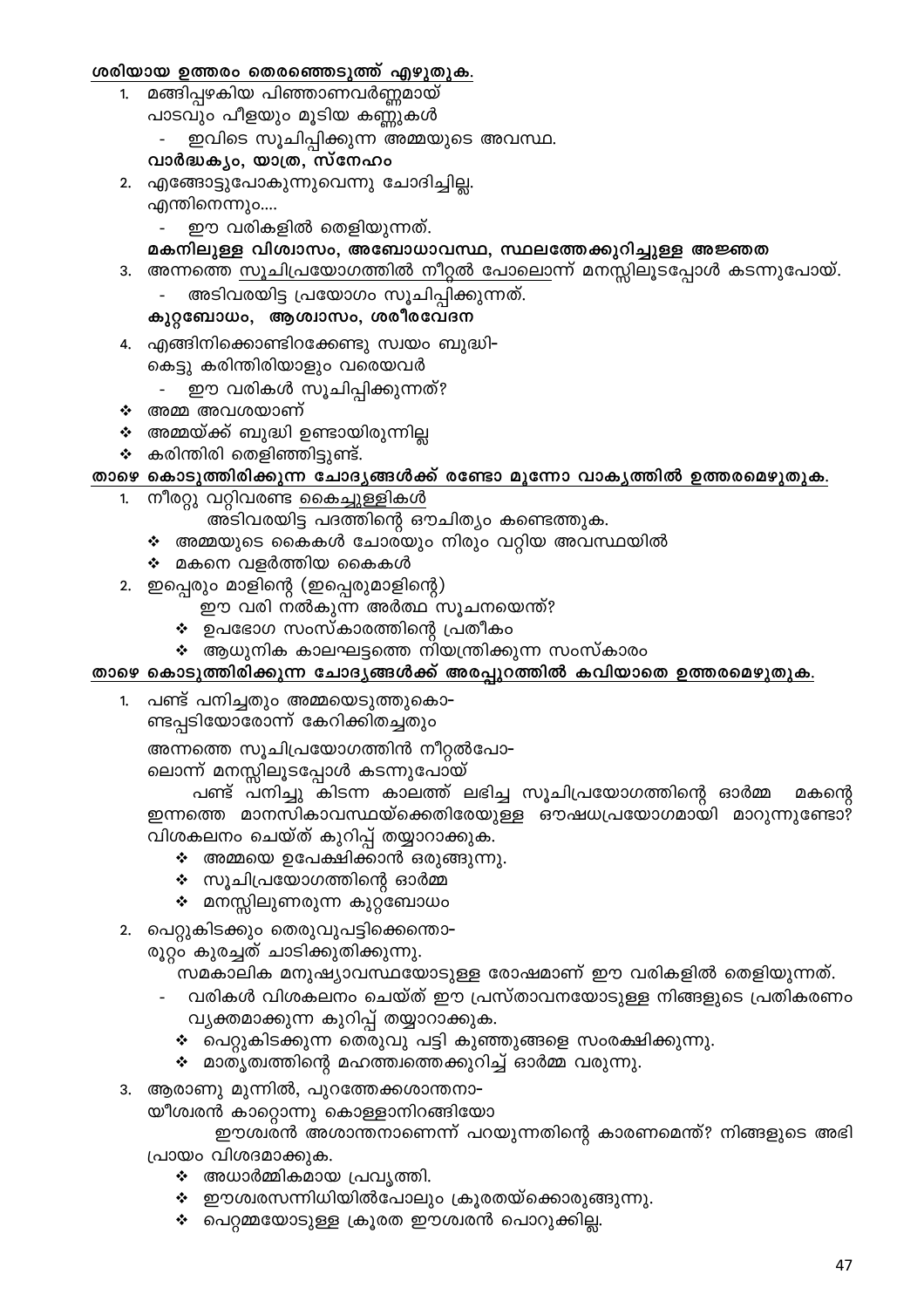4. ഏറെത്തണുക്കുന്നു ചില്ലുയർത്തീടുമ്പൊ-ളോർത്തു, കരിമ്പടം, അമ്മവയറ്റത്തു പറ്റിക്കിടക്കുന്ന ചൂട്, മുഷിവുമായ്

കാച്ചെണ്ണ ചേരുന്ന ഗന്ധം, പുലർച്ചയി-ലോലക്കൊടികൾ പുകയുന്നതിൻ മണം

മാതൃസ്നേഹത്തിന്റെ തീവ്രത അനുഭവിപ്പിക്കുന്ന വരികളാണിത്. വിശകലനം ചെയ്ത് കുറിപ്പ് തയ്യാറാക്കുക?

അവഗണിക്കപ്പെടുന്ന വാർദ്ധകൃത്തിന്റെ നിസ്സഹായ നൊമ്പരം വായനക്കാരന്റെ ഹൃദ

അമ്മയുടെ സ്പർശവും ഗന്ധവും നിറഞ്ഞ ഓർമ്മകൾ

യത്തിൽ തൊടുന്ന അനുഭവമാണ്'അമ്മത്തൊട്ടിൽ' എന്ന കവിത. കവിത വിശകലനം ചെയ്ത് ലഘു ഉപന്യാസം തയ്യാറാക്കുക.

- 
- $\boldsymbol{\cdot}$  വൈകാരിക തീവ്രത.
- 
- 
- 
- 
- 
- 
- 
- 
- 
- 
- 
- 
- 
- 
- 
- 
- 
- 
- 
- 
- 
- 
- 
- 
- 
- 
- 
- 5. ഇപ്പെരും മാളിന്റെ (ഇപ്പെരുമാളിന്റെ)
	-
	-

 $\cdot$  ഉപഭോഗ സംസ്ക്കാരം

- തൊട്ടടുത്തായിട്ടിറക്കിയാലെന്നോർത്തു
- 
- 
- പുതിയ കാലത്തിന്റെ എന്തൊക്കെ പ്രവണതകളണ് ഈ വരികളിൽ തെളിയുന്നത്?

 $\boldsymbol{\cdot}$  കാലത്തെ നിയന്ത്രിക്കുന്ന ലാഭക്കൊതി

താഴെ കൊടുത്തിരിക്കുന്ന ചോദൃത്തിന് ഉത്തരമെഴുതുക

 $\clubsuit$  അമ്മയുടെ ദൈന്യം, നിസ്സഹായത

 $\boldsymbol{\cdot}$  ഹൃദയസ്പർശിയായ പ്രയോഗങ്ങൾ

 $\boldsymbol{\cdot}$  ഉപയോഗിക്കുക വലിച്ചെറിയുക, എന്ന രീതി.

 $\boldsymbol{\cdot\!\!\!\cdot}$  അമ്മയെ ഉപേക്ഷിക്കാനൊരുങ്ങുന്ന മകൻ

 $\boldsymbol{\cdot}$  മകനെ കൊളുത്തിവലിക്കുന്ന ഓർമ്മകൾ

 $\boldsymbol{\cdot}$  വിശ്വാസത്തെ പരിപാലിക്കുന്ന മാവ്  $\boldsymbol{\cdot}$  മാവ് മലയാളത്തിന്റെ പ്രിയ വൃക്ഷം.

 $\boldsymbol{\cdot}$  മാവിനെ കുടുംബാംഗമായി കരുതുന്നു.

കളിൽ പ്രശസ്തനാണ് അദ്ദേഹം.

<u>പ്രധാന ആശയങ്ങൾ</u>

യൂണിറ്റ് 2 നിലാവ് പെയ്യുന്ന<sup>്</sup>നാട്ടുവഴികൾ

# "നാടായാലും കാടായാലും കുഴിയായാലും കുന്നായാലും നല്ലവർ പാർക്കുന്നെങ്കിൽ നീയും നന്നേ, വാഴുക നിലമേ

പുറനാനൂറ്"

ഔവ്വയാർ

''ജീവിക്കുന്ന മനുഷ്യരുടെ നന്മ തിന്മകളാണ് നാടിനെ അടയാളപ്പെടുത്തുന്നത്''

വരികൾ വിശകലനം ചെയ്ത് കുറിപ്പ് തയ്യാറാക്കുക.

❖ ലേഖകന്റെ വീട്ടുവളപ്പിലെ മാവാണ് കൊച്ചു ചക്കരച്ചി

 $\boldsymbol{\cdot}$  മാവിൽ മനുഷ്യഭാവമാരോപിക്കുന്ന നിരവധി സന്ദർഭങ്ങൾ

# പാഠം 1

# കൊച്ചു ചക്കരച്ചി

ബന്ധത്തിന്റെ ഹൃദ്യമായ ആവിഷ്ക്കാരം. മികച്ച ഗദ്യകാരൻ, സ്വാതന്ത്ര്യസമര സേനാനി, പത്ര പ്രവർത്തകൻ നർമ്മ സ്പർശമുള്ള നിരവധി ലളിതോപന്യാസങ്ങളുടെ കർത്താവ് എന്നീ നില

❖ മാവ് വീഴില്ല; വീണാലും ആപത്ത് വരുത്തുകയില്ല എന്ന അമ്മയുടെ വിശ്വാസം

ഏ.പി. ഉദയഭാനുവിന്റെ ലളിതോപന്യാസം. പ്രകൃതിയും മനുഷ്യനും തമ്മിലുള്ള ആത്മ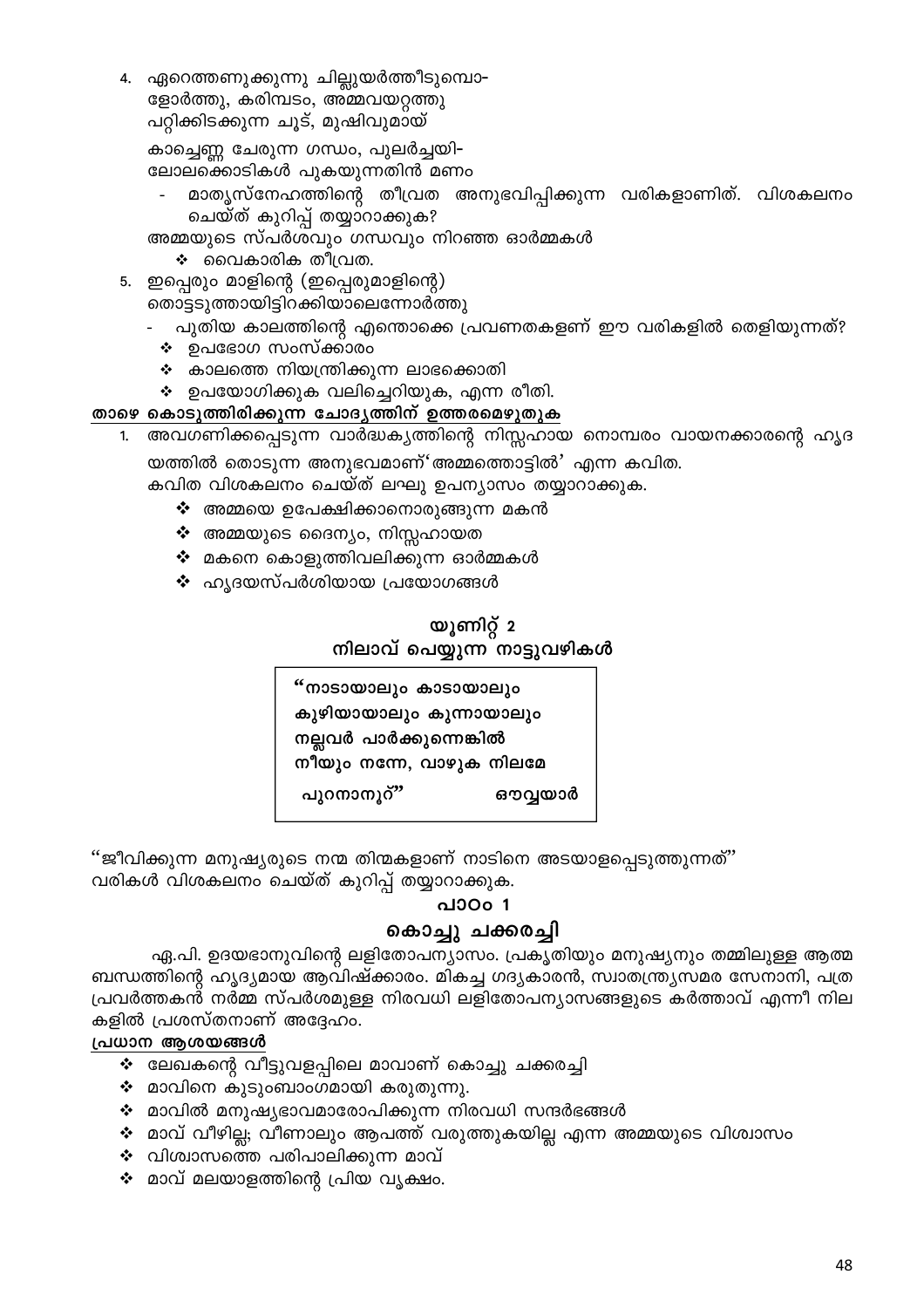#### താഴെ കൊടുത്തിരിക്കുന്ന ചോദൃങ്ങൾക്ക് ഉത്തരമെഴുതുക

- ''പത്ത് നാൽപ്പത്തഞ്ച് കൊല്ലങ്ങൾക്കപ്പുറത്ത് നിന്ന് അതിന്റെ സ്വാദ് നാക്കിന്റെ അറ്റത്ത് വന്ന് നിറയുന്നു''. നാക്കിന്റെ അറ്റത്ത് വന്ന് നിറയുന്നത്. മാമ്പഴക്കാലം, വിദ്യാലയസ്മരണ, യൗവനകാലം 2. വിഗ്രഹാർത്ഥം കണ്ടെത്തുക. മന്ത്രതന്ത്രങ്ങൾ കൊതിയസമാജം
- ്മാമ്പഴം' എന്ന കവിതയുടെ രചയിതാവ്. 3.

വൈലോപ്പിള്ളി, ഏ.പി. ഉദയഭാനു, റഫീക്ക് അഹമ്മദ്

പിരിച്ചെഴുതുക.

ചുള്ളിക്കമ്പ്

#### താഴെക്കൊടുത്തിരിക്കുന്ന ചോദ്യങ്ങൾക്ക് ഉത്തരമെഴുതുക

- ഇന്നു 'മാങ്ങമരം' കാണാത്ത കുട്ടികൾ കേരളത്തിൽ ഉണ്ടാവില്ലെങ്കിലും ഇപ്പറഞ്ഞ
	- പഴയ 'അപരിഷ്കൃത മട്ടുകൾ' അവർ അറിയാനിടയില്ല.

ഇന്നത്തെ തലമുറയ്ക്ക് അപരിഷ്കൃതമട്ടായി തോന്നുന്നതെന്തെല്ലാം?

- $\div$  മാവിൻചോട്ടിലെ കളികൾ
- ❖ പ്രകൃതിയോടിണങ്ങിയ രീതികൾ
- 2. വേണ്ടപ്പെട്ടവർ ആരോ ഒക്കെ ഇടപെട്ട് ആ അത്യാഹിതം തടഞ്ഞു.
	- \_ ഇവിടെ സൂചിപ്പിക്കുന്ന അത്യാഹിതം എന്ത്?
	- $\clubsuit$  മാവിനെ മുറിക്കാനൊരുങ്ങുന്നത്,
	- $\boldsymbol{\cdot}$  മാനുഷിക പരിഗണന
- 3. കൊച്ചു ചക്കരച്ചി വീഴില്ല, വീണാലും അവൾ ആപത്തു വരുത്തുകയില്ല.
	- ഇവിടെ തെളിയുന്ന അമ്മയുടെ മനോഭാവം.
	- $\clubsuit$  മാവിലുള്ള വിശ്വാസം
	- ❖ പ്രകൃതിയും മനുഷ്യനും തമ്മിലുള്ള ആത്മബന്ധം

#### താഴെ കൊടുത്തിരിക്കുന്ന ചോദ്യങ്ങൾക്ക് ഉത്തരമെഴുതുക

- 1. കവികളായവരെല്ലാം നാട്ടിൻപുറത്തെ ഏതെങ്കിലും കൊതിയ സമാജത്തിൽ അംഗങ്ങ ളായിരിരുന്നിരിക്കണം.
	- ലേഖകൻ ഇങ്ങനെ പറയാൻ കാരണമെന്ത്?
		- ∻ മാവ് മലയാളത്തിന്റെ പ്രിയ വൃക്ഷം
		- ∻ പഴയ ജീവിതശൈലി
		- ∻ ബാല്യവും മാവും തമ്മിലുള്ള ഇണക്കം
		- ∻ മലയാള കവിതയിൽ മാവിനുള്ള പ്രാധാന്യം
	- 2. ''സ്വയം ചത്തും മാവിനെ കാത്തു രക്ഷിച്ചു പോന്ന നീറുകൾ എന്ന ചാവേറ്റുപട കൊച്ചു ചക്ക

രച്ചിയിൽ കയറാൻ ശ്രമിച്ചവരെയെല്ലാം തോൽപ്പിച്ച് ഓടിച്ചു കളഞ്ഞു''.

സംരക്ഷണത്തിന്റെ പ്രകൃതിപാഠമാണ് ഇവിടെ ദൃശ്യമാവുന്നത്.-അഭിപ്രായം വിശകലനം ചെയ്ത് കുറിപ്പ് തയ്യാറാക്കുക.

- 3. നാവുണ്ടായിരുന്നെങ്കിൽ കുടുംബത്തിന്റെ കഥ അവൾ പറയുമായിരുന്നു.
	- മാവിൽ ആരോപിക്കപ്പെടുന്ന മനുഷ്യഭാവങ്ങളാണ് പാഠഭാഗത്തെ ഹൃദ്യമാക്കുന്നത്.
		- പ്രതികരണം വൃക്തമാക്കുക.
			- ∻ മാവിനെ കുടുംബാംഗമായി പരിഗണിക്കുന്നു.
			- സന്ദർഭങ്ങൾ, ഉദാഹരണങ്ങൾ
		- ഹൃദയസ്പർശിയായ അവതരണം

### താഴെ കൊടുത്തിരിക്കുന്ന ചോദൃത്തിന് ഉത്തരമെഴുതുക

പ്രകൃതിയോട് ഇണങ്ങിയ ജീവിതശൈലി സ്വീകരിക്കുന്ന എന്നതാണ് ആധുനിക സമൂഹം നേരിടുന്ന പല പ്രശ്നങ്ങൾക്കുമുള്ള പരിഹാരം. പാഠഭാഗത്തെ ആശയങ്ങൾ പരിഗണിച്ച് ഒരു പ്രഭാഷണം തയ്യാറാക്കുക.

- ആധുനിക സമൂഹം നേരിടുന്ന പാരിസ്ഥിതിക പ്രശ്നങ്ങൾ
- പ്രകൃതിയോടിങ്ങിയ മുൻതലമുറയുടെ ജീവിത ശൈലി
- മാവും കുടുംബവും തമ്മിലുള്ള പാരസ്പര്യം. ÷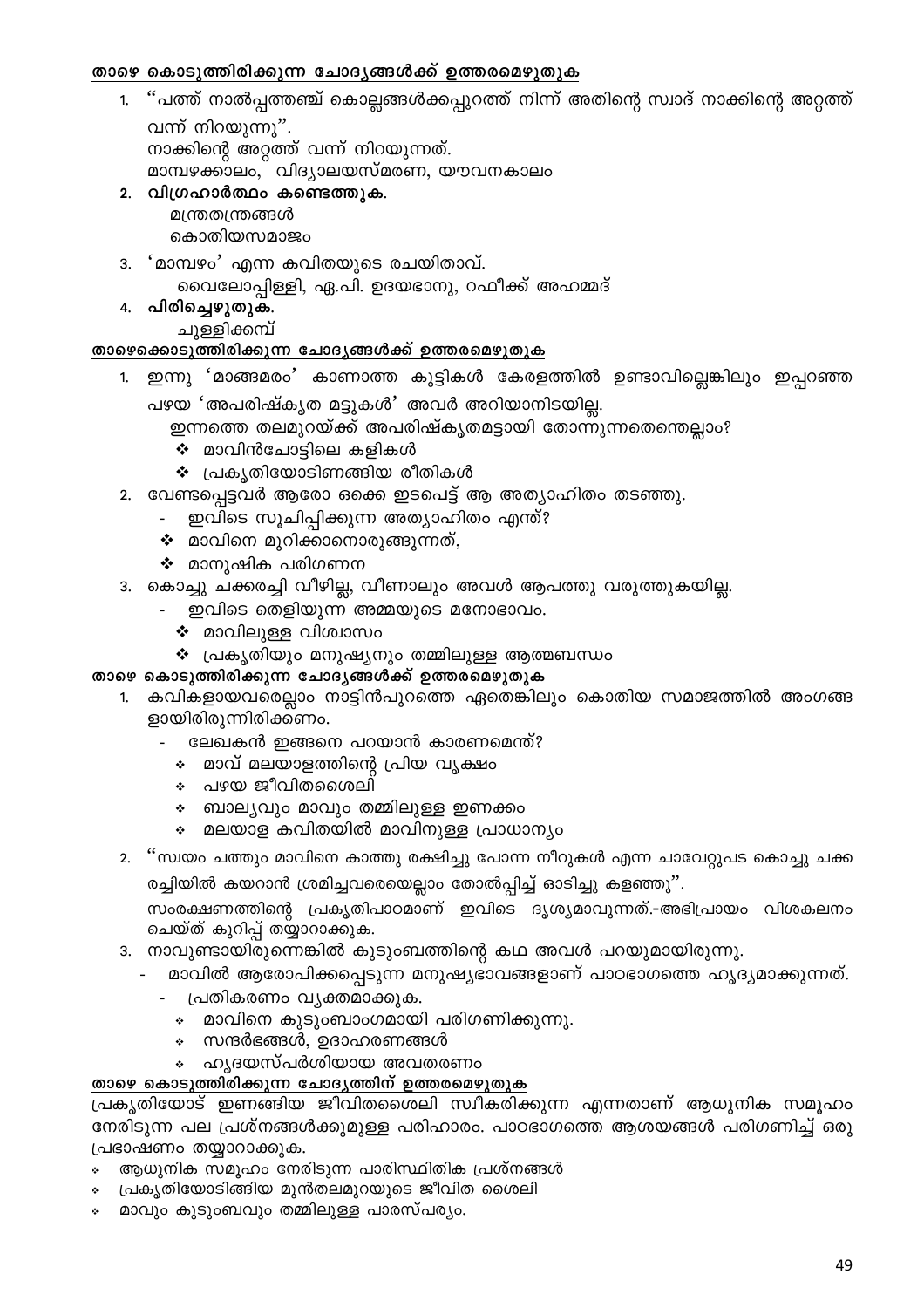അടിവരയിട്ട വിശേഷണത്തിന്റെ അർത്ഥസാധ്യതകൾ എഴുതുക.

- മധുരോദാരവികാരം
- 2. ഈ മലനാട്ടിൻ വായുവിലുണ്ടൊരു
- $\boldsymbol{\cdot}$  സ്വപ്നങ്ങൾ സഫലമാവാൻ
- ❖ നന്മകൾ വീണ്ടെടുക്കാൻ
- മലർക്കളമെഴുതി കാത്തത് എന്തിനാവാം?
- മലർക്കളമെഴുതിക്കാത്തോരരചനെ– 1.

#### <u>രണ്ടോ മൂന്നോ വാകൃത്തിൽ ഉത്തരമെഴുതുക.</u>

- ∻ തുമ്പപ്പൂക്കൾ
- ∻ വയലേലകൾ
- ∻ ആമ്പൽപ്പൂക്കൾ
- ∻ കനൃകമാർ

രന്നു ലസിപ്പൂ നെയ്യാമ്പലുകൾ മഹാബലിയെ വരവേൽക്കാൻ വെള്ളിത്താലമെടുത്ത് കാത്ത് നിൽക്കുന്നത്?

യെരിയും വെള്ളിത്താലമെടുത്തു നി–

ലേലകൾതോറും നടുവിൽ പൊൽക്കിഴി–

- 4. ഏതുമുറങ്ങുതെമ്പാടും വയ–
- ∻ നക്ഷത്രങ്ങളെ
- ∻ മുക്കുറ്റിയെ
- $\cdot$  നിലാവിനെ
- ∻ സൂര്യനെ
- —മലകളാകുന്ന ചങ്ങലവട്ടയിൽ തെളിയുന്ന ദീപനാളമായി വർണ്ണിച്ചിരിക്കുന്നത്?

നാളം പാടലവിരലാൽ നീട്ടിയു—

- 3. നീളും മലയുടെ ചങ്ങലവട്ടയിൽ
- ∻ മഹാബലിയെ
- $\cdot$  ഉഷസ്സിനെ
- ∻ ആമ്പൽപ്പൂക്കളെ
- ∻ മുക്കുറ്റിയെ
- —നല്ലതിഥി എന്നു വിശേഷിപ്പിക്കുന്നതാരെ?
- 2. നല്ലതിഥി നമുക്കിനിയാരിതുപോലെ?
- ∻ നാടോടിപ്പാട്ടുകൾ ശ്രുതിമധഉരമുള്ളതല്ല.
- ∻ നാടോടിപ്പാട്ടുകളുടെ മനോഹാരിത
- ❖ നാടോടിപ്പാട്ടുകളുടെ പഴക്കം
- ❖ നാടോടിപ്പാട്ടുകളെക്കുറിച്ച് പുതുതലമുറയുടെ കാഴ്ചപ്പാട്
- —ഈ വരികൾ നൽകുന്ന സൂചന.
- പാട്ടാണെന്ന് പഴിക്കാമിന്നു.........
- 1. പഴമയിലിഴയും പല്ലു കൊഴിഞ്ഞൊരു

# ശരിയായ ഉത്തരം തെരഞ്ഞെടുത്തെഴുതുക.

പ്രശസ്തകവി വൈലോപ്പിള്ളി ശ്രീധരമേനോൻ രചിച്ച വിട എന്ന കാവ്യസമാഹാരത്തിൽ നിന്നും എടുത്തിട്ടുള്ള ഒരു കവിതയാണ് ഓണമുറ്റത്ത്. ഓണം മലയാളിയുടെ ഹൃദയവികാര മാണ്. സമത്വത്തിൽ അധിഷ്ഠിതമായ നല്ല നാളുകളെക്കുറിച്ചുള്ള മധുരമായ ഓർമ്മയും ഒപ്പം ആ നല്ല നാളുകൾ തിരിച്ചെടുക്കാനാവും എന്ന പ്രതീക്ഷയുമാണത്. പുതിയ കാലം സ്വീകരിച്ചാലും മണ്ണിന്റെയും ഈ സ്വപ്നങ്ങൾ എന്തൊക്കെ മാറ്റങ്ങൾ ഉയിർത്തെഴു ന്നേൽക്കുക തന്നെ ചെയ്യും എന്ന് കവി വിശ്വസിക്കുന്നു. ആ അഭിമാനബോധം തന്റെ കവിത കളിലൂടെ പ്രകടിപ്പിക്കുക തന്നെ ചെയ്യും എന്ന് അദ്ദേഹം ഉറപ്പിച്ചു പറയുന്നു. വേദനകൾ സഹിച്ചും ദോഷങ്ങൾ മാറ്റാൻ പാട്ടുകളിലൂടെ ശ്രമിക്കുന്ന പുള്ളുവന്റെ മനസ്സാണ് കവിക്ക്. കേരളീയ പ്രകൃതിയുടെ അതിമനോഹരമായ ചിത്രങ്ങളും ഗ്രാമീണ ബിംബങ്ങളും കൊണ്ട് സമൃദ്ധമാണ് ഈ കവിത. ഓണം മലയാളിയുടെ ഒരു സാംസ്ക്കാരികത്തനിമ എന്ന വസ്തുത അനുഭവവേദ്യമാക്കാൻ ഈ കവിതയ്ക്ക് കഴിയുന്നു.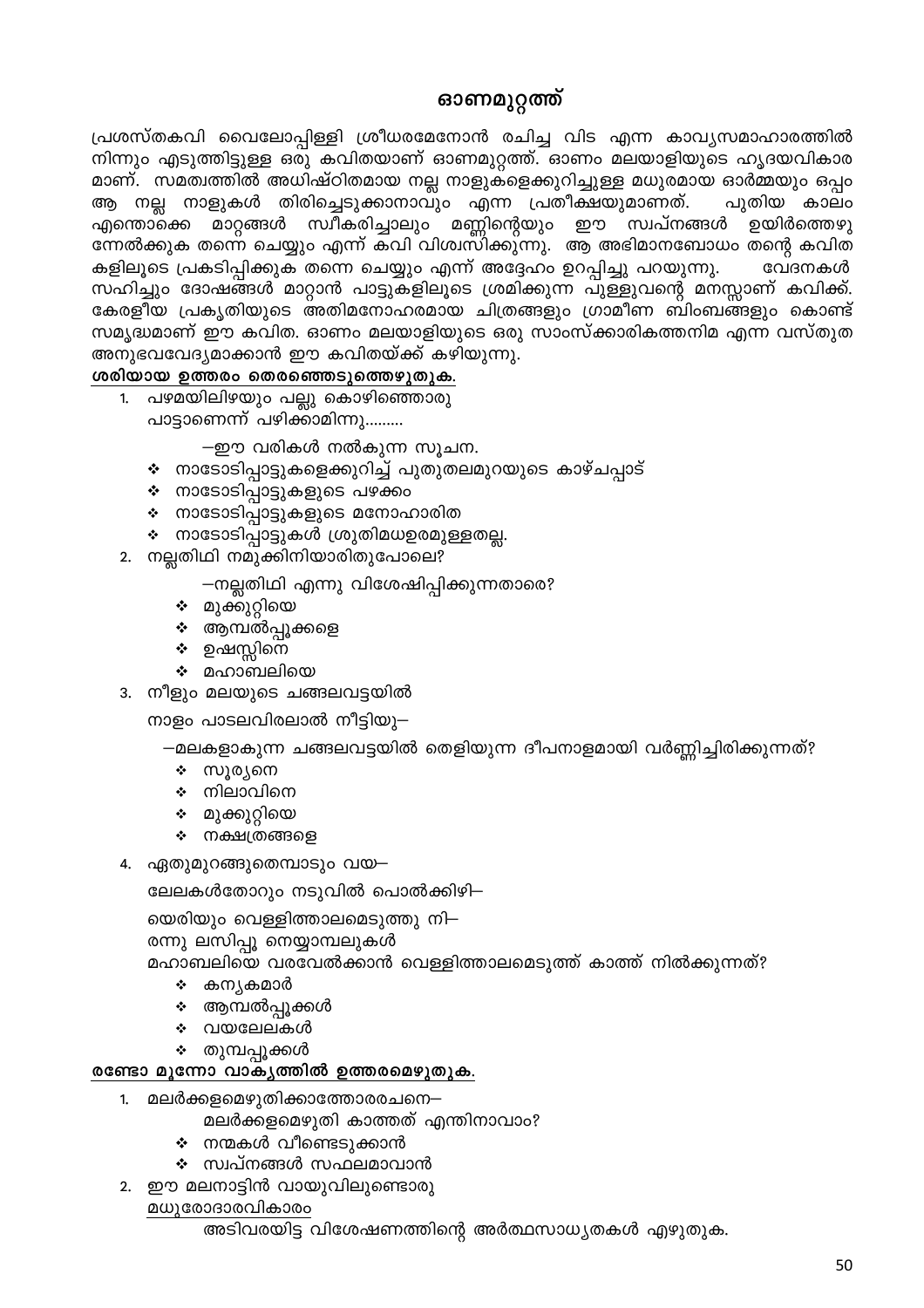പാവം തുമ്പകൾ മലരിൽ കൂട നിറച്ചു..... ദീപക്കുറ്റികൾ നാട്ടിയിരിപ്പൂ നറുമുക്കുറ്റികൾ വെള്ളിത്താലമെടുത്തു നിരന്നു ലസിപ്പൂ നെയ്യാമ്പലുകൾ കവിയെ പ്രചോദിപ്പിച്ച ഈ ഗ്രാമീണ ചിത്രങ്ങളുടെ ഭംഗി വിശകലനം ചെയ്യുക.

### ഒരു പുറത്തിൽ കവിയാതെ ഉത്തരമെഴുതുക.

- ❖ കേരളീയ പ്രകൃതിയുടെ ഹൃദ്യമായ ആവിഷ്ക്കാരം
- ❖ നിറനിലാവില തെളിയുന്ന കവുങ്ങുകളുടെ ഭംഗി
- $\div$  വരികളുടെ ആശയം

1.

യെഴുന്നള്ളുകയായോണത്തപ്പൻ

ലെതിരേറ്റങ്ങനെ നിൽക്കും വഴിയേ–

കമുകിൻപൂവരിതൂകി, ത്തൂമയി–

കാലേ രാവു നിറന്ന നിലാവാൽ

- 4. വാങ്മയ ചിത്രത്തിന്റെ ഭംഗി വിശകലനം ചെയ്യുക?
- ❖ (പഭാതത്തിന്റെ മനോഹാരിത
- $\boldsymbol{\cdot}$  മലകൾക്കിടയിലൂടെ ഉദിച്ചുയരുന്ന സൂര്യൻ
- $\boldsymbol{\dot{\ast}}$  ഉഷസ്സിന് മനുഷ്യഭാവം കൽപ്പിക്കുന്നു.
- ഈ വർണ്ണനയിലൂടെ ഉഷസ്സിന്റെ എന്തെല്ലാം സവിശേഷതകളാണ് അനാവരണം ചെയ്യപ്പെടുന്നത്?

നാളം പാടലവിരലാൽ നീട്ടിയു— മോമൽക്കവിളു തുടുത്തും തെല്ലൊരു നാണത്തോടു പരുങ്ങിയൊരുങ്ങിടി മോണക്കോടിയുടുത്തൊരുഷസ്സേ

- 3. നീളും മലയുടെ ചങ്ങലവട്ടയിൽ
- ❖ കവിക്ക് പലപ്പോഴും അവഗണന നേരിടേണ്ടി വരുന്നു.
- $\boldsymbol{\cdot}$  നാടോടി സംസ്ക്കാരത്തോടുള്ള പുതിയ തലമുറയുടെ മനോഭാവം

—നഷ്ടപ്പെടുന്ന നാടോടി സംസ്ക്കാരത്തെക്കുറിച്ചുള്ള കവിയുടെ ദു:ഖം ഓണമുറ്റത്ത് എന്ന കവിതയിൽ പ്രകടമാണോ? വിശകലനം ചെയ്ത കുറിപ്പ് തയ്യാറാക്കുക.

പാട്ടാണെന്നും പഴിക്കാമിന്നു പ $-$ രിഷ്ക്കാരത്തിൻ തിണ്ണയിലുള്ളവർ

- 2. പഴമയിലിഴയും പല്ലു കൊഴിഞ്ഞൊരു
- ❖ വിശാലമായ സാംസ്ക്കാരിക കാഴ്ചപ്പാട്
- $\boldsymbol{\cdot}$  മുറ്റം അതിരുകൾ ഭേദിക്കുന്നു.
- ഓണമുറ്റത്ത് എന്ന ശീർഷകം ധ്വനിപ്പിക്കുന്നത് എന്തൊക്കെയാണെന്ന് വിശദീക രിക്കുക.

വെൺമണലിങ്കലിരിപ്പൂ ഞാനെൻ

മലയാളത്തറവാട്ടിന്നങ്കണ–

മണിപീഠത്തിലിരുത്തൂ, ഞങ്ങളെ....

 $1.$ മലയാളത്തറവാട്ടിന്നങ്കണ —

#### അരപ്പുറത്തിൽ <u>കവിയാതെ ഉത്തരമെഴുതുക.</u>

- ❖ പുതിയ തലമുറയുടെ മനോഭാവം
- $\boldsymbol{\dot{\cdot}}$  ഓണത്തേക്കുറിച്ച് പാടുന്നതിൽ കവി അഭിമാനിക്കുന്നു.
- —ഈ വരി നൽകുന്ന അർത്ഥ സൂചനകൾ എന്തെല്ലാം?
- 4. ഇവരറിയുന്നീലെന്നഭിമാനം
- പ്രശ്നങ്ങൾക്ക് പരിഹാരം കാണാൻ ശ്രമിക്കുന്നു.  $\boldsymbol{\cdot}$  സാധാരണ ജനതയുടെ പ്രതീകമാണ് പുള്ളവൻ കവിയും അങ്ങനെ തന്നെയാണ്.
- ത്തുക?  $\boldsymbol{\cdot}$  പുള്ളുവൻ ദോഷങ്ങൾ പാട്ടിലൂടെ അകറ്റാൻ ശ്രമിക്കുന്നു. കവി കവിതയിലൂടെ
- —കവി തന്നെ സ്വയം പുള്ളുവനായി വിശേഷിപ്പിക്കുന്നതിന്റെ ഔചിത്യം കണ്ടെ
- 3. പഴമൊരു പുള്ളുവനാണല്ലോ ഞാൻ
- ❖ മലയാളിയുടെ ഹൃദയവികാരമാണ് ഓണം
- ∻ ഓണം വെറുമൊരു ഉത്സവമല്ല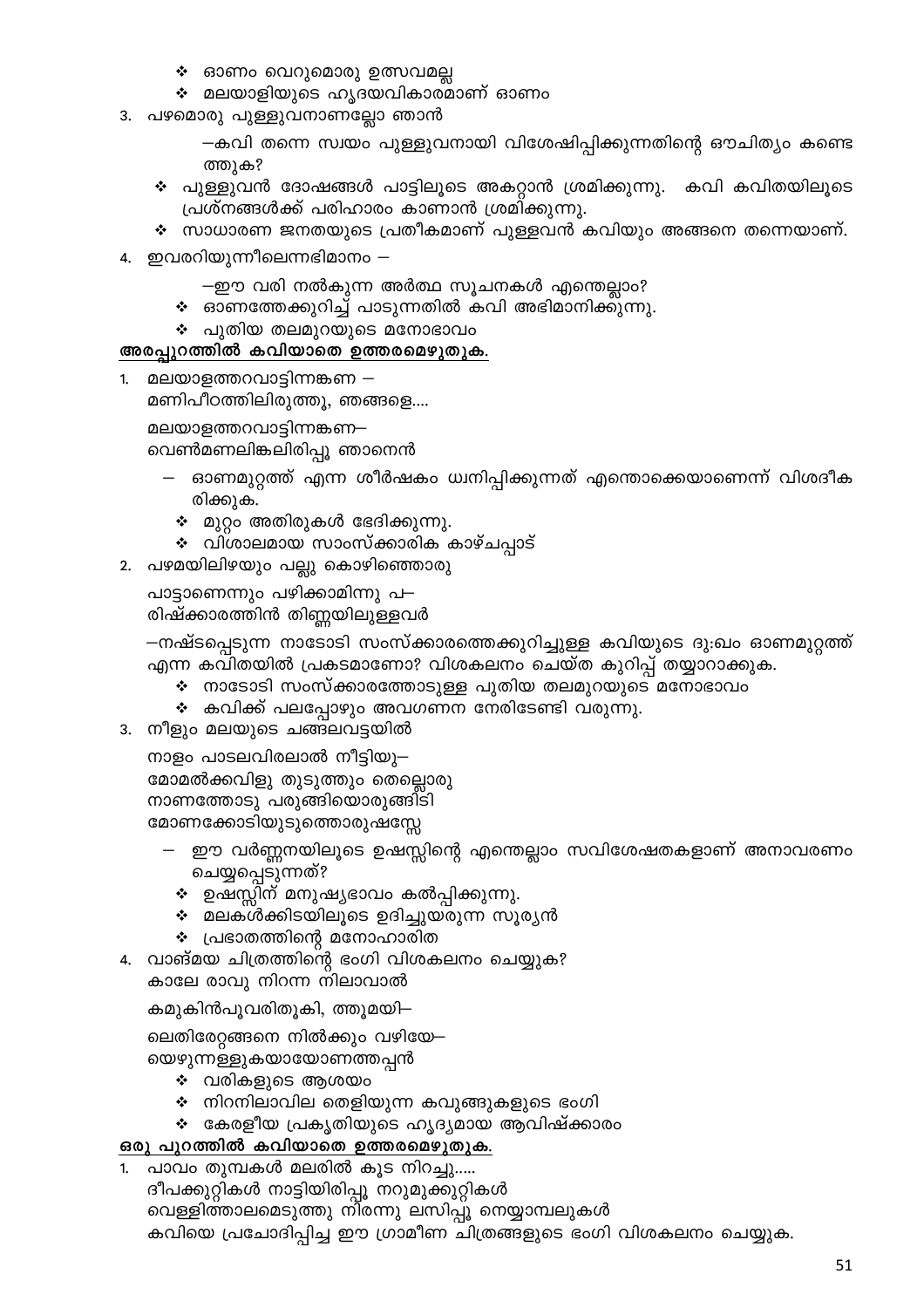ഇവയ്ക്ക് കവിതയുടെ ഭാവതലവുമായുള്ള ബന്ധമെന്ത്? കുറിപ്പ് തയ്യാറാക്കുക.

- $\stackrel{\bullet}{\bullet}$  ഗ്രാമീണ ചിത്രങ്ങൾ അവതരിപ്പിച്ചിരിക്കുന്നതിന്റെ സവിശേഷ്തകൾ കണ്ടെത്തുക.
- ❖ കേരളീയ ഗ്രാമീണതയുടെ വശ്യമായ കാഴ്ച
- ❖ ഓണം കേരളീയ പ്രകൃതിയുടേയും മനുഷ്യന്റേയും മധുരോദാര വികാരമാവുന്നു.
- 2. ഇവരറിയുന്നീലെന്നഭിമാനം–

—കവിയുടെ അഭിമാനം എന്തിലാണ്?ഈ വരികളിൽ തെളിയുന്ന മനോവികാരം വിശക ലനം ചെയ്ത് കുറിപ്പ് തയ്യാറാക്കുക.

- $\boldsymbol{\dot{\cdot}}$  കേരളീയ സാംസ്ക്കാരിക പാരമ്പര്യത്തിലും തനിമയിലും അഭിമാനം
- ∻ ഓണം മുന്നോട്ട് വയ്ക്കുന്ന സ്വപ്നങ്ങളും പ്രതീക്ഷകളും കവിയിൽ നിറഞ്ഞു തുളുമ്പുന്നു.
- **∻** എന്തൊക്കെ അവഗണനകൾ നേരിട്ടാലും നാടിന്റെ നന്മയും മൂല്യങ്ങളും ഉയർത്തിപ്പിടിക്കുക തന്നെ ചെയ്യും.

# <u>കോഴിയും കിഴവിയും</u> (കഥ)

#### കാരൂർ നീലകണ്ഠപ്പിള്ള

മനുഷ്യനന്മയെ ആഖ്യാനം ചെയ്യുന്ന, സൂക്ഷ്മമായ ജീവിത നിരീക്ഷണം കൊണ്ടു വേറിട്ടു നിൽക്കുന്ന കഥകളാണ് കാരൂരിന്റേത്. മനുഷ്യരുടെ ഇല്ലായ്മകളേയും വല്ലായ്മകളേയും അദ്ദേഹം കഥാലോകത്തേക്ക് കൊണ്ടു വന്നു.നിസ്വരുടേയും ഇടത്തരക്കാരുടേയും ജീവിത പരിസരങ്ങളിലേക്കാണ് കാരൂർക്കഥകൾ നമ്മെ കൂട്ടിക്കൊണ്ടുപോയത്. സ്വാർത്ഥതയും വിദേ കിഴവിയും.ഗ്രാമപശ്ചാത്തലത്തിൽ അയൽക്കാരാനായ രണ്ടു കുടുംബങ്ങളുടെ ഇണക്കങ്ങളു ടെയും പിണക്കങ്ങളുടെയും കഥപറയുകയാണിതിൽ.

സംഗതി വളരെ നിസ്സാരമായിരുന്നു. ഒരുകോഴിയെ എറിഞ്ഞു കൊന്നു എന്നു തുടങ്ങുന്ന നാട കീയമായ കഥാരംഭം.

മത്തായിയുടെകോഴി — മർക്കാസിന്റെ മകന്റെ കല്ലേറ് കൊണ്ട് ചാവുന്നു. എന്നും, മർക്കോ സുപറയുന്നതിന്റെ എതിരുപിടിക്കുന്ന മത്തായി, കോഴിയുടെ മരണം ഒരവസരമായെടുത്ത് മർക്കോസിനെതിരെ ഗൂഢാലോചന നടത്തുന്നു. മർക്കോസ് കോഴിയെ കട്ടുതിന്നെന്ന് പോലീ സിൽ പരാതി കൊടുക്കുന്നു. കഥയിലെ കിഴവി (മത്തായിയുടെ അമ്മ) ഇടപെട്ട് പരിഹാരമു ണ്ടാക്കുന്നു. മത്തായിയുടെ അമ്മയ്ക്ക് മത്തായിയുടെ നിലപാടിനോട് യോജിപ്പില്ല. മത്തായി മർക്കോസിന്റെ കുടുംബത്തോട് കാണിക്കുന്ന നന്ദികേടിൽ ആ വൃദ്ധയ്ക്ക് പ്രതിഷേധമുണ്ട്. ആ വല്യമ്മ നാട്ടിൻപുറത്തിന്റെ നന്മ മനസ്സിൽ സൂക്ഷിക്കുന്നയാളാണ് അവരുടെ അവസരോ ചിതമായ ഇടപെടലാണ് കഥാഗതിയെ നിയന്ത്രിക്കുന്നത്.

നാം പുലർത്തേണ്ട മൂല്യങ്ങളുടെ (സത്യം, നന്മ, നീതി.....) പ്രതീകമാണ് കഥയിലെ കിഴവി.

കഥയുടെ ശീർഷകത്തിലെ കോഴി  $\frac{1}{2}$ പ്രശ്നകാരണം

> – പ്രശ്നത്തിൽ അവസരോചിതമായി ഇടപെട്ട് കിഴവി പരിഹരിക്കുന്നയാൾ

- ലോഭത്തിനുമേൽ നന്മയും സത്യവും നേടുന്നവിജയമാണ് കഥാന്ത്യത്തിൽ കാണാനാവുക.
- നന്മയുടെ ലോകം പുലരും എന്ന ശുഭാപ്തി വിശ്വാസം പകരാൻ ഈ കഥയ്ക്കാകുന്നു.
	- 1. മർക്കോസ് പിടിക്കുന്ന ഭാഗത്തിന്റെ എതിരുപിടിക്കുക എന്നത് മത്തായിയുടെ വ്രത മായി അടിവരയിട്ട പ്രയോഗത്തിന് കഥാസന്ദർഭത്തിൽ ലഭിക്കുന്ന അർഥമെന്ത്?
		- ≻ എപ്പോഴും എതിർക്കുക.
	- 2. 'പനയോല' എന്ന പദം പരിച്ചെഴുതിയാൽ?
		- ≻ പന + ഓല
	- 3. വല്യമ്മ എഴുന്നേറ്റ് മുറ്റത്തേക്കിറങ്ങി. മത്തായി പടിക്കുവെളിയിൽ ചാടി. വല്ല്യമ്മ മർക്കോസിനെ കെട്ടിപ്പിടിച്ച് ഉമ്മകൊടുത്തിട്ടു പറഞ്ഞു.

''എന്റെ മകനേ, ഈ നന്ദികെട്ടവരുടെ ഇടയീന്ന് കർത്താവെന്നെയങ്ങു വിളിച്ചിരുന്നെ ങ്കിൽ''! – കഥാ സന്ദർഭം പരിഗണിച്ച് വല്ല്യമ്മയുടെ രണ്ട് സ്വഭാവസവിശേഷതകൾ കുറി ക്കുക.

- നന്മയുടെ പക്ഷത്താണ്
- അയൽപക്കസ്നേഹം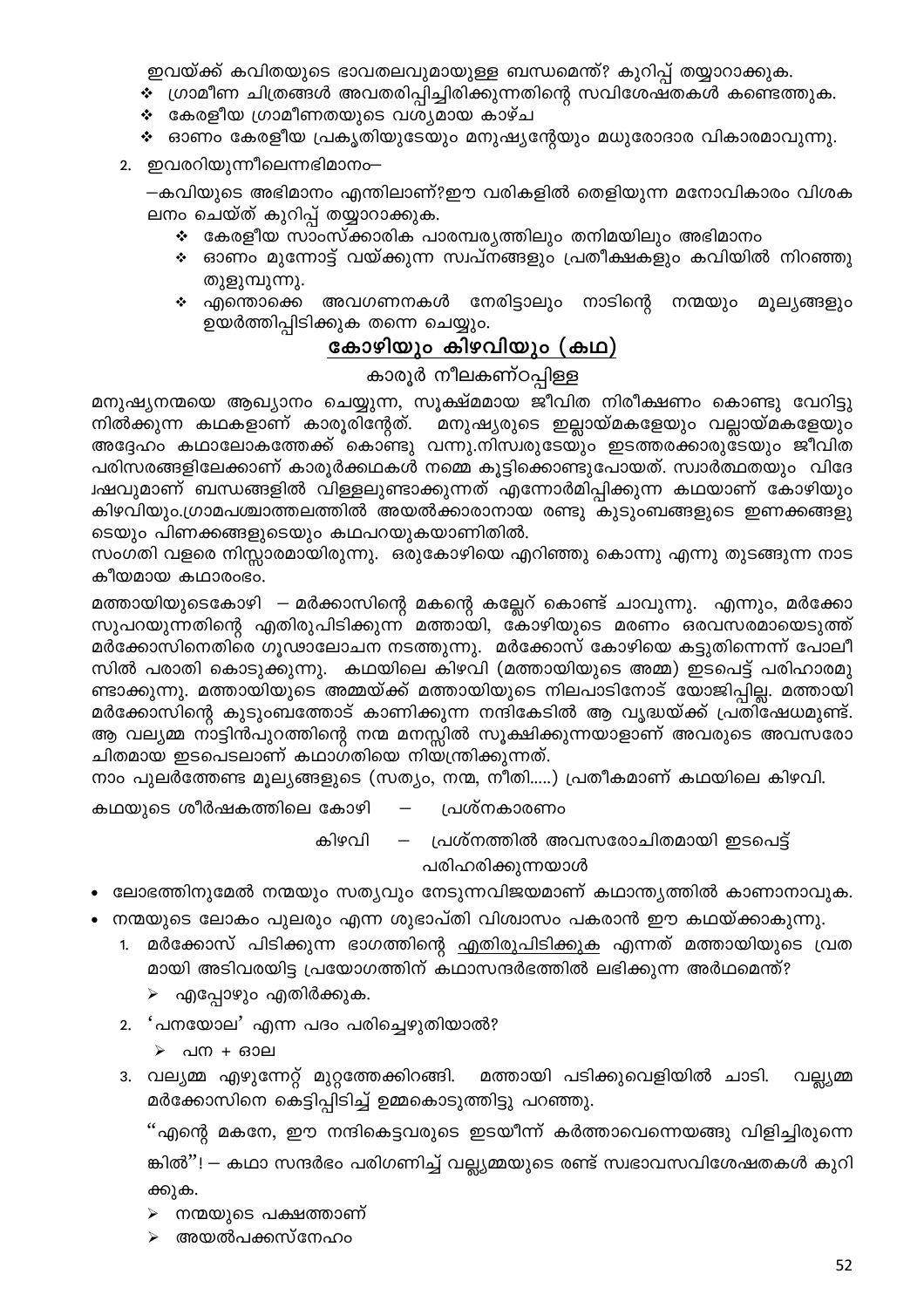- 4. അടുത്ത പ്രഭാതത്തിൽ അയൽവീടുകളിൽ കോഴികൂകിയപ്പോൾ ചത്തകോഴി, ദഹിച്ചു പക്വാശയത്തിലെത്തിയ കോഴി മത്തായി മാർഗേണ കൂകി: നോക്കിക്കോ അടിവരയിട്ട പദത്തിന് കഥാസന്ദർഭത്തിൽ ലഭിക്കുന്ന അർഥ സാധ്യതകൾ എന്തെല്ലാം?
- 5. "അവർ അന്നു സുഖമായി അത്താഴം കഴിച്ചു. അല്പം താമസിച്ചെന്നു മാത്രം". കഥാ സന്ദർഭത്തിൽ സൂചിതമാകുന്ന സംഭവങ്ങൾ കണ്ടെത്തിയെഴുതുക.
- 6. കാറ്റുമാറി വീശി, മർക്കോസ് ക്ഷീണിച്ചപ്പോൾ മത്തായി സഹായിച്ചു തുടങ്ങി. ഈ പ്രയൊഗങ്ങളിൽ നിന്നു ലഭിക്കുന്ന സൂചനയെന്ത്?

#### അർഥ വൃത്യാസം വരാതെ ഒറ്റവാക്യമാക്കുക.

a) അയൽവീട്ടുകാരെപ്പറ്റി എന്തെങ്കിലും ആക്ഷേപം പറയാതെ കിടന്നാൽ മത്തായിക്ക് ഉറക്കം വരുകയില്ല. അയാളുടെ ഭാര്യയ്ക്കും അങ്ങനെ തന്നെ.

- b) ഇപ്പോൾ മത്തായിയുടെ പറമ്പിൽ ഒരു പേരയുണ്ട്. മുമ്പ് അതു മർക്കോസിന്റെ പറമ്പിലായിരുന്നു.
- 1. മർക്കോസിന് ഉറക്കം വന്നില്ല. ആ പ്രവൃത്തി ഒരു മുൻകൈയെടുക്കലായിപ്പോയി. യുദ്ധത്തിന് കാരണമായിപ്പോയി. ഏതു പ്രവൃത്തിയെ കുറിച്ചുള്ള സൂചനകളാണീ സന്ദർഭത്തിൽ നിന്നു ലഭിക്കുന്നത്?

#### ശരിയായ ഉത്തരം തിരഞ്ഞെടുത്തെഴുതുക.

- മൺകലം എന്ന പദത്തിന്റെ ശരിയായ വിഗ്രഹാർഥം.  $1.$ 
	- $\bullet$  മണ്ണിലുള്ള കലം
	- മണ്ണും കലവും
	- മണ്ണുപിടിച്ച കലം
	- മണ്ണുകൊണ്ടുണ്ടാക്കിയ കലം  $\bullet$
- 2. മർക്കോസിന്റെ അപ്പൻ നിന്നെ മകനെപ്പോലെയാ വിചാരിച്ചിരുന്നത്. കഥാ സന്ദർഭം മുൻനിർത്തി മത്തായിയുടെ സ്വഭാവത്തെ സൂചിപ്പിക്കുന്ന പഴഞ്ചൊല്ലായി പറയാവു ന്നത് ഏത്?
	- കാര്യം കാണാൻ കഴുതക്കാലും പിടിക്കുക.
	- ചങ്ങാതി നന്നായാൽ കണ്ണാടി വേണ്ട
	- പാലു കൊടുത്ത കൈക്ക് കടിക്കുക
	- മുറ്റത്തെ മുല്ലയ്ക്ക് മണമില്ല.

#### രണ്ടോ മൂന്നോ വാകൃത്തിൽ ഉത്തരമെഴുതുക.

1. മത്തായിയുടെ വീട്ടിൽ സകലവായും അടച്ചുപൂട്ടി മുദ്രവച്ചിരിക്കുകയാണ്.

അടിവരയിട്ട പ്രയോഗത്തിനു ലഭിക്കുന്ന അർത്ഥസാധ്യതയെന്ത്?

#### നാലോ അഞ്ചോ വാകൃത്തിൽ ഉത്തരമെഴുതുക.

1. ''ആ വീട്ടുകാരുടെ ഇടയിൽ ഒരഗ്നിപർവ്വതം പൊട്ടാറായി നിൽക്കുകയാണ്. അതു താമ സിയാതെ പൊട്ടും.അതിൽ രണ്ടു കുടുംബങ്ങളും തകർന്നെന്നു വരാം. അതിലാർക്കും വിരോധമില്ല. തന്റെ കൂടെ മറ്റവരും തകർന്നാൽ മതി".

–കഥാസന്ദർഭത്തിലെ മനോഭാവം വർത്തമാനകാല സമൂഹത്തിലും നിലനിൽക്കു ന്നുണ്ടോ? നിങ്ങളുടെ അഭിപ്രായം സമർത്ഥിക്കുക.

2. 'മുകളിൽ നിന്നും കീഴോട്ടൂർന്നിറങ്ങുന്ന മർക്കോസും താഴെ നിന്നു മേലോട്ടു വളരുന്ന മത്തായിയും അയൽക്കാരായി പാർത്തു'!

'മർക്കോസിന്റെ പറമ്പു ചെറുതായി. വന്നു കേറിയവന്റെ വീതം വലുതും'.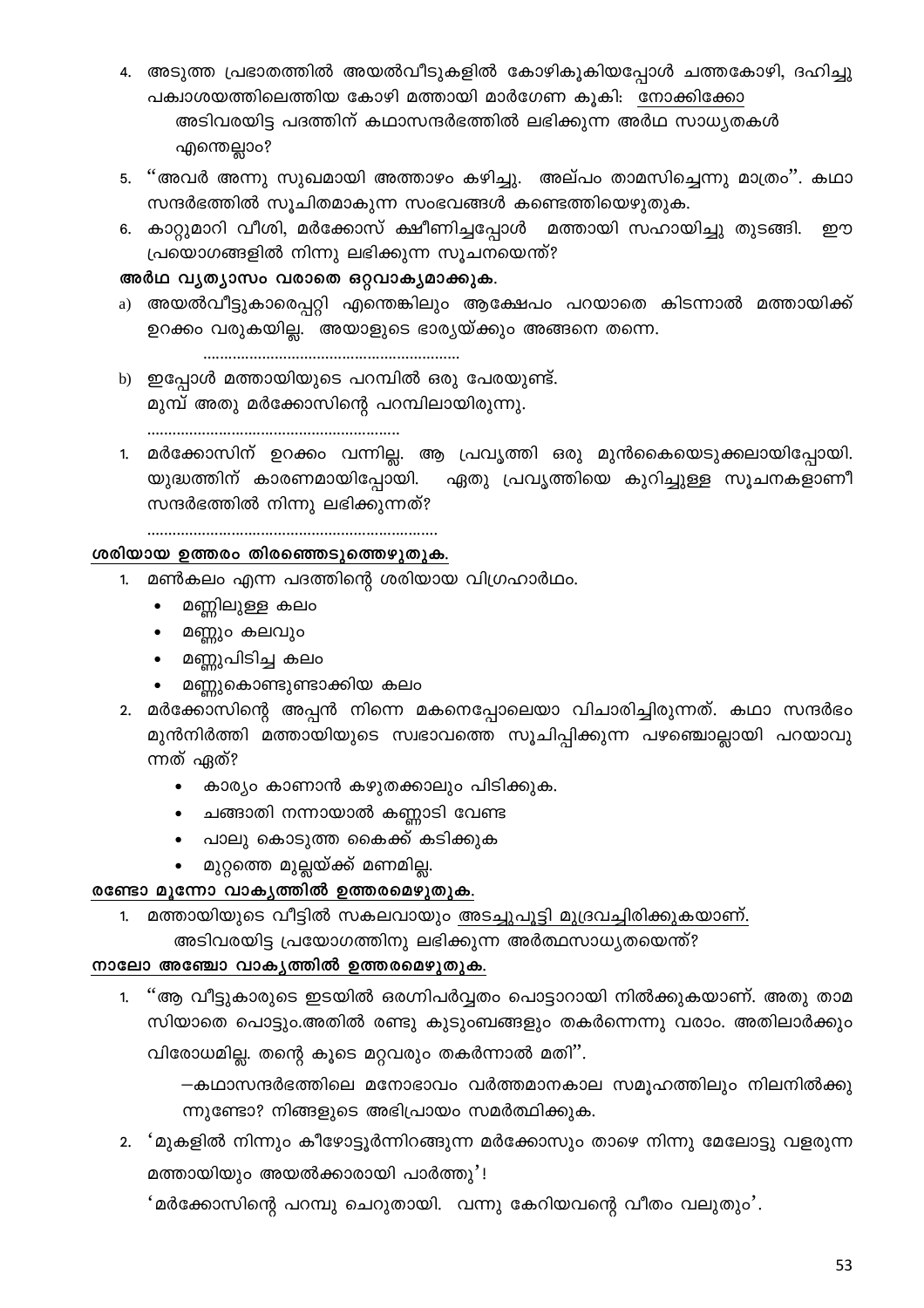- മർക്കോസിന്റെയും മത്തായിയുടെയും ജീവിതാവസ്ഥകളിൽ വന്നു ചേരുന്ന മാറ്റം അവതരിപ്പിക്കാൻ ഇത്തരം പ്രയോഗങ്ങൾക്കു കഴിയുന്നുണ്ടോ? സ്വാഭിപ്രായം സമർഥിക്കുക.
- 3. 'മത്തായിയുണ്ടോ ഈ കൂട്ടത്തില് ! അവനോടൊന്നു പറയണേ, എന്റെ കൈയേൽ പിടിച്ച് വടക്കേതിലേക്കൊന്നു കൊണ്ടുപോകാൻ അവിടെ ഞാൻ കെടന്നു ചത്തോളാം'–
	- വല്യമ്മയുടെ ഈ സമീപനത്തോടുള്ള നിങ്ങളുടെ അഭിപ്രായം കുറിക്കുക.

#### അരപ്പുറത്തിൽ കവിയാതെ ഉത്തരമെഴുതുക.

- നീ കരഞ്ഞതു കൊണ്ടു ഞാൻ തിന്നാതെ വച്ചിരുന്നതാ ഇത്. നീ തിന്നാലേ ഞാനും  $1.$ തിന്നുകൊള്ളൂ/അവളുടെ മുഖം തെളിഞ്ഞു. അവൾ പേരയ്ക്കാ രണ്ടും വാങ്ങി. എന്നിട്ടു പുഞ്ചിരിയോടെ ഒന്ന് അവനു നീട്ടി.
	- കഥയിലെ കുട്ടികളിൽ നിന്നു മുതിർന്നവർക്കു ലഭിക്കുന്ന ജീവിത സന്ദേശം കണ്ടെത്തി വിശകലനം ചെയ്തു കുറിപ്പു തയ്യാറാക്കുക.
- 2. അയൽപക്കത്ത് അത്താഴപ്പട്ടിണിക്കാരൻ പാർത്താൽ അതൊരു സൈ്വരക്കേടാണെന്ന് അവനറിയാം.
	- മർക്കോസിനോടുള്ള മത്തായിയുടെ സമീപനം കഥാസന്ദർഭത്തിൽ നിന്നു വ്യക്തമാകുന്നുണ്ടോ? വിശകലനം ചെയ്തു കുറിപ്പു തയ്യാറാക്കുക.

#### ഒരു പുറത്തിൽ കവിയാതെ ഉത്തരമെഴുതുക.

'നന്മകളാൽ സമൃദ്ധമായ നാട്ടിൻപുറമാണ് കരൂർ കഥകളുടെ പശ്ചാത്തലം'  $1.$ 

> — ഈ പ്രസ്താവന 'കോഴിയും കിഴവിയും' എന്ന കഥയ്ക്ക് എത്രത്തോളം ഇണ ങ്ങുന്നുണ്ട്? പരിശോധിച്ച് കഥയ്ക്ക് ആസ്വാദനം തയ്യാറാക്കുക.

- 2. 'അതിന്റെ ജീവൻ പോകുന്നതുകാണുമ്പോൾ കണ്ണു നിറയാത്തത്. കണ്ണിൽകൂടി വരേണ്ട വെള്ളം വായിൽ ഊറുന്നതു കൊണ്ടാണ്. ഇറച്ചിയുടെ രുചി ഓർത്തിട്ടാണ്'.
	- 'കോഴിയും കിഴവിയും' എന്ന കഥയുടെ ഒരു സവിശേഷതയായി ആക്ഷേപ ഹാസ്യത്തെ കണക്കാക്കാമോ? മറ്റു കഥാസന്ദർഭങ്ങൾ കൂടി പരിഗണിച്ച് നിരീക്ഷ ണക്കുറിപ്പ് തയ്യാറാക്കുക.
- 'ഏഴു പെങ്ങന്മാരുടെയിടയ്ക്കൊരു കുഞ്ഞാങ്ങള വന്നതു നന്നായി'. 3.

'അങ്ങനെ മുകളിൽ നിന്നു കീഴോട്ടൂർന്നിറങ്ങുന്ന മർക്കോസും താഴെ നിന്നു മേലോട്ടു വളരുന്ന മത്തായിയും അയൽക്കാരായി പാർത്തു'.

''ഞാൻ കട്ടെന്നാ മത്തായി പറയുന്നത്. ഞാനിനി എന്നാ വരുകാന്നാർക്കറിയാം. അതു വരെ എന്റെ വീട് അമ്മ നോക്കിക്കൊള്ളണം''

മർക്കോസിന്റെ ജീവിതാവസ്ഥ വ്യക്തമാക്കുന്ന പല സന്ദർഭങ്ങൾ കോഴിയും കിഴ വിയും എന്ന കഥയിലുണ്ടല്ലോ.

മറ്റ് കഥാസന്ദർഭങ്ങൾ കൂടി പരിഗണിച്ച് മർക്കോസ് എന്ന കഥാപാത്രത്തെക്കുറിച്ച് നിരൂപണം തയ്യാറാക്കുക.

# ശ്രീനാരായണ ഗുരു (ലേഖനം)

#### –കുറ്റിപ്പുഴ കൃഷ്ണപിള്ള

സാഹിത്യ നിരൂപകൻ, ചിന്തകൻ എന്നീ നിലകളിൽ പ്രസിദ്ധനായ കുറ്റിപ്പുഴ കൃഷ്ണപിള്ള യുടെ ലേഖനമാണ് ശ്രീനാരായണഗുരു എന്ന പാഠം.ശ്രീനാരായണ സ്ന്ദേശങ്ങളെ ദേശകാ ലോചിതമായി വ്യാഖ്യാനിക്കുകയും വിലയിരുത്തുകയും ചെയ്യേണ്ടതിന്റെ ആവശ്യകത ബോധ്യപ്പെടുത്തുന്ന ലേഖനമാണിത്. ആധുനിക കാലത്തെ ധർമ്മസ്ഥാപനത്തിനുള്ള കർമ്മ പരിപാടിയായി അധ:കൃത വർഗ്ഗോദ്ധാരണത്തെ സ്വീകരിച്ച യോഗിയും ആദൈ്വതിയുമായാണ് ശ്രീനാരായണഗുരുവിനെ ലേഖകൻ കണക്കാക്കുന്നത്.മറ്റു സന്യാസിമാരെപ്പോലെ സ്വാർഥ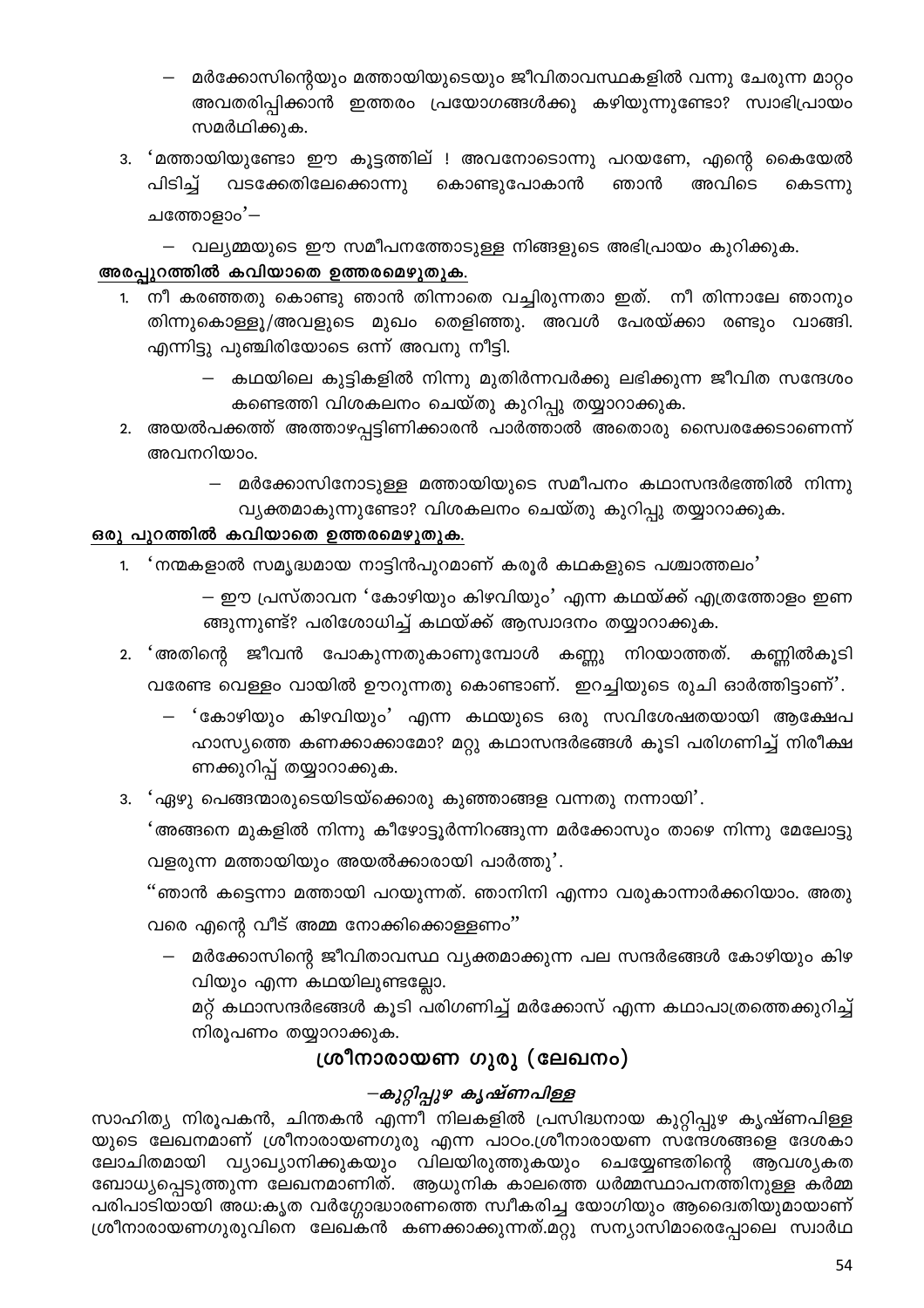മായ സ്വമോക്ഷ ചിന്തയായിരുന്നില്ല ഭാവിയെ കരുതിയ പ്രവൃത്തിമാർഗ്ഗമായിരുന്നു ഗുരു വിന്റേത്.ബഹുലക്ഷം ജനങ്ങളുടെ ഇരുളടഞ്ഞ ജീവിതത്തിൽ പ്രകാശം പരത്തി ജാതി വേർതി രിവുകൾ ഇല്ലാതാക്കിയ ഗുരുദേവന് കേരളീയരെ മനുഷ്യത്വം പഠിപ്പിച്ച ഏക ഗുരുനാഥനെന്ന വിശേഷണമാണ് കുറ്റിപ്പുഴ നൽകുന്നത്. ഒരേ സമയം ജ്ഞാനസിദ്ധനും കർമ്മസിദ്ധനുമായി രുന്നു ഗുരു. അറിവിനേയും പ്രവൃത്തിയേയും ഒന്നിച്ചു ചേർത്ത പ്രയോഗിക വേദാന്തത്തിന് ഗുരു പ്രാധാന്യം നൽകി. മനുഷ്യജാതി എന്ന വിശ്വവിശാലമായ ആശയത്തിന്റെ ആദ്യത്തെ അവതാരകനായാണ് നമുക്ക് ഗുരുവിനെ കാണാനാവുക.പരിഷ്കാരദാഹിയായ ഗുരുവിന് ആത്മീയതയും ഭൗതികതയും ഒരുപോലെ പ്രധാനമായിരുന്നു. സേവന നിരതമായ ജീവിതം നയിച്ച ശ്രീനാരായണ ഗുരു അലസജീവിതം നയിച്ചുവരുന്ന മറ്റ് ഇന്ത്യൻ സന്ന്യാസിമാർക്ക് നല്ല മാതൃകയാണ്.''മതമേതായാലും മനുഷ്യൻ നന്നായാൽ മതി'' എന്ന ഗുരുവചനം മനുഷ്യ നന്മയെ വിളംബരം ചെയ്യുന്ന ഒന്നാണ്.മനുഷ്യ നന്മയ്ക്ക് മതം അത്യാവശ്യമില്ലെന്ന് ലോകത്തെ പഠിപ്പിച്ച ഗുരു, ''പലമതസാരവുമേകം'' എന്ന്, തന്റെ ആശയത്തെ ലളിതസൂത്രവാ ക്യംപോലെ മനുഷ്യമനസ്സിലെത്തിച്ചു. ഗുരു എന്ന മതാതീതനായ തത്ത്വജ്ഞാനിയുടെ ഉപദേ ശങ്ങൾ സാർവലൗകികത്വമെന്ന സവിശേഷതയുള്ളവയാണ് എന്നു ലേഖകൻ സമർഥിക്കു ന്നു.കേരളത്തെ ജാതി പാതാളത്തിൽ നിന്നു കരകയറ്റി അതിന്റെ ഭ്രാന്താലയത്വം നിശ്ശേഷം നീക്കം ചെയ്ത ശ്രീനാരായണ ഗുരുവചനങ്ങൾ ഭാവിതലമുറയ്ക്ക് പ്രചോദനമാകും എന്ന പ്രത്യാശയിലാണ് ലേഖനം അവസാനിക്കുന്നത്.

#### ശരിയായ ഉത്തരം തിരഞ്ഞെടുത്തെഴുതുക.

- 1. മോക്ഷം എന്നതു കൊണ്ട് ശ്രീനാരായണഗുരു ലക്ഷ്യമാക്കിയത് എന്ത്?
	- സമൂഹത്തിന്റെ ആകെയുള്ള ഉന്നമനം
	- വ്യക്തിയെ മാത്രം ലക്ഷ്യംവെക്കുന്ന ഒന്ന്
	- വ്യക്തിയെയും സമൂഹത്തെയും ലക്ഷ്യം വെക്കാത്തത്
	- സന്ന്യാസത്തെ മാത്രം ലക്ഷ്യം വയ്ക്കുന്നത്.
- 2. ശ്രീനാരായണ ഗുരുവിന്റെ ജീവിതവുമായി <u>ബന്ധമില്ലാത്ത</u> പ്രസ്താവന ഏത്?
	- അധ:കൃത വർഗ്ഗോദ്ധാരകൻ
	- മതാതീതനായ തത്ത്വജ്ഞാനി
	- കർമ്മജ്ഞാനങ്ങളെ സമന്വയിപ്പിച്ച പ്രായോഗിക വേദാന്തി
	- സ്വമോക്ഷത്തിനു വേണ്ടി യത്നിച്ച യതിവര്യൻ.

#### ക്ലാസ് പ്രവർത്തനം

- 1. കേരളീയരെ മനുഷ്യത്വം പഠിപ്പിച്ച ഏകഗുരുനാഥനെന്നും ഈ ഋഷിവര്യനെ വിശേഷി പ്പിക്കാം.
	- ഈ നിരീക്ഷണത്തെ സാധൂകരിക്കുന്ന ഒരു ശ്രീനാരായണ വചനം എഴുതുക.
- 2. ശ്രീനാരായണോപദേശങ്ങളുടെ ഒരു പ്രത്യേകതയായി കുറ്റിപ്പുഴ നിരീക്ഷിക്കുന്നത് എന്താണ്?

#### രണ്ടോ മൂന്നോ വാകൃത്തിൽ ഉത്തരമെഴുതുക

''ജാതിപ്പിശാചിനെ ഉച്ചാടനം ചെയ്തു കേരളീയരെ മനുഷ്യത്വം പഠിപ്പിച്ച ഏക ഗുരുനാ ഥൻ"

> —ഗുരുവിനെ ലേഖകൻ ഇങ്ങനെ വിലയിരുത്തുന്നതിന്റെ രണ്ടു കാരണങ്ങൾ എഴുതുക.

2. ശ്രീനാരായണഗുരുവും മറ്റു മതാചാര്യന്മാരും തമ്മിലുള്ള രണ്ടു വ്യത്യാസങ്ങൾ കുറി ക്കുക.

#### നാലോ അഞ്ചോ വാകൃങ്ങളിൽ ഉത്തരമെഴുതുക.

"പലമതസാരവുമേകമെന്നു പാരാ–  $1.$ തുലകിലൊരാനയിലന്ധരെന്നപോലെ പലവിധയുക്തി പറഞ്ഞു പാമരന്മാ−

രലയുവതോർത്തലയാതിരുന്നിടേണം''

-ആത്മോപദേശ ശതകം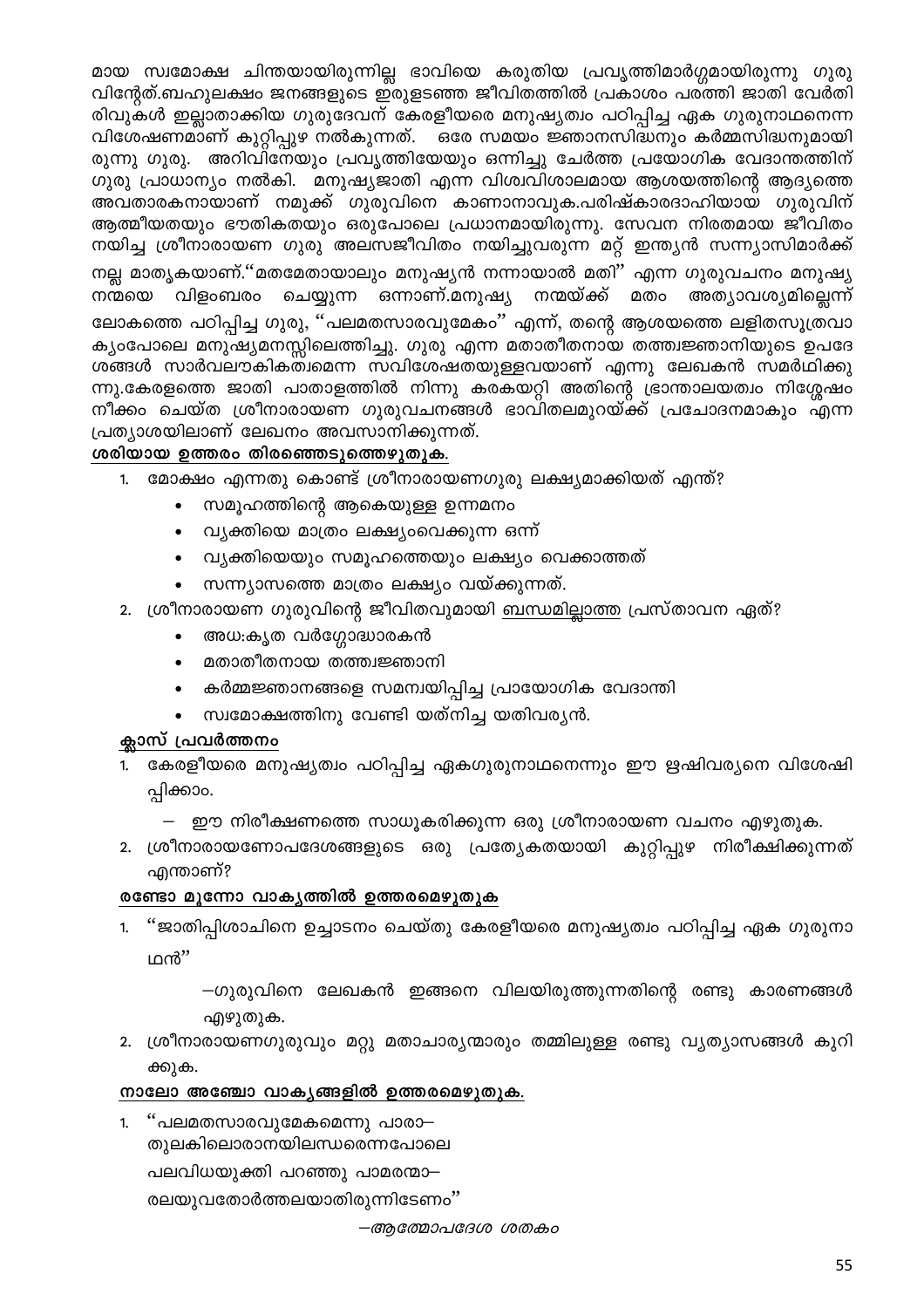—ഈ ഉപദേശം മതഭേദങ്ങളെ പരിഹസിക്കുന്നതു കൂടിയായിത്തീരുന്നുണ്ടോ? സ്വാഭിപ്രായം സമർത്ഥിക്കുക.

2. 'ശ്രീനാരായണ സന്ദേശങ്ങളെ ദേശകാലോചിതമായി വ്യാഖ്യാനിക്കുകയും വിലയിരു ത്തുകയും ചെയ്യുക എന്നത് ഇന്നത്തെ ഒരാവശ്യമാകുന്നു'.

ഇന്ന് ഏറെ പ്രസക്തമാകുന്ന രണ്ട് ഗുരു സന്ദേശങ്ങളെ മുൻ നിർത്തി, ലേഖ കന്റെ അഭിപ്രായത്തെ വിലയിരുത്തി ലഘുകുറിപ്പ് തയ്യാറാക്കുക.

3. പ്രവഞ്ചത്തിന്റെ മിഥ്യാത്വത്തിൽ ഭ്രമിച്ച് കർമ്മവിമുഖരായി അലസജീവിതം നയിക്കുന്ന ഇന്ത്യൻ സന്ന്യാസിമാർക്ക് ശ്രീനാരായണന്റെ സേവനസമർപ്പിതമായ ജീവിതം മഹ ത്തായ ഒരു മാതൃകയാവേണ്ടതാണ്.

> –ഇതര സന്ന്യാസിമാരിൽ നിന്നും വ്യത്യസ്തമായി ശ്രീനാരായണ ഗുരുവിൽ ലേഖകൻ കാണുന്ന പ്രത്യേകതകൾ എന്തെല്ലാം? ലഘുകുറിപ്പ് തയ്യാറാക്കുക.

4. ഒരു ജാതി ഒരു മതം ഒരു ദൈവം മനുഷ്യന് എന്ന ശ്രീനാരാണസന്ദേശം എക്കാലത്തും ഏതു രാജ്യത്തും വിലമതിക്കുന്നതും ഏതു സമുദായത്തിന്റെയും സാംസ്കാ രിക വിക സനത്തിന് അതൃന്തം ഉപകരിക്കുന്നതുമായ വിശിഷ്ടാശയമാണ്.

–കുറ്റിപ്പുഴ കൃഷ്ണപിള്ളയുടെ ഈ നിരീക്ഷണത്തോടുള്ള നിങ്ങളുടെ പ്രതികരണം കുറിക്കുക.

#### അരപ്പുറത്തിൽ കവിയാതെ ഉത്തരമെഴുതുക.

"മതമേതായാലും കൊള്ളാം, മനുഷ്യൻ നന്നായാൽ മതി" 1.

#### – ശ്രീനാരായണ ഗുരു

''വാസ്തവത്തിൽ മതാതീതനായ ഒരു തത്ത്വജ്ഞാനിയായിരുന്നു അദ്ദേഹം''

#### –കുറ്റിപ്പുഴ കൃഷ്ണപിള്ള

—കുറ്റിപ്പുഴ കൃഷ്ണപിള്ളയുടെ നിരീക്ഷണത്തിന്റെ പൊരുൾ ശ്രീനാരായണഗുരു വിന്റെ സന്ദേശം മുൻനിർത്തി വിശകലനം ചെയ്തു കുറിപ്പു തയ്യാറാക്കുക.

"ഒരു ജാതി ഒരു മതം ഒരു ദൈവം മനുഷ്യന്"  $2.$ 

#### –ശ്രീനാരായണഗുരു

'ഏകലോകമെന്ന ആശയത്തിന്റെ ഒരു മുദ്രാവാകൃമായി പ്രസ്തുത സന്ദേശത്തെ പരി ഗണിക്കാം'.

–ശ്രീനാരാണയഗുരുവിന്റെ സന്ദേശം മുൻനിർത്തി കുറ്റിപ്പുഴ കൃഷ്ണപ്പിള്ളയുടെ നിരീക്ഷണത്തിന്റെ പൊരുൾ വിശകലനം ചെയ്തു കുറിപ്പു തയ്യാറാക്കുക.

#### ഒരു പുറത്തിൽ കവിയാതെ ഉത്തരമെഴുതുക.

'സാർവലൗകികത്വം ശ്രീനാരായണോപദേശങ്ങളുടെ ഒരു പ്രത്യേകതയാണ്'.– ശ്രീനാരായ ണോപദേശങ്ങളുടെതായി ലേഖകൻ ചൂണ്ടിക്കാണിക്കുന്ന മറ്റു പ്രത്യേകതകൾ കൂടി വിശക ലനം ചെയ്ത് 'ശ്രീനാരായണ സന്ദേശങ്ങളുടെ സവിശേഷതകൾ' എന്ന വിഷയത്തിൽ ഒരു ലഘൂപന്യാസം തയ്യാറാക്കുക.

#### പത്ര നീതി

സുകുമാർ അഴീക്കോട് എഴുതിയ ലേഖനമാണ് പത്രനീതി. ഏറ്റവും ജനകീയമായ മാധ്യമ മാണ് പത്രം. സാമൂഹ്യമൂല്യങ്ങൾ ഉയർത്തിപ്പിടിച്ചു കൊണ്ട് സമൂഹത്തിന് വഴി കാട്ടാൻ പത്ര ങ്ങൾക്ക് കഴിയേണ്ടതുണ്ട്. സ്വേച്ഛാധിപതിപോലും പത്രങ്ങളെ ഭയപ്പെടുന്നു. പത്രങ്ങൾക്ക് കിട്ടി ക്കൊണ്ടിരിക്കുന്ന ബഹുമതിയുടെ കറുത്ത വശം ലേഖകൻ ചൂണ്ടിക്കാട്ടുന്നു. അച്ചടിച്ചതു കണ്ടാൽ അവിശ്വസിക്കാൻ ജനങ്ങളെ പഠിപ്പിക്കുന്നു എന്ന അവസ്ഥ പത്രങ്ങൾ നേരിടുന്ന അപചയത്തെ ശക്തമായി വ്യക്തമാക്കുന്നു. പത്രധർമ്മത്തെക്കുറിച്ച് കൃത്യമായ തിരിച്ചറിവു ണ്ടാക്കാൻ ഈ ലേഖനം സഹായിക്കുന്നു.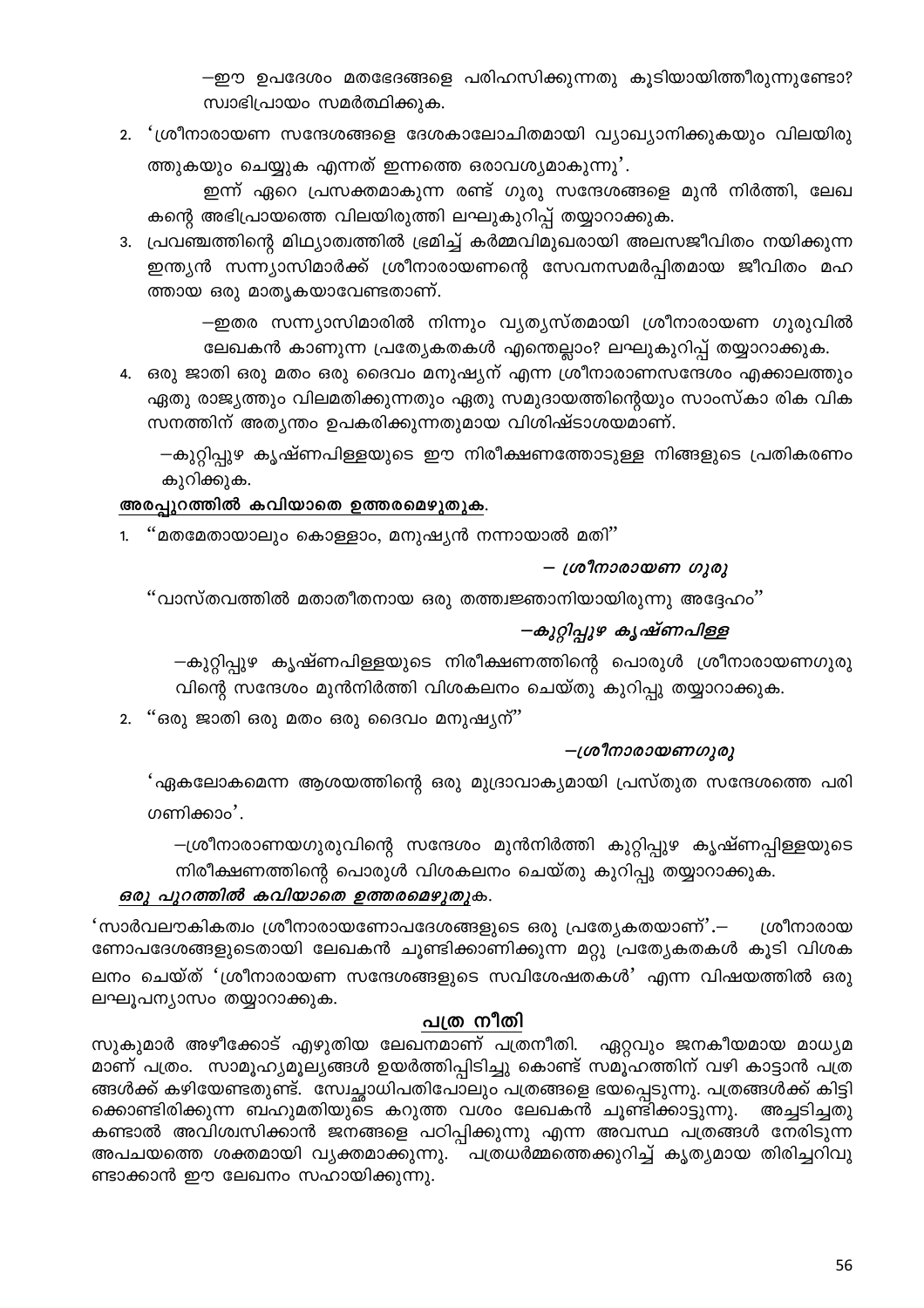#### ശരിയായ ഉത്തരം തെരഞ്ഞെടുത്തെഴുതുക.

- 1. പത്രമില്ലാതെയുള്ള ഭരണത്തേക്കാൾ താൻ അഭിലഷിക്കുക, ഭരണമില്ലാതെ പത്രമുള്ള അവസ്ഥയാണ്.
	- –ജഫഴ്സന്റെ ഈ അഭിപ്രായത്തിന്റെ പൊരുൾ
	- -

 $\boldsymbol{\cdot}$  പത്രങ്ങൾ ഭരണകൂടത്തെ സ്വാധീനിക്കുന്നു

❖ പത്രങ്ങളെ ഭരണകൂടം ഭയപ്പെടുന്നു.  $\boldsymbol{\cdot}$  പത്രങ്ങളാണ് ഭരണം നടത്തേണ്ടത്. 2. സ്വേച്ചാധിപതി പത്രത്തെ ഭയപ്പെടാൻ കാരണം.  $\boldsymbol{\cdot}$  പത്രവാർത്തകൾ വ്യാജമായതിനാൽ

- 
- 
- $\boldsymbol{\cdot}$  പത്രങ്ങളുടെ സാന്നിധ്യം സമൂഹത്തെ രക്ഷിക്കുന്നു.
- 
- 
- 
- 
- 
- 
- 
- 
- 
- 

 $\boldsymbol{\cdot}$  പത്രങ്ങൾ സത്യം പറയുന്നതിന്റെ മൂർച്ചകൊണ്ട്

❖ പത്രങ്ങളുടെ നടത്തിപ്പിന് ചിലവേറുന്നതിനാൽ 3. സത്യാകണ്ടു പിടിക്കാൻ പല അടവുകളും നോക്കേണ്ടി വരും

 $\boldsymbol{\cdot}$  പത്രങ്ങൾ വളരെ വിശദമായി വായിക്കേണ്ടതുണ്ട്.

❖ പത്രങ്ങൾ നൽകുന്ന വാർത്തകൾ പലപ്പോഴും കൃത്യമല്ല.

—ഈ പ്രസ്താവനയിൽ നിന്ന് സൂചിതമാവുന്നത്?

 $\boldsymbol{\cdot}$  പത്രം ശാസ്ത്രസംബന്ധിയായ വാർത്തകൾ നൽകുന്നു.

1. ബയനറ്റിന്റെ മൂർച്ച ഭയങ്കരമാണ്. അതിനെക്കാൾ മൂർച്ചയാണ് പത്രത്തിന്.

—ഈ അഭിപ്രായത്തിന്റെ പൊരുൾ വ്യക്തമാക്കുക.

❖ പത്രത്തിന്റെ വിശ്വാസൃത നഷ്ടപ്പെടുന്നു.

—പത്രനീതിയെക്കുറിച്ചുള്ള എന്ത് സൂചനയാണ് ഈ വാക്യങ്ങൾ നൽകുന്നത്?

മെന്ന വിചാരത്തിൽ അക്കാര്യം ആവർത്തിച്ചുകൊണ്ടിരിക്കുകയും ചെയ്യുന്നു.

2. പത്രം അസത്യമാണെന്നറിഞ്ഞുകൊണ്ട് ഒരു കാര്യം പറയുകയും അത് സത്യമായിത്തീരു

3. പത്രങ്ങൾ ചെയ്യുന്ന ഏറ്റവും വലിയ സേവനം അച്ചടിച്ചത് കണ്ടാൽ അവിശ്വസിക്കാൻ ജന

–പത്രങ്ങളുടെ അപചയത്തെക്കുറിച്ച് ഈ വാക്യം നൽകുന്ന രണ്ട് സൂചനകൾ എഴുതുക? ❖ വാസ്തവിരുദ്ധമായ കാര്യങ്ങൾ പ്രചരിപ്പിക്കുകയും വിശ്വസിപ്പിക്കുകയും ചെയ്യന്നു.

 $\boldsymbol{\cdot}$  പത്രത്തെ എതിർക്കണമെങ്കിൽ പത്രത്തെത്തന്നെ ആശ്രയിക്കണം.

എന്തിന്റെയും മറുവശം ചൂണ്ടിക്കാണിക്കുന്നതിൽ അതി വിരുതനായിരുന്ന ഓസ്ക്കാർ വൈൽഡ് പത്രങ്ങളുടെ ദ്രോഹകാരിത്വത്തെ പലപ്പോഴും തുറന്നുകളിയാക്കിക്കൊണ്ടിരു

 $\boldsymbol{\cdot}$  പത്രത്തിന്റെ ഭാഷ വളരെ കടുപ്പമുള്ളതാണ്.

❖ പത്രവായന വളരെ പ്രയാസകരമാണ്.

 $\boldsymbol{\cdot}$  പത്രം അനുദിന വാർത്തകൾ നൽകുന്നു.

5. അർത്ഥവ്യത്യാസം വരാതെ ലഘുവാക്യങ്ങളാക്കി മാറ്റുക.

 $\boldsymbol{\cdot}$  പത്രം യുക്തിചിന്തകൾ നൽകുന്നു.

❖ പത്രങ്ങൾക്ക് പ്രചാരം കൂടുമെന്നതിനാൽ

—ഇവിടെ സുചിതമാവുന്നത്

4. പത്രമെന്ന വിരോധാഭാസം ഇതത്രേ

രണ്ടോ മൂന്നോ വാകൃത്തിൽ ഉത്തരമെഴുതുക.

 $\boldsymbol{\cdot}$  പത്രങ്ങൾ സത്യത്തിന്റെ പക്ഷത്ത് നിൽക്കണം.

 $\cdot$  പത്രങ്ങളുടെ വിമർശനശക്തി.

ങ്ങളെ പഠിപ്പിക്കുന്നു എന്നാതാണ്.

ന്നു.

- 
- 
- -
-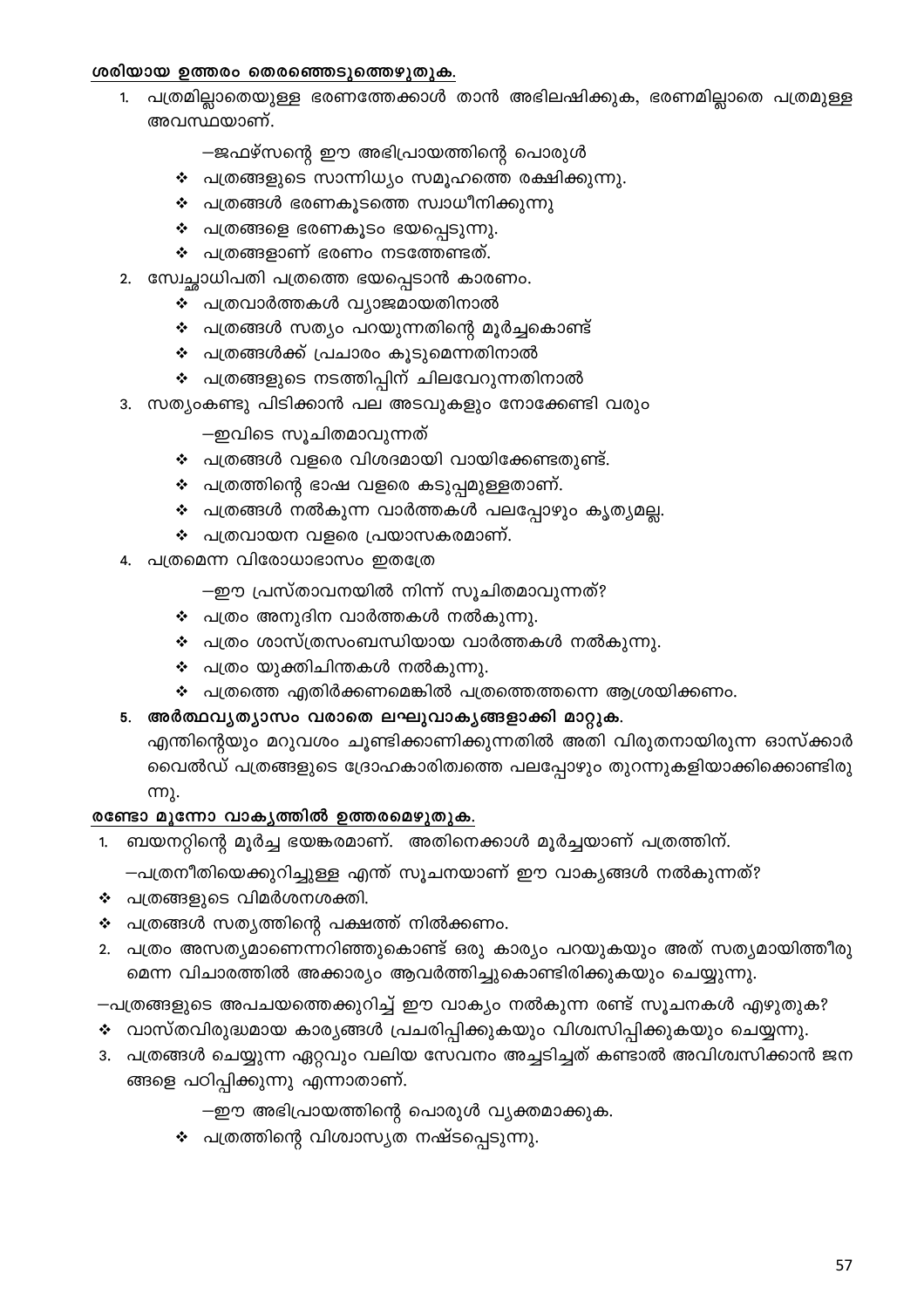#### അരപ്പുറത്തിൽ കവിയാതെ ഉത്തരമെഴുതുക.

അരാജകമായ ഒരവസ്ഥയിൽപ്പോലും സത്യവും നീതിയും പുലർത്തുന്ന പത്രങ്ങളുടെ  $1.$ സാന്നിധ്യം സമൂഹത്തെ രക്ഷിക്കുന്നു.

–ഈ പ്രസ്താവനയുടെ സാധുത പരിശോധിച്ച് കുറിപ്പ് തയ്യാറാക്കുക.

- ❖ പത്രങ്ങൾ സാമൂഹ്യമൂല്യങ്ങൾ ഉയർത്തിപ്പിടിക്കണം.
- 2. സത്യം കണ്ടുപിടിക്കാൻ പല അടവുകളും നോക്കേണ്ടി വരും. ഗുണിക്കൽ, ഹരിക്കൽ, അഭ്യൂഹം, ഭാവന തുടങ്ങി പലതും.

#### —ഈ നിരീക്ഷണത്തിന്റെ പൊരുൾ വിശദമാക്കുക.

- $\boldsymbol{\cdot}$  പത്രങ്ങൾ നേരിടുന്ന അപചയം
- ❖ പത്രങ്ങളുടെ വിശ്വാസൃത നഷ്ടമാവുന്നു.

#### ഒരു പുറത്തിൽ കവിയാതെ ഉത്തരമെഴുതുക

1. ബയനറ്റിനേക്കാൾ ഞാൻ പേടിക്കുന്നത് പത്രങ്ങളെയാണ്.

#### —നെപ്പോളിയൻ

രാഷ്ട്രീയത്തിലെ നാലാമത്തെ ശക്തിയാണ് പത്രം.

പത്ര നീതി എന്ന പാഠഭാഗത്തിലെ ആശയങ്ങൾ പരിഗണിച്ചുകൊണ്ട് പത്രങ്ങളുടെ സ്വാ ധീനം സമൂഹത്തിൽ എന്ന വിഷയത്തിൽ ലഘുപ്രഭാഷണം തയ്യാറാക്കുക.

- $\boldsymbol{\cdot}$  അഭിപ്രായങ്ങൾ വിശകലനം ചെയ്യുന്നു
- ❖ പത്രങ്ങളുടെ പ്രാധാന്യം
- $\boldsymbol{\cdot}$  പത്രങ്ങൾ സമൂഹത്തിൽ ചെലുത്തുന്ന സ്വാധീനം

#### പണയം (കഥ)

#### —ഇ. സന്തോഷ് കുമാർ

ആധുനിക മലയാള ചെറുകഥാകൃത്തായ ഇ. സന്തോഷ്കുമാറിന്റെ ഹൃദയസ്പർശിയായ ചെറുകഥയാണ് പണയം. ഈ കഥ കലയ്ക്കും സാഹിത്യത്തിനുമൊക്കെ മനുഷ്യജീവിതത്തി ലുള്ള സ്ഥാനമെന്ത് എന്നു ചിന്തിക്കാൻ പ്രേരിപ്പിക്കുന്നു. ദരിദ്രനായ തയ്യൽക്കാരൻ ചാക്കു ണ്ണിയും പണയമെടുത്ത് പണം പലിശയ്ക്കു കൊടുക്കുന്ന ചെമ്പുമത്തായിയുമാണ് പ്രധാന കഥാപാത്രങ്ങൾ. പണയ മുതലായ റേഡിയോയും ഒരു കഥാപാത്രം തന്നെ. കലാഹൃദയമുള്ള ചാക്കുണ്ണി ഏറെ ബുദ്ധിമുട്ടുകൾ സഹിച്ച് സ്വന്തമാക്കിയ റേഡിയോ അയാളുടെ ഇളയകുട്ടി യുടെ ചികിത്സയ്ക്കായി ചെമ്പുമത്തായിക്കു പണയം വയ്ക്കേണ്ടി വരുന്നു. ചാക്കുണ്ണിയുടെ ജീവിതത്തിന്റെയും ജോലിയുടെയുമൊക്കെ സമയതാളങ്ങളെ നിശ്ചയിച്ചിരുന്ന ആ റേഡിയോ നഷ്ടമാവുന്നതോടെ അയാളുടെ തൊഴിലിന്റെ താളം തെറ്റുന്നതും മകന്റെ വേർപാട് മനോവേ ദനകൂട്ടുന്നതും കഥയിൽ വായിക്കാം.ജീവിതത്തിൽ കഷ്ടപ്പാടുകളും ദുരിതങ്ങളും വന്നു നിറ യുമ്പോൾ അതിനെയൊക്കെ മറികടക്കാൻ കലയും സാഹി തൃവും സഹായിക്കും. മനസ്സ് മറ്റൊന്നിനും പണയപ്പെടുത്താത്തവർക്ക് ഇക്കാര്യം ബോധ്യപ്പെടുമെന്നു കഥ ഓർമ്മപ്പെ ടുത്തുന്നു.ഒരു ചലച്ചിത്രത്തിലെന്നപോലെ വായനക്കാരന്റെ മനസ്സിൽ ദൃശ്യാനുഭവം പകർന്നു നൽകാൻ പണയം എന്ന കഥയ്ക്ക് കഴിയുന്നു.മാധ്യമങ്ങൾ ആനന്ദിപ്പിക്കാനും ആശ്വസിപ്പി ക്കാനും കൂടിയുള്ളതാണ് എന്ന തിരിച്ചറിവു പകരുന്ന കഥയാണ് പണയം.ജീവിതാനുഭവങ്ങൾ ശക്തമായി ആവിഷ്ക്കരിക്കാനുള്ള ഭാഷയുടെ കഴിവ് കണ്ടെത്താനും പോയകാലത്തെ ഗ്രാമീണ നന്മകളുടെ ഭാഗമായ ശ്രവണസംസ്ക്കാരത്തെ വിലയിരുത്തുന്നതിനും കഥ സഹാ യിക്കുന്നു. നവമാധ്യമങ്ങളുടെ സ്വാധീനം സമൂഹത്തിൽ വർദ്ധിച്ചു വരുന്ന കാലത്തും നാട്ടിൻപുറങ്ങളിലും നഗരങ്ങളിലും ചില മനുഷ്യർക്കെങ്കിലും പ്രിയപ്പെട്ട മാധ്യമമായി റേഡിയോ നിലനിൽക്കുന്നത് ബോധ്യപ്പെടുത്താനും കഥ നിമിത്തമാകുന്നു.

#### ശരിയായ ഉത്തരം തിരഞ്ഞെടുത്തെഴുതുക.

- '''അങ്ങനെപറയരുത്, കുറച്ചു നേരം അതുകേട്ട് ഞാനങ്ങ് പോയ്ക്കോളാം''– ഇവിടെ 1. പ്രതിഫലിക്കുന്നതെന്ത്?
	- ❖ ചാക്കുണ്ണിയുടെ ദൈന്യം
	- ❖ ചാക്കുണ്ണിയുടെ അനിഷ്ടം
	- ∻ നാട്ടുകാരുടെ ആവേശം
	- ∻ ചെമ്പുമത്തായിയുടെ അഹങ്കാരം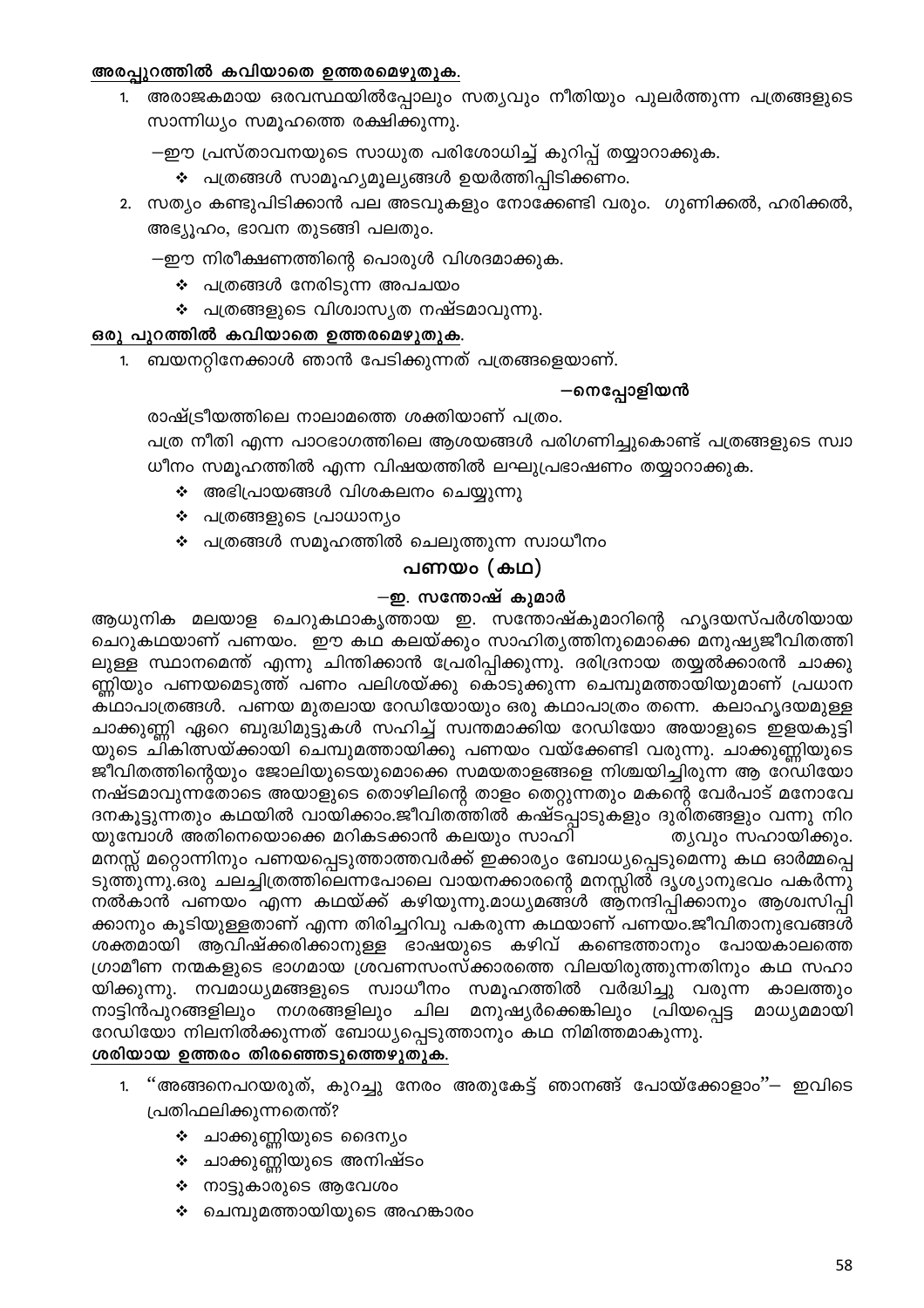- 2. ചുവടെ ചേർക്കുന്നവയിൽ ചാക്കുണ്ണിയുടെ ജീവിതാവസ്ഥ സൂചിപ്പിക്കുന്ന പരാമർശം ഏത്?
	- $\boldsymbol{\cdot}$  അയാളുടെ കണ്ണുകൾ വിടർന്നിരുന്നു.
	- ❖ ചുറ്റുമുള്ളവർ അയാളെ ആദരവോടെ നോക്കി
	- $\boldsymbol{\cdot}$  മൂന്നുപതിറ്റാണ്ടു നൂലുകോർത്തു കുഴിഞ്ഞുപോയ കണ്ണുകൾ
	- $\boldsymbol{\cdot}$  അയാൾ വരണ്ട തൊണ്ടയിൽ ചുമച്ചു.
- 3. 'ചാക്കോ മാപ്ലക്ക് സ്വർണം ചോരേല്ണ്ടാർന്നതാ'—

അടിവരയിട്ട പദം കൊണ്ട് അർഥമാക്കുന്നതെന്ത്?

- ∻ പാരമ്പരൃം
- ❖ കച്ചവടബുദ്ധി
- ∻ തറവാടിത്തം
- ∻ രസികത്തം
- 4. പണയത്തിലെ ചെമ്പുമത്തായിയുടെ സ്വഭാവത്തിനു യോജിച്ച ശൈലിയേത്?
	- ❖ ഇരുട്ടുകൊണ്ട് ഓട്ടയടക്കുന്നവൻ
	- ∻ അറ്റകൈക്ക് ഉപ്പുതേക്കാത്തവൻ
	- $\cdot$  അഴകിയ രാവണൻ
	- ∻ അമരക്കാരൻ

#### രഭേണ്ടാ മൂന്നോ വാകൃത്തിൽ ഉത്തരമെഴുതുക.

'ചെമ്പുമത്തായിയുടെ അടുക്കൽ ചെന്നു റേഡിയോ പണയം വയ്ക്കുമ്പോൾ ചാക്കു 1. ണ്ണിയുടെ ഉള്ളിൽ തീയായിരുന്നു'.

-ഇവിടെ ചാക്കുണ്ണിയുടെ മാനസികാവസ്ഥ പ്രകടമാകുന്നുണ്ടോ? വ്യക്തമാക്കുക.

2. 'പിന്നെ, മിക്കവാറും ദ്രവിച്ച റബ്ബർ ചെരുപ്പിട്ട് ആണി ബാധിച്ച കാലുകൾ മണ്ണിലൂടെ ഇഴ

ച്ചുകൊണ്ട് അയാൾ തിരിഞ്ഞു നോക്കാതെ നടന്നു'.

(പണയം)

– കഥാന്ത്യത്തിലെ ഈ വാക്യത്തിൽ തെളിയുന്നതെന്തെല്ലാം?

#### നാലോ അഞ്ചോ വാകൃത്തിൽ ഉത്തരമെഴുതുക.

- 'മനുഷ്യൻ പാട്ടുകേട്ട് സമയം കളയുന്നതതെന്തിനെന്ന് ചെമ്പുമത്തായിക്ക് 1. ഒരു കാലത്തും മനസ്സിലായിരുന്നില്ല'.
	- ഈ വാക്കുകൾ ചെമ്പുമത്തായിയുടെ സ്വഭാവത്തെ വെളിപ്പെടുത്തുന്നവയാ ണ്. ശരിയോ? സമർഥിക്കുക.
- 2. 'പണയം' എന്ന കഥയിലെ പ്രധാന കഥാപാത്രം തന്നെയാണ് റേഡിയോ.
	- ഈ അഭിപ്രായത്തോടുള്ള നിങ്ങളുടെ പ്രതികരണം കുറിക്കുക.

#### അരപ്പുറത്തിൽ കവിയാതെ ഉത്തരമെഴുതുക.

്ചുറ്റുപാടും നിരവധി ആളുകളുണ്ടായിട്ടും പറഞ്ഞറിയിക്കാനാകാത്ത ഒരേകാന്തത  $1.$ അപ്പോൾ അയാളെ വലയം ചെയ്തു'–

'തുണികളിലൂടെ കത്രിക തെറ്റിസഞ്ചരിച്ചു'

–റേഡിയോ പണയം വച്ചതോടെ ചാക്കുണ്ണിയിലുണ്ടായ മാറ്റം സൂചിപ്പിക്കാൻ ഇത്തരം പ്രയോഗങ്ങൾക്കാവുന്നുണ്ടോ? വിശകലനം ചെയ്തു കുറിപ്പു തയ്യാറാക്കുക.

2. "മത്തായി അയാളെ സൂക്ഷിച്ചു നോക്കി. ഇതെന്തൊരു കോലമാണ് ഇയാളുടെ? തയ്യൽക്കാരൻ ചാക്കുണ്ണി സ്വയം തെറ്റി അളന്ന ഉടുപ്പുകളിൽ കയറികൂടിയതുപോലെ അയാൾക്ക് തോന്നി".

ചെമ്പുമത്തായിയുടെ ഈ നിരീക്ഷണത്തിൽ നിന്ന് തെളിയുന്നതെന്ത്? കഥാസന്ദർഭം വിശകലനം ചെയ്തു കുറിപ്പു തയ്യാറാക്കുക.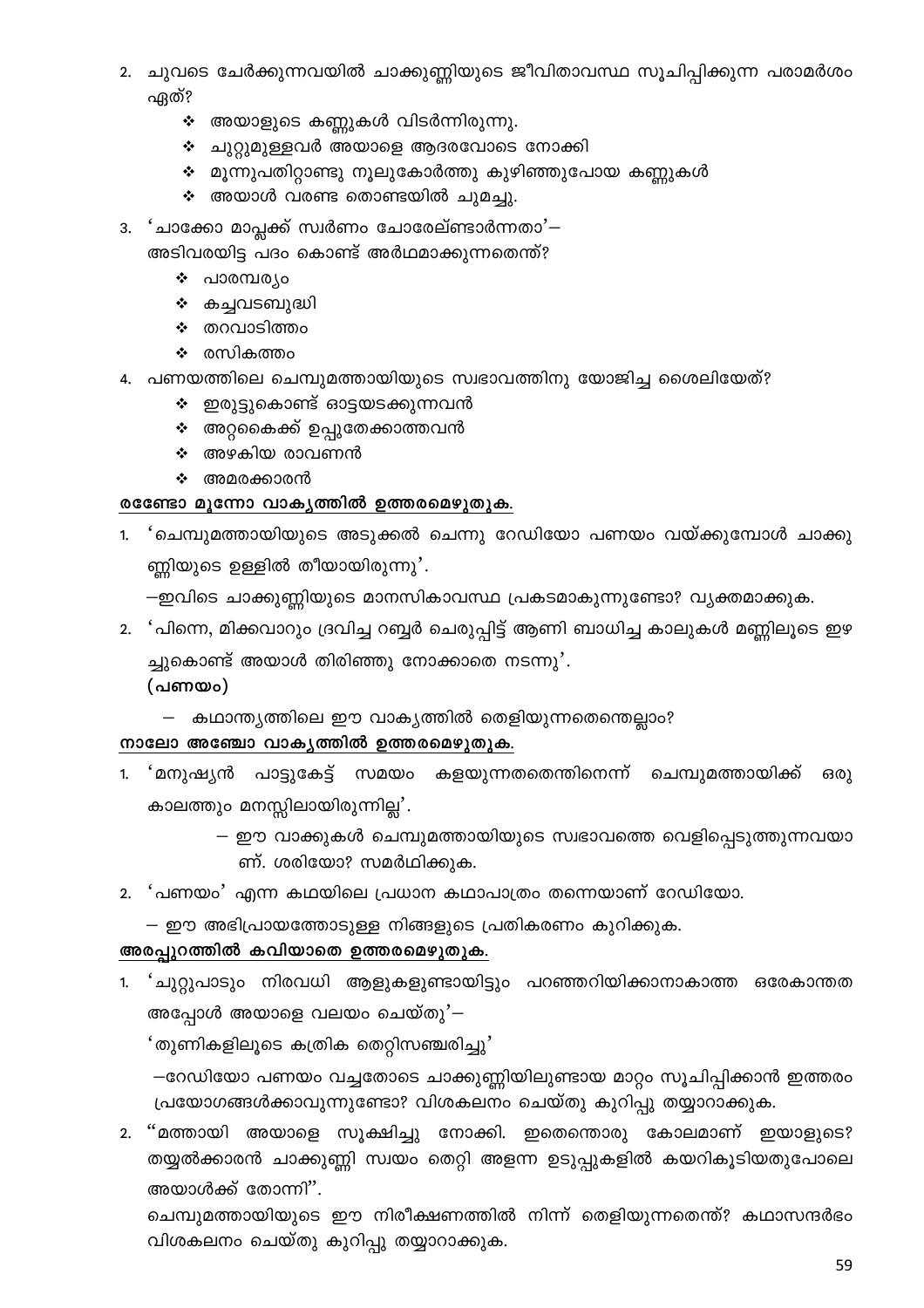#### ഒരു പുറത്തിൽ കവിയാതെ ഉത്തരമെഴുതുക.

1. റേഡിയോ എന്ന ശ്രാവ്യമാധ്യമത്തിന്റെ സാന്നിധ്യം ഗ്രാമീണജീവിതത്തിലുണ്ടാക്കിയ സ്വാ ധീനം 'പണയം' എന്ന കഥയിൽ ആവിഷ്ക്കരിക്കുന്നുണ്ട്. ടെലിവിഷനും നവമാധ്യമങ്ങളു മാണ് ഇന്നു നമ്മുടെ സമൂഹത്തിൽ സ്വാധീനം ചെലുത്തിക്കൊണ്ടിരിക്കുന്നത്.

> $-$ ഈ പശ്ചാത്തലത്തിൽ 'നിത്യജീവിതത്തെ സ്വാധീനിക്കുന്ന നവമാധ്യമങ്ങൾ' എന്ന വിഷയത്തിൽ ഉപന്യാസം തയ്യാറാക്കുക.

2. 'എന്റെ കണക്കൊക്കെ തെറ്റീലോ മത്തായി മൂപ്പരേ,

ഒക്കെ നിങ്ങള് എഴുതിവയ്ക്കണം'

–ചാക്കുണ്ണിയുടെ ദൈന്യം നിറഞ്ഞ വാക്കുകളാണിത്. കഥ വിലയിരുത്തി 'ചാക്കുണ്ണി' എന്ന കഥാപാത്രത്തെ നിരുപണം ചെയ്യുക.

- 3. 'ഈ റോഡിയോം പാട്ട്വക്കെ ഇനിക്കത്ര പിട്ത്തല്യാ. മനുഷ്യരെ മെനക്കെടുത്താൻ ഓരോ ഏർപ്പാടോള്! ആ നേരം നോക്കി വല്ല പണീം എടുത്താല് നാല് കാശുണ്ടാക്കാം'.
	- –ചെമ്പുമത്തായി

'പണ്വെടുക്കമ്പളും റേഡിയോകേൾക്കാം മൂപ്പരേ,

ഞാനങ്ങന്യാർന്നു. തയ്ക്കണ സമയത്ത് പാട്ടും

നാടകോം ശബ്ദരേഖേം ഒക്കെ കേൾക്കും'

–ചാക്കുണ്ണി

—രണ്ടു ധ്രുവങ്ങളിൽ നിൽക്കുന്ന കഥാപാത്രങ്ങളാണോ ചെമ്പുമത്തായിയും ചാക്കുണ്ണി യും.

കഥാപാത്രങ്ങളെ താരതമ്യം ചെയ്തു കുറിപ്പു തയ്യാറാക്കുക.

#### <u>അമ്മയുടെ എഴു</u>ത്തുകൾ

വി.മധുസൂദനൻ നായർ എഴുതിയ കവിതയാണ് അമ്മയുടെ എഴുത്തുകൾ. വീടിന് മോടികൂ ട്ടുമ്പോൾ മകന് കിട്ടുന്ന അമ്മയുടെ എഴുത്തുകൾ അയാളിലുണ്ടാക്കുന്ന ചിന്തകളാണ് കവിത യുടെ പ്രമേയം. നോക്കിയാൽ മിണ്ടുന്ന ചിത്രലേഖത്തിന്റെ താളുകൾ മകന് ഹൃദയസ്പർശി യായ അനുഭവമായി മാറുന്നു. ഇവിടെ അമ്മ മാതൃഭാഷയുടെ പ്രതീകമായി മാറുന്നു. ഹൃദയ ഹാരിയായ ഈ ഉള്ളെഴുത്തുകൾ അറിയാത്ത തലമുറ കവിയുടെ വേദനയായി മാറുന്നു. അമ്മ യിൽ നിന്ന് അകലുക എന്നാൽ ഭാഷയിൽ നിന്നും സംസ്ക്കാരത്തിൽ നിന്നും അകന്നുപോ വുക എന്നതാണ്. വേരുകൾ നഷ്ടപ്പെടുന്ന ഒരു തലമുറയെക്കുറിച്ചുള്ള ഉത്കണ്ഠ കവിത പങ്കുവെക്കുന്നു.

#### ശരിയായ ഉത്തരം തെരഞ്ഞെടുത്തെഴുതുക.

തായ്മൊഴി തന്നീണമെങ്ങനെ?  $1.$ 

അടിവരയിട്ട പദം സൂചിപ്പിക്കുന്നത്?

- ∻ മാതൃഭാഷ
- $\boldsymbol{\cdot}$  ഉപദേശങ്ങൾ
- ∻ പാട്ടുകൾ
- ∻ എഴുത്തുകൾ
- 2. അമ്മതൻ ചിന്മുദ്രയാണീയെഴുത്തുകൾ

–ഇവിടെ സൂചിതമാവുന്നത്

- $\boldsymbol{\cdot}$  ഹൃദയത്തിന്റെ ഭാഷ
- ∻ സാഹിത്യ ഭാഷ
- ∻ ഗദ്യഭാഷ
- ∻ ആലങ്കാരിക ഭാഷ
- 3. നാദമായ് വന്നെന്റെ നാവിലെത്തേനായി നാഭിയിൽ സ്പന്ദിച്ചതീയുള്ളെഴുത്തുകൾ
	- അടിവരയിട്ട പദം സൂചിപ്പിക്കുന്നത്?
		- ∻ കവിത
		- ∻ വാക്കുകൾ